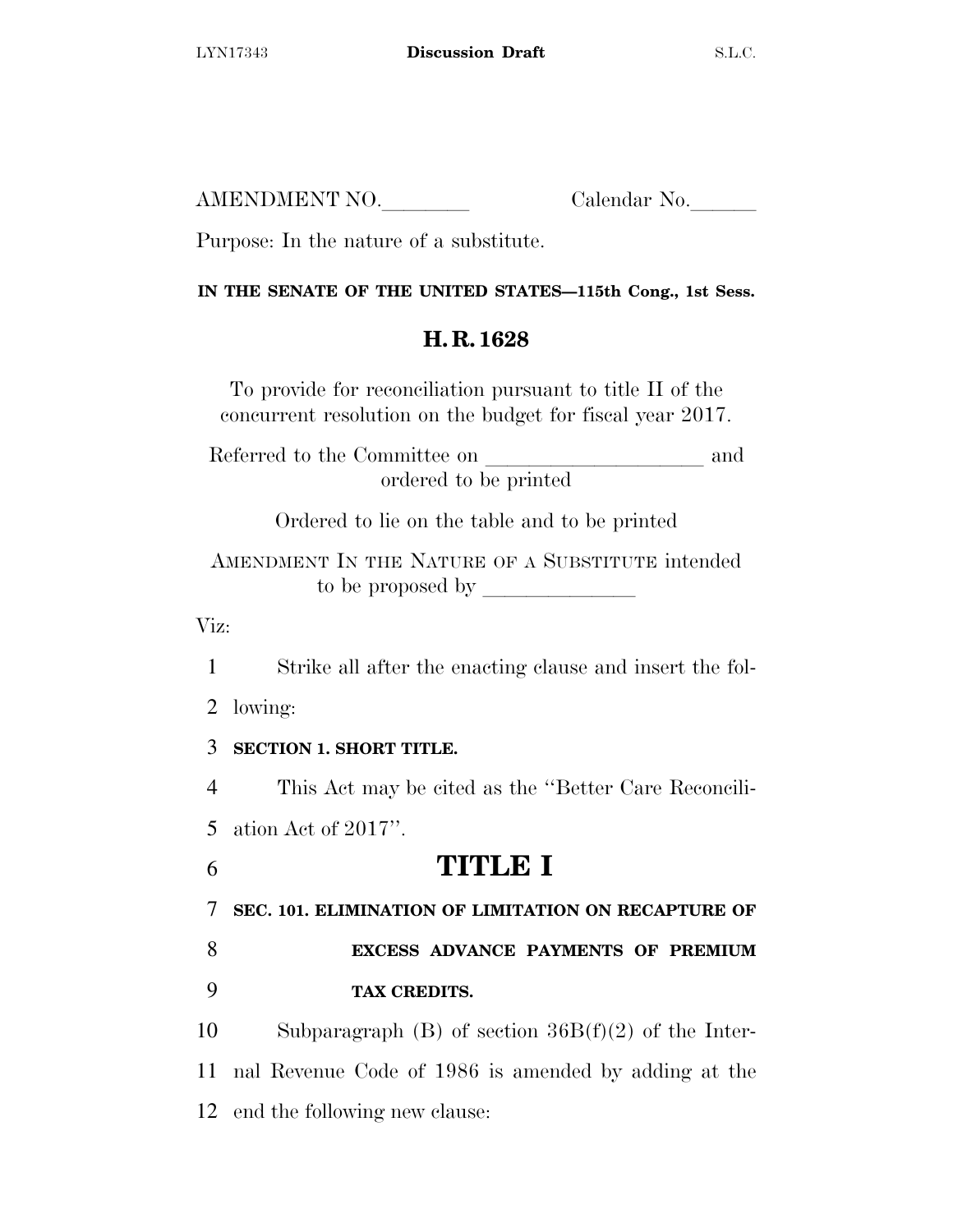| $\mathbf{1}$   | "(iii) NONAPPLICABILITY OF LIMITA-                 |
|----------------|----------------------------------------------------|
| $\overline{2}$ | TION.—This subparagraph shall not apply            |
| 3              | to taxable years ending after December 31,         |
| $\overline{4}$ | $2017."$ .                                         |
| 5              | SEC. 102. RESTRICTIONS FOR THE PREMIUM TAX CREDIT. |
| 6              | (а) ЕLIGIBILITY FOR CREDIT.—                       |
| 7              | (1) IN GENERAL.—Section $36B(e)(1)$ of the In-     |
| 8              | ternal Revenue Code of 1986 is amended—            |
| 9              | $(A)$ by striking "equals or exceeds 100 per-      |
| 10             | cent but does not exceed 400 percent" in sub-      |
| 11             | paragraph (A) and inserting "does not exceed       |
| 12             | 350 percent", and                                  |
| 13             | (B) by striking subparagraph (B) and re-           |
| 14             | designating subparagraphs $(C)$ and $(D)$ as sub-  |
| 15             | paragraphs $(B)$ and $(C)$ , respectively.         |
| 16             | (2) TREATMENT OF CERTAIN ALIENS.                   |
| 17             | (A) IN GENERAL.—Paragraph $(2)$ of sec-            |
| 18             | tion $36B(e)$ of the Internal Revenue Code of      |
| 19             | 1986 is amended by striking "an alien lawfully     |
| 20             | present in the United States" and inserting "a     |
| 21             | qualified alien (within the meaning of section     |
| 22             | 431 of the Personal Responsibility and Work        |
| 23             | Opportunity Reconciliation Act of 1996)".          |
| 24             | (B) AMENDMENTS TO PATIENT PROTEC-                  |
| 25             | TION AND AFFORDABLE CARE ACT.-                     |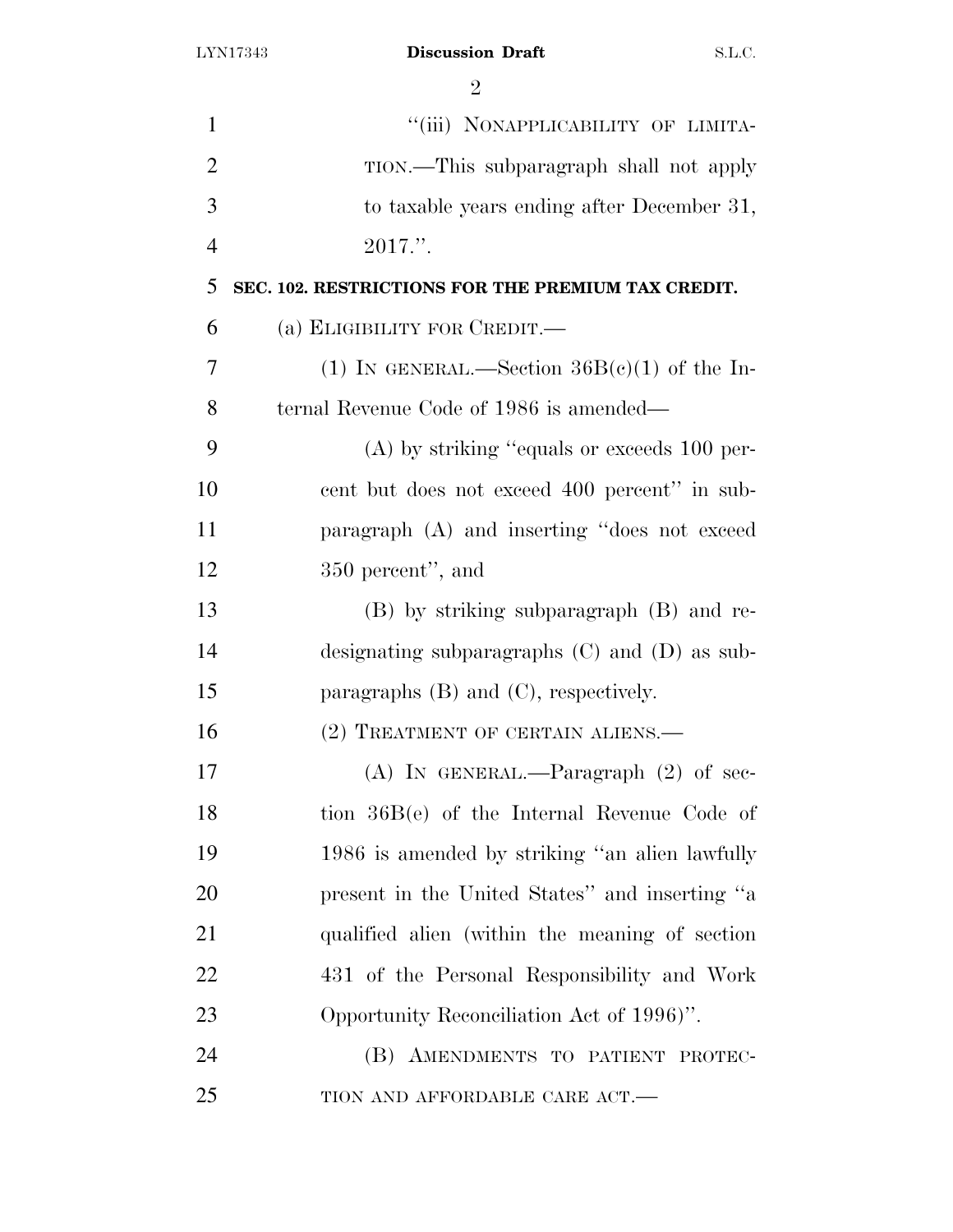| $\mathbf{1}$   | (i) Section $1411(a)(1)$ of the Patient        |
|----------------|------------------------------------------------|
| $\overline{2}$ | Protection and Affordable Care Act is          |
| 3              | amended by striking "or an alien lawfully      |
| $\overline{4}$ | present in the United States" and insert-      |
| 5              | ing "or a qualified alien (within the mean-    |
| 6              | ing of section 431 of the Personal Respon-     |
| $\overline{7}$ | sibility and Work Opportunity Reconcili-       |
| 8              | ation Act of $1996$ .                          |
| 9              | (ii) Section $1411(c)(2)(B)$ of such Act       |
| 10             | is amended by striking "an alien lawfully      |
| 11             | present in the United States" each place it    |
| 12             | appears in clauses $(i)(I)$ and $(ii)(II)$ and |
| 13             | inserting "a qualified alien (within the       |
| 14             | meaning of section 431 of the Personal Re-     |
| 15             | sponsibility and Work Opportunity Rec-         |
| 16             | onciliation Act of 1996)".                     |
| 17             | (iii) Section $1412(d)$ of such Act is         |
| 18             | amended-                                       |
| 19             | (I) by striking "not lawfully                  |
| 20             | present in the United States" and in-          |
| 21             | serting "not citizens or nationals of          |
| 22             | the United States or qualified aliens          |
| 23             | (within the meaning of section 431 of          |
| 24             | the Personal Responsibility and Work           |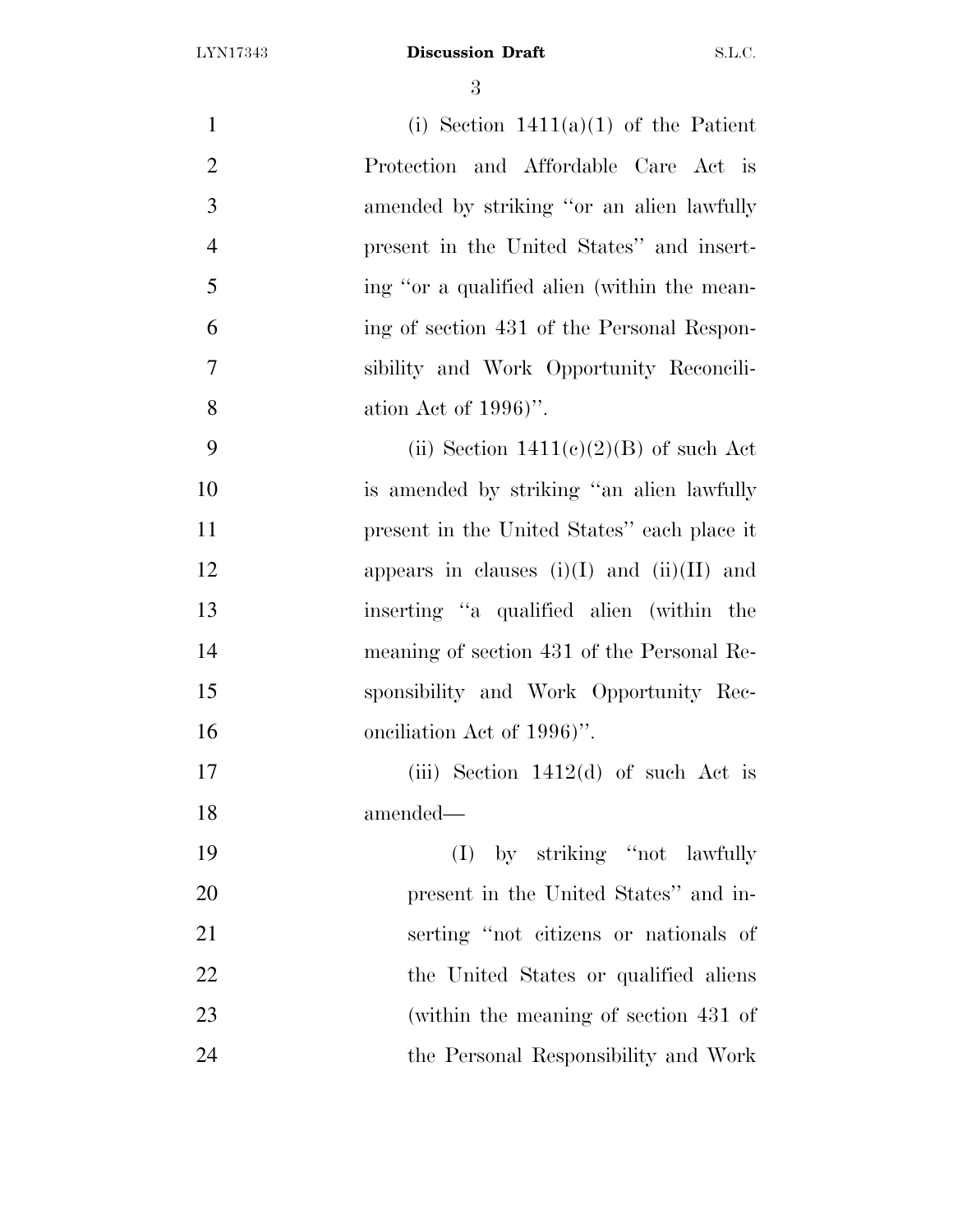| $\mathbf{1}$   | Opportunity Reconciliation Act of                 |
|----------------|---------------------------------------------------|
| $\overline{2}$ | $1996)$ , and                                     |
| 3              | (II) by striking "INDIVIDUALS                     |
| $\overline{4}$ | NOT LAWFULLY PRESENT" in the                      |
| 5              | heading and inserting "CERTAIN                    |
| 6              | ALIENS".                                          |
| $\overline{7}$ | (b) MODIFICATION OF LIMITATION ON PREMIUM AS-     |
| 8              | SISTANCE AMOUNT.                                  |
| 9              | (1) USE OF BENCHMARK PLAN.—Section                |
| 10             | 36B(b) of the Internal Revenue Code of 1986 is    |
| 11             | amended—                                          |
| 12             | (A) by striking "applicable second lowest         |
| 13             | cost silver plan" each place it appears in para-  |
| 14             | graph $(2)(B)(i)$ and $(3)(C)$ and inserting "ap- |
| 15             | plicable median cost benchmark plan",             |
| 16             | (B) by striking "such silver plan" in para-       |
| 17             | graph $(3)(C)$ and inserting "such benchmark      |
| 18             | plan", and                                        |
| 19             | (C) in paragraph $(3)(B)$ —                       |
| 20             | (i) by redesignating clauses (i) and              |
| 21             | (ii) as clauses (iii) and (iv), respectively,     |
| 22             | and by striking all that precedes clause          |
| 23             | (iii) (as so redesignated) and inserting the      |
| 24             | following:                                        |
|                |                                                   |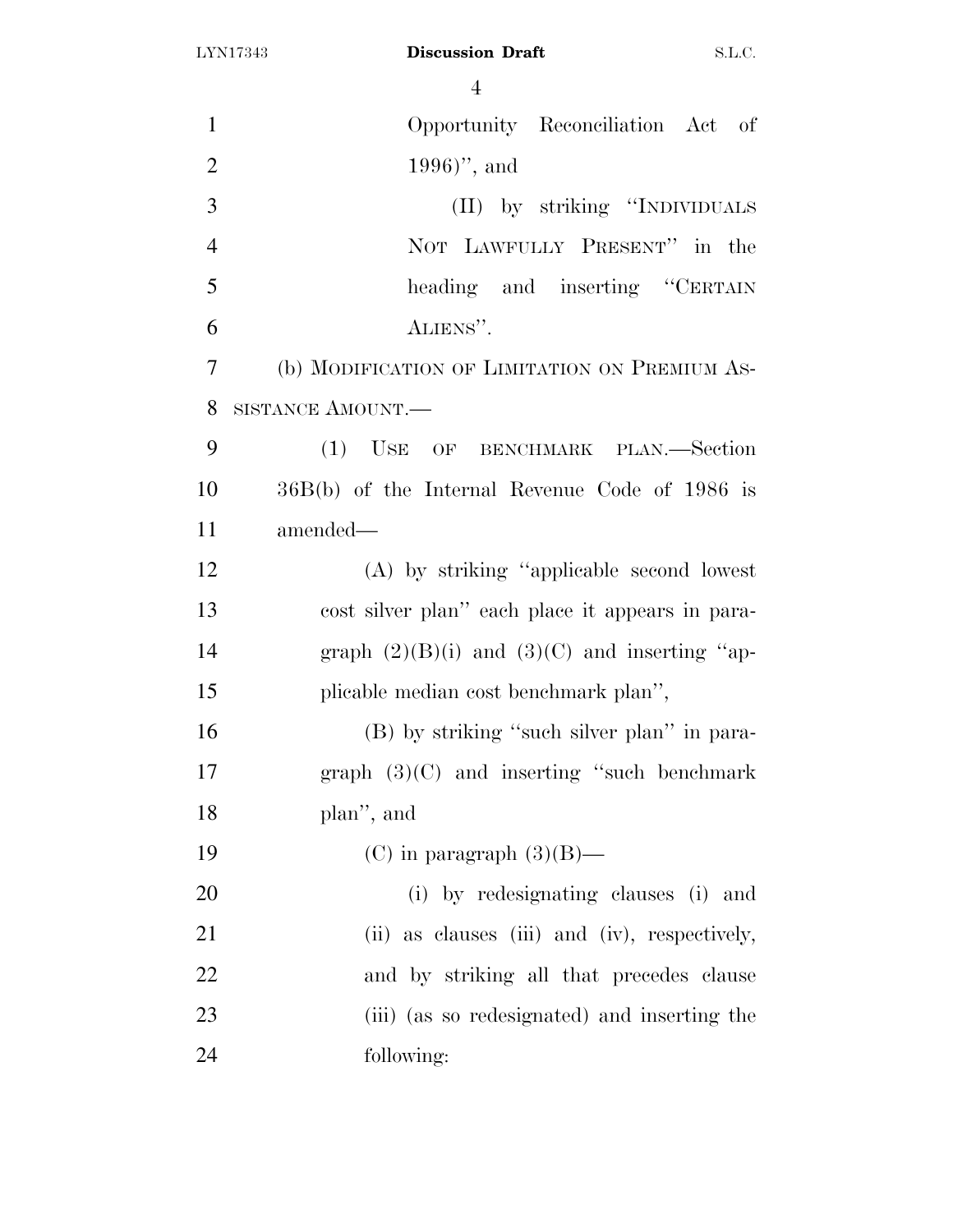1 "(B) APPLICABLE MEDIAN COST BENCH- MARK PLAN.—The applicable median cost benchmark plan with respect to any applicable taxpayer is the qualified health plan offered in the individual market in the rating area in which the taxpayer resides which— ''(i) provides a level of coverage that is designed to provide benefits that are ac- tuarially equivalent to 58 percent of the full actuarial value of the benefits (as de- termined under rules similar to the rules of 12 paragraphs (2) and (3) of section 1302(d) of the Patient Protection and Affordable Care Act) provided under the plan, 15 ''(ii) has a premium which is the me- dian premium of all qualified health plans described in clause (i) which are offered in the individual market in such rating area (or, in any case in which no such plan has such median premium, has a premium nearest (but not in excess of) such median premium),'', and 23 (ii) by striking "clause  $(ii)(I)$ " in the flush text at the end and inserting ''clause

25 (iv)(I)''.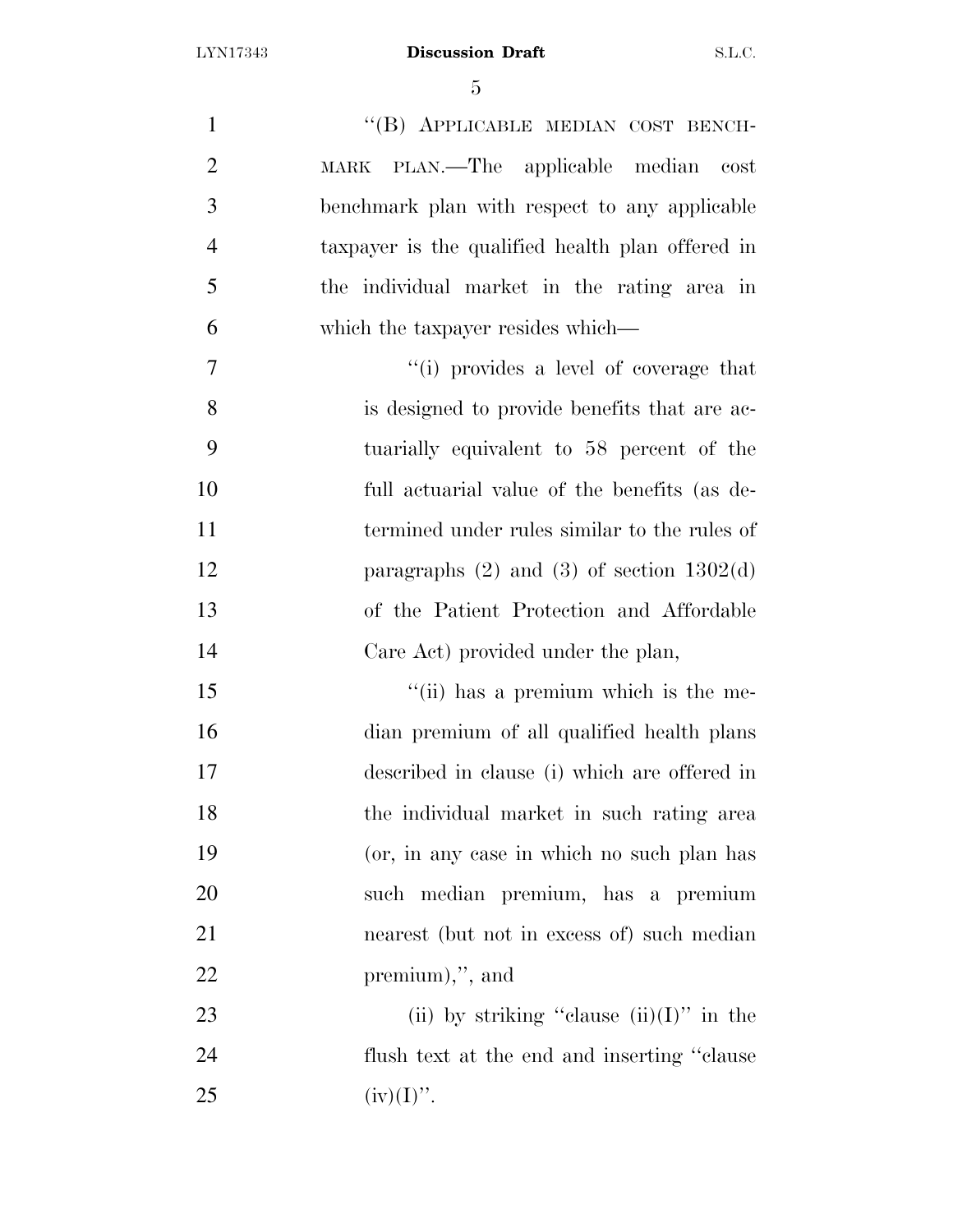(2) MODIFICATION OF APPLICABLE PERCENT- AGE.—Section 36B(b)(3)(A) of the Internal Revenue Code of 1986 is amended— (A) in clause (i), by striking ''from the ini- tial premium percentage'' and all that follows and inserting ''from the initial percentage to the final percentage specified in such table for such income tier with respect to a taxpayer of

9 the age involved:

| "In the case of                                                                                                     | Up to Age 29    |                | Age $30-39$    |                | Age $40-49$    |                | Age $50-59$    |                | Over Age 59    |                |
|---------------------------------------------------------------------------------------------------------------------|-----------------|----------------|----------------|----------------|----------------|----------------|----------------|----------------|----------------|----------------|
| household income<br>(expressed as a<br>percent of the<br>poverty line)<br>within the fol-<br>lowing income<br>tier: | Initial<br>$\%$ | Final<br>%     | Initial<br>%   | Final<br>$\%$  | Initial<br>%   | Final<br>%     | Initial<br>%   | Final<br>%     | Initial<br>%   | Final<br>%     |
| Up to $100\%$                                                                                                       | $\overline{2}$  | $\overline{2}$ | $\overline{2}$ | $\overline{2}$ | $\overline{2}$ | $\overline{2}$ | $\overline{2}$ | $\overline{2}$ | $\overline{2}$ | $\overline{2}$ |
| 100%-133%                                                                                                           | $\overline{2}$  | 2.5            | $\overline{2}$ | 2.5            | $\overline{2}$ | 2.5            | $\overline{2}$ | 2.5            | $\overline{2}$ | 2.5            |
| 133%-150%                                                                                                           | 2.5             | $\overline{4}$ | 2.5            | 4              | 2.5            | 4              | 2.5            | 4              | 2.5            | 4              |
| 150%-200%                                                                                                           | 4               | 4.3            | $\overline{4}$ | 5.3            | 4              | 6.3            | 4              | 7.3            | 4              | 8.3            |
| 200%-250%                                                                                                           | 4.3             | 4.3            | 5.3            | 5.9            | 6.3            | 8.05           | 7.3            | 9              | 8.3            | 10             |
| 250%-300%                                                                                                           | 4.3             | 4.3            | 5.9            | 5.9            | 8.05           | 8.35           | 9              | 10.5           | 10             | 11.5           |
| 300%-350%                                                                                                           | 4.3             | 6.4            | 5.9            | 8.9            | 8.35           | 12.5           | 10.5           | 15.8           | 11.5           | $16.2$ ".      |

| 10 | (B) by striking " $0.504$ " in clause (ii)(III) |
|----|-------------------------------------------------|
| 11 | and inserting $"0.4"$ , and                     |

12 (C) by adding at the end the following new 13 clause:

14 "(iii) AGE DETERMINATIONS.—For purposes of clause (i), the age of the tax- payer taken into account under clause (i) with respect to any taxable year is the age attained before the close of the taxable year by the oldest individual taken into ac-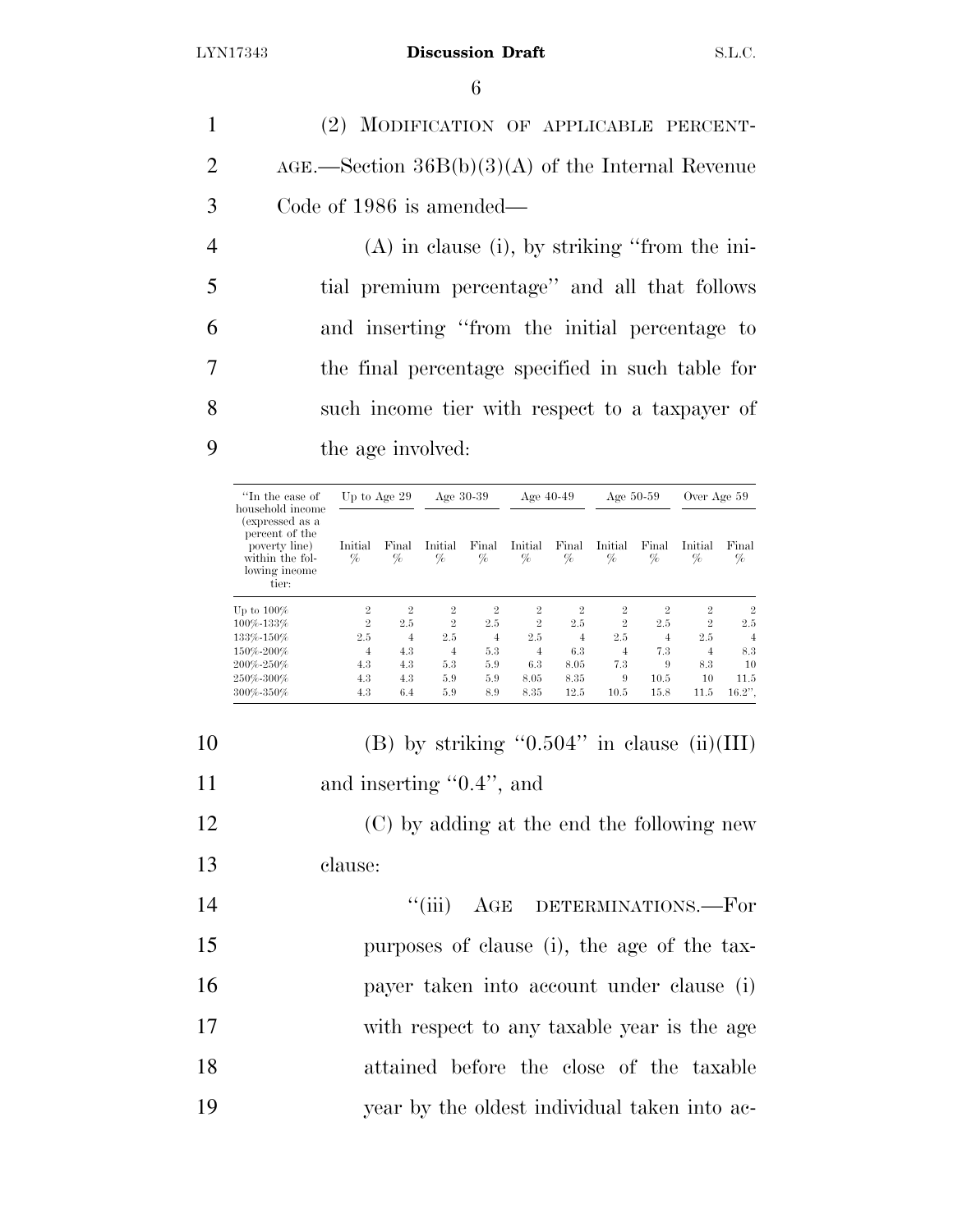| $\mathbf{1}$   | count on such taxpayer's return who is               |
|----------------|------------------------------------------------------|
| $\overline{2}$ | covered by a qualified health plan taken             |
| 3              | into account under paragraph $(2)(A)$ .".            |
| $\overline{4}$ | (c) ELIMINATION OF ELIGIBILITY EXCEPTIONS FOR        |
| 5              | EMPLOYER-SPONSORED COVERAGE.-                        |
| 6              | (1) IN GENERAL.—Section $36B(e)(2)$ of the In-       |
| 7              | ternal Revenue Code of 1986 is amended by striking   |
| 8              | subparagraph $(C)$ .                                 |
| 9              | (2) AMENDMENTS RELATED TO QUALIFIED                  |
| 10             | SMALL EMPLOYER HEALTH REIMBURSEMENT AR-              |
| 11             | RANGEMENTS.—Section $36B(e)(4)$ of such Code is      |
| 12             | amended—                                             |
| 13             | (A) by striking "which constitutes afford-           |
| 14             | able coverage" in subparagraph $(A)$ ,               |
| 15             | (B) by striking "the amount described in             |
| 16             | subparagraph $(C)(i)(II)$ for such month" in         |
| 17             | subparagraph $(B)$ and inserting " $1/12$ of the     |
| 18             | employee's permitted benefit (as defined in sec-     |
| 19             | tion $9831(d)(3)(C)$ under such arrangement",        |
| 20             | $(C)$ by striking subparagraphs $(C)$ and $(F)$      |
| 21             | and redesignating subparagraphs $(D)$ and $(E)$      |
| 22             | as subparagraphs $(C)$ and $(D)$ , respectively, and |
| 23             | $(D)$ in subparagraph $(D)$ , as so redesig-         |
| 24             | nated, by striking "subparagraph $(C)(i)(II)$ "      |
| 25             | and inserting "subparagraph (B)".                    |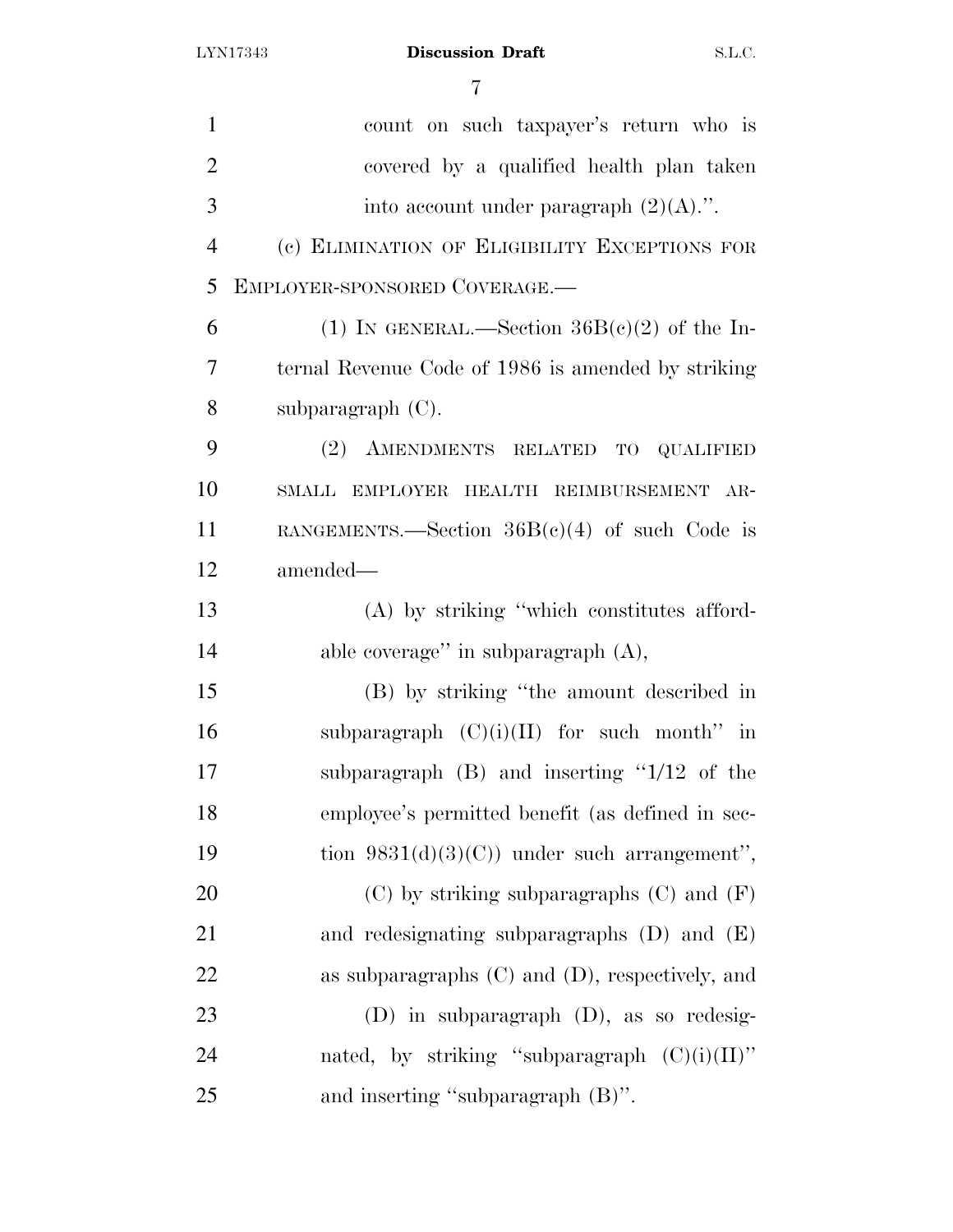(d) MODIFICATION OF DEFINITION OF QUALIFIED HEALTH PLAN.—

3 (1) IN GENERAL.—Section  $36B(c)(3)(A)$  of the Internal Revenue Code of 1986 is amended by in- serting before the period at the end the following: ''or a plan that includes coverage for abortions (other than any abortion necessary to save the life of the mother or any abortion with respect to a pregnancy that is the result of an act of rape or in-cest)''.

 (2) EFFECTIVE DATE.—The amendment made by this subsection shall apply to taxable years begin-ning after December 31, 2017.

 (e) INCREASED PENALTY ON ERRONEOUS CLAIMS OF CREDIT.—Section 6676(a) of the Internal Revenue Code of 1986 is amended by inserting ''(25 percent in the case of a claim for refund or credit relating to the health insur- ance coverage credit under section 36B)'' after ''20 per-cent''.

 (f) EFFECTIVE DATE.—Except as otherwise provided in this section, the amendments made by this section shall apply to taxable years beginning after December 31, 2019. **SEC. 103. MODIFICATIONS TO SMALL BUSINESS TAX CRED-**

**IT.** 

(a) SUNSET.—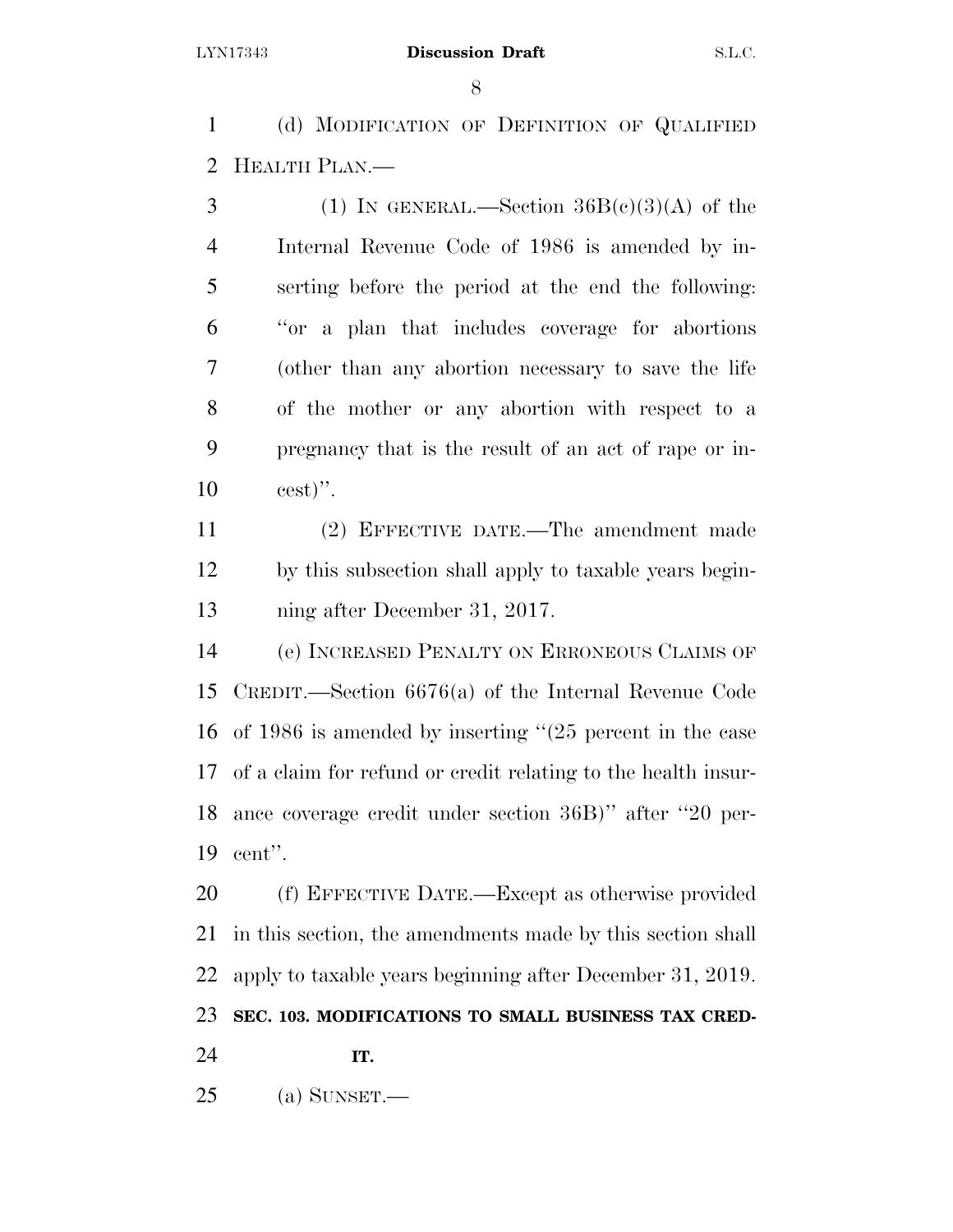| $\mathbf{1}$   | $(1)$ In GENERAL.—Section 45R of the Internal             |
|----------------|-----------------------------------------------------------|
| $\overline{2}$ | Revenue Code of 1986 is amended by adding at the          |
| 3              | end the following new subsection:                         |
| $\overline{4}$ | "(j) SHALL NOT APPLY.—This section shall not              |
| 5              | apply with respect to amounts paid or incurred in taxable |
| 6              | years beginning after December 31, 2019.".                |
| 7              | (2) EFFECTIVE DATE.—The amendment made                    |
| 8              | by this subsection shall apply to taxable years begin-    |
| 9              | ning after December 31, 2019.                             |
| 10             | (b) DISALLOWANCE OF SMALL EMPLOYER HEALTH                 |
| 11             | INSURANCE EXPENSE CREDIT FOR PLAN WHICH IN-               |
| 12             | CLUDES COVERAGE FOR ABORTION.-                            |
| 13             | (1) IN GENERAL.—Subsection (h) of section                 |
| 14             | 45R of the Internal Revenue Code of 1986 is               |
| 15             | amended—                                                  |
| 16             | $(A)$ by striking "Any term" and inserting                |
| 17             | the following:                                            |
| 18             | "(1) IN GENERAL.—Any term", and                           |
| 19             | (B) by adding at the end the following new                |
| 20             | paragraph:                                                |
| 21             | $``(2)$ EXCLUSION OF HEALTH PLANS INCLUDING               |
| <u>22</u>      | COVERAGE FOR ABORTION.—The term 'qualified                |
| 23             | health plan' does not include any health plan that        |
| 24             | includes coverage for abortions (other than any           |
| 25             | abortion necessary to save the life of the mother or      |
|                |                                                           |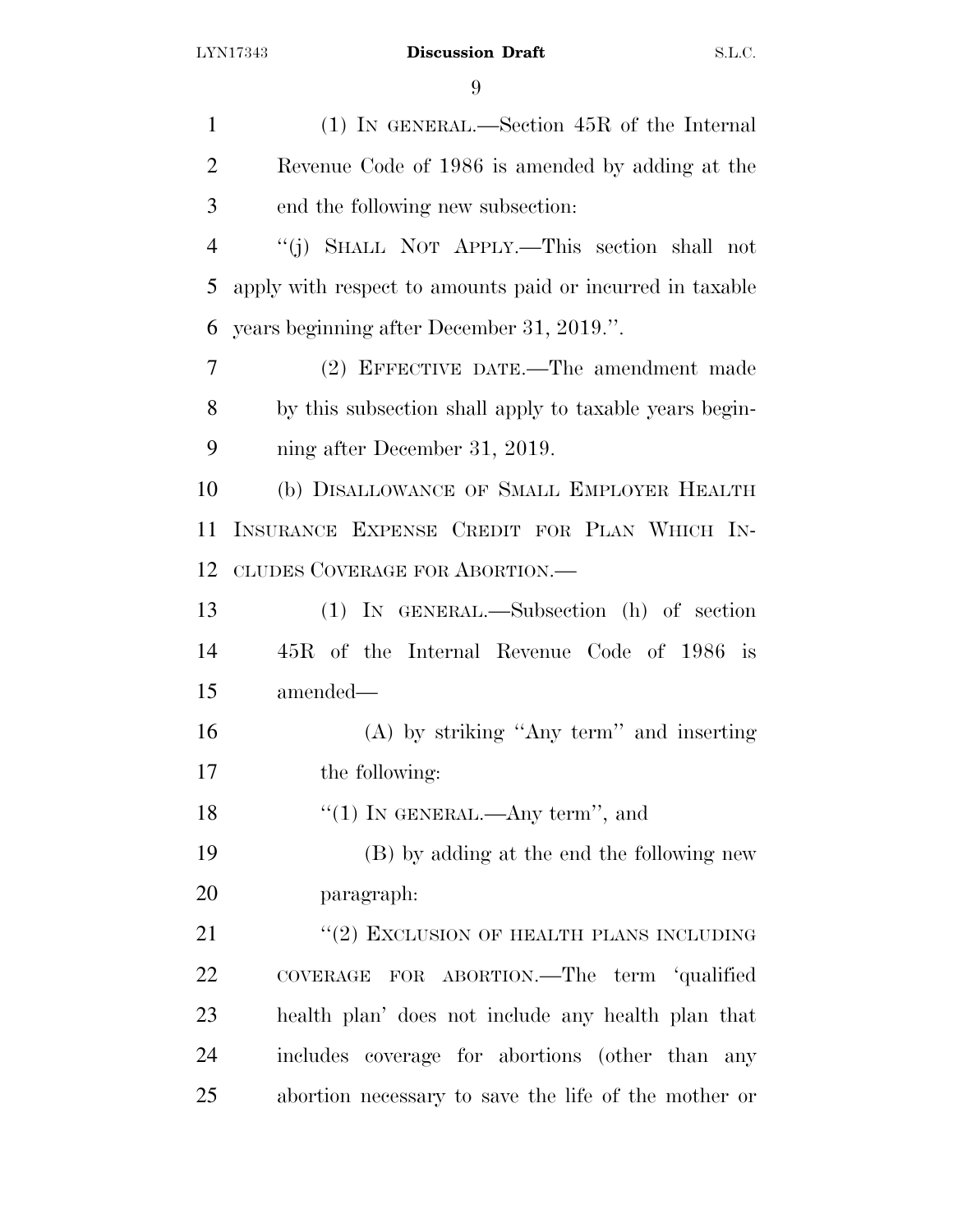| $\mathbf{1}$   | any abortion with respect to a pregnancy that is the      |
|----------------|-----------------------------------------------------------|
| 2              | result of an act of rape or incest).".                    |
| 3              | (2) EFFECTIVE DATE.—The amendments made                   |
| $\overline{4}$ | by this subsection shall apply to taxable years begin-    |
| 5              | ning after December 31, 2017.                             |
| 6              | SEC. 104. INDIVIDUAL MANDATE.                             |
| 7              | (a) IN GENERAL.—Section $5000A(c)$ of the Internal        |
| 8              | Revenue Code of 1986 is amended—                          |
| 9              | (1) in paragraph $(2)(B)(iii)$ , by striking "2.5         |
| 10             | percent" and inserting "Zero percent", and                |
| 11             | $(2)$ in paragraph $(3)$ —                                |
| 12             | (A) by striking " $$695"$ in subparagraph                 |
| 13             | $(A)$ and inserting " $\$ 0", and                         |
| 14             | $(B)$ by striking subparagraph $(D)$ .                    |
| 15             | (b) EFFECTIVE DATE.—The amendments made by                |
| 16             | this section shall apply to months beginning after Decem- |
| 17             | ber 31, 2015.                                             |
| 18             | SEC. 105. EMPLOYER MANDATE.                               |
| 19             | (a) IN GENERAL. $-$                                       |
| <b>20</b>      | (1) Paragraph (1) of section $4980H(c)$ of the            |
| 21             | Internal Revenue Code of 1986 is amended by in-           |
| <u>22</u>      | serting "(\$0 in the case of months beginning after       |
| 23             | December 31, 2015)" after "\$2,000".                      |
| 24             | $(2)$ Paragraph $(1)$ of section $4980H(b)$ of the        |
| 25             | Internal Revenue Code of 1986 is amended by in-           |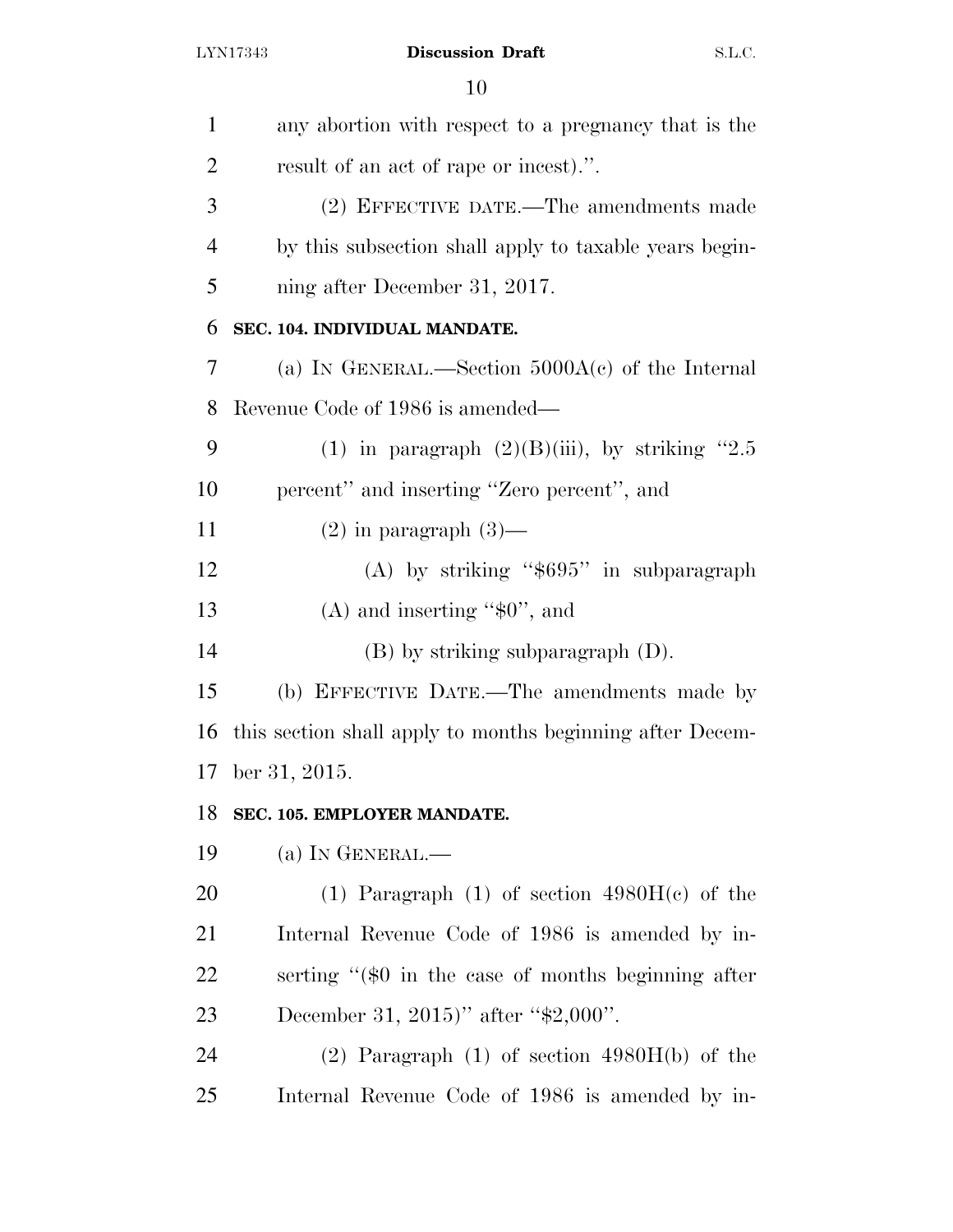serting ''(\$0 in the case of months beginning after December 31, 2015)'' after ''\$3,000''.

 (b) EFFECTIVE DATE.—The amendments made by this section shall apply to months beginning after Decem-ber 31, 2015.

### **SEC. 106. STATE STABILITY AND INNOVATION PROGRAM.**

 (a) IN GENERAL.—Section 2105 of the Social Secu- rity Act (42 U.S.C. 1397ee) is amended by adding at the end the following new subsections:

 ''(h) SHORT-TERM ASSISTANCE TO ADDRESS COV- ERAGE AND ACCESS DISRUPTION AND PROVIDE SUPPORT FOR STATES.—

 ''(1) APPROPRIATION.—There are authorized to be appropriated, and are appropriated, out of monies in the Treasury not otherwise obligated, \$15,000,000,000 for each of calendar years 2018 and 2019, and \$10,000,000,000 for each of calendar years 2020 and 2021, to the Administrator of the Centers for Medicare & Medicaid Services (in this subsection and subsection (i) referred to as the 'Ad- ministrator') to fund arrangements with health in- surance issuers to assist in the purchase of health benefits coverage by addressing coverage and access disruption and responding to urgent health care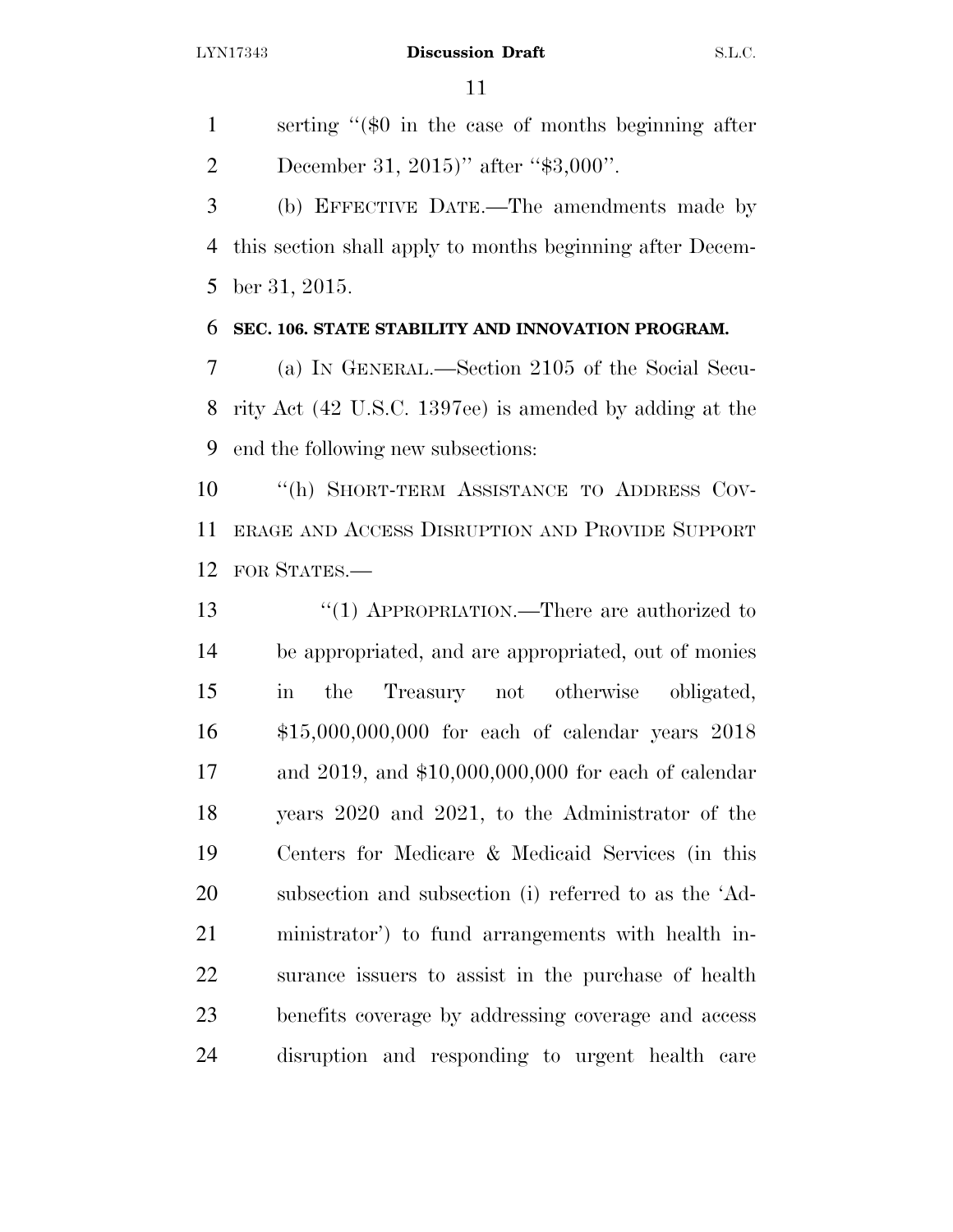| $\mathbf{1}$   | needs within States. Funds appropriated under this |
|----------------|----------------------------------------------------|
| $\overline{2}$ | paragraph shall remain available until expended.   |
| 3              | "(2) PARTICIPATION REQUIREMENTS.-                  |
| $\overline{4}$ | "(A) GUIDANCE.—Not later than 30 days              |
| 5              | after the date of enactment of this subsection,    |
| 6              | the Administrator shall issue guidance to health   |
| 7              | insurance issuers regarding how to submit a no-    |
| 8              | tice of intent to participate in the program es-   |
| 9              | tablished under this subsection.                   |
| 10             | "(B) NOTICE OF INTENT TO PARTICI-                  |
| 11             | PATE.—To be eligible for funding under this        |
| 12             | subsection, a health insurance issuer shall sub-   |
| 13             | mit to the Administrator a notice of intent to     |
| 14             | participate at such time (but, in the case of      |
| 15             | funding for calendar year 2018, not later than     |
| 16             | 35 days after the date of enactment of this sub-   |
| 17             | section and, in the case of funding for calendar   |
| 18             | year 2019, 2020, or 2021, not later than March     |
| 19             | 31 of the previous year) and in such form and      |
| 20             | manner as specified by the Administrator and       |
| 21             | containing—                                        |
| 22             | "(i) a certification that the health in-           |
| 23             | surance issuer will use the funds in accord-       |
| 24             | ance with the requirements of paragraph            |
| 25             | $(5)$ ; and                                        |
|                |                                                    |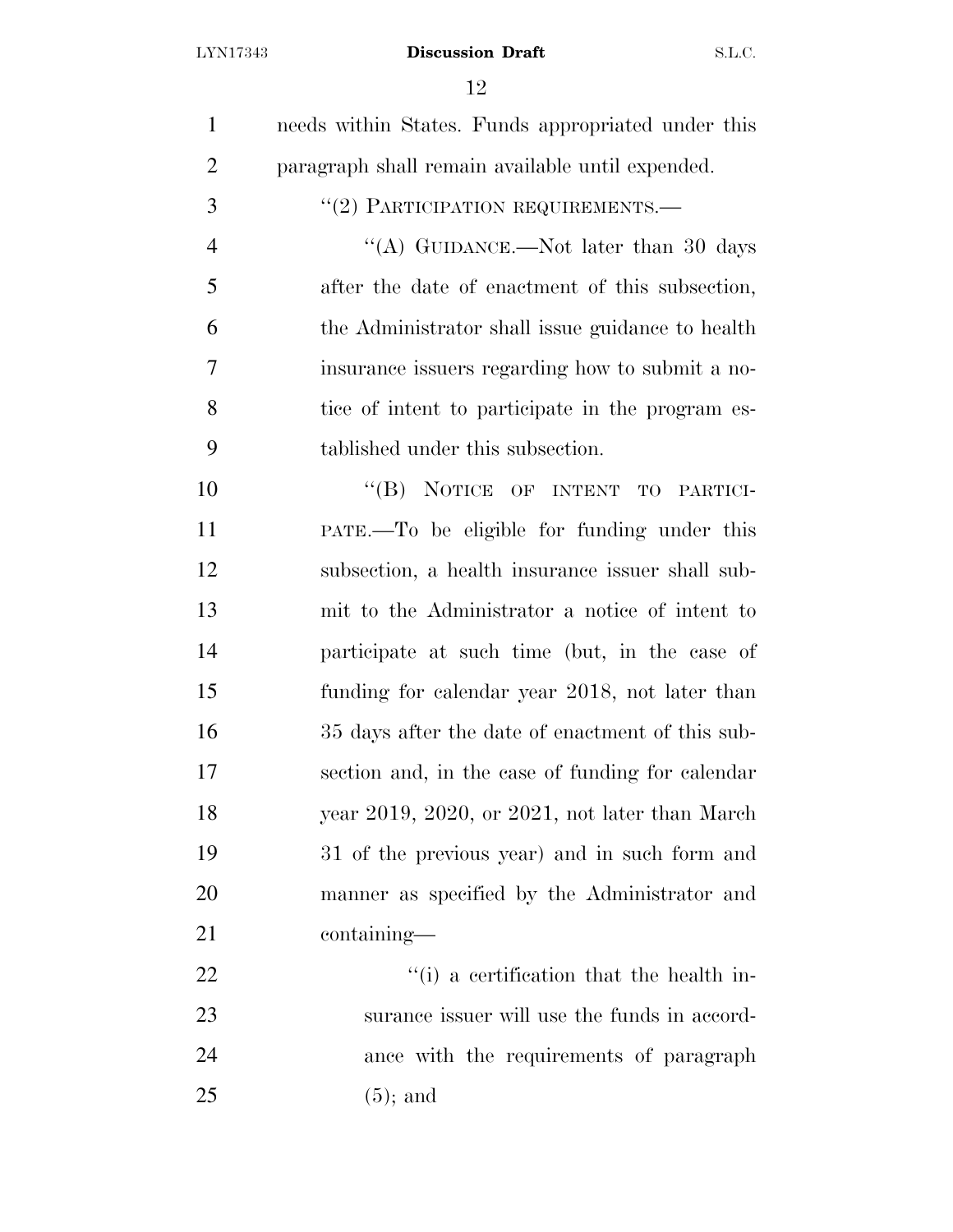$"$ (ii) such information as the Adminis-2 trator may require to carry out this sub- section. 4 "(3) PROCEDURE FOR DISTRIBUTION OF FUNDS.—The Administrator shall determine an ap- propriate procedure for providing and distributing funds under this subsection. 8 "(4) No MATCH.—Neither the State percentage applicable to payments to States under subsection (i)(5)(B) nor any other matching requirement shall apply to funds provided to health insurance issuers under this subsection. 13 "(5) USE OF FUNDS.—Funds provided to a health insurance issuer under paragraph (1) shall be 15 subject to the requirements of paragraphs  $(1)(D)$  and (7) of subsection (i) in the same manner as such requirements apply to States receiving pay- ments under subsection (i) and shall be used only 19 for the activities specified in paragraph  $(1)(A)(ii)$  of subsection (i). **''**(i) LONG-TERM STATE STABILITY AND INNOVATION PROGRAM.—

23 "(1) APPLICATION AND CERTIFICATION RE- QUIREMENTS.—To be eligible for an allotment of funds under this subsection, a State shall submit to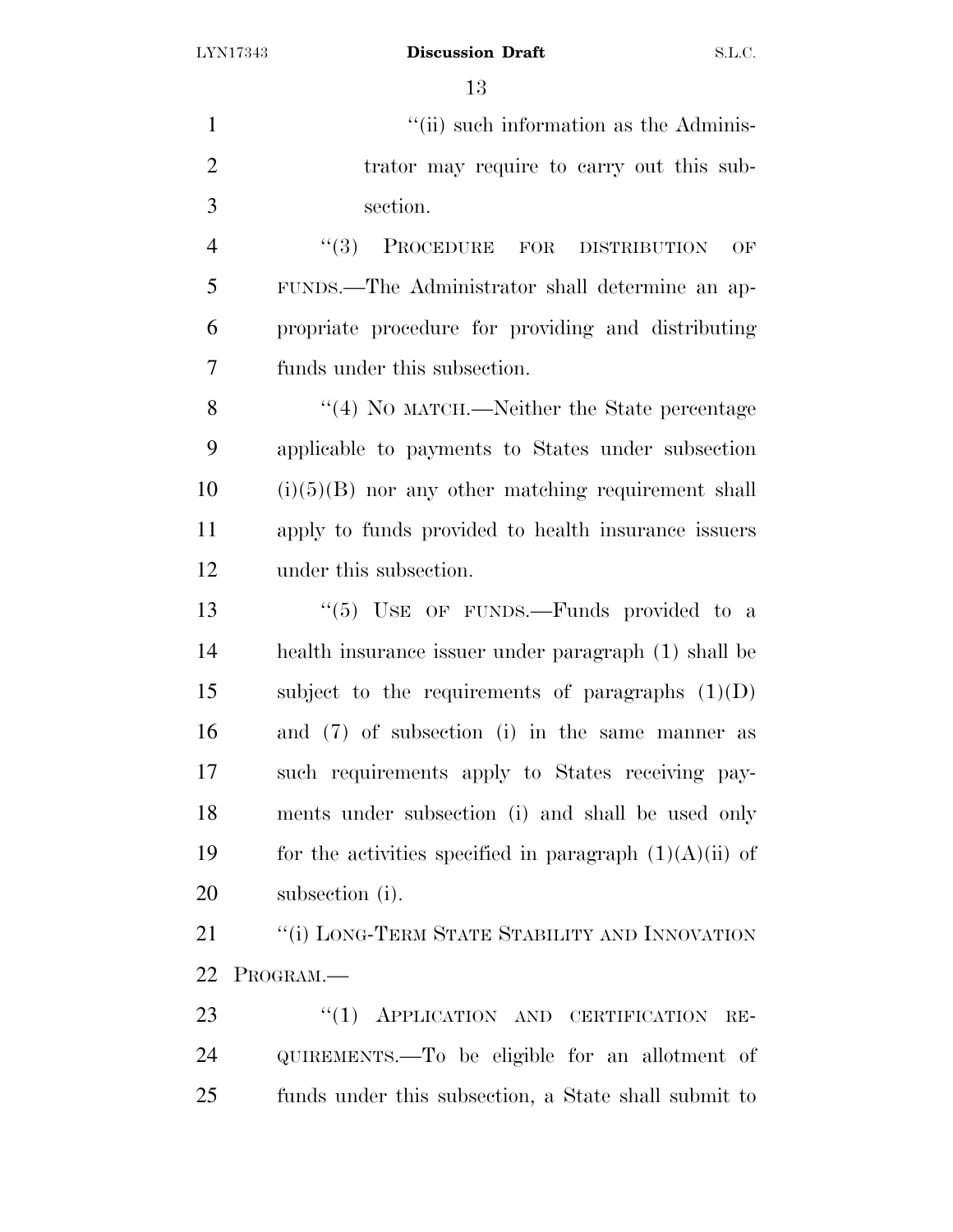| $\mathbf{1}$   | the Administrator an application, not later than     |
|----------------|------------------------------------------------------|
| $\overline{2}$ | March 31, 2018, in the case of allotments for cal-   |
| 3              | endar year 2019, and not later than March 31 of      |
| $\overline{4}$ | the previous year, in the case of allotments for any |
| 5              | subsequent calendar year) and in such form and       |
| 6              | manner as specified by the Administrator, that con-  |
| 7              | tains the following:                                 |
| 8              | "(A) A description of how the funds will be          |
| 9              | used to do 1 or more of the following:               |
| 10             | "(i) To establish or maintain a pro-                 |
| 11             | gram or mechanism to help high-risk indi-            |
| 12             | viduals in the purchase of health benefits           |
| 13             | coverage, including by reducing premium              |
| 14             | costs for such individuals, who have or are          |
| 15             | projected to have a high rate of utilization         |
| 16             | of health services, as measured by cost,             |
| 17             | and who do not have access to health in-             |
| 18             | surance coverage offered through an em-              |
| 19             | ployer, enroll in health insurance coverage          |
| 20             | under a plan offered in the individual mar-          |
| 21             | ket (within the meaning of section                   |
| 22             | $5000A(f)(1)(C)$ of the Internal Revenue             |
| 23             | Code of 1986).                                       |
| 24             | "(ii) To establish or maintain a pro-                |

gram to enter into arrangements with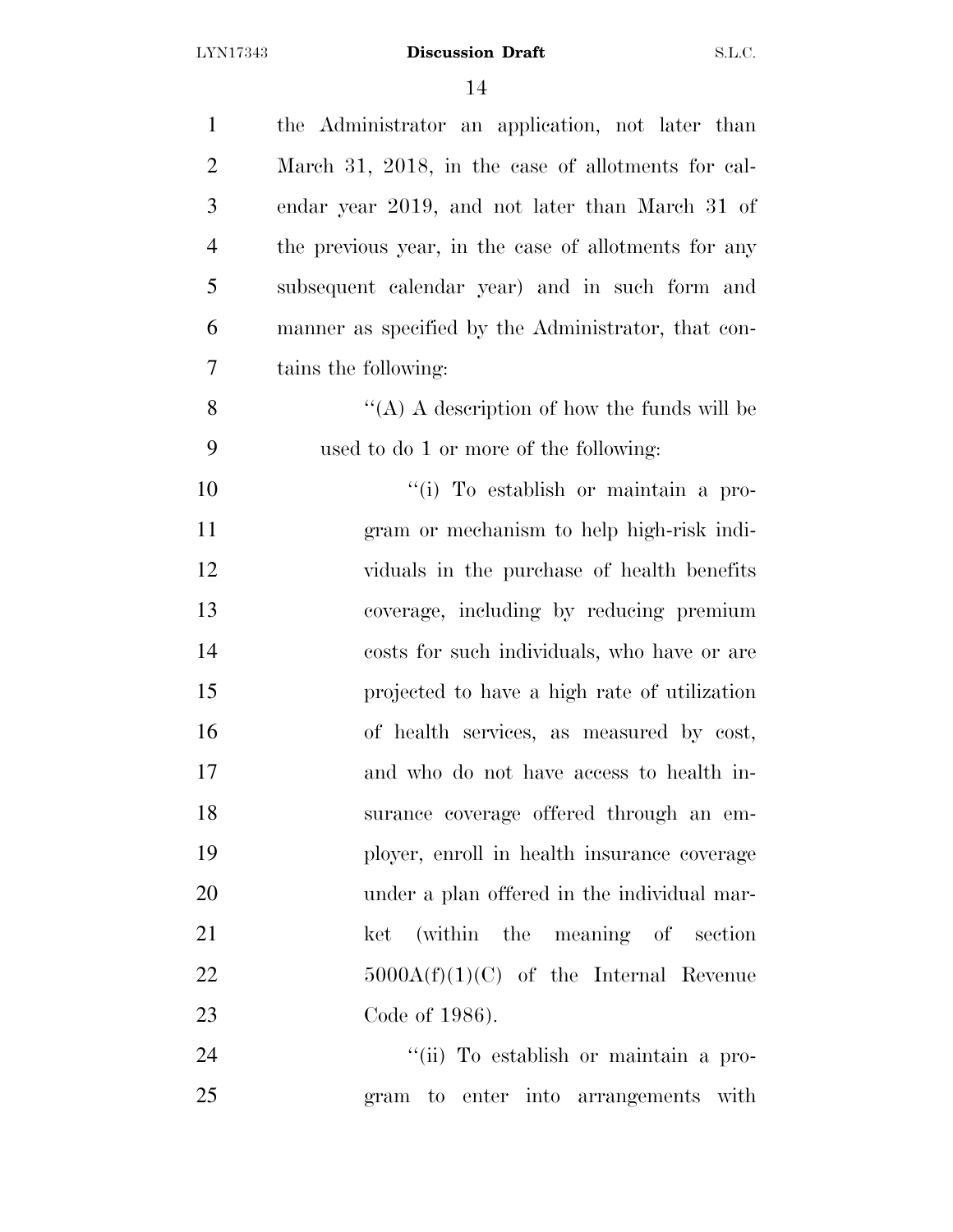| $\mathbf{1}$   | health insurance issuers to assist in the         |
|----------------|---------------------------------------------------|
| $\overline{2}$ | purchase of health benefits coverage by           |
| 3              | stabilizing premiums and promoting State          |
| $\overline{4}$ | health insurance market participation and         |
| 5              | choice in plans offered in the individual         |
| 6              | market (within the meaning of section             |
| $\overline{7}$ | $5000A(f)(1)(C)$ of the Internal Revenue          |
| 8              | Code of 1986).                                    |
| 9              | "(iii) To provide payments for health             |
| 10             | care providers for the provision of health        |
| 11             | care services, as specified by the Adminis-       |
| 12             | trator.                                           |
| 13             | "(iv) To provide health insurance cov-            |
| 14             | erage by funding assistance to reduce out-        |
| 15             | of-pocket costs, such as copayments, coin-        |
| 16             | surance, and deductibles, of individuals en-      |
| 17             | rolled in plans offered in the individual         |
| 18             | market (within the meaning of section             |
| 19             | $5000A(f)(1)(C)$ of the Internal Revenue          |
| 20             | Code of 1986).                                    |
| 21             | $\lq$ (B) A certification that the State shall    |
| 22             | make, from non-Federal funds, expenditures for    |
| 23             | 1 or more of the activities specified in subpara- |
| 24             | $graph(A)$ in an amount that is not less than     |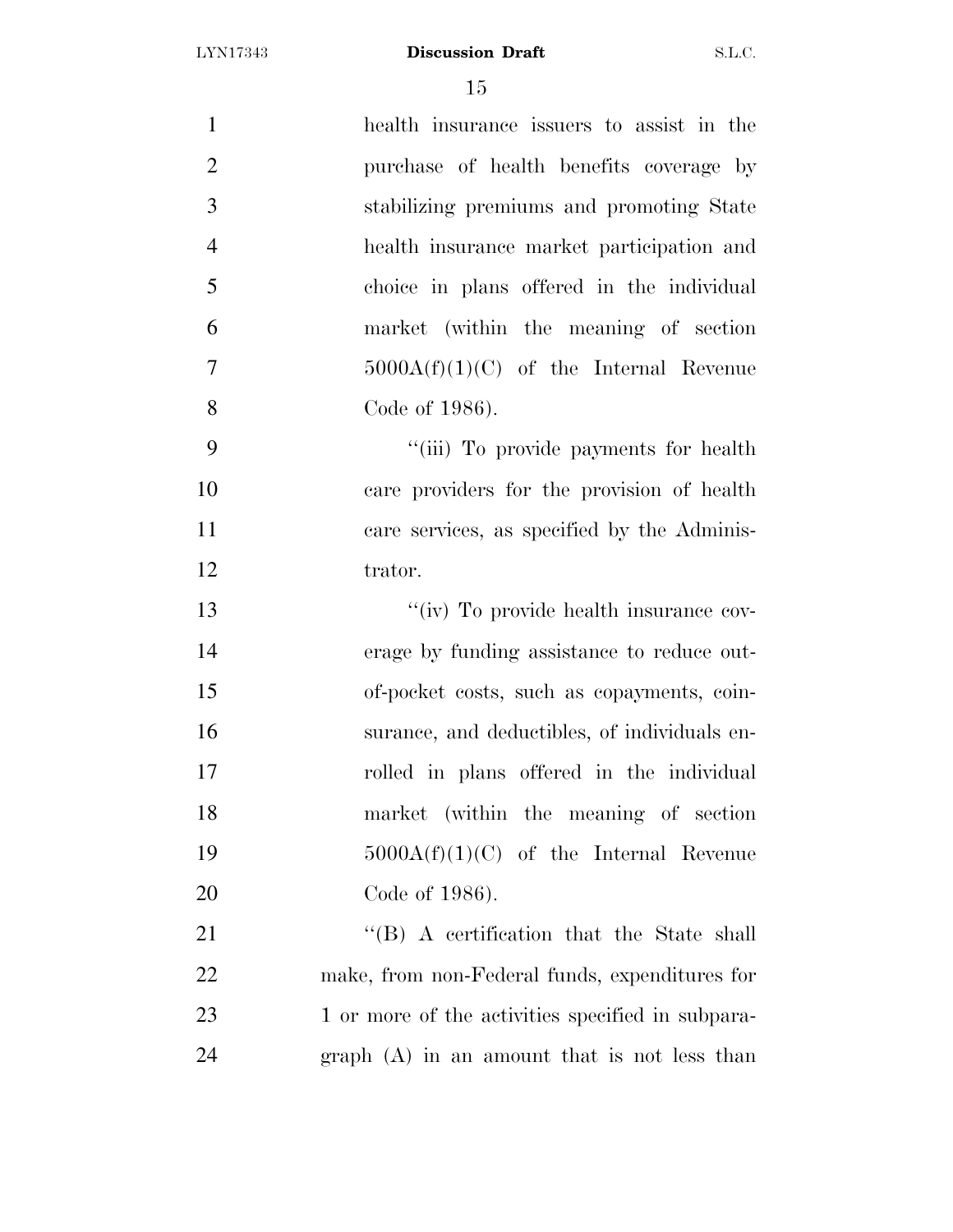| $\mathbf{1}$   | the State percentage required for the year           |
|----------------|------------------------------------------------------|
| $\overline{2}$ | under paragraph $(5)(B)(ii)$ .                       |
| 3              | $\cdot$ (C) A certification that the funds pro-      |
| $\overline{4}$ | vided under this subsection shall only be used       |
| 5              | for the activities specified in subparagraph $(A)$ . |
| 6              | $\lq\lq$ (D) A certification that none of the funds  |
| $\overline{7}$ | provided under this subsection shall be used by      |
| 8              | the State for an expenditure that is attributable    |
| 9              | to an intergovernmental transfer, certified pub-     |
| 10             | lic expenditure, or any other expenditure to fi-     |
| 11             | nance the non-Federal share of expenditures re-      |
| 12             | quired under any provision of law, including         |
| 13             | under the State plans established under this         |
| 14             | title and title XIX or under a waiver of such        |
| 15             | plans.                                               |
| 16             | $\lq\lq$ (E) Such other information as necessary     |
| 17             | for the Administrator to carry out this sub-         |
| 18             | section.                                             |
| 19             | "(2) ELIGIBILITY.—Only the 50 States and the         |
| 20             | District of Columbia shall be eligible for an allot- |
| 21             | ment and payments under this subsection and all      |
| 22             | references in this subsection to a State shall be    |
| 23             | treated as only referring to the 50 States and the   |
| 24             | District of Columbia.                                |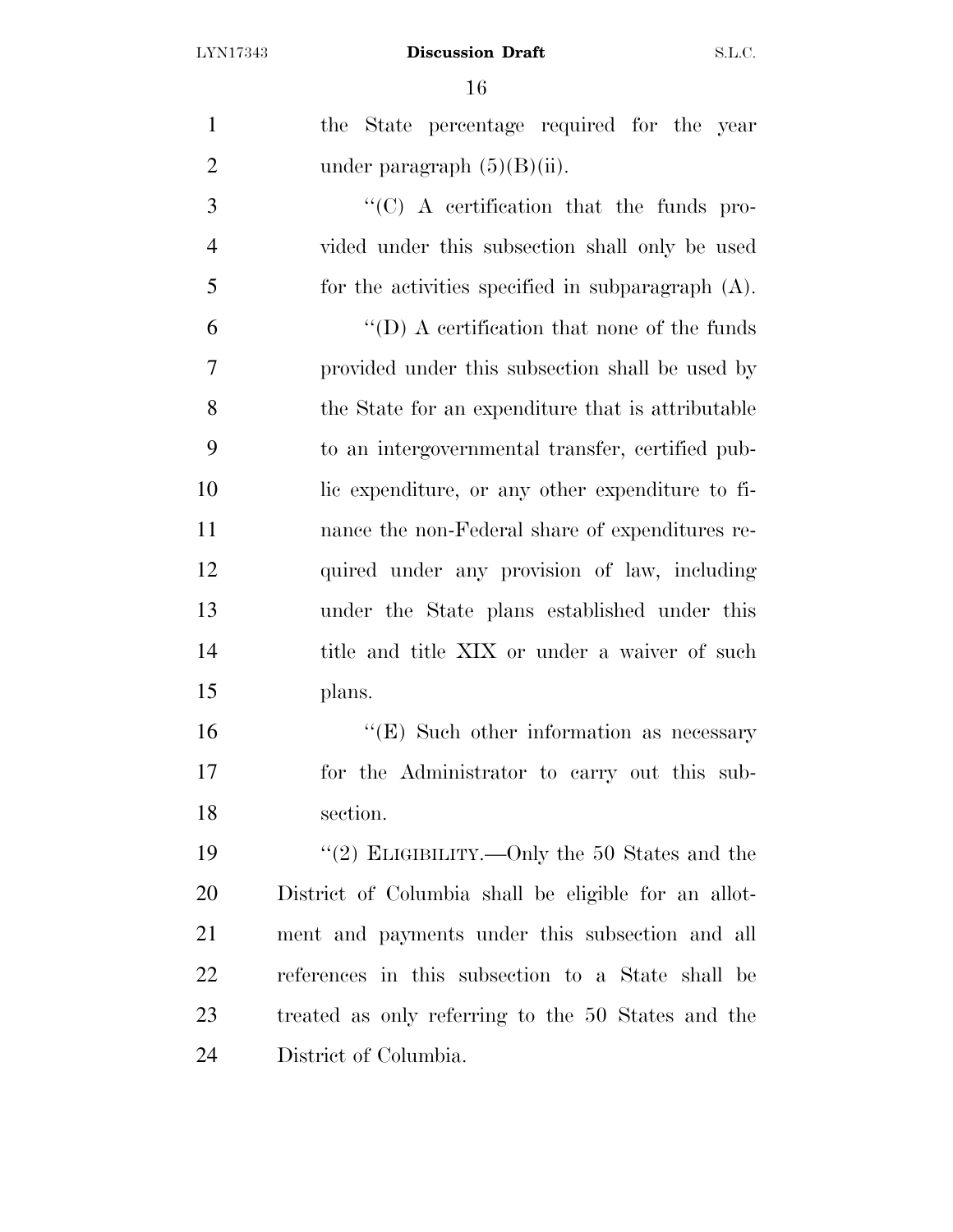| $\mathbf{1}$   | "(3) ONE-TIME APPLICATION.—If an applica-            |
|----------------|------------------------------------------------------|
| $\overline{2}$ | tion of a State submitted under this subsection is   |
| 3              | approved by the Administrator for a year, the appli- |
| $\overline{4}$ | cation shall be deemed to be approved by the Admin-  |
| 5              | istrator for that year and each subsequent year      |
| 6              | through December 31, 2026.                           |
| 7              | "(4) LONG-TERM STATE STABILITY AND INNO-             |
| 8              | VATION ALLOTMENTS.-                                  |
| 9              | "(A) APPROPRIATION; TOTAL ALLOT-                     |
| 10             | MENT.—For the purpose of providing allot-            |
| 11             | ments to States under this subsection, there is      |
| 12             | appropriated, out of any money in the Treasury       |
| 13             | not otherwise appropriated—                          |
| 14             | "(i) for calendar year $2019$ ,                      |
| 15             | \$8,000,000,000;                                     |
| 16             | "(ii) for calendar year $2020$ ,                     |
| 17             | \$14,000,000,000;                                    |
| 18             | "(iii) for calendar year $2021$ ,                    |
| 19             | \$14,000,000,000;                                    |
| 20             | "(iv) for calendar year $2022$ ,                     |
| 21             | \$6,000,000,000;                                     |
| 22             | "(v) for calendar year $2023$ ,                      |
| 23             | \$6,000,000,000;                                     |
| 24             | "(vi) for calendar year $2024$ ,                     |
| 25             | \$5,000,000,000;                                     |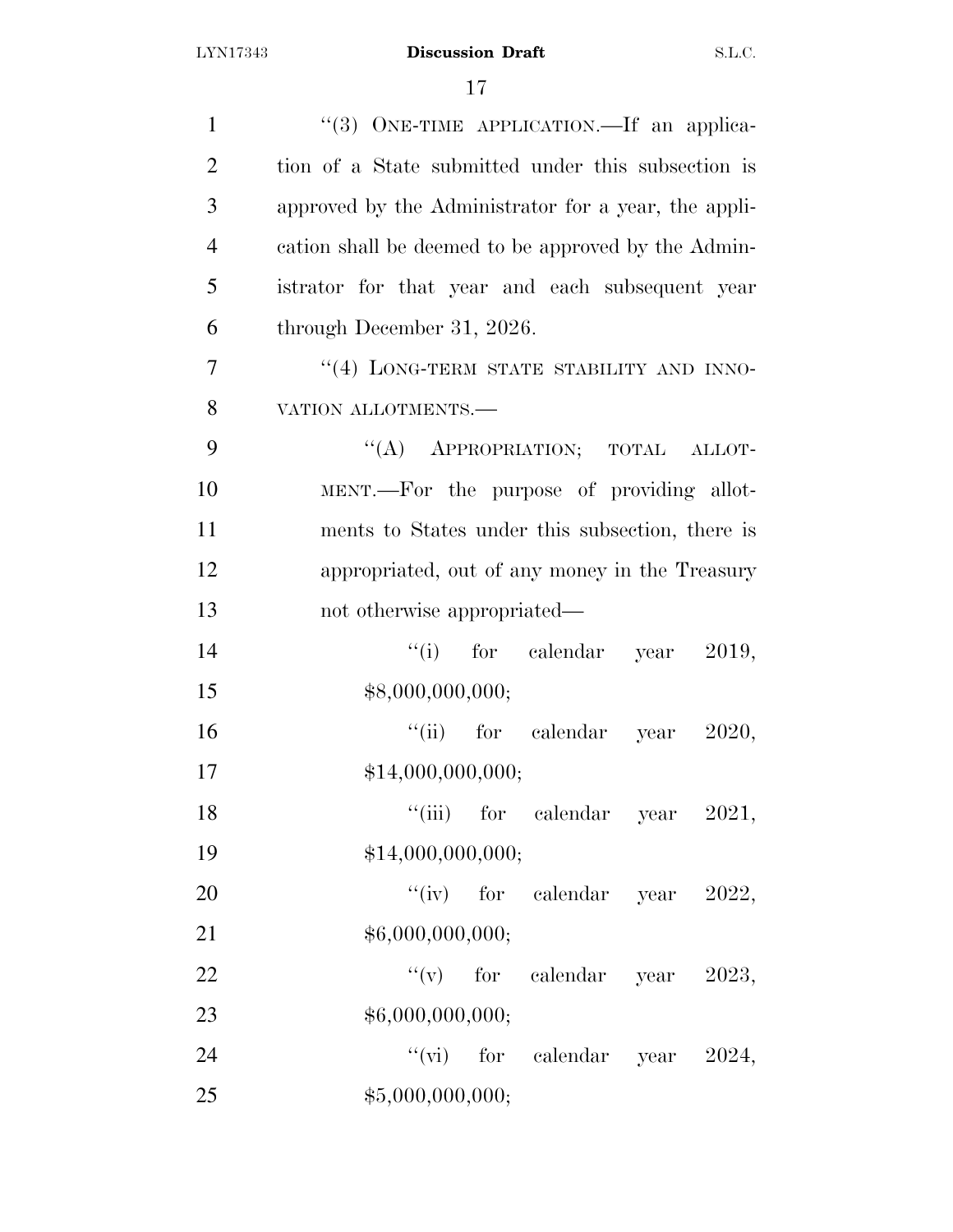| $\mathbf{1}$   | "(vii) for calendar year $2025$ ,           |
|----------------|---------------------------------------------|
| $\overline{2}$ | $$5,000,000,000;$ and                       |
| 3              | "(viii) for calendar year $2026$ ,          |
| $\overline{4}$ | \$4,000,000,000.                            |
| 5              | $\lq\lq$ (B) ALLOTMENTS.—                   |
| 6              | "(i) IN GENERAL.—In the case of a           |
| $\tau$         | State with an application approved under    |
| 8              | this subsection with respect to a year, the |
| 9              | Administrator shall allot to the State, in  |
| 10             | accordance with an allotment methodology    |
| 11             | specified by the Administrator that ensures |
| 12             | that the spending requirement in para-      |
| 13             | $graph (6)$ is met for the year, from       |
| 14             | amounts appropriated for such year under    |
| 15             | subparagraph (A), such amount as speci-     |
| 16             | fied by the Administrator with respect to   |
| 17             | the State and application and year.         |
| 18             | "(ii) ANNUAL REDISTRIBUTION<br>OF           |
| 19             | PREVIOUS YEAR'S UNUSED FUNDS.               |
| 20             | "(I) IN GENERAL.— In carrying               |
| 21             | out clause (i), with respect to a year      |
| 22             | $(beginning with 2021)$ , the Adminis-      |
| 23             | trator shall, not later than March 31       |
| 24             | of such year—                               |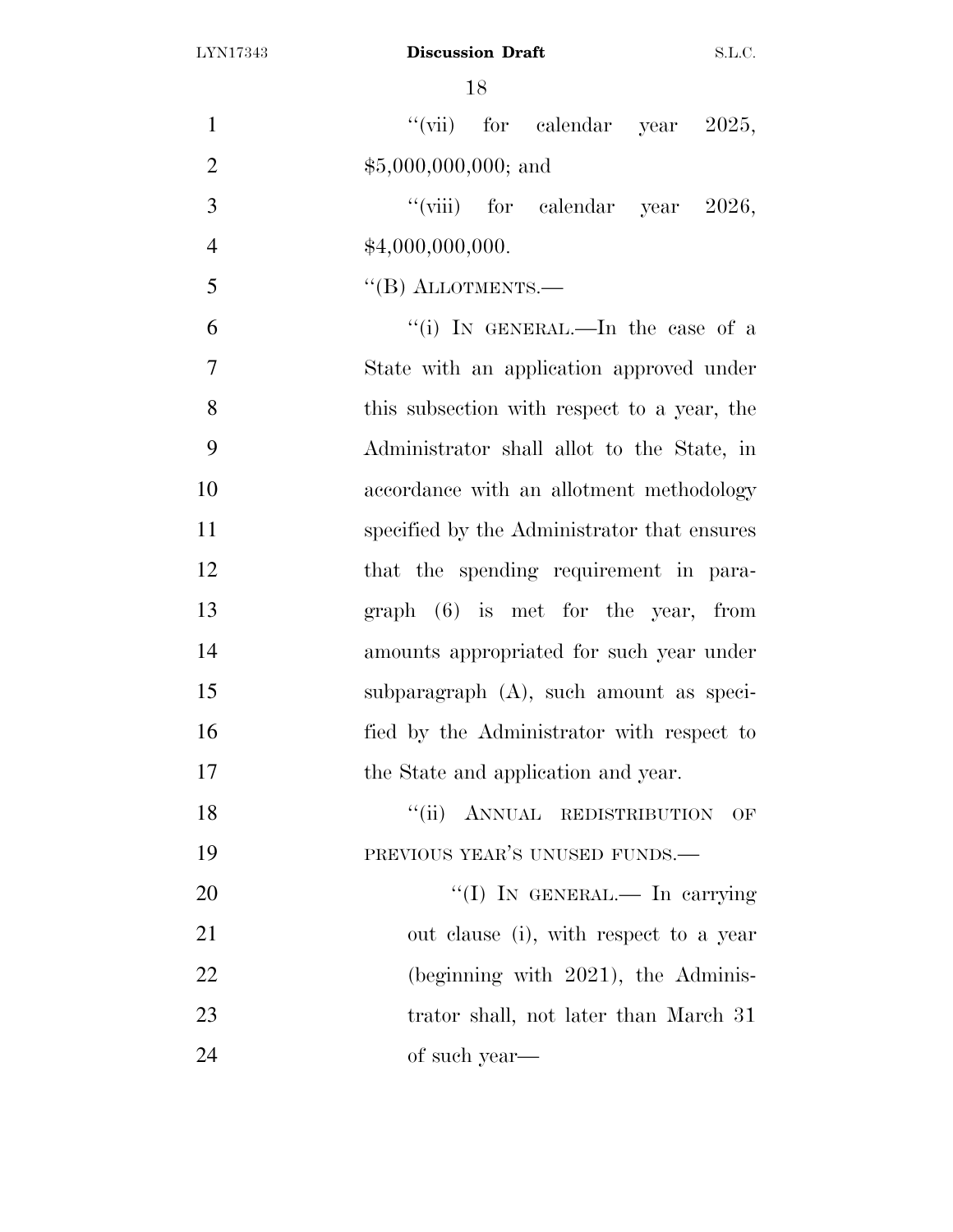| $\mathbf{1}$   | $\cdot$ (aa) determine the amount            |
|----------------|----------------------------------------------|
| $\overline{2}$ | of funds, if any, remaining un-              |
| 3              | used under subparagraph<br>(A)               |
| $\overline{4}$ | from the previous year; and                  |
| 5              | "(bb) if the Administrator                   |
| 6              | determines that any funds so re-             |
| $\tau$         | main from the previous year, re-             |
| 8              | distribute such remaining funds              |
| 9              | in accordance with an allotment              |
| 10             | methodology specified by the Ad-             |
| 11             | ministrator to States that have              |
| 12             | submitted an application ap-                 |
| 13             | proved under this subsection for             |
| 14             | the year.                                    |
| 15             | "(II) APPLICABLE STATE PER-                  |
| 16             | CENTAGE.—The State percentage                |
| 17             | specified for a year in paragraph            |
| 18             | $(5)(B)(ii)$ shall apply to funds redis-     |
| 19             | tributed under subclause (I) in that         |
| 20             | year.                                        |
| 21             | "(C) AVAILABILITY OF ALLOTTED STATE          |
| 22             | FUNDS.                                       |
| 23             | "(i) IN GENERAL.—Amounts allotted            |
| 24             | to a State pursuant to subparagraph $(B)(i)$ |
| 25             | for a year shall remain available for ex-    |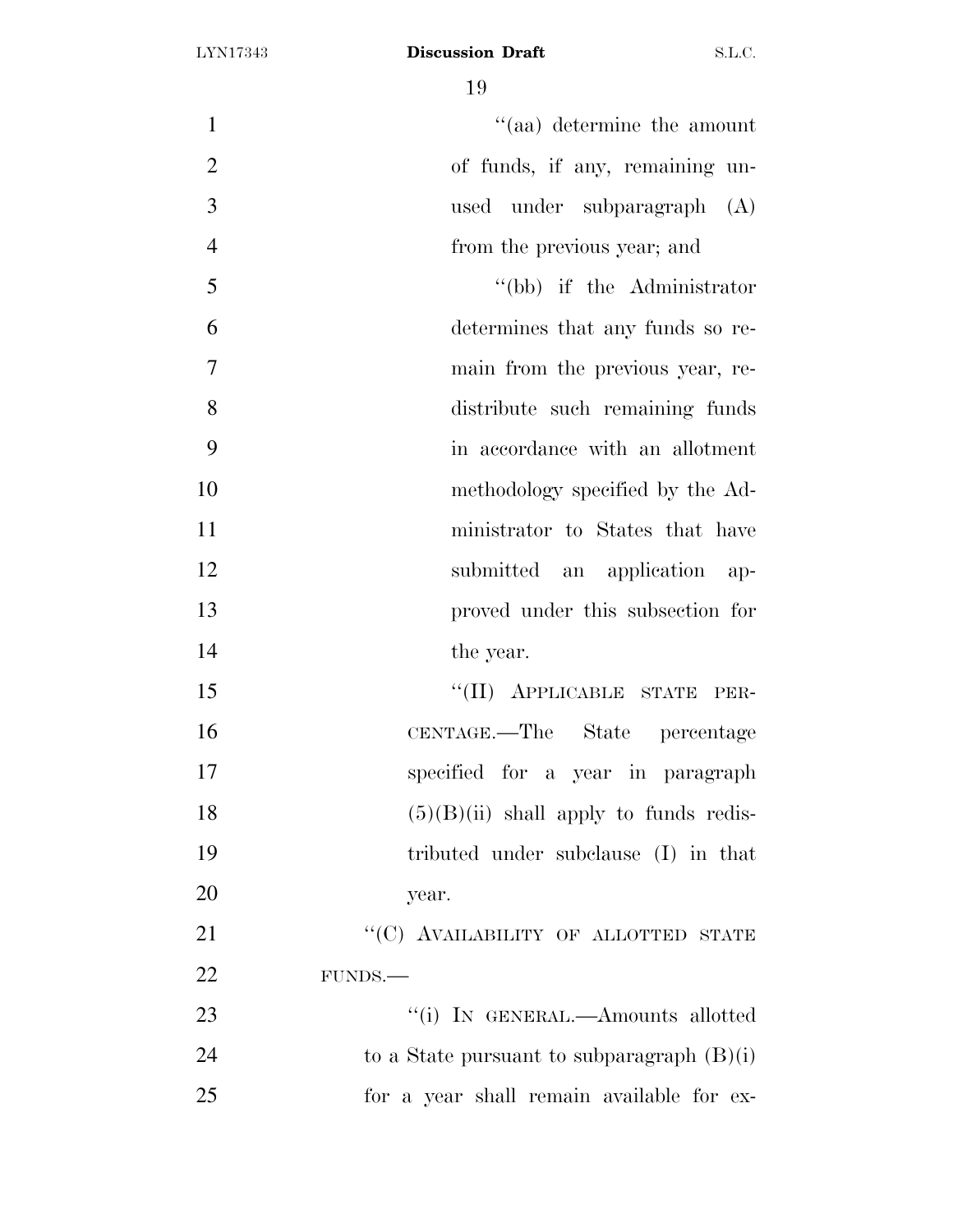| $\mathbf{1}$   | penditure by the State through the end of        |
|----------------|--------------------------------------------------|
| $\overline{2}$ | the second succeeding year.                      |
| 3              | "(ii) AVAILABILITY OF AMOUNTS RE-                |
| $\overline{4}$ | DISTRIBUTED.—Amounts redistributed to            |
| 5              | a State under subparagraph $(B)(ii)$ in a        |
| 6              | year shall be available for expenditure by       |
| 7              | the State through the end of the second          |
| 8              | succeeding year.                                 |
| 9              | $``(5)$ PAYMENTS.—                               |
| 10             | $\lq\lq (A)$ ANNUAL PAYMENT<br>OF<br>ALLOT-      |
| 11             | MENTS.—Subject to subparagraph (B), the Ad-      |
| 12             | ministrator shall pay to each State that has an  |
| 13             | application approved under this subsection for a |
| 14             | year, the allotment determined under paragraph   |
| 15             | $(4)(B)$ for the State for the year.             |
| 16             | $``$ (B) MATCH REQUIRED.—                        |
| 17             | "(i) IN GENERAL.—The Administrator               |
| 18             | shall pay each State that has an applica-        |
| 19             | tion approved under this subsection for a        |
| 20             | year, the Federal percentage of the allot-       |
| 21             | ment determined for the State under para-        |
| 22             | graph $(4)(B)$ for the year.                     |
| 23             | "(ii) FEDERAL AND STATE PERCENT-                 |
| 24             | AGES DEFINED.—For purposes of clause             |
| 25             | $(i)$ , the Federal percentage is equal to 100   |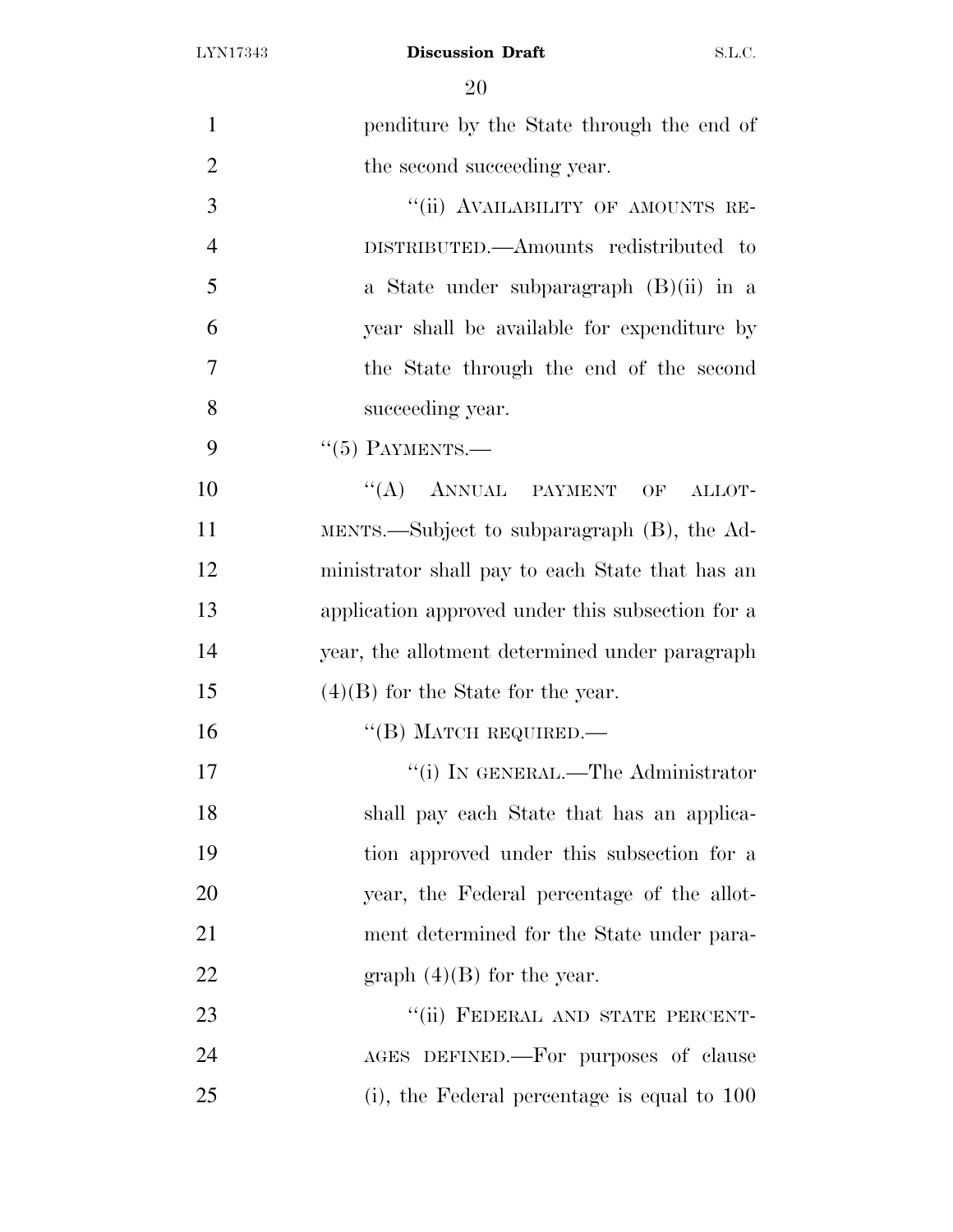| 1              | percent reduced by the State percentage    |
|----------------|--------------------------------------------|
| $\overline{2}$ | for that year, and the State percentage is |
| 3              | equal to-                                  |
| $\overline{4}$ | $\lq\lq$ (I) in the case of calendar year  |
| 5              | $2019, 0$ percent;                         |
| 6              | $\lq\lq$ (II) in the case of calendar year |
| $\overline{7}$ | $2020, 0$ percent;                         |
| 8              | "(III) in the case of calendar             |
| 9              | year $2021$ , 0 percent;                   |
| 10             | $\lq\lq (IV)$ in the case of calendar      |
| 11             | year 2022, 7 percent;                      |
| 12             | $\lq\lq(V)$ in the case of calendar year   |
| 13             | $2023$ , 14 percent;                       |
| 14             | $\lq\lq$ (VI) in the case of calendar      |
| 15             | year $2024$ , 21 percent;                  |
| 16             | "(VII) in the case of calendar             |
| 17             | year 2025, 28 percent; and                 |
| 18             | "(VIII) in the case of calendar            |
| 19             | year $2026$ , $35$ percent.                |
| 20             | "(C) ADVANCE PAYMENT; RETROSPECTIVE        |
| 21             | ADJUSTMENT.                                |
| 22             | "(i) IN GENERAL.—If the Adminis-           |
| 23             | trator deems it appropriate, the Adminis-  |
| 24             | trator shall make payments under this sub- |
| 25             | section for each year on the basis of ad-  |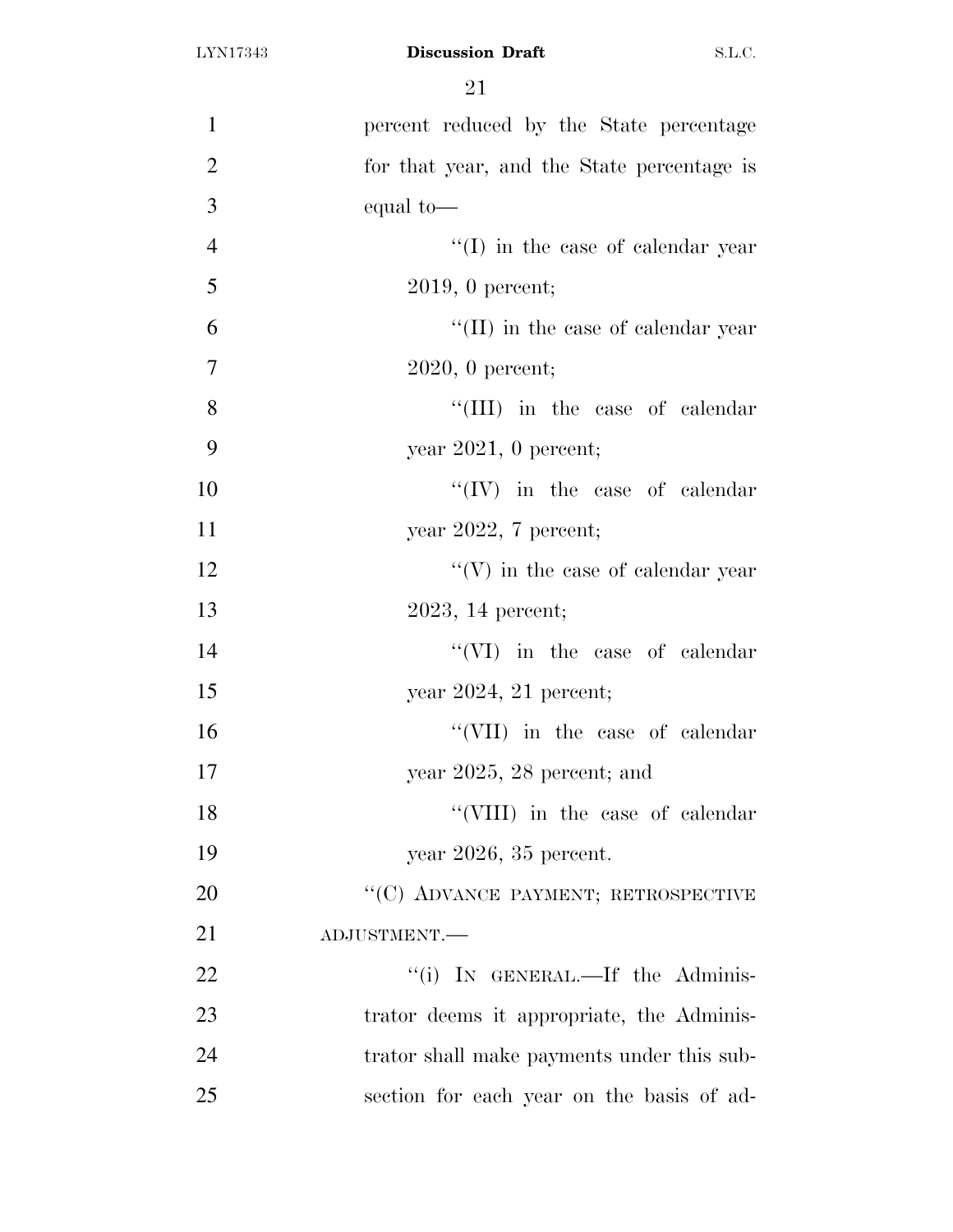| $\mathbf{1}$   | vance estimates of expenditures submitted         |
|----------------|---------------------------------------------------|
| $\overline{2}$ | by the State and such other investigation         |
| 3              | as the Administrator shall find necessary,        |
| $\overline{4}$ | and shall reduce or increase the payments         |
| 5              | as necessary to adjust for any overpayment        |
| 6              | or underpayment for prior years.                  |
| 7              | "(ii) MISUSE OF FUNDS.—If the Ad-                 |
| 8              | ministrator determines that a State is not        |
| 9              | using funds paid to the State under this          |
| 10             | subsection in a manner consistent with the        |
| 11             | description provided by the State in its ap-      |
| 12             | plication approved under paragraph (1),           |
| 13             | the Administrator may withhold payments,          |
| 14             | reduce payments, or recover previous pay-         |
| 15             | ments to the State under this subsection          |
| 16             | as the Administrator deems appropriate.           |
| 17             | "(D) FLEXIBILITY IN SUBMITTAL OF                  |
| 18             | CLAIMS.—Nothing in this subsection shall be       |
| 19             | construed as preventing a State from claiming     |
| 20             | as expenditures in the year expenditures that     |
| 21             | were incurred in a previous year.                 |
| 22             | "(6) REQUIRED USE FOR PREMIUM STABILIZA-          |
| 23             | TION AND INCENTIVES FOR INDIVIDUAL MARKET         |
| 24             | PARTICIPATION.—In determining allotments<br>for   |
| 25             | States under this subsection for each of calendar |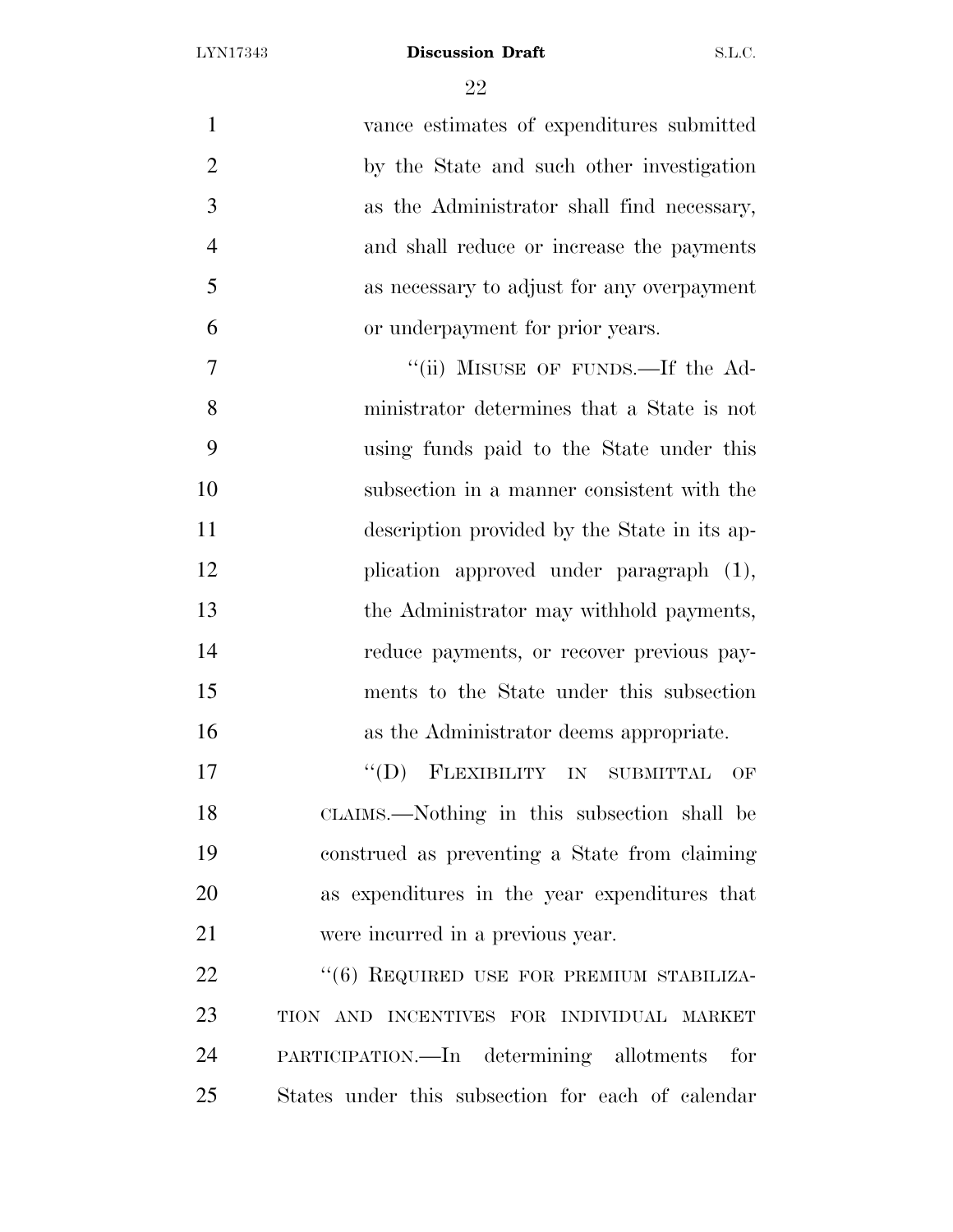| $\mathbf{1}$   | years 2019, 2020, and 2021, the Administrator shall            |
|----------------|----------------------------------------------------------------|
| $\overline{2}$ | ensure that at least $$5,000,000,000$ of the amounts           |
| 3              | appropriated for each such year under paragraph                |
| $\overline{4}$ | $(4)(A)$ are used by States for the purposes described         |
| 5              | in paragraph $(1)(A)(ii)$ and in accordance with guid-         |
| 6              | ance issued by the Administrator not later than 30             |
| 7              | days after the date of enactment of this subsection            |
| 8              | that specifies the parameters for the use of funds for         |
| 9              | such purposes.                                                 |
| 10             | "(7) EXEMPTIONS.—Paragraphs $(2)$ , $(3)$ , $(5)$ ,            |
| 11             | $(6)$ , $(8)$ , $(10)$ , and $(11)$ of subsection $(e)$ do not |
| 12             | apply to payments under this subsection.".                     |
| 13             | (b) OTHER TITLE XXI AMENDMENTS.—                               |
| 14             | $(1)$ Section 2101 of such Act $(42 \text{ U.S.C.})$           |
| 15             | $1397$ aa) is amended—                                         |
| 16             | $(A)$ in subsection $(a)$ , in the matter pre-                 |
| 17             | eeding paragraph (1), by striking "The pur-                    |
| 18             | pose" and inserting "Except with respect to                    |
| 19             | short-term assistance activities under section                 |
| 20             | 2105(h) and the Long-Term State Stability and                  |
| 21             | Innovation Program established in section                      |
| 22             | $2105(i)$ , the purpose"; and                                  |
| 23             | $(B)$ in subsection $(b)$ , in the matter pre-                 |
| 24             | eeding paragraph $(1)$ , by inserting "subsection"             |
| 25             | (a) or (g) of" before "section $2105"$ .                       |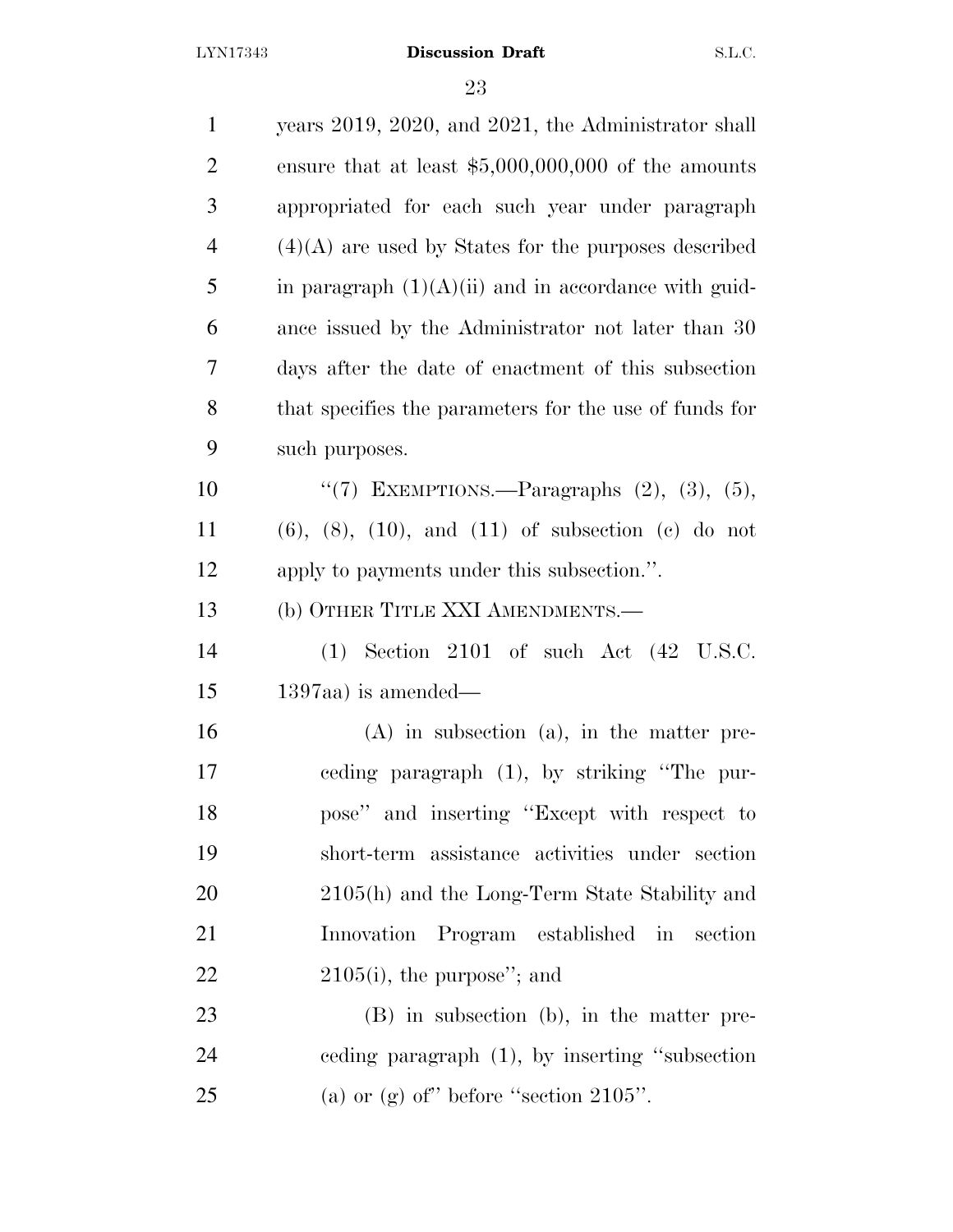| $\mathbf{1}$   | (2) Section $2105(c)(1)$ of such Act (42 U.S.C.          |
|----------------|----------------------------------------------------------|
| $\overline{2}$ | $1397ee(e)(1)$ is amended by striking "and may not       |
| 3              | include" and inserting "or to carry out short-term       |
| $\overline{4}$ | assistance activities under subsection (h) or the        |
| 5              | Long-Term State Stability and Innovation Program         |
| 6              | established in subsection (i) and, except in the case    |
| 7              | of funds made available under subsection (h) or (i),     |
| 8              | may not include".                                        |
| 9              | (3) Section 2106(a)(1) of such Act (42 U.S.C.            |
| 10             | $1397ff(a)(1)$ is amended by inserting "subsection"      |
|                |                                                          |
| 11             | (a) or (g) of" before "section $2105$ ".                 |
| 12             | SEC. 107. BETTER CARE RECONCILIATION IMPLEMENTA-         |
| 13             | TION FUND.                                               |
| 14             | (a) IN GENERAL.—There is hereby established a Bet-       |
| 15             | ter Care Reconciliation Implementation Fund (referred to |
| 16             | in this section as the "Fund") within the Department of  |
| 17             | Health and Human Services to provide for Federal admin-  |
| 18             | istrative expenses in carrying out this Act.             |
| 19             | (b) FUNDING.—There is appropriated to the Fund,          |
| 20             | out of any funds in the Treasury not otherwise appro-    |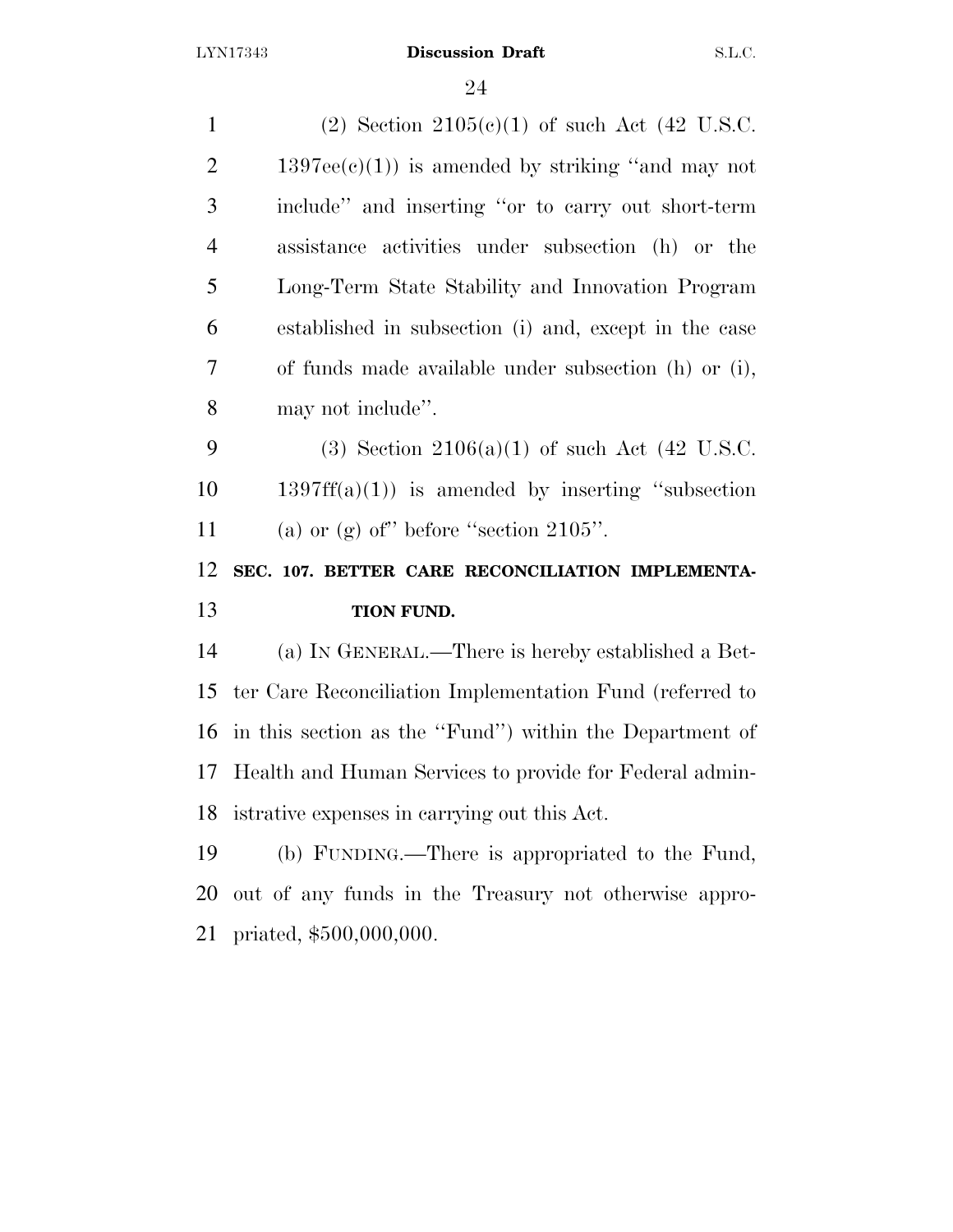**SEC. 108. REPEAL OF THE TAX ON EMPLOYEE HEALTH IN- SURANCE PREMIUMS AND HEALTH PLAN BENEFITS.** 

 (a) IN GENERAL.—Chapter 43 of the Internal Rev- enue Code of 1986 is amended by striking section 4980I. (b) EFFECTIVE DATE.—The amendment made by subsection (a) shall apply to taxable years beginning after December 31, 2019.

 (c) SUBSEQUENT EFFECTIVE DATE.—The amend- ment made by subsection (a) shall not apply to taxable years beginning after December 31, 2025, and chapter 43 of the Internal Revenue Code of 1986 is amended to read as such chapter would read if such subsection had never been enacted.

# **SEC. 109. REPEAL OF TAX ON OVER-THE-COUNTER MEDICA-TIONS.**

17 (a) HSAs.—Subparagraph (A) of section  $223(d)(2)$  of the Internal Revenue Code of 1986 is amended by strik- ing ''Such term'' and all that follows through the period. (b) ARCHER MSAS.—Subparagraph (A) of section 220(d)(2) of the Internal Revenue Code of 1986 is amend- ed by striking ''Such term'' and all that follows through the period.

 (c) HEALTH FLEXIBLE SPENDING ARRANGEMENTS AND HEALTH REIMBURSEMENT ARRANGEMENTS.—Sec-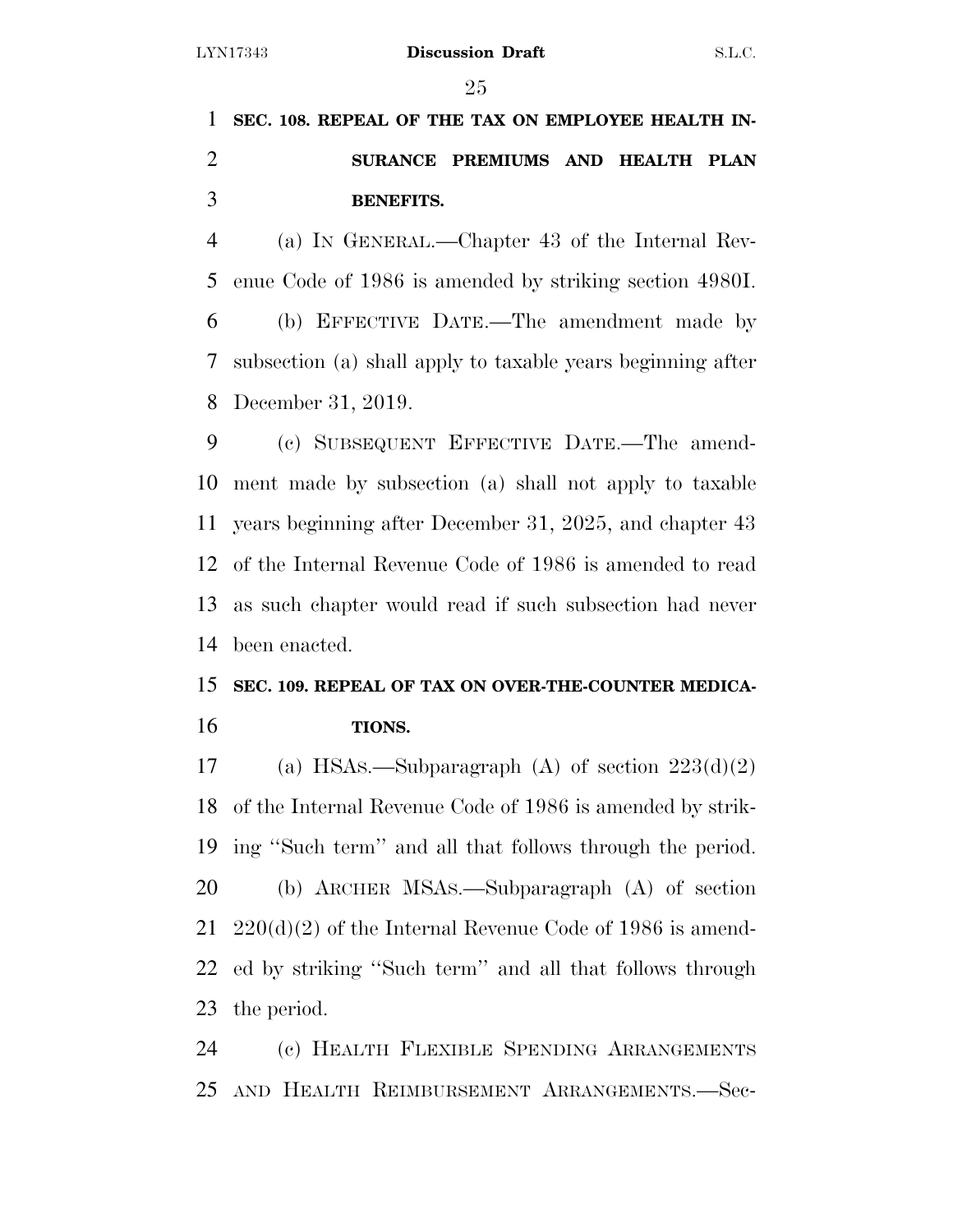tion 106 of the Internal Revenue Code of 1986 is amended by striking subsection (f).

- (d) EFFECTIVE DATES.—
- (1) DISTRIBUTIONS FROM SAVINGS AC- COUNTS.—The amendments made by subsections (a) and (b) shall apply to amounts paid with respect to taxable years beginning after December 31, 2016.

 (2) REIMBURSEMENTS.—The amendment made by subsection (c) shall apply to expenses incurred with respect to taxable years beginning after Decem-ber 31, 2016.

### **SEC. 110. REPEAL OF TAX ON HEALTH SAVINGS ACCOUNTS.**

13 (a) HSAs.—Section  $223(f)(4)(A)$  of the Internal Revenue Code of 1986 is amended by striking ''20 per-cent'' and inserting ''10 percent''.

16 (b) ARCHER MSAs.—Section  $220(f)(4)(A)$  of the In- ternal Revenue Code of 1986 is amended by striking ''20 percent'' and inserting ''15 percent''.

 (c) EFFECTIVE DATE.—The amendments made by this section shall apply to distributions made after Decem-ber 31, 2016.

# **SEC. 111. REPEAL OF LIMITATIONS ON CONTRIBUTIONS TO FLEXIBLE SPENDING ACCOUNTS.**

 (a) IN GENERAL.—Section 125 of the Internal Rev-enue Code of 1986 is amended by striking subsection (i).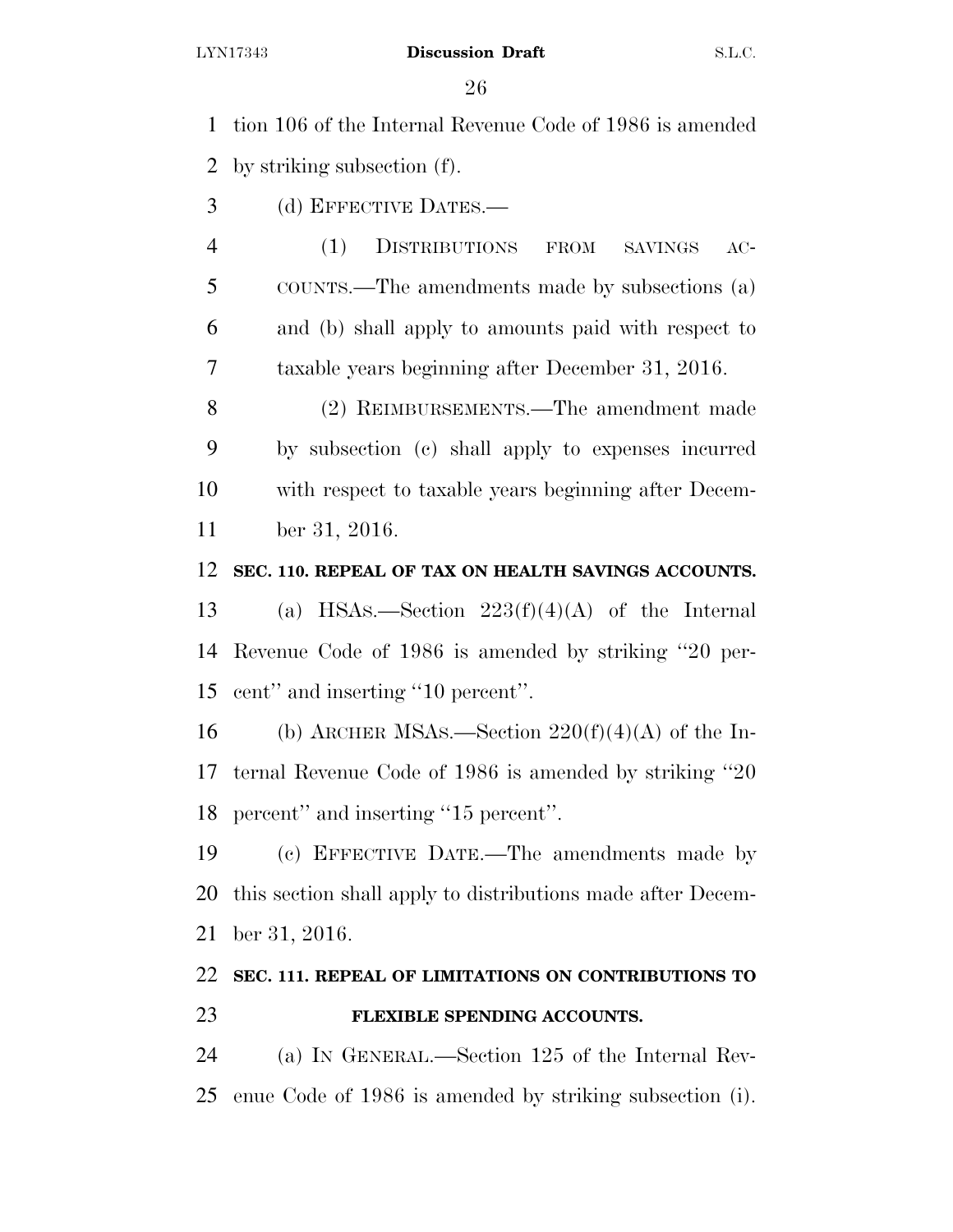(b) EFFECTIVE DATE.—The amendment made by this section shall apply to plan years beginning after De-cember 31, 2017.

# **SEC. 112. REPEAL OF TAX ON PRESCRIPTION MEDICA-TIONS.**

 Subsection (j) of section 9008 of the Patient Protec- tion and Affordable Care Act is amended to read as fol-lows:

 ''(j) REPEAL.—This section shall apply to calendar years beginning after December 31, 2010, and ending be-fore January 1, 2018.''.

## **SEC. 113. REPEAL OF MEDICAL DEVICE EXCISE TAX.**

 Section 4191 of the Internal Revenue Code of 1986 is amended by adding at the end the following new sub-section:

 ''(d) APPLICABILITY.—The tax imposed under sub- section (a) shall not apply to sales after December 31, 2017.''.

## **SEC. 114. REPEAL OF HEALTH INSURANCE TAX.**

 Subsection (j) of section 9010 of the Patient Protec- tion and Affordable Care Act is amended by striking '', and'' at the end of paragraph (1) and all that follows 23 through "2017".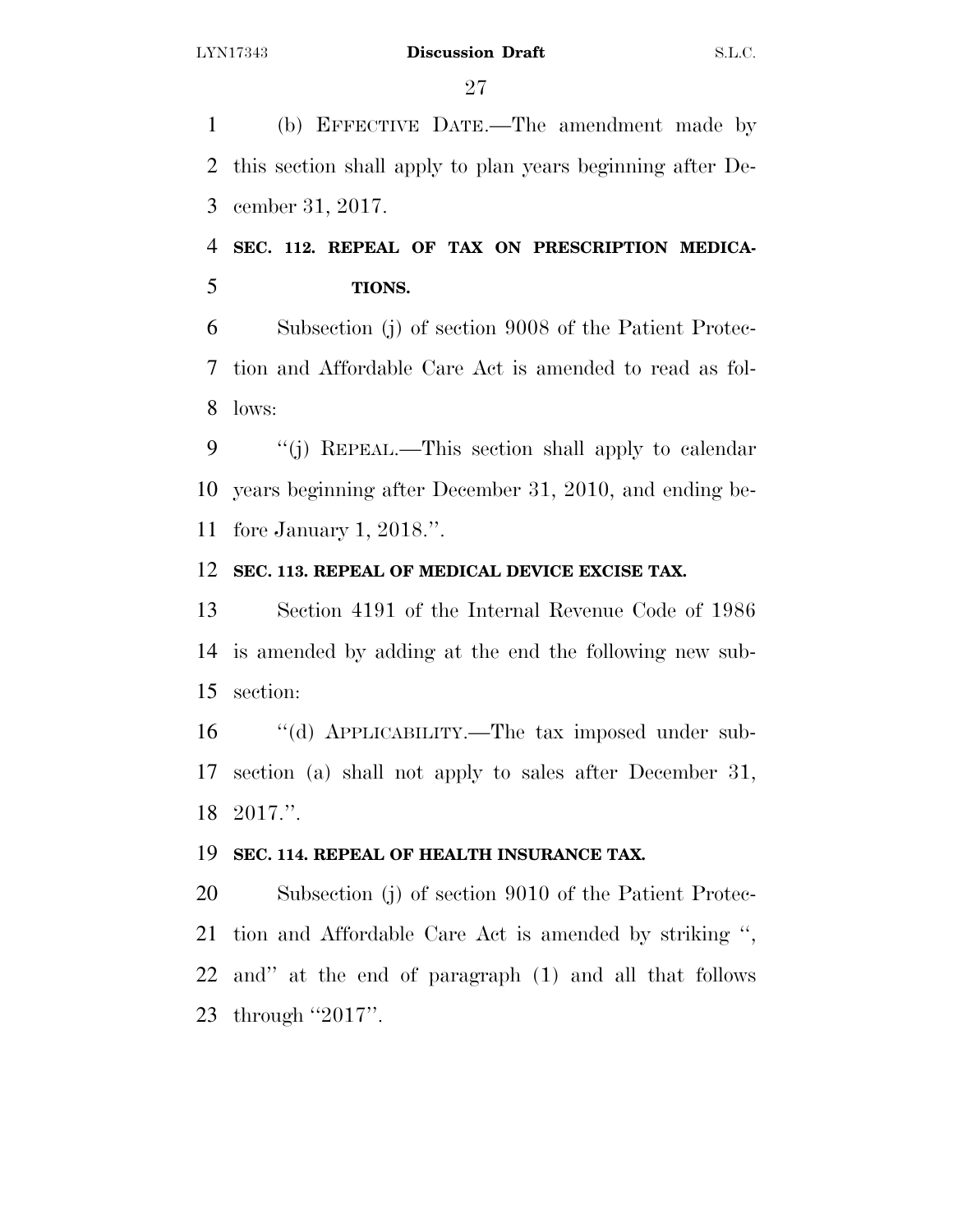# **SEC. 115. REPEAL OF ELIMINATION OF DEDUCTION FOR EXPENSES ALLOCABLE TO MEDICARE PART D SUBSIDY.**

 (a) IN GENERAL.—Section 139A of the Internal Rev- enue Code of 1986 is amended by adding at the end the following new sentence: ''This section shall not be taken into account for purposes of determining whether any de- duction is allowable with respect to any cost taken into account in determining such payment.''.

 (b) EFFECTIVE DATE.—The amendment made by this section shall apply to taxable years beginning after December 31, 2016.

### **SEC. 116. REPEAL OF CHRONIC CARE TAX.**

 (a) IN GENERAL.—Subsection (a) of section 213 of the Internal Revenue Code of 1986 is amended by striking ''10 percent'' and inserting ''7.5 percent''.

 (b) EFFECTIVE DATE.—The amendment made by this section shall apply to taxable years beginning after December 31, 2016.

### **SEC. 117. REPEAL OF MEDICARE TAX INCREASE.**

 (a) IN GENERAL.—Subsection (b) of section 3101 of the Internal Revenue Code of 1986 is amended to read as follows:

 ''(b) HOSPITAL INSURANCE.—In addition to the tax imposed by the preceding subsection, there is hereby im-posed on the income of every individual a tax equal to 1.45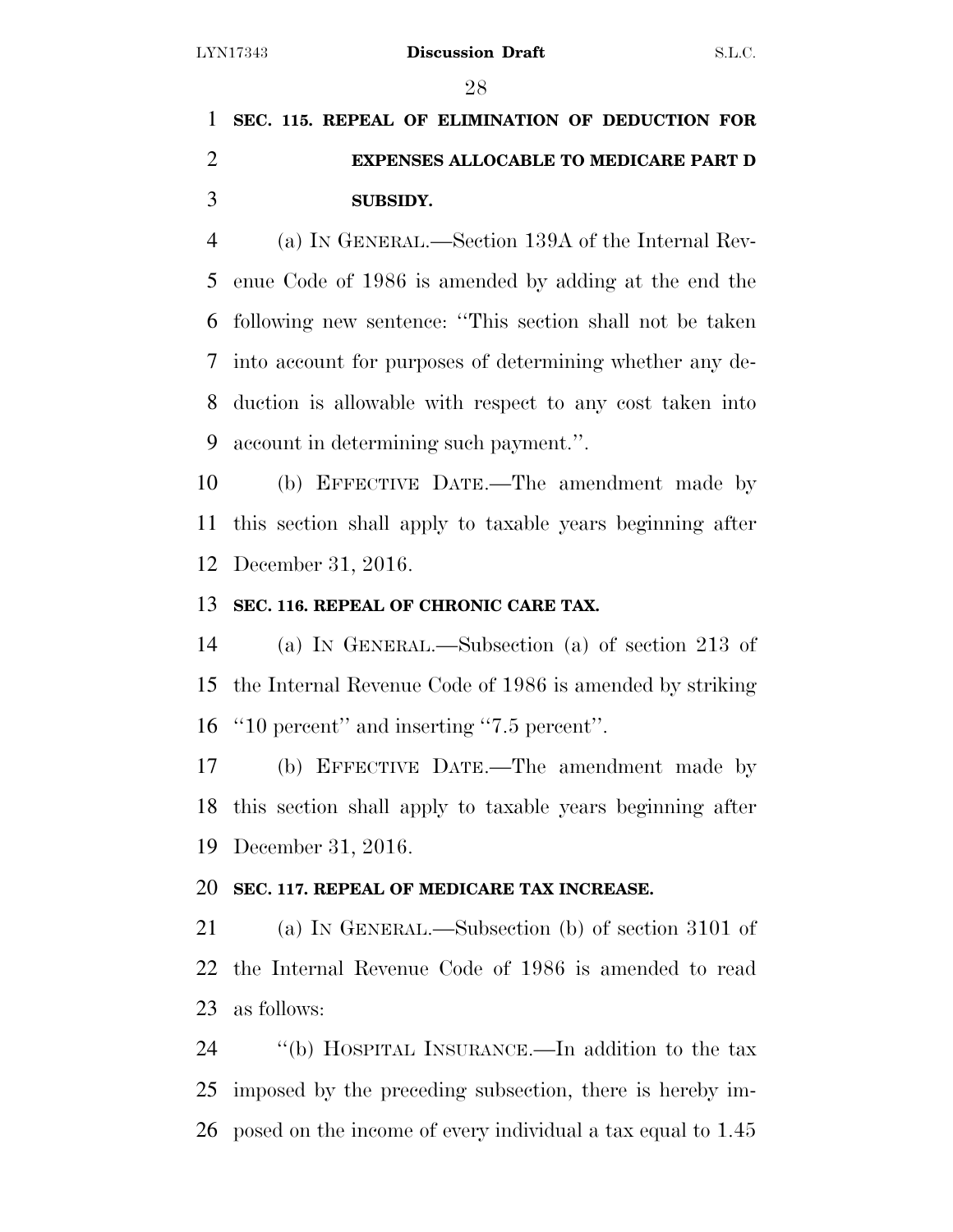percent of the wages (as defined in section 3121(a)) re- ceived by such individual with respect to employment (as 3 defined in section  $3121(b)$ .".

 (b) SECA.—Subsection (b) of section 1401 of the In- ternal Revenue Code of 1986 is amended to read as fol-lows:

 ''(b) HOSPITAL INSURANCE.—In addition to the tax imposed by the preceding subsection, there shall be im- posed for each taxable year, on the self-employment in- come of every individual, a tax equal to 2.9 percent of the amount of the self-employment income for such taxable year.''.

 (c) EFFECTIVE DATE.—The amendments made by this section shall apply with respect to remuneration re- ceived after, and taxable years beginning after, December 31, 2022.

### **SEC. 118. REPEAL OF TANNING TAX.**

 (a) IN GENERAL.—The Internal Revenue Code of 1986 is amended by striking chapter 49.

 (b) EFFECTIVE DATE.—The amendment made by this section shall apply to services performed after Sep-tember 30, 2017.

### **SEC. 119. REPEAL OF NET INVESTMENT TAX.**

 (a) IN GENERAL.—Subtitle A of the Internal Rev-enue Code of 1986 is amended by striking chapter 2A.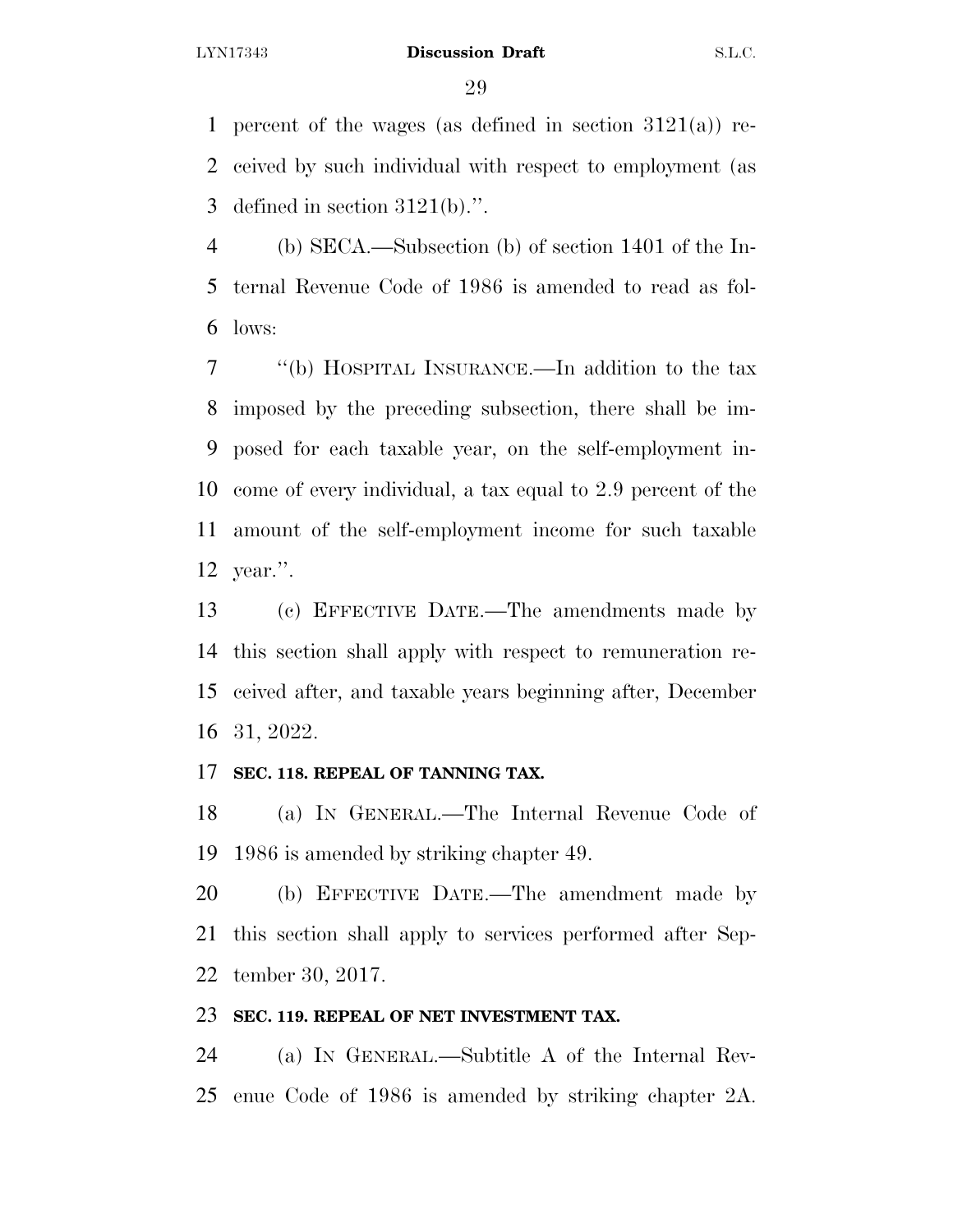(b) EFFECTIVE DATE.—The amendment made by this section shall apply to taxable years beginning after December 31, 2016.

### **SEC. 120. REMUNERATION.**

 Paragraph (6) of section 162(m) of the Internal Rev- enue Code of 1986 is amended by adding at the end the following new subparagraph:

 ''(I) TERMINATION.—This paragraph shall not apply to taxable years beginning after De-cember 31, 2016.''.

**SEC. 121. MAXIMUM CONTRIBUTION LIMIT TO HEALTH SAV-**

 **INGS ACCOUNT INCREASED TO AMOUNT OF DEDUCTIBLE AND OUT-OF-POCKET LIMITA-TION.** 

15 (a) SELF-ONLY COVERAGE.—Section  $223(b)(2)(A)$  of the Internal Revenue Code of 1986 is amended by strik- ing ''\$2,250'' and inserting ''the amount in effect under 18 subsection  $(c)(2)(A)(ii)(I)$ ".

19 (b) FAMILY COVERAGE.—Section  $223(b)(2)(B)$  of such Code is amended by striking ''\$4,500'' and inserting 21 "the amount in effect under subsection  $(c)(2)(A)(ii)(II)$ ". (c) COST-OF-LIVING ADJUSTMENT.—Section 23  $223(g)(1)$  of such Code is amended—

24 (1) by striking "subsections  $(b)(2)$  and" both places it appears and inserting ''subsection'', and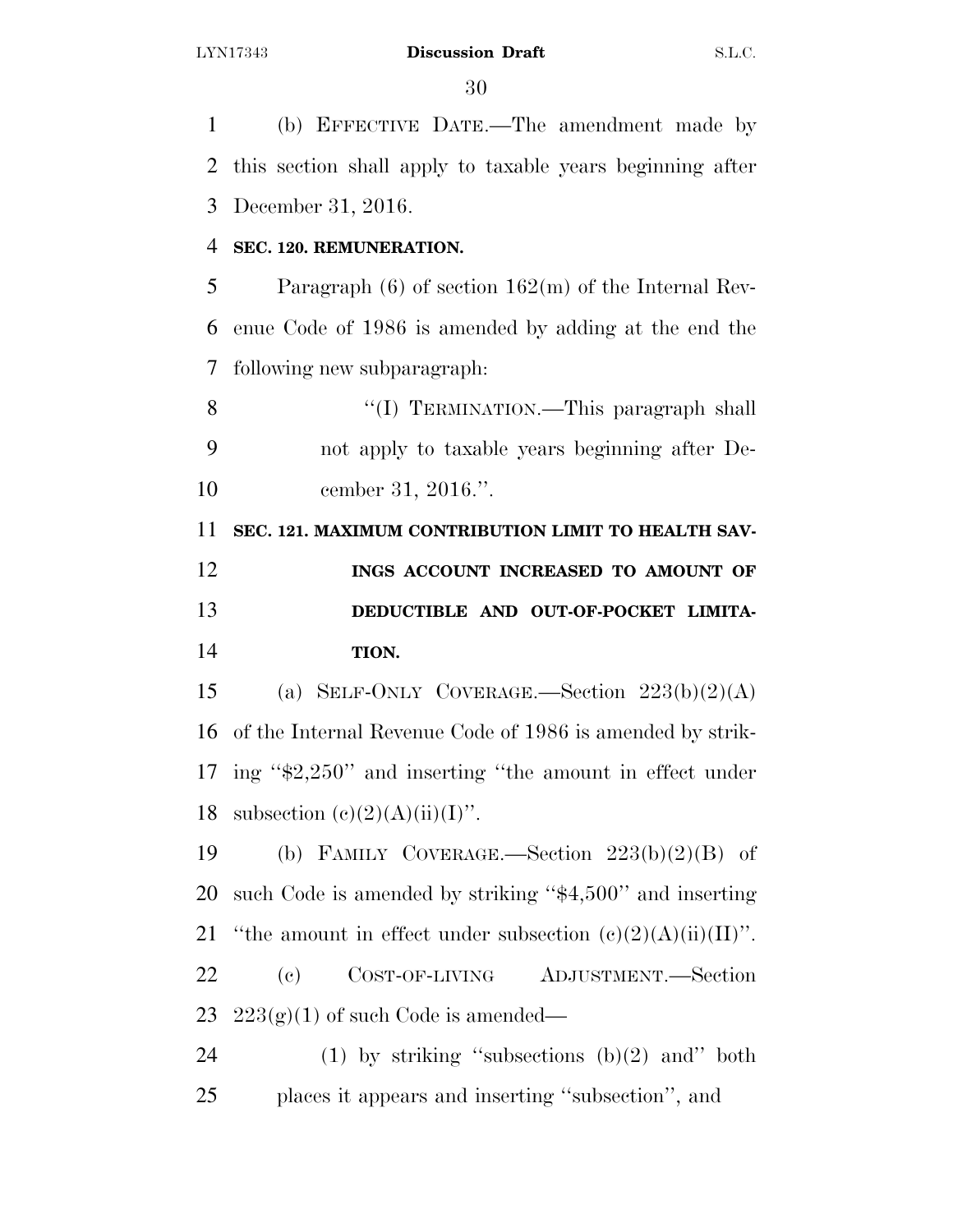(2) in subparagraph (B), by striking ''deter- mined by'' and all that follows through '' 'calendar year 2003'.'' and inserting ''determined by sub- stituting 'calendar year 2003' for 'calendar year 1992' in subparagraph (B) thereof.''. (d) EFFECTIVE DATE.—The amendments made by this section shall apply to taxable years beginning after December 31, 2017. **SEC. 122. ALLOW BOTH SPOUSES TO MAKE CATCH-UP CON- TRIBUTIONS TO THE SAME HEALTH SAVINGS ACCOUNT.**  (a) IN GENERAL.—Section 223(b)(5) of the Internal Revenue Code of 1986 is amended to read as follows: 14 ''(5) SPECIAL RULE FOR MARRIED INDIVIDUALS WITH FAMILY COVERAGE.—  $H(A)$  In GENERAL.—In the case of individ- uals who are married to each other, if both spouses are eligible individuals and either spouse has family coverage under a high de- ductible health plan as of the first day of any month—  $\frac{1}{2}$   $\frac{1}{2}$  the limitation under paragraph 23 (1) shall be applied by not taking into ac- count any other high deductible health plan coverage of either spouse (and if such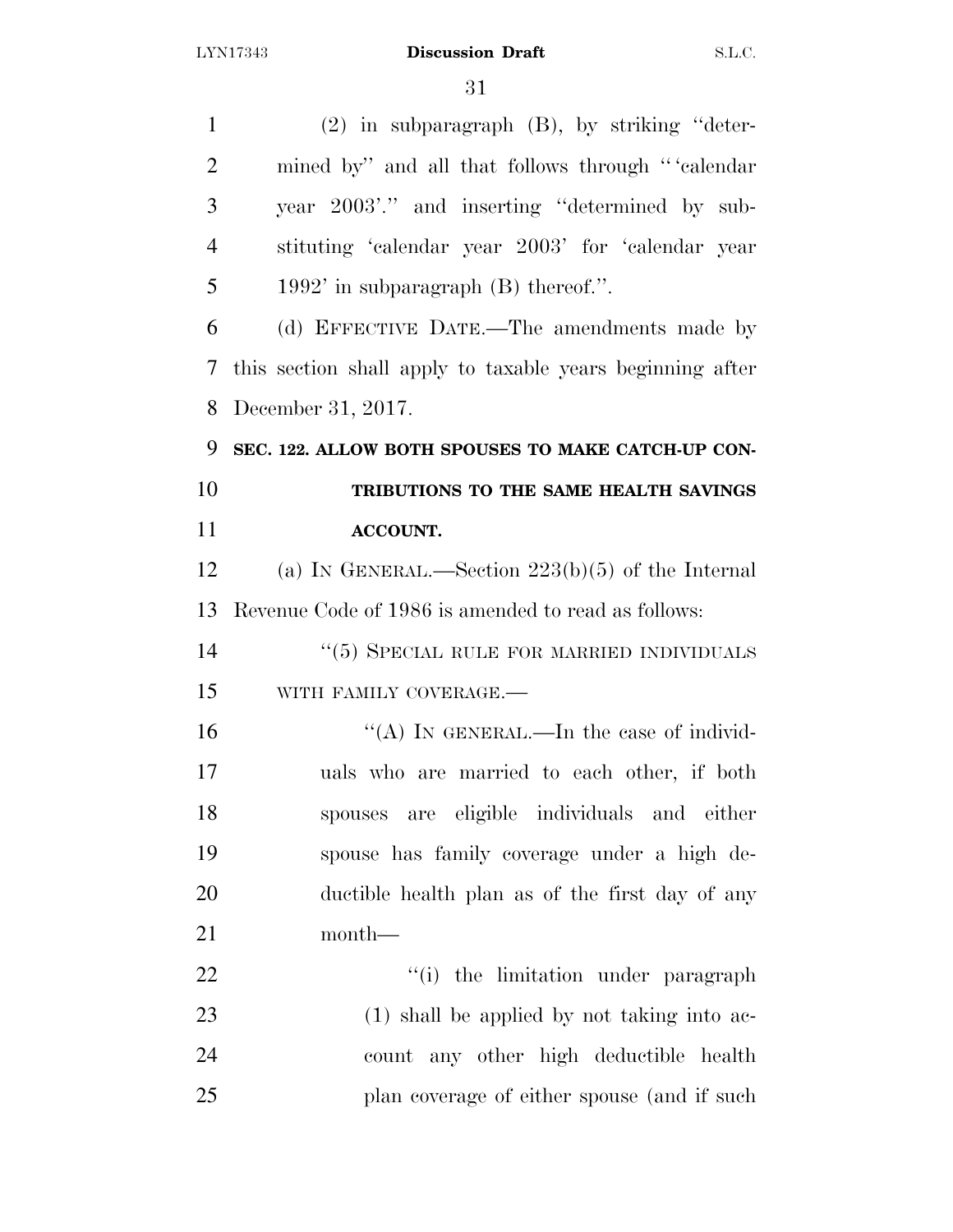| $\mathbf{1}$   | spouses both have family coverage under             |
|----------------|-----------------------------------------------------|
| $\overline{2}$ | separate high deductible health plans, only         |
| 3              | one such coverage shall be taken into ac-           |
| $\overline{4}$ | count),                                             |
| 5              | "(ii) such limitation (after application)           |
| 6              | of clause (i)) shall be reduced by the ag-          |
| $\overline{7}$ | gregate amount paid to Archer MSAs of               |
| 8              | such spouses for the taxable year, and              |
| 9              | "(iii) such limitation (after application)          |
| 10             | of clauses (i) and (ii)) shall be divided           |
| 11             | equally between such spouses unless they            |
| 12             | agree on a different division.                      |
| 13             | "(B) TREATMENT OF ADDITIONAL CON-                   |
| 14             | TRIBUTION AMOUNTS.—If both spouses referred         |
| 15             | to in subparagraph $(A)$ have attained age 55       |
| 16             | before the close of the taxable year, the limita-   |
| 17             | tion referred to in subparagraph $(A)(iii)$ which   |
| 18             | is subject to division between the spouses shall    |
| 19             | include the additional contribution amounts de-     |
| 20             | termined under paragraph (3) for both spouses.      |
| 21             | In any other case, any additional contribution      |
| 22             | amount determined under paragraph (3) shall         |
| 23             | not be taken into account under subparagraph        |
| 24             | $(A)(iii)$ and shall not be subject to division be- |
| 25             | tween the spouses.".                                |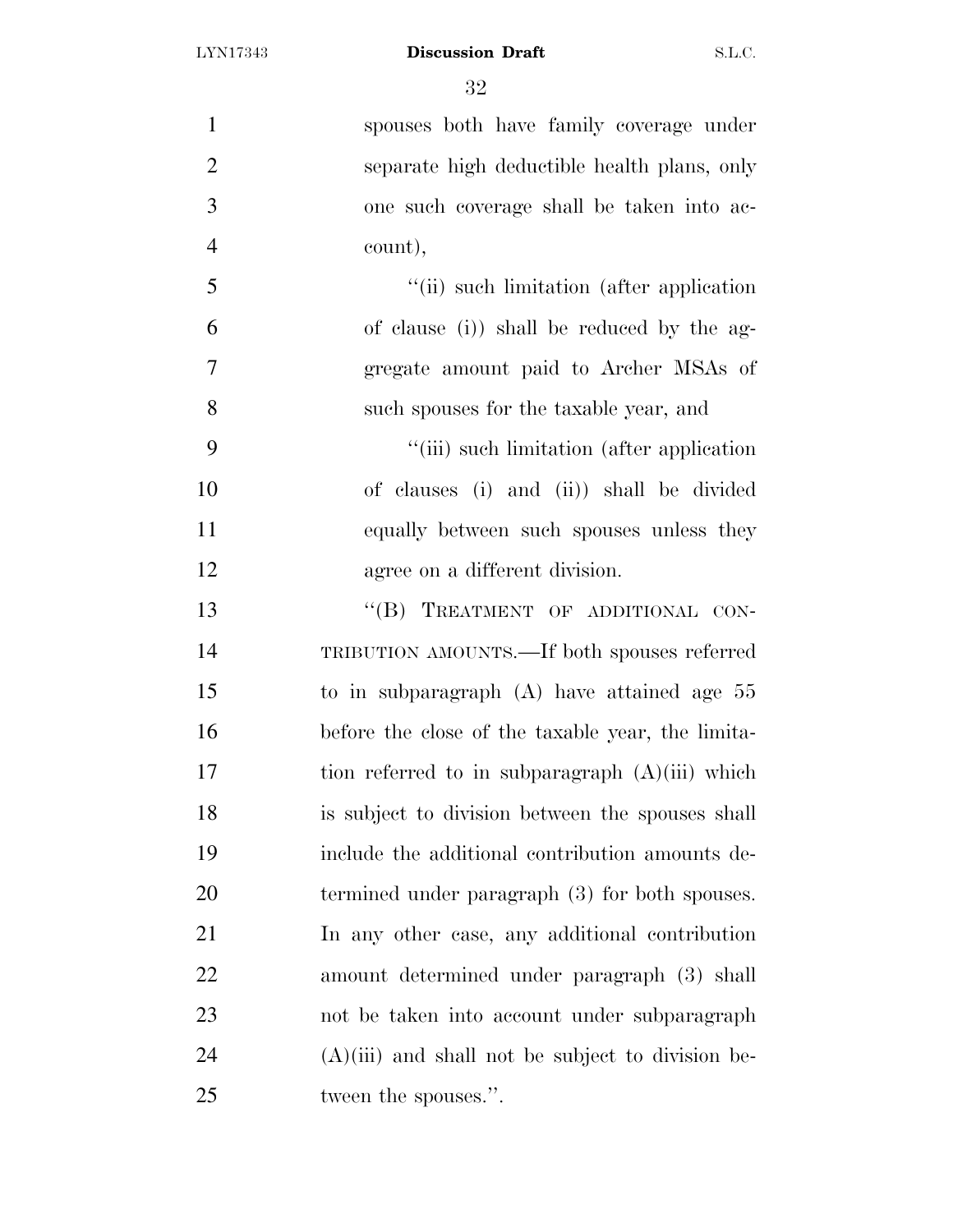(b) EFFECTIVE DATE.—The amendment made by this section shall apply to taxable years beginning after December 31, 2017.

 **SEC. 123. SPECIAL RULE FOR CERTAIN MEDICAL EXPENSES INCURRED BEFORE ESTABLISHMENT OF HEALTH SAVINGS ACCOUNT.** 

 (a) IN GENERAL.—Section 223(d)(2) of the Internal Revenue Code of 1986 is amended by adding at the end the following new subparagraph:

10 "(D) TREATMENT OF CERTAIN MEDICAL EXPENSES INCURRED BEFORE ESTABLISHMENT OF ACCOUNT.—If a health savings account is established during the 60-day period beginning on the date that coverage of the account bene- ficiary under a high deductible health plan be- gins, then, solely for purposes of determining whether an amount paid is used for a qualified medical expense, such account shall be treated as having been established on the date that such coverage begins.''.

 (b) EFFECTIVE DATE.—The amendment made by this subsection shall apply with respect to coverage under a high deductible health plan beginning after December 31, 2017.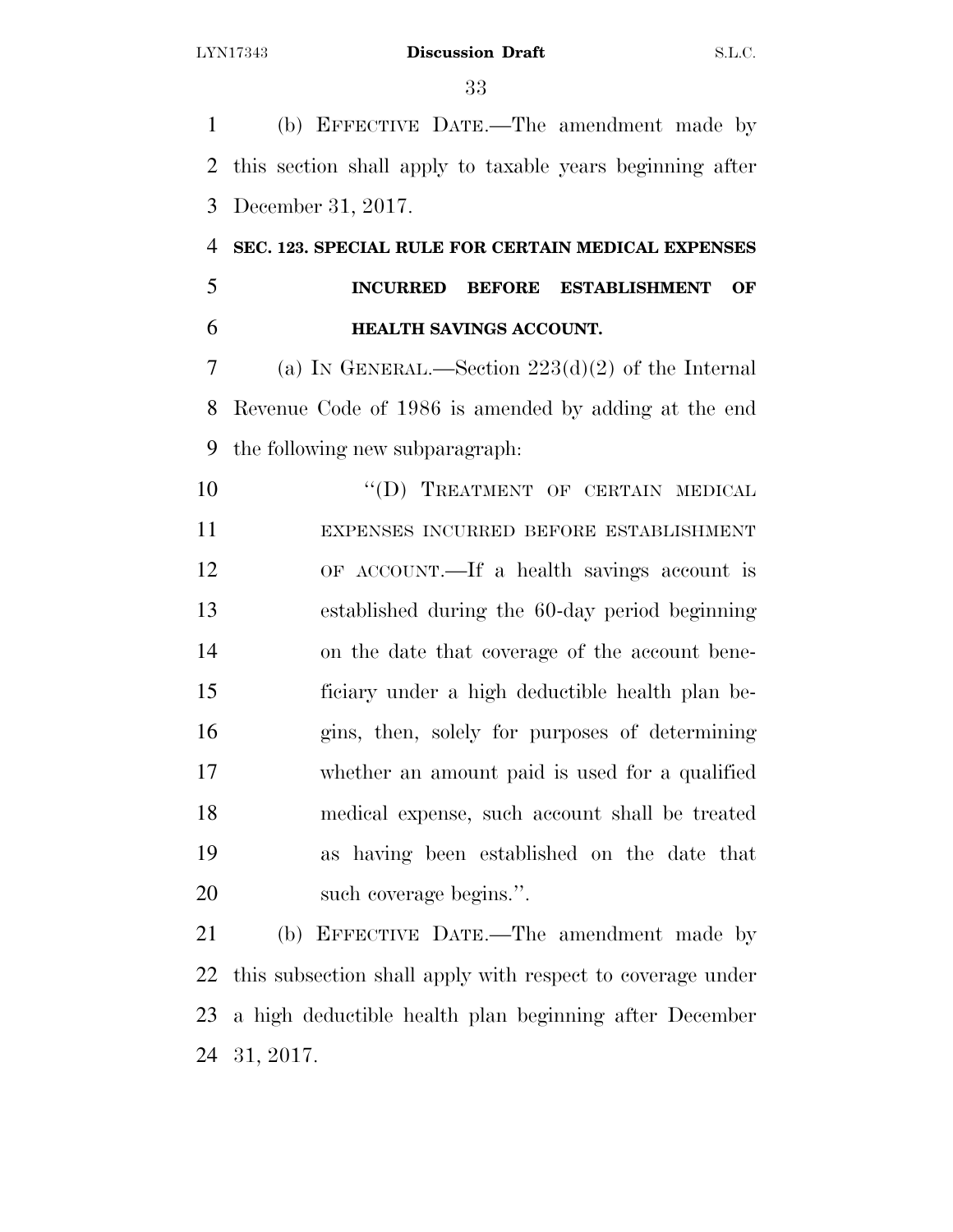### **SEC. 124. FEDERAL PAYMENTS TO STATES.**

 (a) IN GENERAL.—Notwithstanding section 504(a), 3 1902(a)(23), 1903(a), 2002, 2005(a)(4), 2102(a)(7), or 4 2105(a)(1) of the Social Security Act  $(42 \text{ U.S.C. } 704(a))$ , 5 1396a(a)(23), 1396b(a), 1397a, 1397d(a)(4), 6 1397bb(a)(7), 1397ee(a)(1)), or the terms of any Med- icaid waiver in effect on the date of enactment of this Act that is approved under section 1115 or 1915 of the Social Security Act (42 U.S.C. 1315, 1396n), for the 1-year pe- riod beginning on the date of enactment of this Act, no Federal funds provided from a program referred to in this subsection that is considered direct spending for any year may be made available to a State for payments to a pro- hibited entity, whether made directly to the prohibited en- tity or through a managed care organization under con-tract with the State.

(b) DEFINITIONS.—In this section:

 (1) PROHIBITED ENTITY.—The term ''prohib- ited entity'' means an entity, including its affiliates, subsidiaries, successors, and clinics—

 (A) that, as of the date of enactment of this Act—

 (i) is an organization described in sec-24 tion  $501(c)(3)$  of the Internal Revenue Code of 1986 and exempt from tax under 26 section  $501(a)$  of such Code;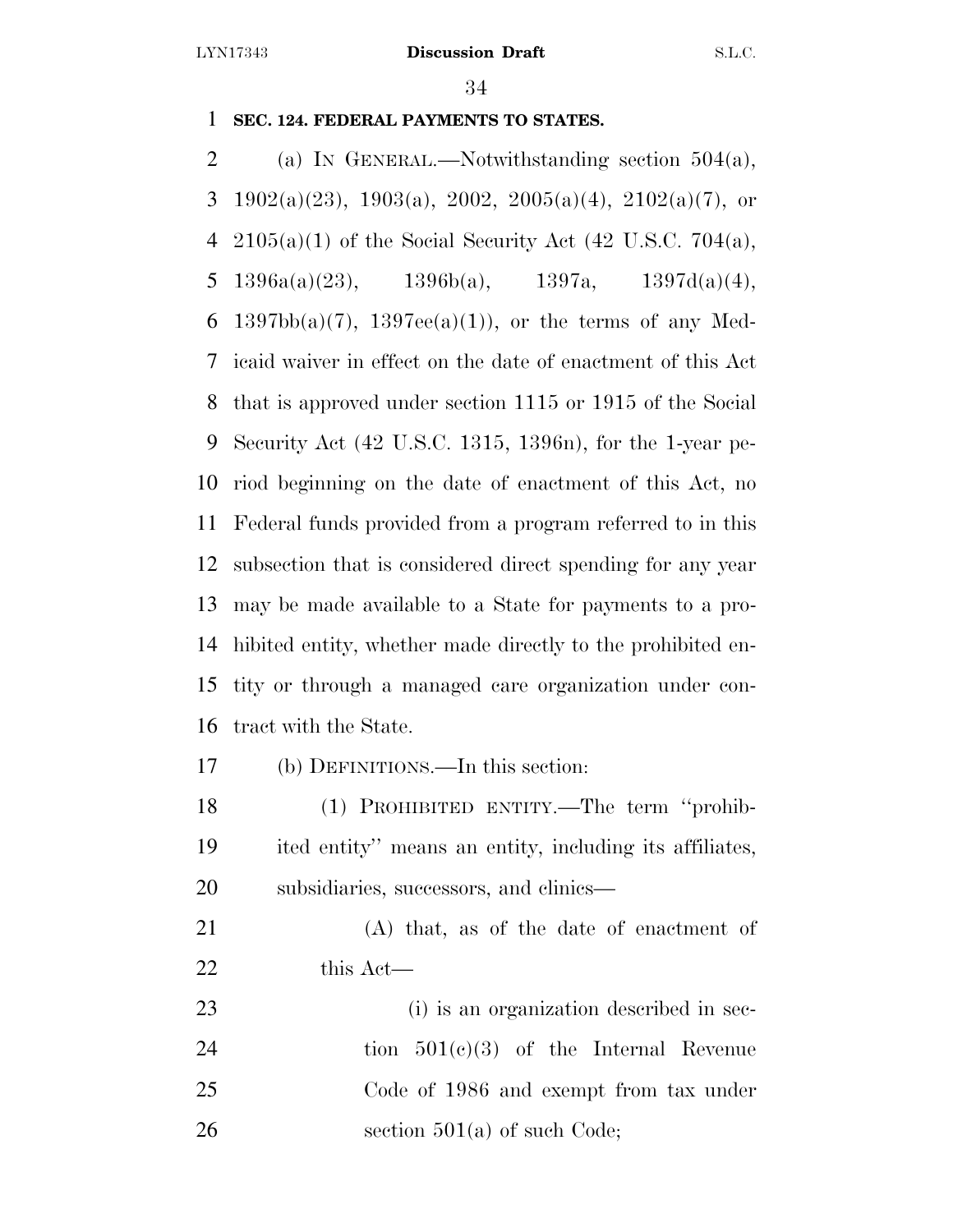| $\mathbf{1}$   | (ii) is an essential community provider             |
|----------------|-----------------------------------------------------|
| $\overline{2}$ | described in section $156.235$ of title 45,         |
| 3              | Code of Federal Regulations (as in effect)          |
| $\overline{4}$ | on the date of enactment of this Act), that         |
| 5              | is primarily engaged in family planning             |
| 6              | services, reproductive health, and related          |
| $\overline{7}$ | medical care; and                                   |
| 8              | (iii) provides for abortions, other than            |
| 9              | an abortion—                                        |
| 10             | (I) if the pregnancy is the result                  |
| 11             | of an act of rape or incest; or                     |
| 12             | (II) in the case where a woman                      |
| 13             | suffers from a physical disorder, phys-             |
| 14             | ical injury, or physical illness that               |
| 15             | would, as certified by a physician,                 |
| 16             | place the woman in danger of death                  |
| 17             | unless an abortion is performed, in-                |
| 18             | cluding a life-endangering physical                 |
| 19             | condition caused by or arising from                 |
| 20             | the pregnancy itself; and                           |
| 21             | (B) for which the total amount of Federal           |
| 22             | and State expenditures under the Medicaid pro-      |
| 23             | gram under title XIX of the Social Security Act     |
| 24             | in fiscal year 2014 made directly to the entity     |
| 25             | and to any affiliates, subsidiaries, successors, or |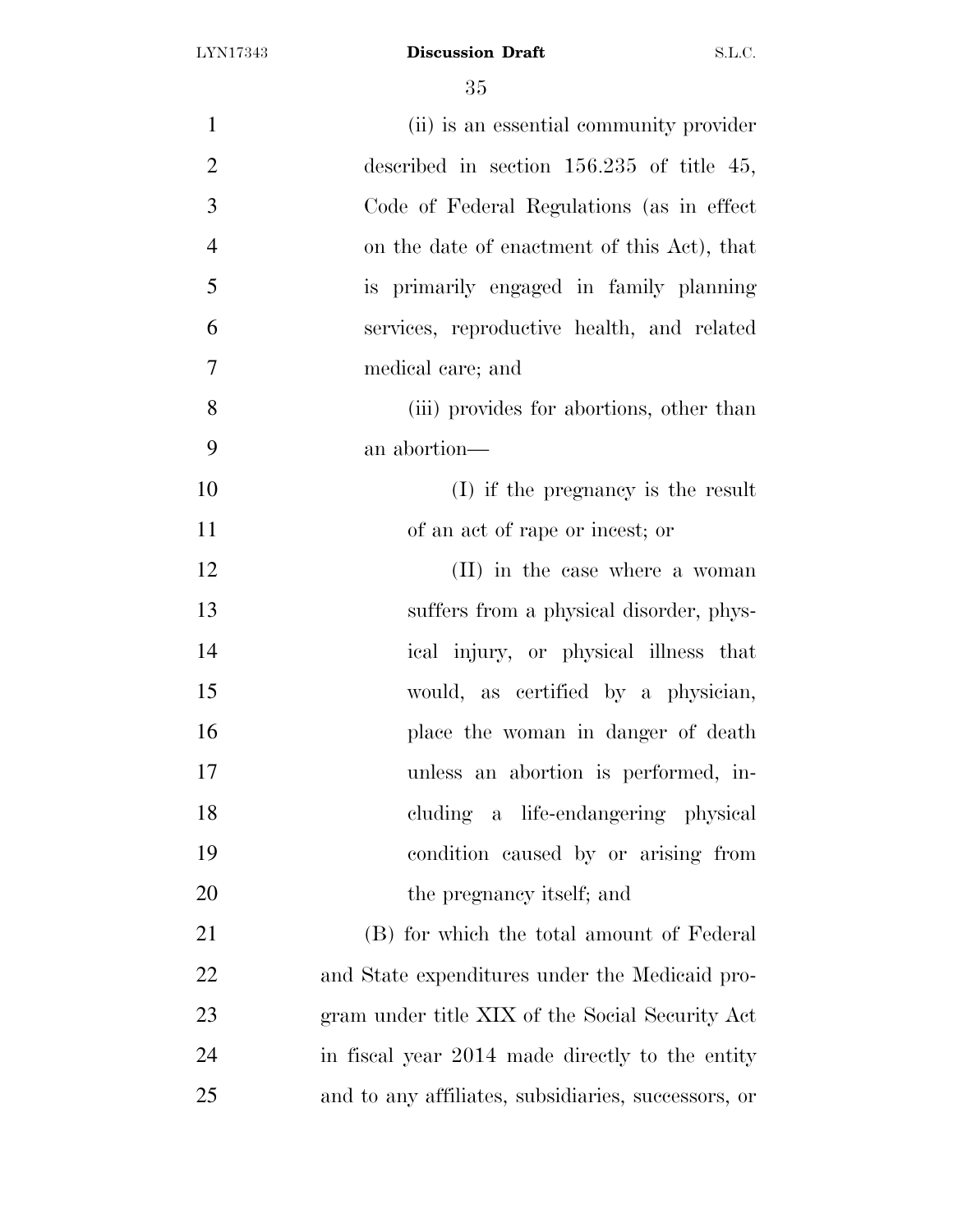| $\mathbf{1}$   | clinics of the entity, or made to the entity and                 |
|----------------|------------------------------------------------------------------|
| $\overline{2}$ | to any affiliates, subsidiaries, successors, or                  |
| 3              | clinics of the entity as part of a nationwide                    |
| $\overline{4}$ | care provider network, exceeded<br>health                        |
| 5              | \$350,000,000.                                                   |
| 6              | (2) DIRECT SPENDING.—The term "direct                            |
| 7              | spending" has the meaning given that term under                  |
| 8              | section $250(c)$ of the Balanced Budget and Emer-                |
| 9              | gency Deficit Control Act of 1985 $(2 \text{ U.S.C. } 900(c))$ . |
| 10             | SEC. 125. MEDICAID PROVISIONS.                                   |
| 11             | The Social Security Act is amended—                              |
| 12             | $(1)$ in section 1902 (42 U.S.C. 1396a)—                         |
| 13             | (A) in subsection (a) $(47)(B)$ , by inserting                   |
| 14             | "and provided that any such election shall cease                 |
| 15             | to be effective on January 1, 2020, and no such                  |
| 16             | election shall be made after that date" before                   |
| 17             | the semicolon at the end; and                                    |
| 18             | (B) in subsection $(l)(2)(C)$ , by inserting                     |
| 19             | "and ending December 31, 2019," after "Janu-                     |
| 20             | ary 1, 2014,";                                                   |
| 21             | in section $1915(k)(2)$ (42 U.S.C.<br>(2)                        |
| 22             | $1396n(k)(2)$ , by striking "during the period de-               |
| 23             | scribed in paragraph $(1)$ " and inserting "on or after          |
| 24             | the date referred to in paragraph (1) and before                 |
| 25             | January 1, $2020$ "; and                                         |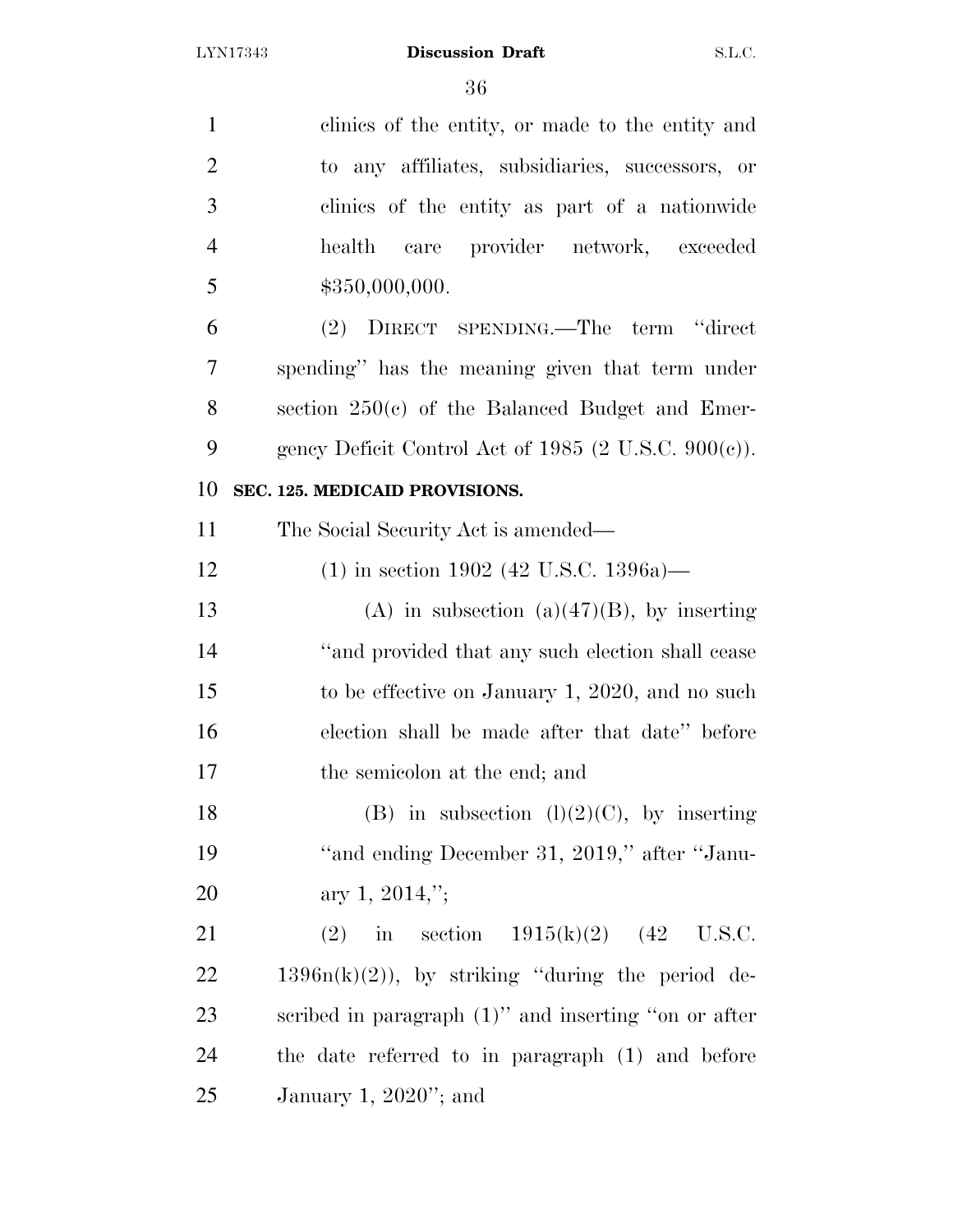| $\mathbf{1}$   | (3) in section 1920(e) $(42 \text{ U.S.C. } 1396r-1(e)),$   |
|----------------|-------------------------------------------------------------|
| $\overline{2}$ | by striking "under clause (i)(VIII), clause (i)(IX), or     |
| 3              | clause (ii)(XX) of subsection (a)(10)(A)" and insert-       |
| $\overline{4}$ | ing "under clause (i)(VIII) or clause (ii)(XX) of sec-      |
| 5              | tion $1902(a)(10)(A)$ before January 1, 2020, section       |
| 6              | $1902(a)(10)(A)(i)(IX)$ ,".                                 |
| 7              | SEC. 126. MEDICAID EXPANSION.                               |
| 8              | (a) IN GENERAL.—Title XIX of the Social Security            |
| 9              | Act $(42 \text{ U.S.C. } 1396 \text{ et seq.})$ is amended— |
| 10             | $(1)$ in section 1902 (42 U.S.C. 1396a)—                    |
| 11             | (A) in subsection (a) $(10)(A)$ —                           |
| 12             | (i) in clause (i) (VIII), by inserting                      |
| 13             | "and ending December 31, 2019," after                       |
| 14             | $"2014,"$ ; and                                             |
| 15             | (ii) in clause (ii), in subclause $(XX)$ ,                  |
| 16             | by inserting "and ending December 31,                       |
| 17             | $2017$ ," after "2014,", and by adding at                   |
| 18             | the end the following new subclause:                        |
| 19             | "(XXIII) beginning January 1, 2020,                         |
| 20             | who are expansion enrollees (as defined in                  |
| 21             | subsection $(nn)(1))$ ;"; and                               |
| 22             | (B) by adding at the end the following new                  |
| 23             | subsection:                                                 |
| 24             | "(nn) EXPANSION ENROLLEES.-                                 |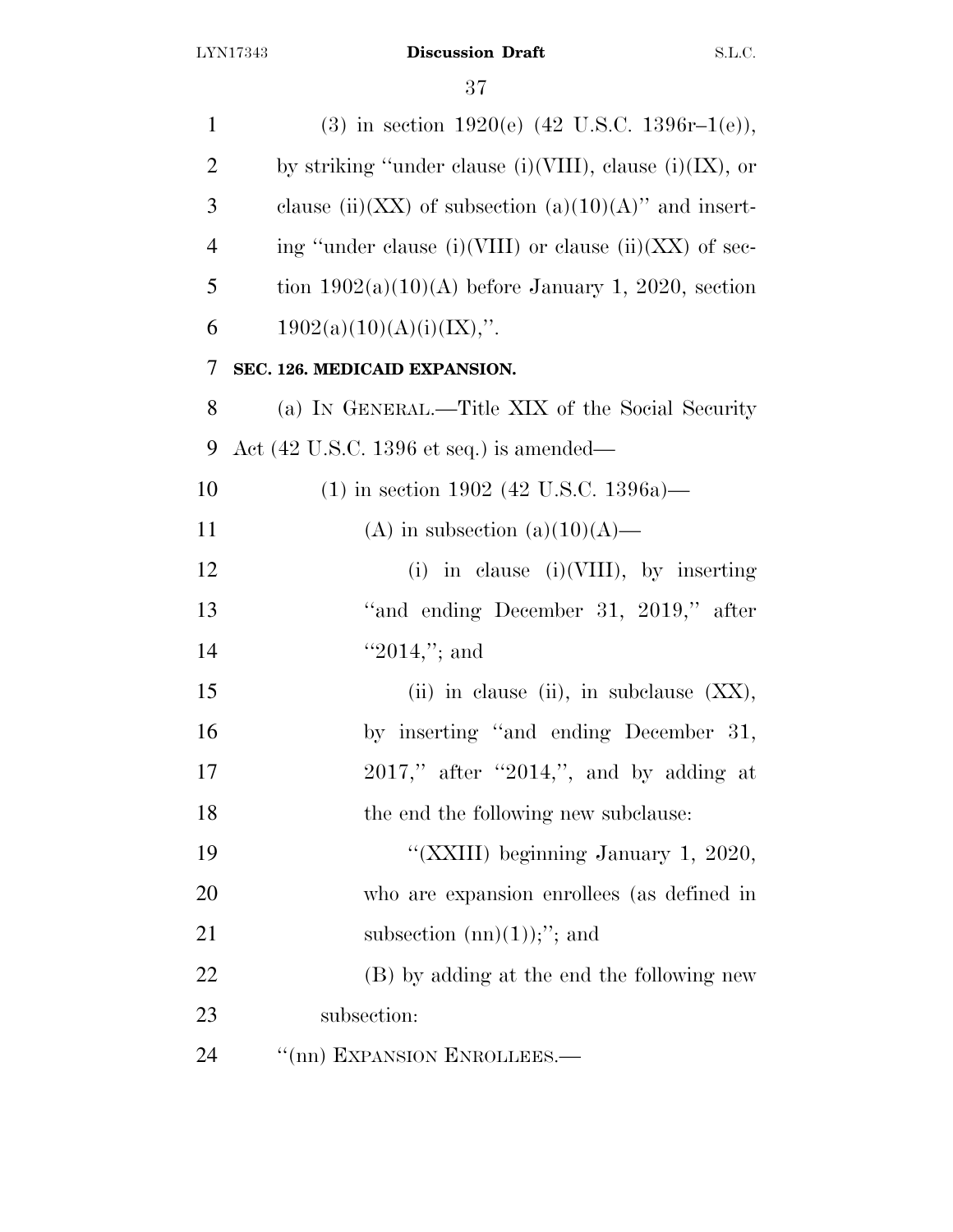| $\mathbf{1}$   | "(1) IN GENERAL.—In this title, the term 'ex-                |
|----------------|--------------------------------------------------------------|
| $\overline{2}$ | pansion enrollee' means an individual—                       |
| 3              | "(A) who is under $65$ years of age;                         |
| $\overline{4}$ | "(B) who is not pregnant;                                    |
| 5              | " $(C)$ who is not entitled to, or enrolled for,             |
| 6              | benefits under part A of title XVIII, or enrolled            |
| 7              | for benefits under part B of title XVIII;                    |
| 8              | $\lq\lq$ (D) who is not described in any of sub-             |
| 9              | (I) through (VII) of subsection<br>clauses                   |
| 10             | $(a)(10)(A)(i);$ and                                         |
| 11             | $\lq\lq(E)$ whose income (as determined under                |
| 12             | subsection $(e)(14)$ does not exceed 133 percent             |
| 13             | of the poverty line (as defined in section                   |
| 14             | $2110(c)(5)$ applicable to a family of the size in-          |
| 15             | volved.                                                      |
| 16             | $``(2)$ APPLICATION OF RELATED PROVISIONS.—                  |
| 17             | Any reference in subsection $(a)(10)(G)$ , $(k)$ , or $(gg)$ |
| 18             | of this section or in section 1903, 1905(a), 1920(e),        |
| 19             | or $1937(a)(1)(B)$ to individuals described in sub-          |
| 20             | clause (VIII) of subsection $(a)(10)(A)(i)$ shall be         |
| 21             | deemed to include a reference to expansion enroll-           |
| 22             | ees."; and                                                   |
| 23             | $(2)$ in section 1905 (42 U.S.C. 1396d)—                     |
| 24             | (A) in subsection $(y)(1)$ —                                 |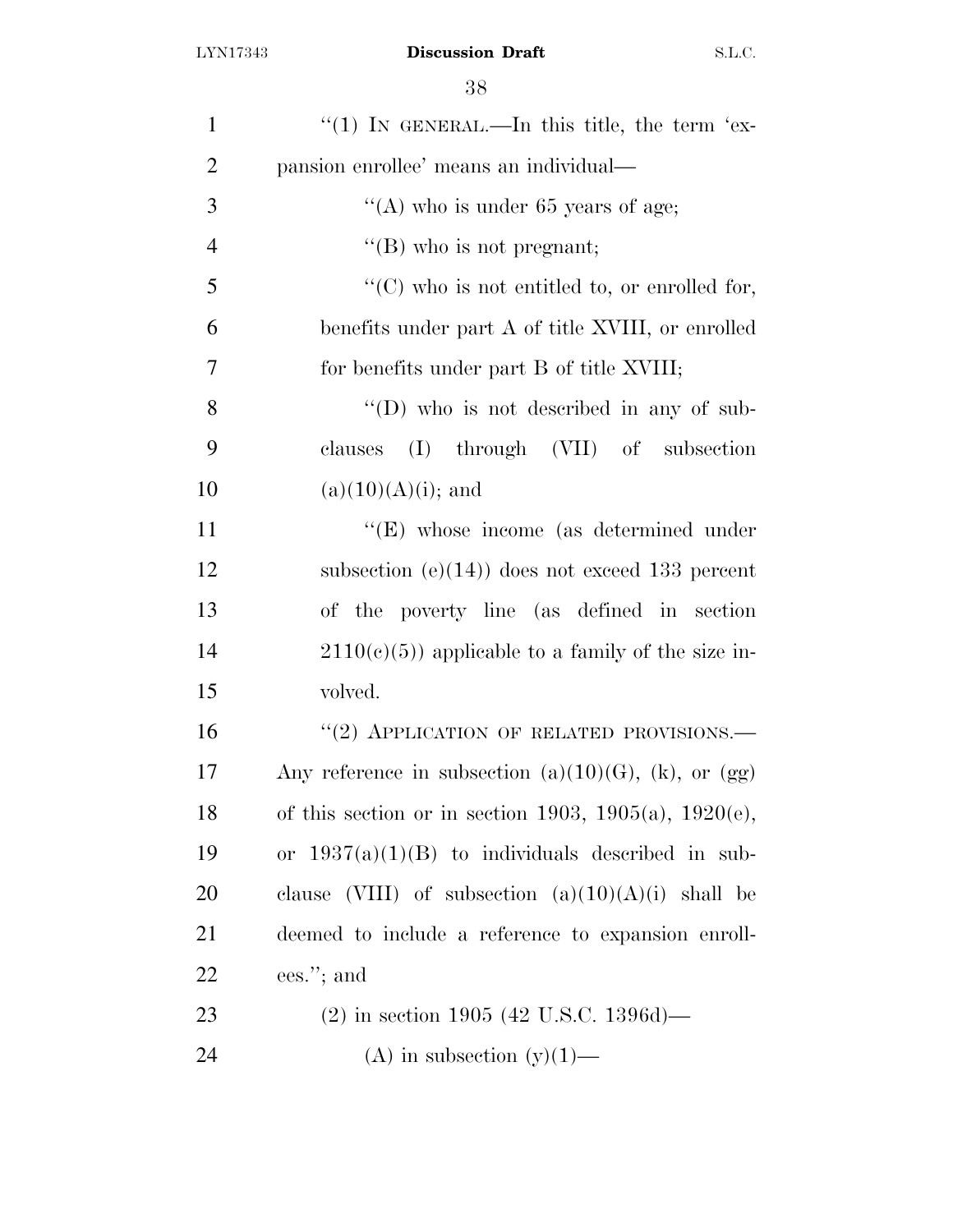| $\mathbf{1}$   | (i) in the matter preceding subpara-               |
|----------------|----------------------------------------------------|
| $\overline{2}$ | graph $(A)$ , by striking ", with respect to"      |
| 3              | and all that follows through "shall be equal       |
| $\overline{4}$ | to" and inserting "and that has elected to         |
| 5              | cover newly eligible individuals before            |
| 6              | March 1, 2017, with respect to amounts             |
| $\overline{7}$ | expended by such State before January 1,           |
| 8              | 2020, for medical assistance for newly eli-        |
| 9              | gible individuals described in subclause           |
| 10             | (VIII) of section $1902(a)(10)(A)(i)$ , and,       |
| 11             | with respect to amounts expended by such           |
| 12             | State after December 31, 2019, and before          |
| 13             | January 1, 2024, for medical assistance            |
| 14             | for expansion enrollees (as defined in sec-        |
| 15             | tion $1902 \text{(nn)}(1)$ , shall be equal to the |
| 16             | higher of the percentage otherwise deter-          |
| 17             | mined for the State and year under sub-            |
| 18             | section (b) (without regard to this sub-           |
| 19             | section) and";                                     |
| 20             | (ii) in subparagraph (D), by striking              |
| 21             | "and" after the semicolon;                         |
| 22             | (iii) by striking subparagraph $(E)$ and           |
| 23             | inserting the following new subparagraphs:         |
| 24             | "(E) 90 percent for calendar quarters in           |
| 25             | 2020;                                              |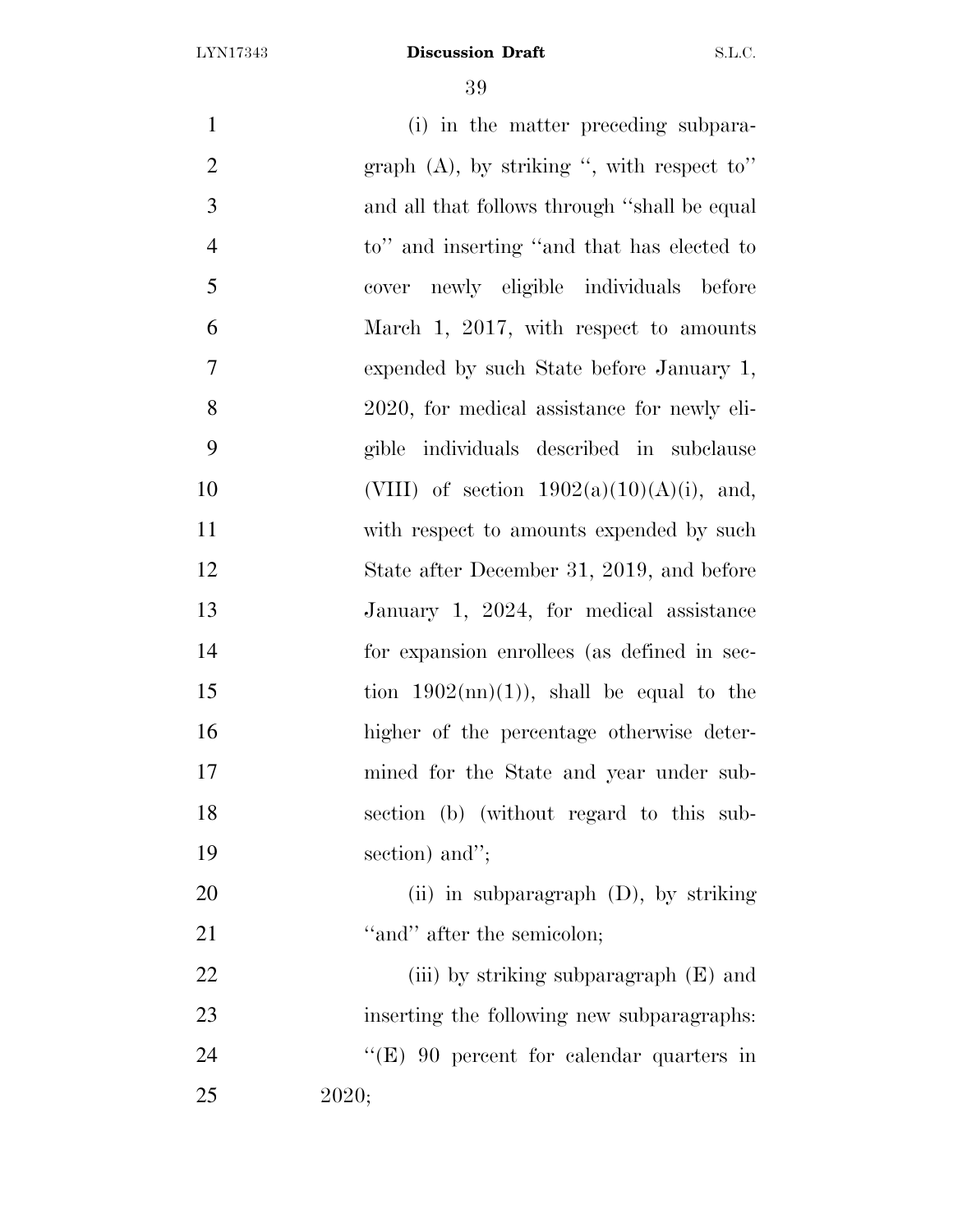| $\mathbf{1}$   | "(F) $85$ percent for calendar quarters in              |
|----------------|---------------------------------------------------------|
| $\overline{2}$ | 2021;                                                   |
| 3              | $\lq\lq (G)$ 80 percent for calendar quarters in        |
| $\overline{4}$ | $2022;$ and                                             |
| 5              | "(H) $75$ percent for calendar quarters in              |
| 6              | $2023$ ."; and                                          |
| $\overline{7}$ | (iv) by adding after and below sub-                     |
| 8              | paragraph $(H)$ (as added by clause $(iii)$ ),          |
| 9              | the following flush sentence:                           |
| 10             | "The Federal medical assistance percentage deter-       |
| 11             | mined for a State and year under subsection (b)         |
| 12             | shall apply to expenditures for medical assistance to   |
| 13             | newly eligible individuals (as so described) and ex-    |
| 14             | pansion enrollees (as so defined), in the case of a     |
| 15             | State that has elected to cover newly eligible individ- |
| 16             | uals before March 1, 2017, for calendar quarters        |
| 17             | after 2023, and, in the case of any other State, for    |
| 18             | calendar quarters (or portions of calendar quarters)    |
| 19             | after February 28, 2017."; and                          |
| 20             | (B) in subsection $(z)(2)$ —                            |
| 21             | (i) in subparagraph $(A)$ —                             |
| 22             | (I) by inserting "through $2023"$                       |
| 23             | after "each year thereafter"; and                       |
| 24             | (II) by striking "shall be equal                        |
| 25             | to" and inserting "and, for periods"                    |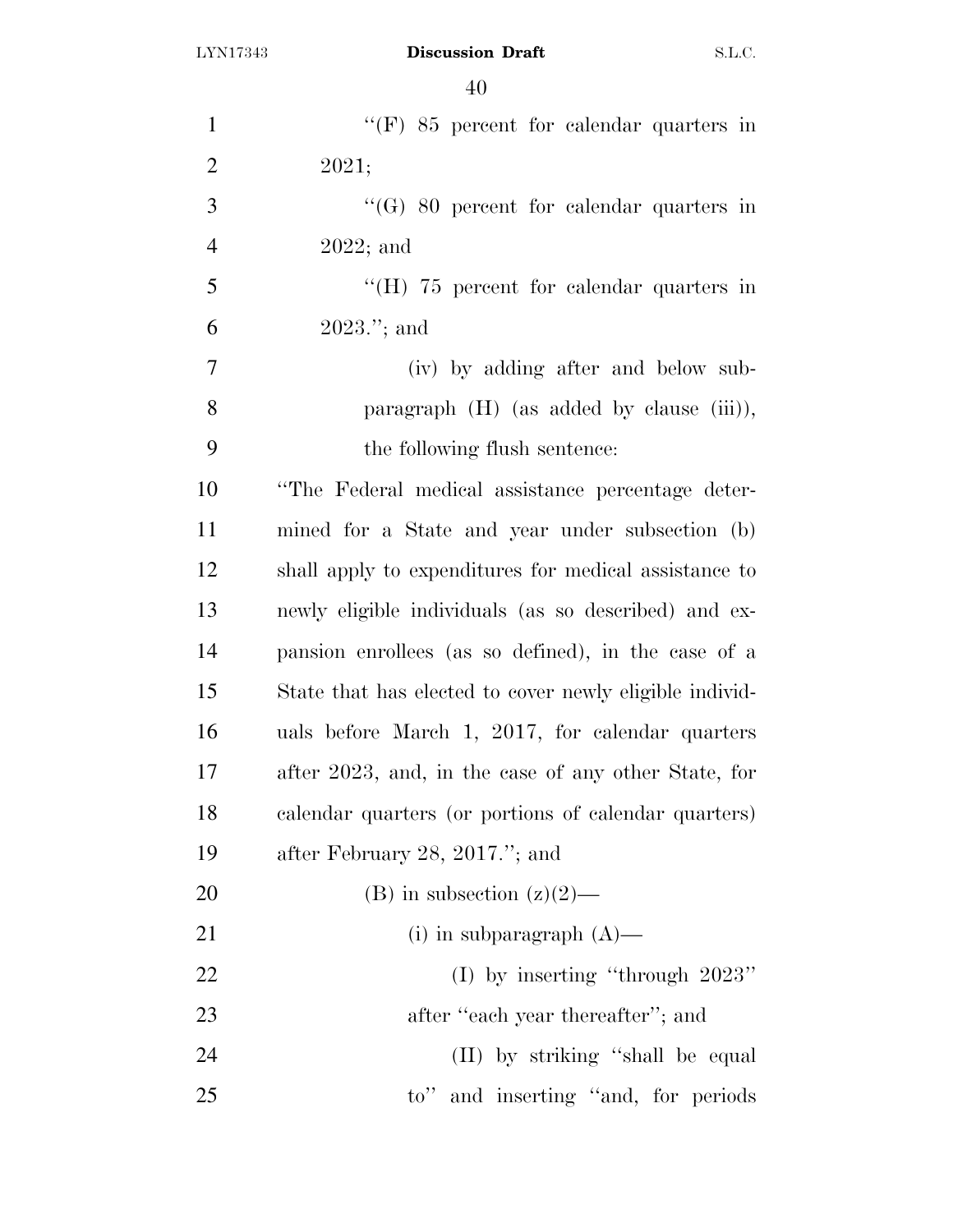| $\mathbf{1}$   | after December 31, 2019 and before                               |
|----------------|------------------------------------------------------------------|
| $\overline{2}$ | January 1, 2024, who are expansion                               |
| 3              | (as defined in section<br>enrollees                              |
| $\overline{4}$ | $1902(\text{nn})(1)$ shall be equal to the                       |
| 5              | higher of the percentage otherwise de-                           |
| 6              | termined for the State and year under                            |
| 7              | subsection (b) (without regard to this                           |
| 8              | subsection) and"; and                                            |
| 9              | (ii) in subparagraph $(B)(ii)$ —                                 |
| 10             | $(I)$ in subclause $(III)$ , by adding                           |
| 11             | "and" at the end; and                                            |
| 12             | $(II)$ by striking subclauses $(IV)$ ,                           |
| 13             | $(V)$ , and $(VI)$ and inserting the fol-                        |
| 14             | lowing new subclause:                                            |
| 15             | " $(IV)$ 2017 and each subsequent year                           |
| 16             | through $2023$ is 80 percent.".                                  |
| 17             | (b) SUNSET OF ESSENTIAL HEALTH BENEFITS RE-                      |
|                | 18 QUIREMENT.—Section $1937(b)(5)$ of the Social Security        |
| 19             | Act $(42 \text{ U.S.C. } 1396u-7(b)(5))$ is amended by adding at |
| 20             | the end the following: "This paragraph shall not apply           |
| 21             | after December 31, 2019.".                                       |
| 22             | SEC. 127. RESTORING FAIRNESS IN DSH ALLOTMENTS.                  |
| 23             | Section $1923(f)(7)$ of the Social Security Act (42)             |
| 24             | U.S.C. 1396r-4 $(f)(7)$ is amended by adding at the end          |
| 25             | the following new subparagraph.                                  |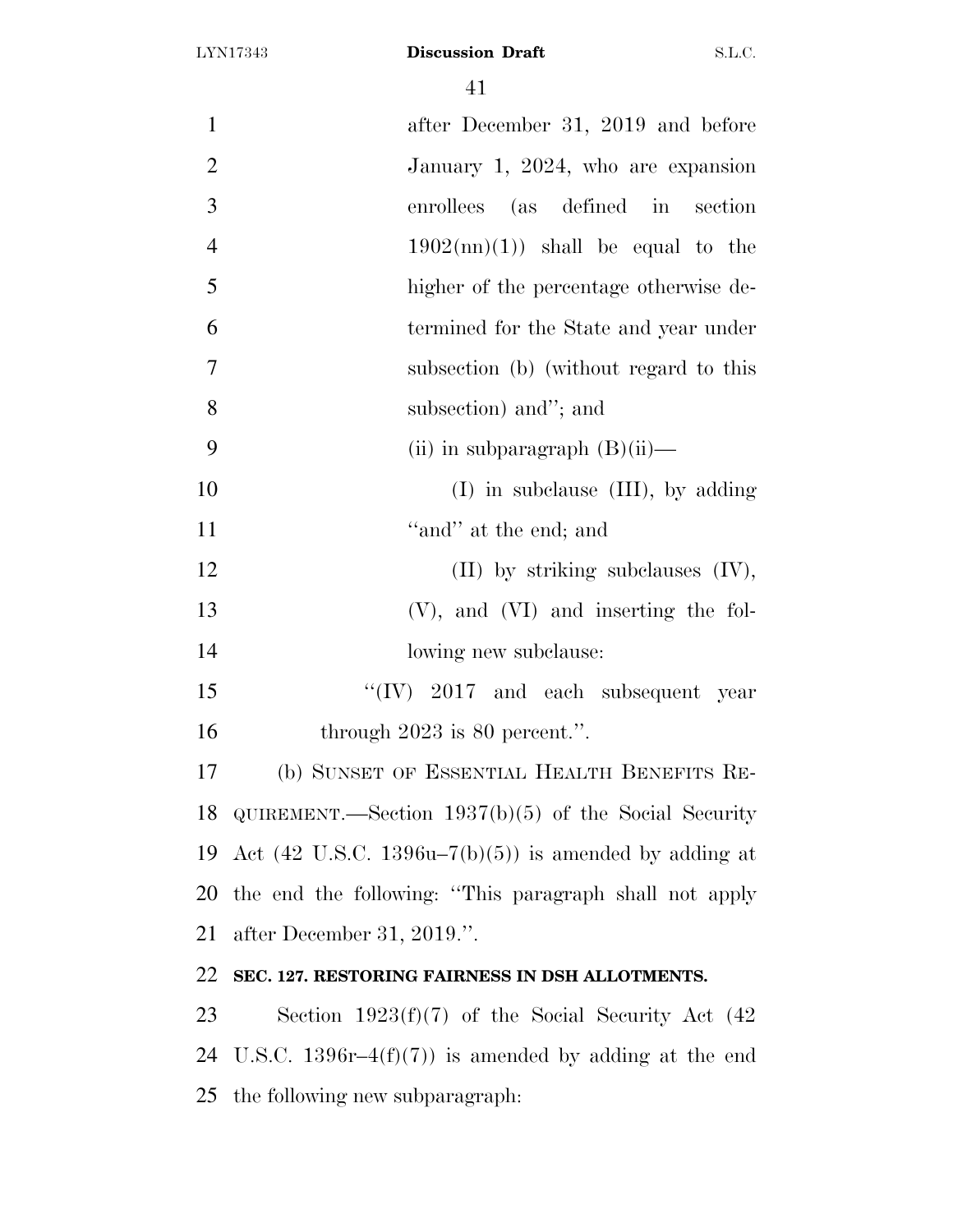| $\mathbf{1}$   | "(C) NON-EXPANSION STATES.-                    |
|----------------|------------------------------------------------|
| $\overline{2}$ | "(i) IN GENERAL.—In the case of a              |
| 3              | State that is a non-expansion State for a      |
| $\overline{4}$ | fiscal year—                                   |
| 5              | "(I) subparagraph $(A)$ shall not              |
| 6              | apply to the DSH allotment for such            |
| $\tau$         | State and fiscal year; and                     |
| 8              | "(II) the DSH allotment for the                |
| 9              | State for fiscal year 2020 shall be in-        |
| 10             | creased by the amount calculated ac-           |
| 11             | cording to clause (iii).                       |
| 12             | "(ii) NO CHANGE IN REDUCTION FOR               |
| 13             | EXPANSION STATES.—In the case of a             |
| 14             | State that is an expansion State for a fis-    |
| 15             | cal year, the DSH allotment for such State     |
| 16             | and fiscal year shall be determined as if      |
| 17             | clause (i) did not apply.                      |
| 18             | "(iii) AMOUNT CALCULATED.—For                  |
| 19             | purposes of clause $(i)(II)$ , the amount cal- |
| 20             | culated according to this clause for a non-    |
| 21             | expansion State is the following:              |
| 22             | $\lq\lq$ (I) For each State, the Sec-          |
| 23             | retary shall calculate a ratio equal to        |
| 24             | the State's fiscal year 2016 DSH al-           |
| 25             | lotment divided by the number of indi-         |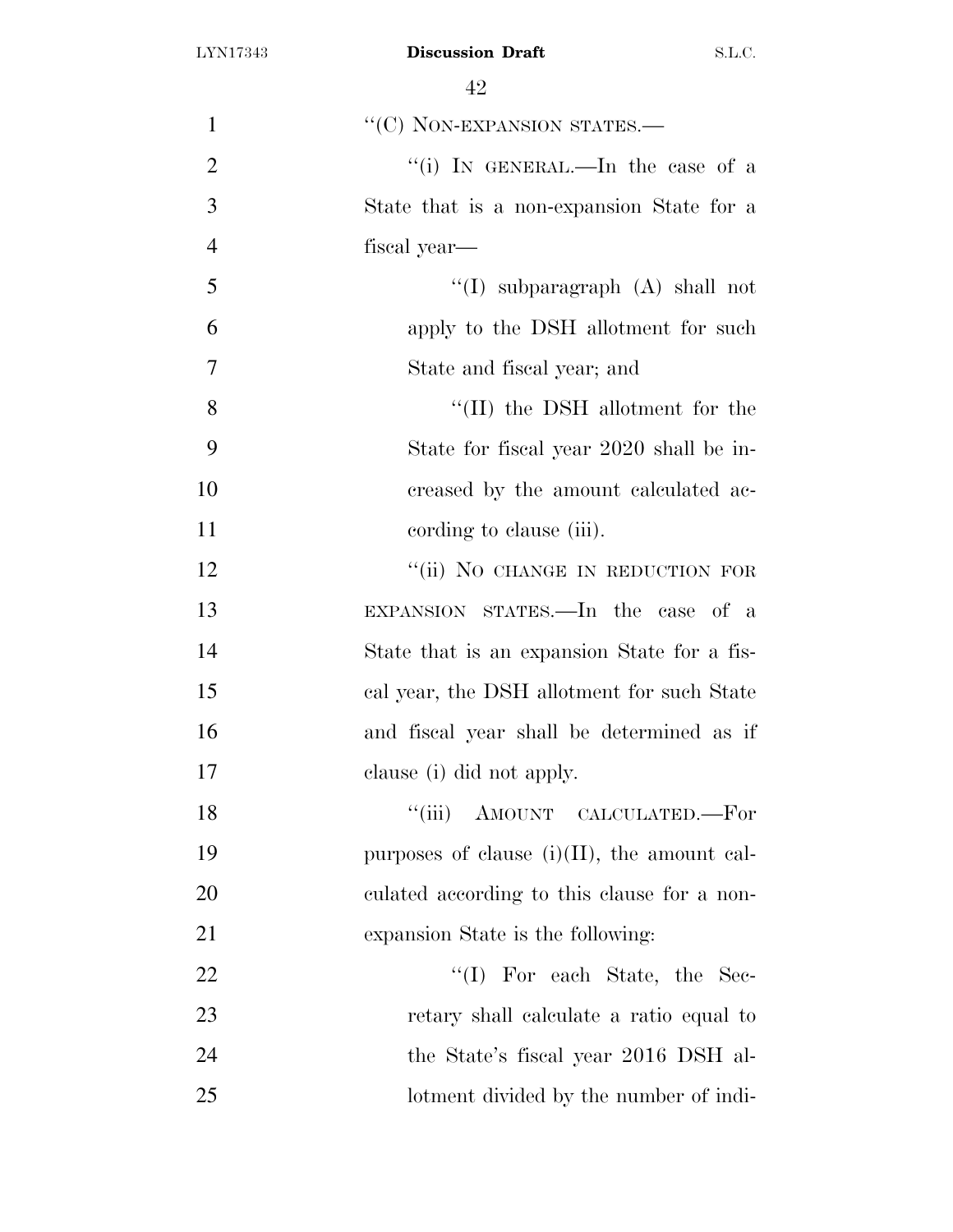| $\mathbf{1}$   | viduals enrolled in the State plan          |
|----------------|---------------------------------------------|
| $\overline{2}$ | under this title for such fiscal year.      |
| 3              | "(II) The Secretary shall identify          |
| $\overline{4}$ | the States whose ratio as so deter-         |
| 5              | mined is below the national average of      |
| 6              | such ratio for all States.                  |
| $\tau$         | "(III) The amount calculated                |
| 8              | pursuant to this clause is an amount        |
| 9              | that, if added to the State's fiscal        |
| 10             | year 2016 DSH allotment, would in-          |
| 11             | crease the ratio calculated pursuant to     |
| 12             | subclause (I) up to the national aver-      |
| 13             | age for all States.                         |
| 14             | "(iv) DISREGARD OF INCREASE.—The            |
| 15             | DSH allotment for a non-expansion State     |
| 16             | for the second, third, and fourth quarters  |
| 17             | of fiscal year 2024 and fiscal years there- |
| 18             | after shall be determined as if there had   |
| 19             | been no increase in the State's DSH allot-  |
| 20             | ment for fiscal year 2020 under clause      |
| 21             | (i)(II).                                    |
| 22             | "(v) NON-EXPANSION AND EXPANSION            |
| 23             | STATE DEFINED.—In this subparagraph:        |
| 24             | $\lq\lq$ (I) The term 'expansion State'     |
| 25             | means with respect to a fiscal year, a      |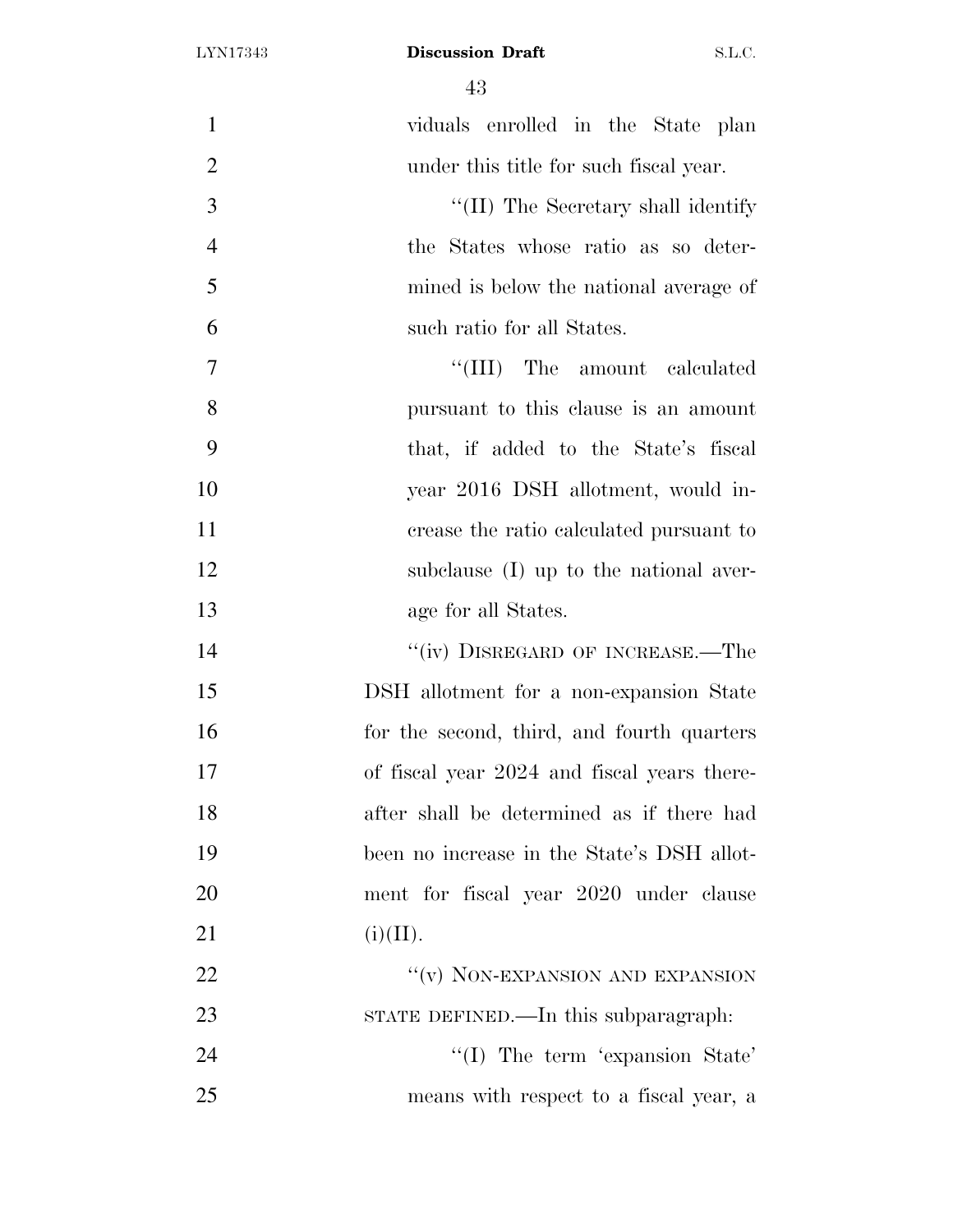| $\mathbf{1}$   | State that, as of the date of enact-                 |
|----------------|------------------------------------------------------|
| $\overline{2}$ | ment of this subparagraph, provided                  |
| 3              | for eligibility under clause $(i)(VIII)$ or          |
| $\overline{4}$ | $(ii)(XX)$ of section $1902(a)(10)(A)$ for           |
| 5              | medical assistance under this title (or              |
| 6              | a waiver of the State plan approved                  |
| 7              | under section $1115$ ).                              |
| 8              | $\lq\lq$ (II) The term 'non-expansion                |
| 9              | State' means, with respect to a fiscal               |
| 10             | year, a State that is not an expansion               |
| 11             | State.".                                             |
| 12             | SEC. 128. REDUCING STATE MEDICAID COSTS.             |
| 13             | (a) IN GENERAL.—                                     |
| 14             | (1) STATE PLAN REQUIREMENTS.—Section                 |
| 15             | $1902(a)(34)$ of the Social Security Act (42 U.S.C.  |
| 16             | $1396a(a)(34)$ is amended by striking "in or after   |
| 17             | the third month before the month in which he made    |
| 18             | application" and inserting "in or after the month in |
| 19             | which the individual made application".              |
| 20             | DEFINITION OF MEDICAL ASSISTANCE.-<br>(2)            |
| 21             | Section $1905(a)$ of the Social Security Act $(42)$  |
| 22             | U.S.C. $1396d(a)$ is amended by striking "in or      |
| 23             | after the third month before the month in which the  |
| 24             |                                                      |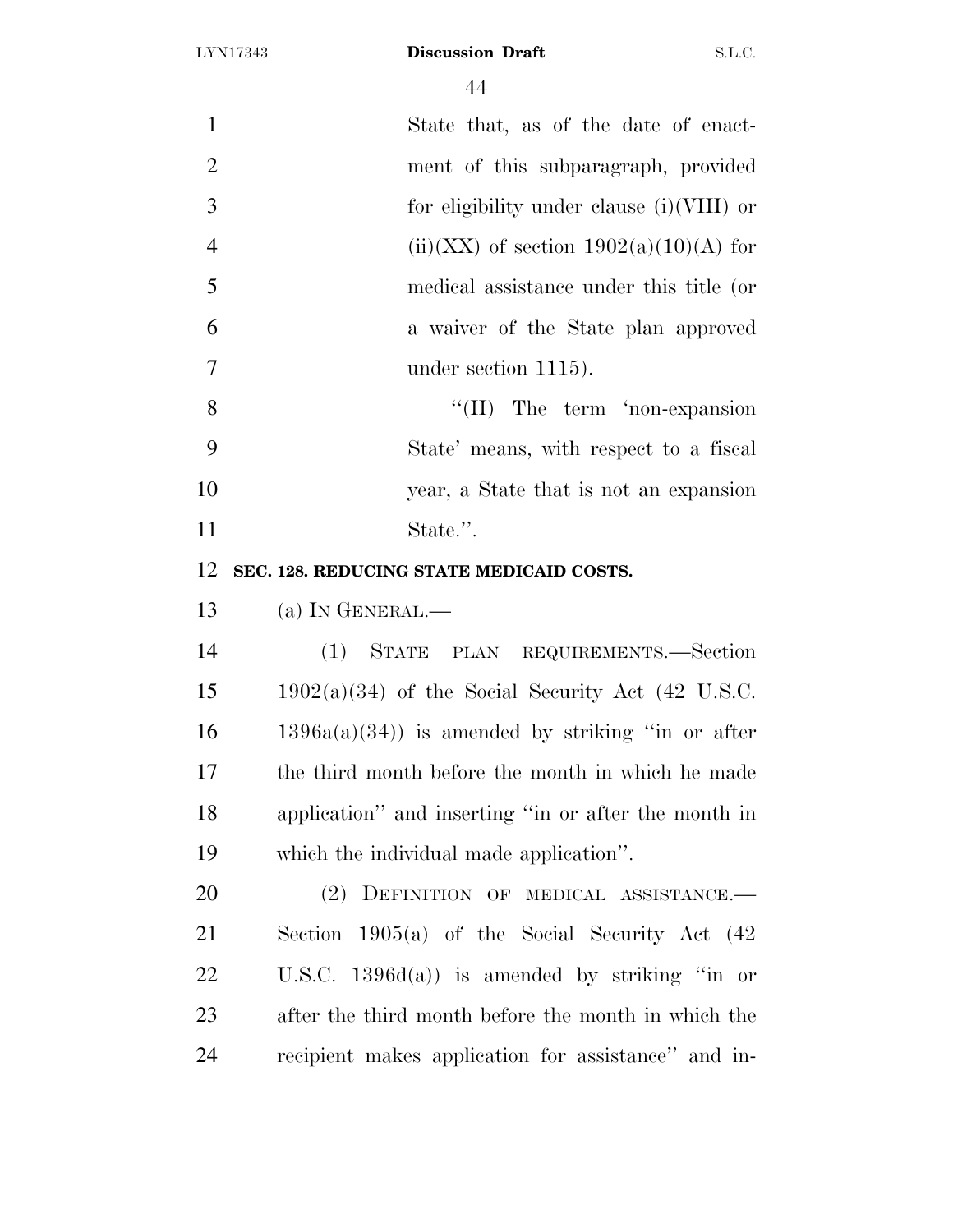serting ''in or after the month in which the recipient makes application for assistance''.

 (b) EFFECTIVE DATE.—The amendments made by subsection (a) shall apply to medical assistance with re- spect to individuals whose eligibility for such assistance is based on an application for such assistance made (or deemed to be made) on or after October 1, 2017.

## **SEC. 129. PROVIDING SAFETY NET FUNDING FOR NON-EX-PANSION STATES.**

 Title XIX of the Social Security Act is amended by inserting after section 1923 (42 U.S.C. 1396r–4) the fol-lowing new section:

''ADJUSTMENT IN PAYMENT FOR SERVICES OF SAFETY

NET PROVIDERS IN NON-EXPANSION STATES

 ''SEC. 1923A. (a) IN GENERAL.—Subject to the limi- tations of this section, for each year during the period be- ginning with fiscal year 2018 and ending with fiscal year 2022, each State that is one of the 50 States or the Dis- trict of Columbia and that, as of July 1 of the preceding fiscal year, did not provide for eligibility under clause 21 (i)(VIII) or (ii)(XX) of section  $1902(a)(10)(A)$  for medical assistance under this title (or a waiver of the State plan approved under section 1115) (each such State or District referred to in this section for the fiscal year as a 'non- expansion State') may adjust the payment amounts other-wise provided under the State plan under this title (or a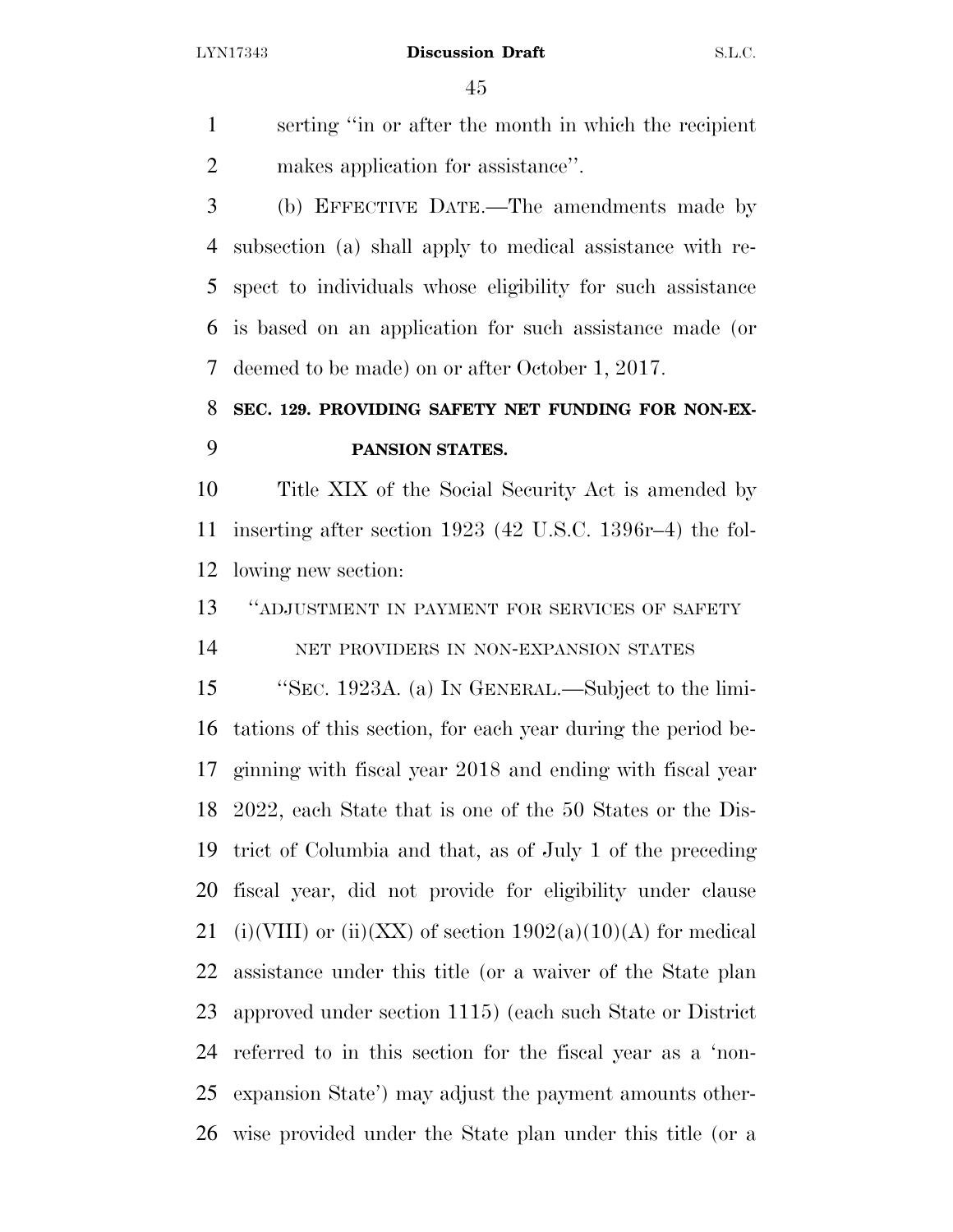waiver of such plan) to health care providers that provide health care services to individuals enrolled under this title (in this section referred to as 'eligible providers') so long as the payment adjustment to such an eligible provider does not exceed the provider's costs in furnishing health care services (as determined by the Secretary and net of payments under this title, other than under this section, and by uninsured patients) to individuals who either are eligible for medical assistance under the State plan (or under a waiver of such plan) or have no health insurance or health plan coverage for such services.

 ''(b) INCREASE IN APPLICABLE FMAP.—Notwith- standing section 1905(b), the Federal medical assistance percentage applicable with respect to expenditures attrib- utable to a payment adjustment under subsection (a) for which payment is permitted under subsection (c) shall be equal to—

18 ''(1) 100 percent for calendar quarters in fiscal years 2018, 2019, 2020, and 2021; and

20 ''(2) 95 percent for calendar quarters in fiscal year 2022.

 ''(c) ANNUAL ALLOTMENT LIMITATION.—Payment under section 1903(a) shall not be made to a State with respect to any payment adjustment made under this sec-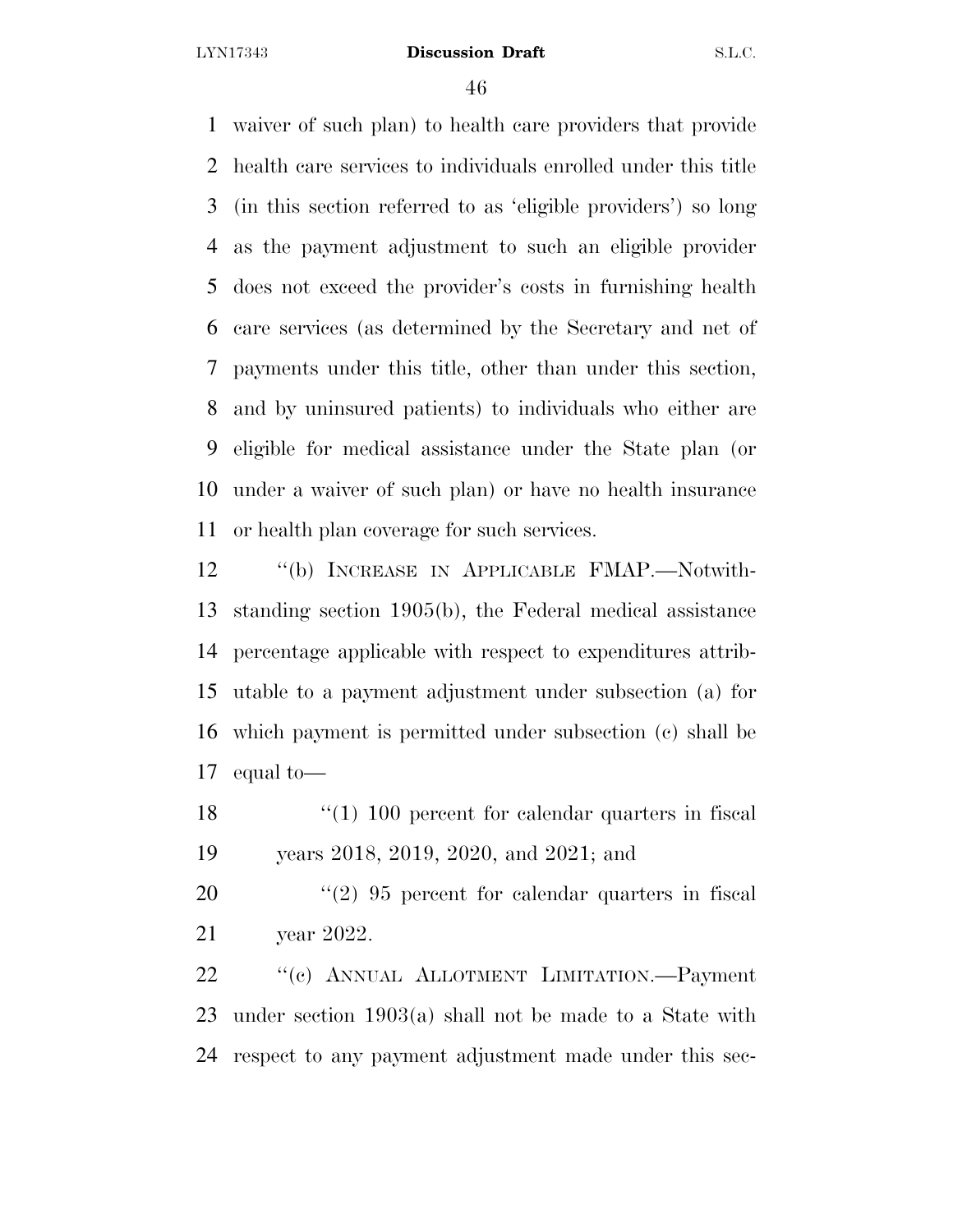tion for all calendar quarters in a fiscal year in excess of the \$2,000,000,000 multiplied by the ratio of—

 ''(1) the population of the State with income below 138 percent of the poverty line in 2015 (as de- termined based the table entitled 'Health Insurance Coverage Status and Type by Ratio of Income to Poverty Level in the Past 12 Months by Age' for the universe of the civilian noninstitutionalized popu- lation for whom poverty status is determined based on the 2015 American Community Survey 1–Year Estimates, as published by the Bureau of the Cen-sus), to

13  $\frac{13}{2}$  the sum of the populations under para-graph (1) for all non-expansion States.

15 "(d) DISQUALIFICATION IN CASE OF STATE COV- ERAGE EXPANSION.—If a State is a non-expansion for a fiscal year and provides eligibility for medical assistance described in subsection (a) during the fiscal year, the State shall no longer be treated as a non-expansion State under this section for any subsequent fiscal years.''.

## **SEC. 130. ELIGIBILITY REDETERMINATIONS.**

22 (a) IN GENERAL.—Section  $1902(e)(14)$  of the Social Security Act (42 U.S.C. 1396a(e)(14)) (relating to modi- fied adjusted gross income) is amended by adding at the end the following: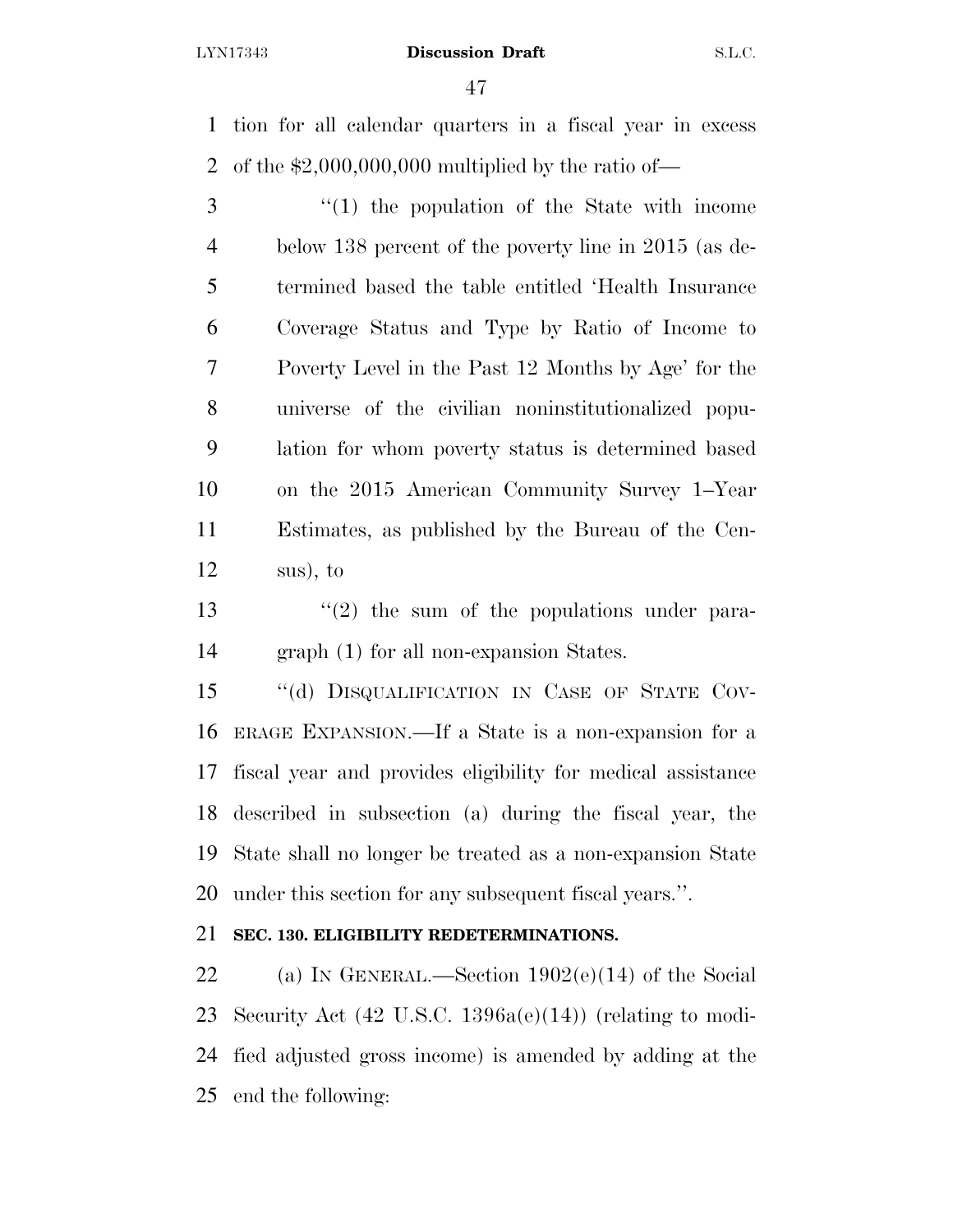1 "(J) FREQUENCY OF ELIGIBILITY REDE- TERMINATIONS.—Beginning on October 1, 2017, and notwithstanding subparagraph (H), in the case of an individual whose eligibility for medical assistance under the State plan under this title (or a waiver of such plan) is deter- mined based on the application of modified ad- justed gross income under subparagraph (A) and who is so eligible on the basis of clause 10 (i)(VIII), (ii)(XX), or (ii)(XXIII) of subsection 11 (a)(10)(A), at the option of the State, the State plan may provide that the individual's eligibility shall be redetermined every 6 months (or such shorter number of months as the State may elect).''. (b) INCREASED ADMINISTRATIVE MATCHING PER-

 CENTAGE.—For each calendar quarter during the period beginning on October 1, 2017, and ending on December 31, 2019, the Federal matching percentage otherwise ap- plicable under section 1903(a) of the Social Security Act (42 U.S.C. 1396b(a)) with respect to State expenditures during such quarter that are attributable to meeting the requirement of section 1902(e)(14) (relating to determina- tions of eligibility using modified adjusted gross income) of such Act shall be increased by 5 percentage points with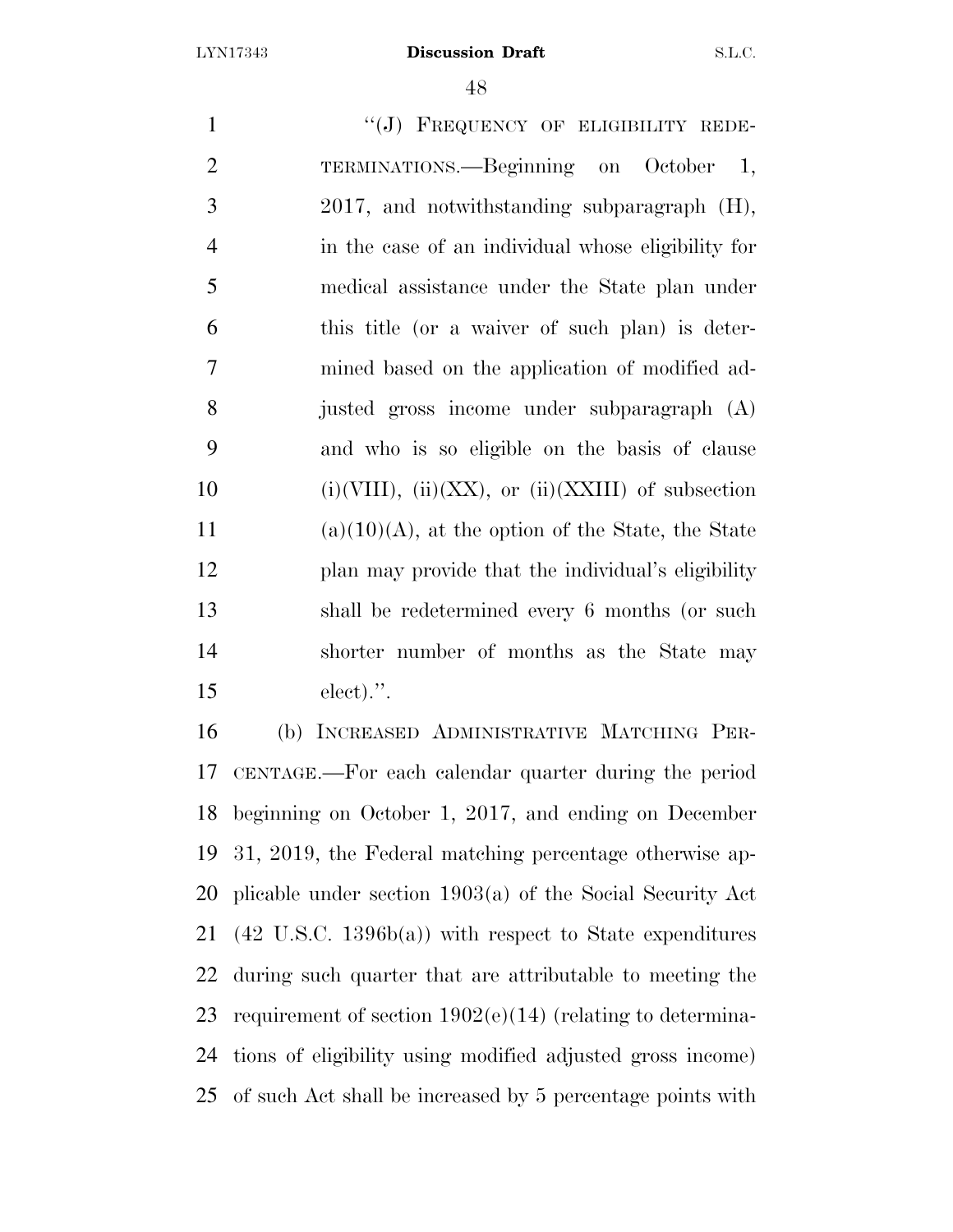respect to State expenditures attributable to activities car- ried out by the State (and approved by the Secretary) to exercise the option described in subparagraph (J) of such section (relating to eligibility redeterminations made on a 6-month or shorter basis) (as added by subsection (a)) to increase the frequency of eligibility redeterminations.

# **SEC. 131. OPTIONAL WORK REQUIREMENT FOR NON- DISABLED, NONELDERLY, NONPREGNANT IN-DIVIDUALS.**

 (a) IN GENERAL.—Section 1902 of the Social Secu- rity Act (42 U.S.C. 1396a), as previously amended, is fur- ther amended by adding at the end the following new sub-section:

 ''(oo) OPTIONAL WORK REQUIREMENT FOR NON- DISABLED, NONELDERLY, NONPREGNANT INDIVID-UALS.—

17 "(1) In GENERAL.—Beginning October 1, 2017, subject to paragraph (3), a State may elect to condition medical assistance to a nondisabled, non- elderly, nonpregnant individual under this title upon such an individual's satisfaction of a work require-ment (as defined in paragraph (2)).

23 "(2) WORK REQUIREMENT DEFINED. In this section, the term 'work requirement' means, with re-spect to an individual, the individual's participation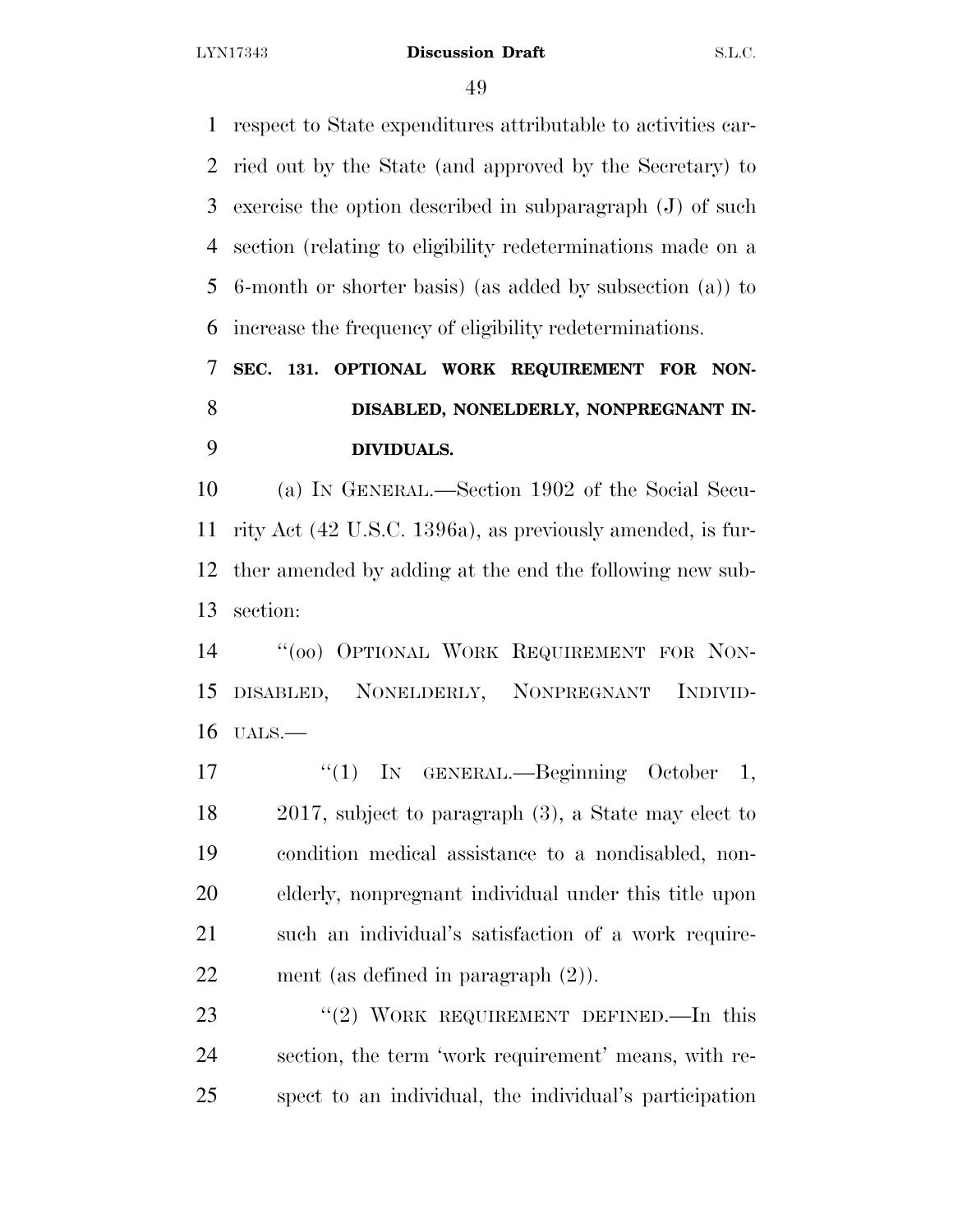| $\mathbf{1}$   | in work activities (as defined in section $407(d)$ ) for |
|----------------|----------------------------------------------------------|
| $\overline{2}$ | such period of time as determined by the State, and      |
| 3              | as directed and administered by the State.               |
| $\overline{4}$ | "(3) REQUIRED EXCEPTIONS.—States admin-                  |
| 5              | istering a work requirement under this subsection        |
| 6              | may not apply such requirement to—                       |
| $\overline{7}$ | $\lq\lq$ a woman during pregnancy through                |
| 8              | the end of the month in which the 60-day pe-             |
| 9              | riod (beginning on the last day of her preg-             |
| 10             | nancy) ends;                                             |
| 11             | "(B) an individual who is under 19 years                 |
| 12             | of age;                                                  |
| 13             | "(C) an individual who is the only parent                |
| 14             | or caretaker relative in the family of a child           |
| 15             | who has not attained 6 years of age or who is            |
| 16             | the only parent or caretaker of a child with dis-        |
| 17             | abilities; or                                            |
| 18             | "(D) an individual who is married or a                   |
| 19             | head of household and has not attained 20                |
| 20             | years of age and who—                                    |
| 21             | "(i) maintains satisfactory attendance                   |
| 22             | at secondary school or the equivalent; or                |
| 23             | "(ii) participates in education directly                 |
| 24             | related to employment.".                                 |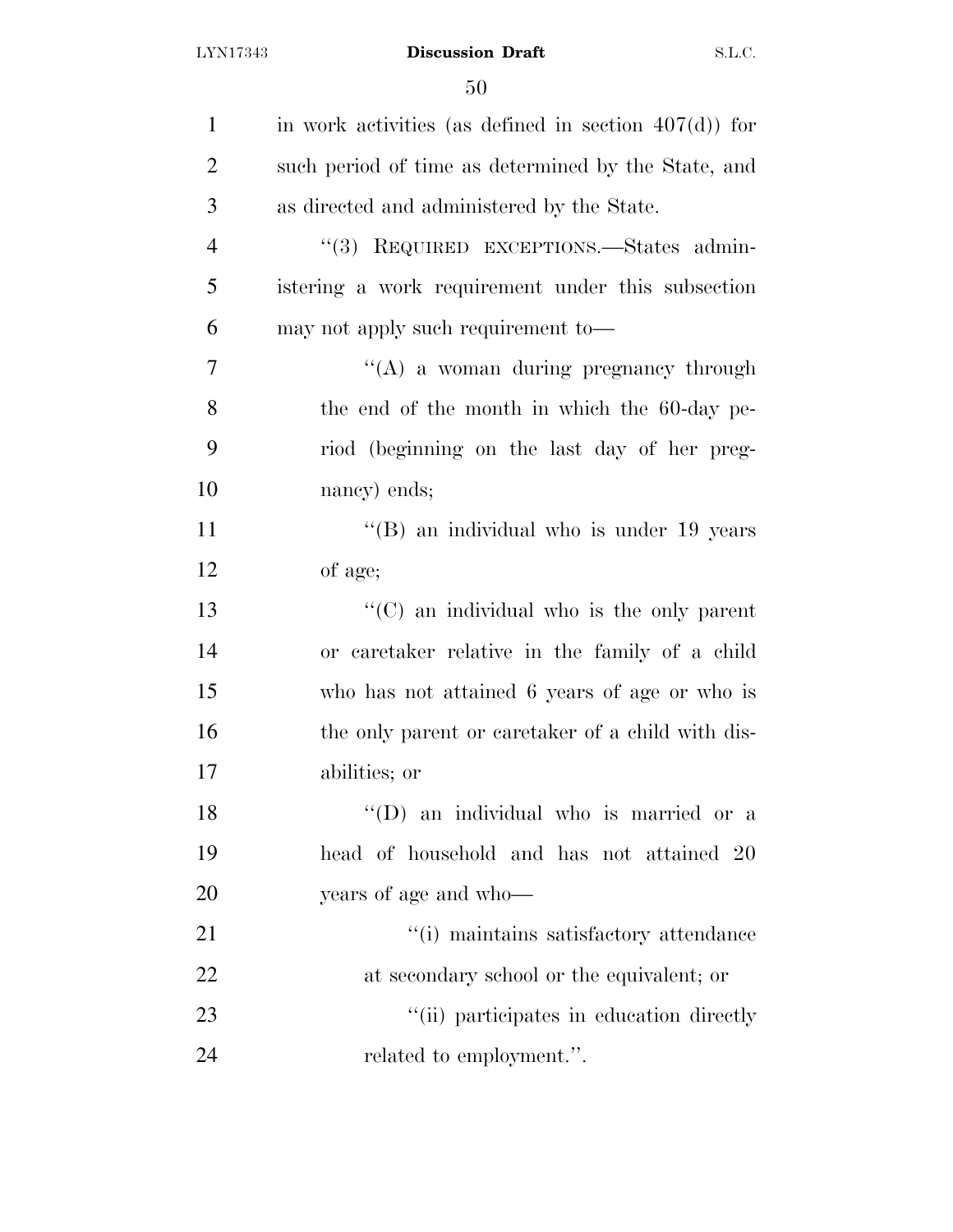(b) INCREASE IN MATCHING RATE FOR IMPLEMEN- TATION.—Section 1903 of the Social Security Act (42 U.S.C. 1396b) is amended by adding at the end the fol-lowing:

 ''(aa) The Federal matching percentage otherwise ap- plicable under subsection (a) with respect to State admin- istrative expenditures during a calendar quarter for which the State receives payment under such subsection shall, in addition to any other increase to such Federal matching percentage, be increased for such calendar quarter by 5 percentage points with respect to State expenditures at- tributable to activities carried out by the State (and ap- proved by the Secretary) to implement subsection (oo) of section 1902.''.

## **SEC. 132. PROVIDER TAXES.**

16 Section  $1903(w)(4)(C)$  of the Social Security Act (42 17 U.S.C.  $1396b(w)(4)(C)$  is amended by adding at the end the following new clause:

| 19 | "(iii) For purposes of clause (i), a de-        |
|----|-------------------------------------------------|
| 20 | termination of the existence of an indirect     |
| 21 | guarantee shall be made under paragraph         |
| 22 | $(3)(i)$ of section 433.68(f) of title 42, Code |
| 23 | of Federal Regulations, as in effect on         |
| 24 | June 1, 2017, except that—                      |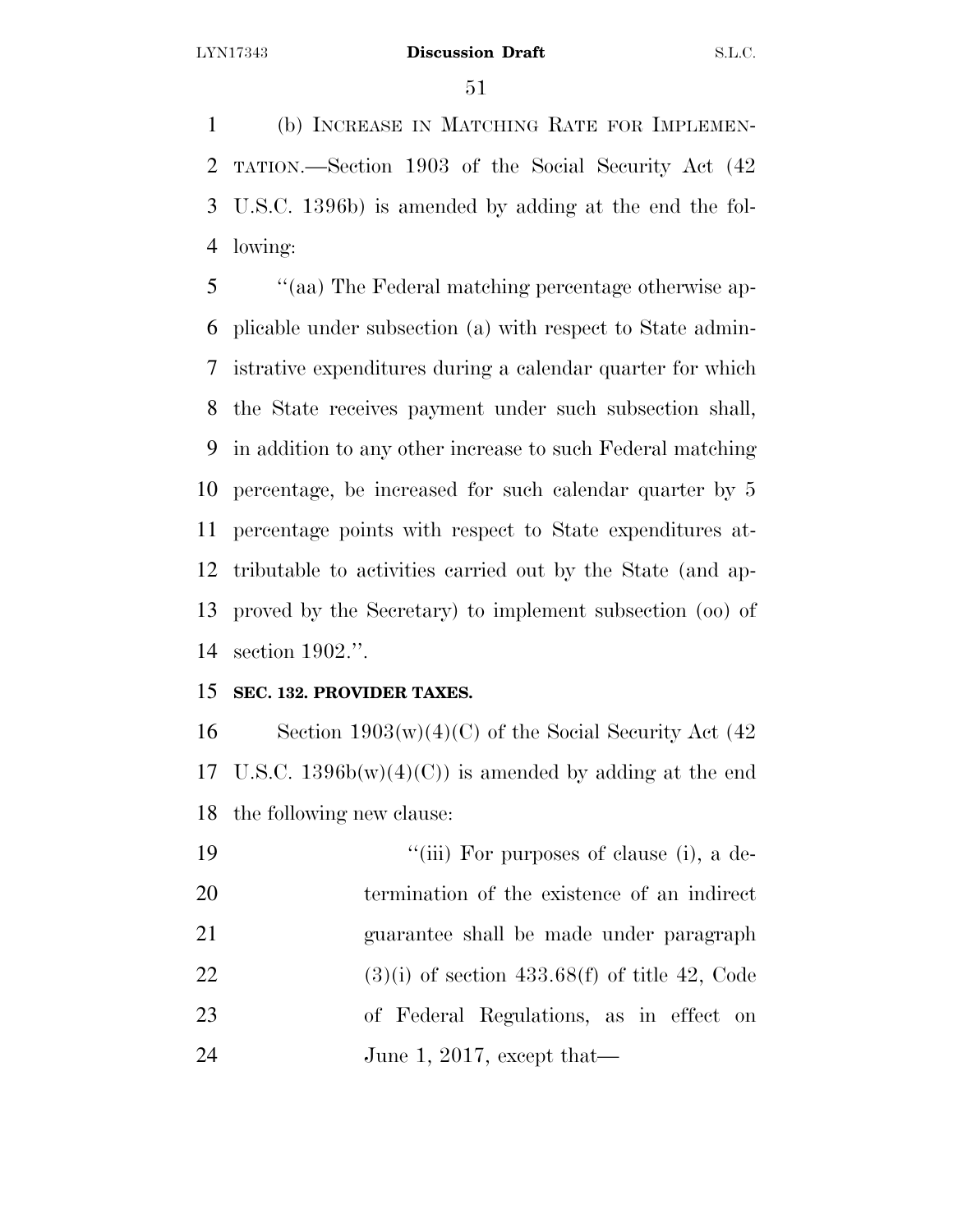| $\mathbf{1}$   | "(I) for fiscal year $2021, 5.8$                   |
|----------------|----------------------------------------------------|
| $\overline{2}$ | percent' shall be substituted for '6               |
| 3              | percent' each place it appears;                    |
| $\overline{4}$ | "(II) for fiscal year 2022, $5.6$                  |
| 5              | percent' shall be substituted for '6               |
| 6              | percent' each place it appears;                    |
| 7              | "(III) for fiscal year $2023, 5.4$                 |
| 8              | percent' shall be substituted for '6               |
| 9              | percent' each place it appears;                    |
| 10             | "(IV) for fiscal year 2024, $5.2$                  |
| 11             | percent' shall be substituted for '6               |
| 12             | percent' each place it appears; and                |
| 13             | "(V) for fiscal year $2025$ and                    |
| 14             | each subsequent fiscal year, '5 per-               |
| 15             | cent' shall be substituted for '6 per-             |
| 16             | cent' each place it appears.".                     |
| 17             | SEC. 133. PER CAPITA ALLOTMENT FOR MEDICAL ASSIST- |
| 18             | ANCE.                                              |
| 19             | Title XIX of the Social Security Act is amended—   |
| 20             | $(1)$ in section 1903 (42 U.S.C. 1396b)—           |
| 21             | $(A)$ in subsection $(a)$ , in the matter before   |
| <u>22</u>      | paragraph (1), by inserting "and section           |
| 23             | $1903A(a)$ " after "except as otherwise provided   |
| 24             | in this section"; and                              |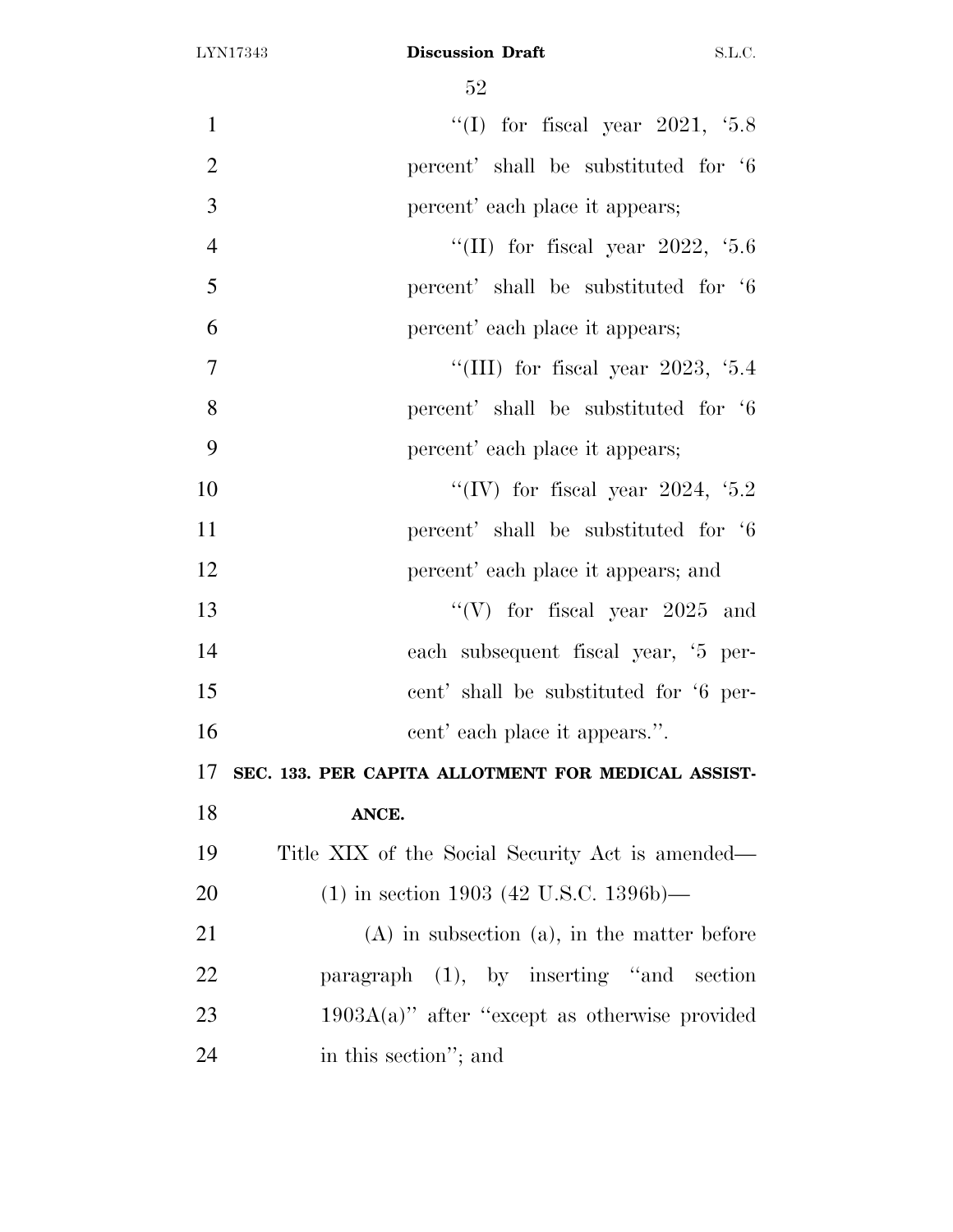| $\mathbf{1}$   | (B) in subsection (d)(1), by striking "to                         |
|----------------|-------------------------------------------------------------------|
| $\overline{2}$ | which" and inserting "to which, subject to sec-                   |
| 3              | tion $1903A(a)$ ,"; and                                           |
| $\overline{4}$ | $(2)$ by inserting after such section 1903 the fol-               |
| 5              | lowing new section:                                               |
| 6              | "SEC. 1903A. PER CAPITA-BASED CAP ON PAYMENTS FOR                 |
| 7              | MEDICAL ASSISTANCE.                                               |
| 8              | "(a) APPLICATION OF PER CAPITA CAP ON PAY-                        |
| 9              | MENTS FOR MEDICAL ASSISTANCE EXPENDITURES.—                       |
| 10             | "(1) IN GENERAL.—If a State which is one of                       |
| 11             | the 50 States or the District of Columbia has excess              |
| 12             | aggregate medical assistance expenditures (as de-                 |
| 13             | fined in paragraph $(2)$ ) for a fiscal year (beginning           |
| 14             | with fiscal year 2020), the amount of payment to                  |
| 15             | the State under section $1903(a)(1)$ for each quarter             |
| 16             | in the following fiscal year shall be reduced by $\frac{1}{4}$ of |
| 17             | the excess aggregate medical assistance payments                  |
| 18             | (as defined in paragraph $(3)$ ) for that previous fiscal         |
| 19             | year. In this section, the term 'State' means only the            |
| 20             | 50 States and the District of Columbia.                           |
| 21             | $``(2)$ EXCESS AGGREGATE MEDICAL ASSISTANCE                       |
| 22             | EXPENDITURES.—In this subsection, the term 'ex-                   |
| 23             | aggregate medical assistance expenditures'<br>cess                |
| 24             | means, for a State for a fiscal year, the amount (if              |
| 25             | any) by which—                                                    |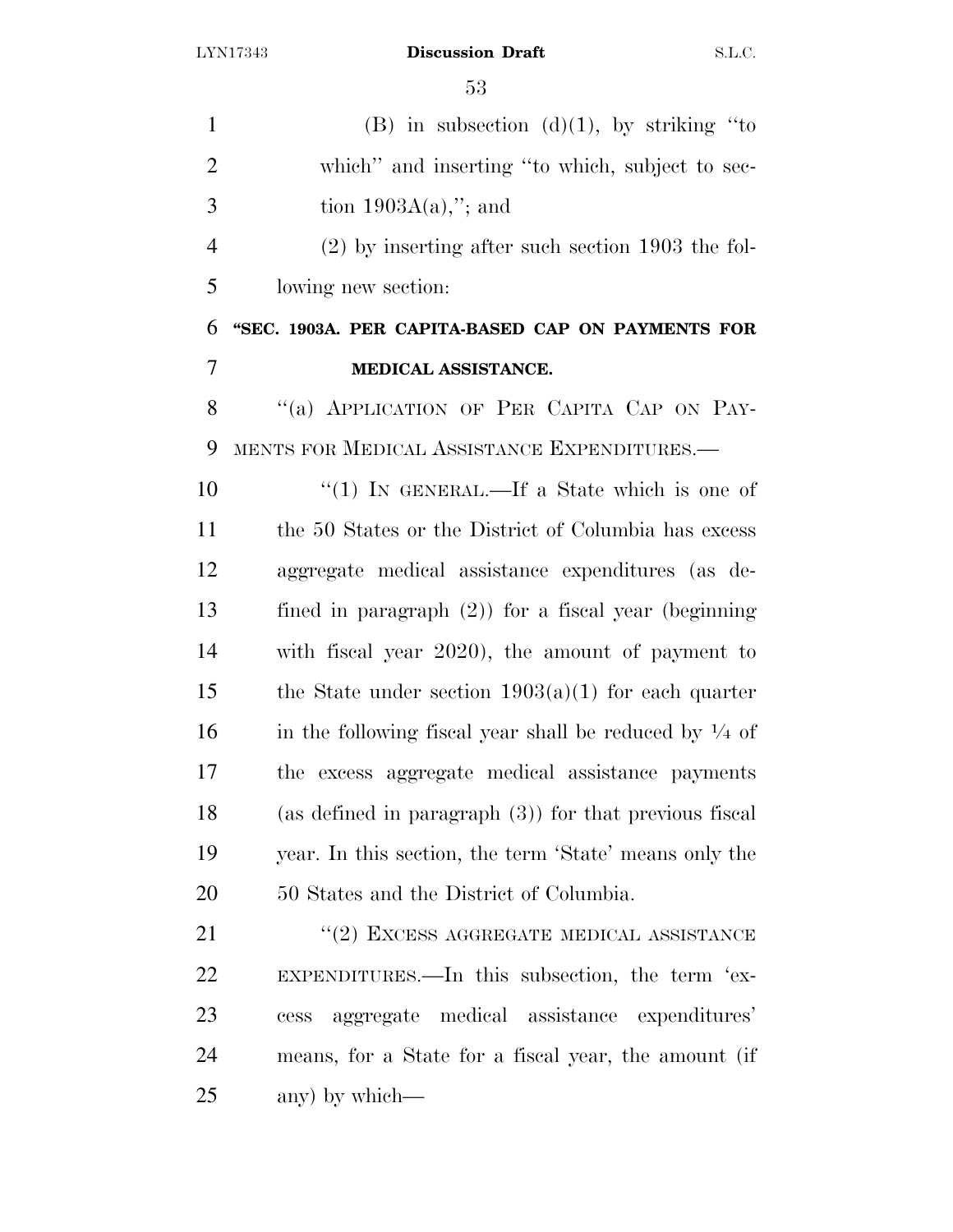| 1              | $\lq\lq$ the amount of the adjusted total med-        |
|----------------|-------------------------------------------------------|
| $\overline{2}$ | ical assistance expenditures (as defined in sub-      |
| 3              | section $(b)(1)$ for the State and fiscal year; ex-   |
| $\overline{4}$ | ceeds                                                 |
| 5              | $\lq\lq (B)$ the amount of the target total med-      |
| 6              | ical assistance expenditures (as defined in sub-      |
| 7              | section (c)) for the State and fiscal year.           |
| 8              | "(3) EXCESS AGGREGATE MEDICAL ASSISTANCE              |
| 9              | PAYMENTS.—In this subsection, the term 'excess ag-    |
| 10             | gregate medical assistance payments' means, for a     |
| 11             | State for a fiscal year, the product of-              |
| 12             | $\lq\lq$ the excess aggregate medical assist-         |
| 13             | ance expenditures (as defined in paragraph $(2)$ )    |
| 14             | for the State for the fiscal year; and                |
| 15             | "(B) the Federal average medical assist-              |
| 16             | ance matching percentage (as defined in para-         |
| 17             | $graph(4)$ for the State for the fiscal year.         |
| 18             | $``(4)$ FEDERAL AVERAGE MEDICAL ASSISTANCE            |
| 19             | MATCHING PERCENTAGE.—In this subsection, the          |
| 20             | term 'Federal average medical assistance matching     |
| 21             | percentage' means, for a State for a fiscal year, the |
| 22             | ratio (expressed as a percentage) of-                 |
| 23             | $\lq\lq$ the amount of the Federal payments           |
| 24             | that would be made to the State under section         |
| 25             | $1903(a)(1)$ for medical assistance expenditures      |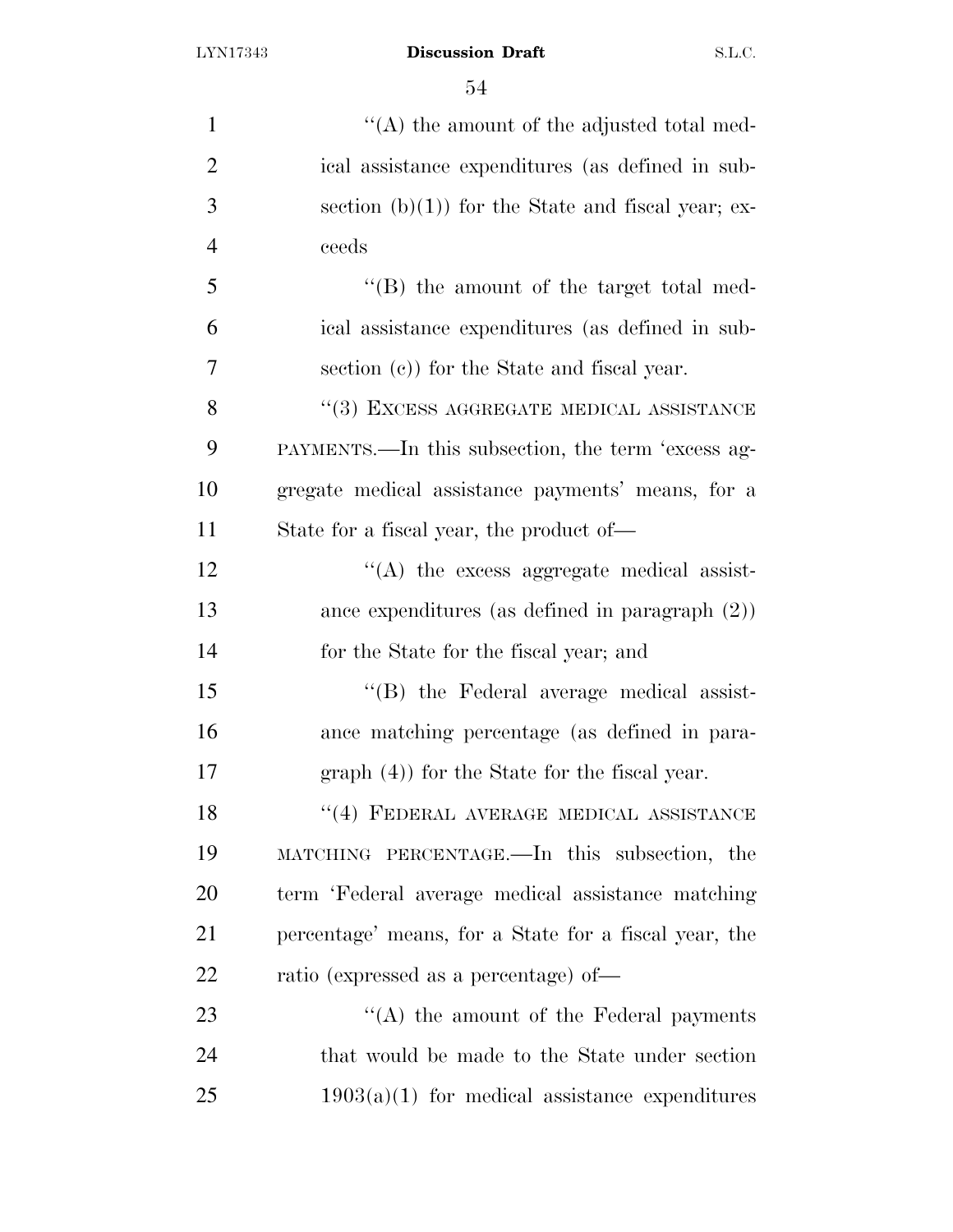| $\mathbf{1}$   | for calendar quarters in the fiscal year if para-  |
|----------------|----------------------------------------------------|
| $\overline{2}$ | $graph(1)$ did not apply; to                       |
| 3              | $\lq\lq$ (B) the amount of the medical assistance  |
| $\overline{4}$ | expenditures for the State and fiscal year.        |
| 5              | $``(5)$ PER CAPITA BASE PERIOD.—                   |
| 6              | "(A) IN GENERAL.—In this section, the              |
| 7              | term 'per capita base period' means, with re-      |
| 8              | spect to a State, a period of 8 consecutive fiscal |
| 9              | quarters selected by the State.                    |
| 10             | "(B) TIMELINE.—Each State shall submit             |
| 11             | its selection of per capita base period to the     |
| 12             | Secretary not later than January 1, 2018.          |
| 13             | "(C) PARAMETERS.—In selecting a per                |
| 14             | capita base period under this paragraph, a         |
| 15             | State shall-                                       |
| 16             | $``(i)$ only select a period of 8 consecu-         |
| 17             | tive fiscal quarters for which all the data        |
| 18             | necessary to make determinations required          |
| 19             | under this section is available, as deter-         |
| 20             | mined by the Secretary; and                        |
| 21             | "(ii) shall not select any period of $8$           |
| 22             | consecutive fiscal quarters that begins with       |
| 23             | a fiscal quarter earlier than the first quar-      |
| 24             | ter of fiscal year 2014 or ends with a fiscal      |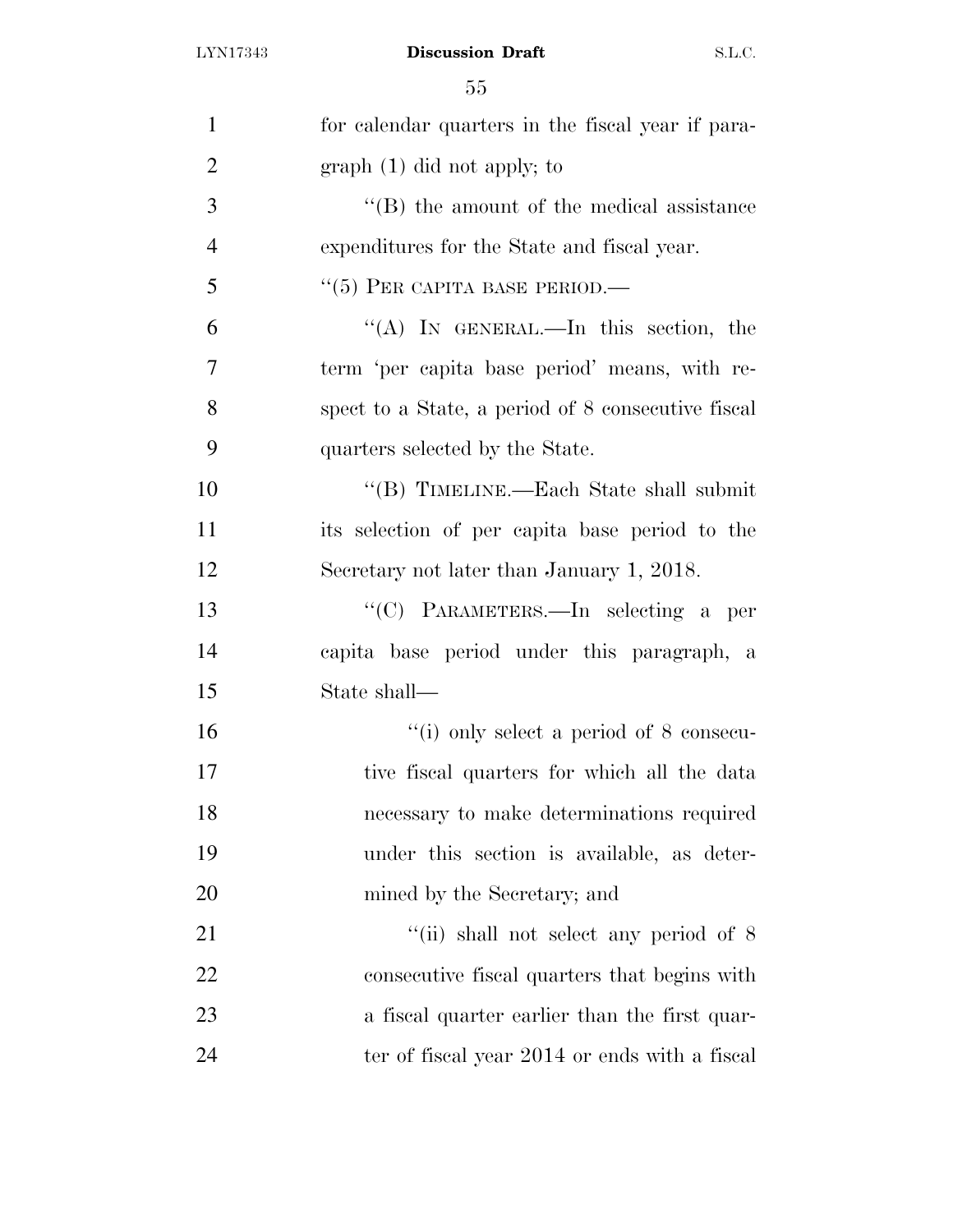| $\mathbf{1}$   | quarter later than the third fiscal quarter          |
|----------------|------------------------------------------------------|
| $\overline{2}$ | of 2017.                                             |
| 3              | "(D) ADJUSTMENT BY THE SECRETARY.—                   |
| $\overline{4}$ | If the Secretary determines that a State took        |
| 5              | actions after the date of enactment of this sec-     |
| 6              | tion (including making retroactive adjustments)      |
| 7              | to supplemental payment data in a manner that        |
| 8              | affects a fiscal quarter in the per capita base      |
| 9              | period) to diminish the quality of the data from     |
| 10             | the per capita base period used to make deter-       |
| 11             | minations under this section, the Secretary may      |
| 12             | adjust the data as the Secretary deems appro-        |
| 13             | priate.                                              |
| 14             | "(b) ADJUSTED TOTAL MEDICAL ASSISTANCE EX-           |
| 15             | PENDITURES.—Subject to subsection (g), the following |
| 16             | shall apply:                                         |
| 17             | " $(1)$ IN GENERAL.—In this section, the term        |
| 18             | 'adjusted total medical assistance expenditures'     |
| 19             | means, for a State—                                  |
| 20             | "(A) for the State's per capita base period          |
| 21             | (as defined in subsection $(a)(5)$ ), the product    |
| 22             | $of$ —                                               |
| 23             | "(i) the amount of the medical assist-               |
| 24             | ance expenditures (as defined in paragraph           |
| 25             | $(2)$ and adjusted under paragraph $(5)$ for         |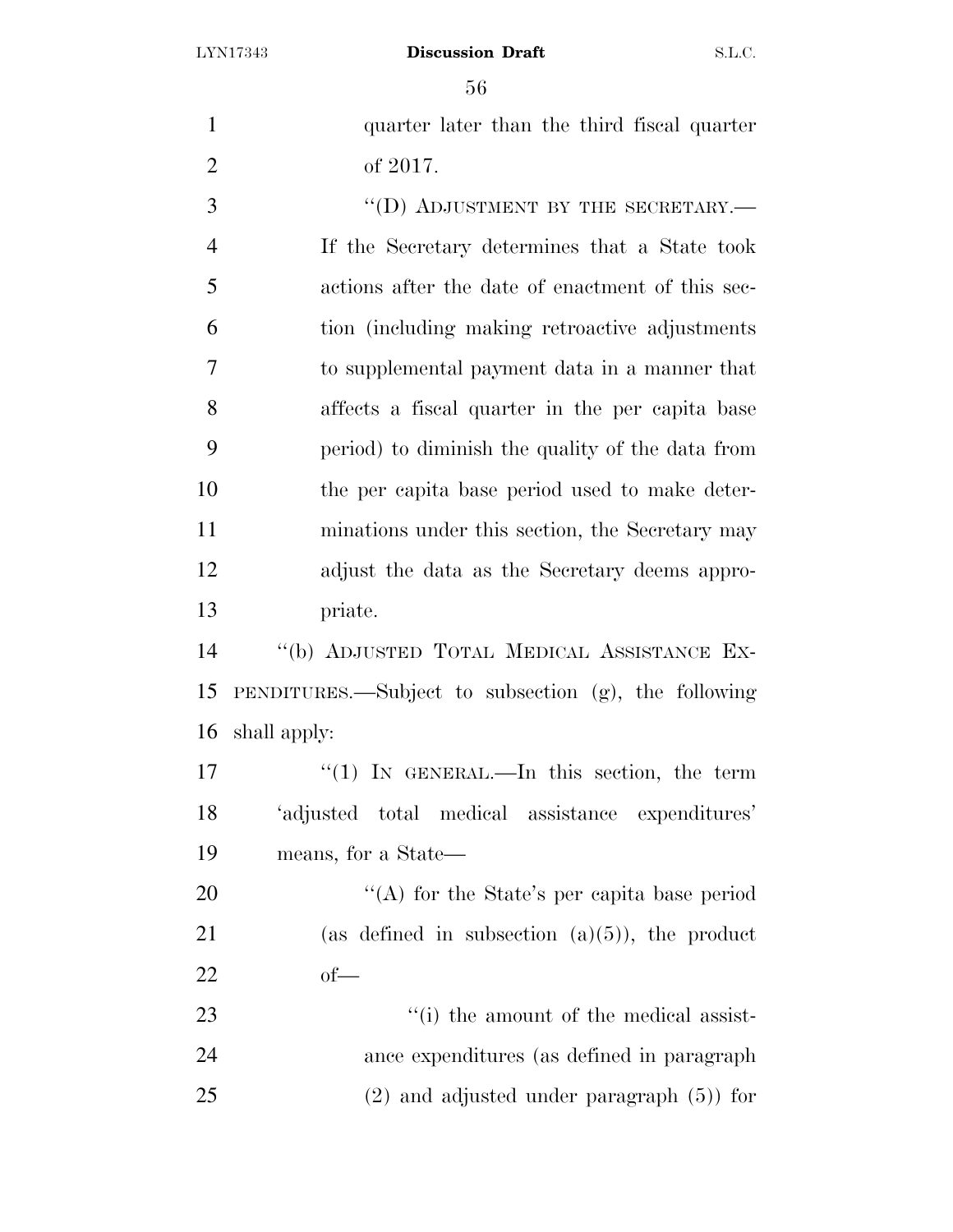| $\mathbf{1}$<br>the State and period, reduced by the            |
|-----------------------------------------------------------------|
| $\overline{2}$<br>amount of any excluded expenditures (as       |
| 3<br>defined in paragraph (3) and adjusted                      |
| $\overline{4}$<br>under paragraph $(5)$ ) for the State and pe- |
| 5<br>riod otherwise included in such medical as-                |
| 6<br>sistance expenditures; and                                 |
| $\overline{7}$<br>"(ii) the 1903A base period popu-             |
| 8<br>lation percentage (as defined in paragraph)                |
| 9<br>$(4)$ for the State; or                                    |
| 10<br>"(B) for fiscal year 2019 or a subsequent                 |
| 11<br>fiscal year, the amount of the medical assist-            |
| 12<br>ance expenditures (as defined in paragraph $(2)$ )        |
| 13<br>for the State and fiscal year that is attributable        |
| 14<br>to 1903A enrollees, reduced by the amount of              |
| 15<br>any excluded expenditures (as defined in para-            |
| 16<br>$graph(3)$ for the State and fiscal year other-           |
| 17<br>wise included in such medical assistance ex-              |
| 18<br>penditures and includes non-DSH supplemental              |
| 19<br>payments (as defined<br>$\operatorname{in}$<br>subsection |
| 20<br>$(d)(4)(A)(ii)$ and payments described in sub-            |
| 21<br>section $(d)(4)(A)(iii)$ but shall not be construed       |
| 22<br>as including any expenditures attributable to             |
| 23<br>the program under section 1928 (relating to               |
| 24<br>State pediatric vaccine distribution programs).           |
| 25<br>In applying subparagraph (B), non-DSH sup-                |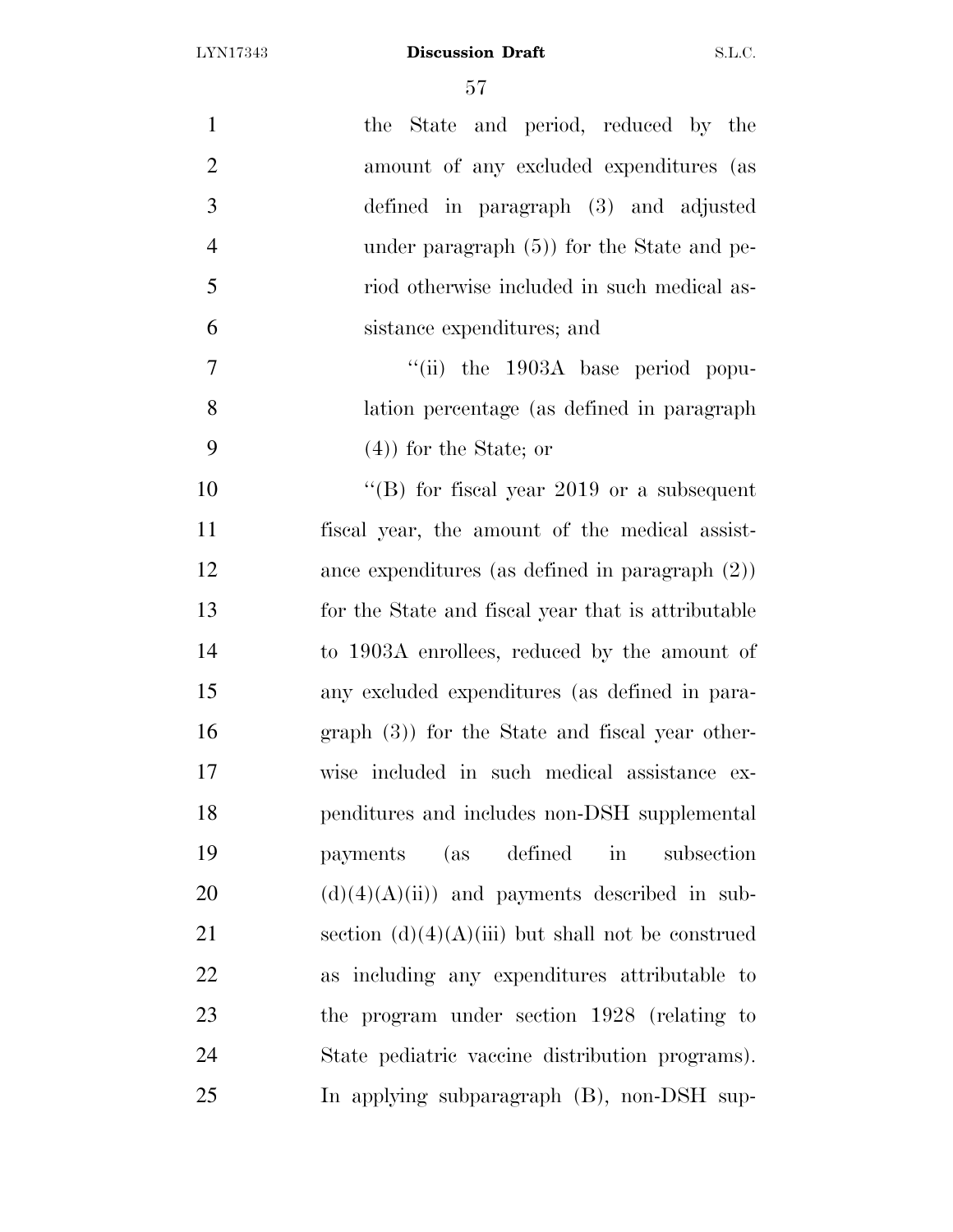plemental payments (as defined in subsection 2  $(d)(4)(A)(ii)$  and payments described in sub-3 section  $(d)(4)(A)(iii)$  shall be treated as fully at-4 tributable to 1903A enrollees.

5 "(2) MEDICAL ASSISTANCE EXPENDITURES.— In this section, the term 'medical assistance expendi- tures' means, for a State and fiscal year or per cap- ita base period, the medical assistance payments as reported by medical service category on the Form CMS-64 quarterly expense report (or successor to such a report form, and including enrollment data and subsequent adjustments to any such report, in this section referred to collectively as a 'CMS-64 re- port') for quarters in the year or base period for which payment is (or may otherwise be) made pur-16 suant to section  $1903(a)(1)$ , adjusted, in the case of a per capita base period, under paragraph (5).

18 "(3) EXCLUDED EXPENDITURES.—In this sec- tion, the term 'excluded expenditures' means, for a State and fiscal year or per capita base period, ex- penditures under the State plan (or under a waiver of such plan) that are attributable to any of the fol-lowing: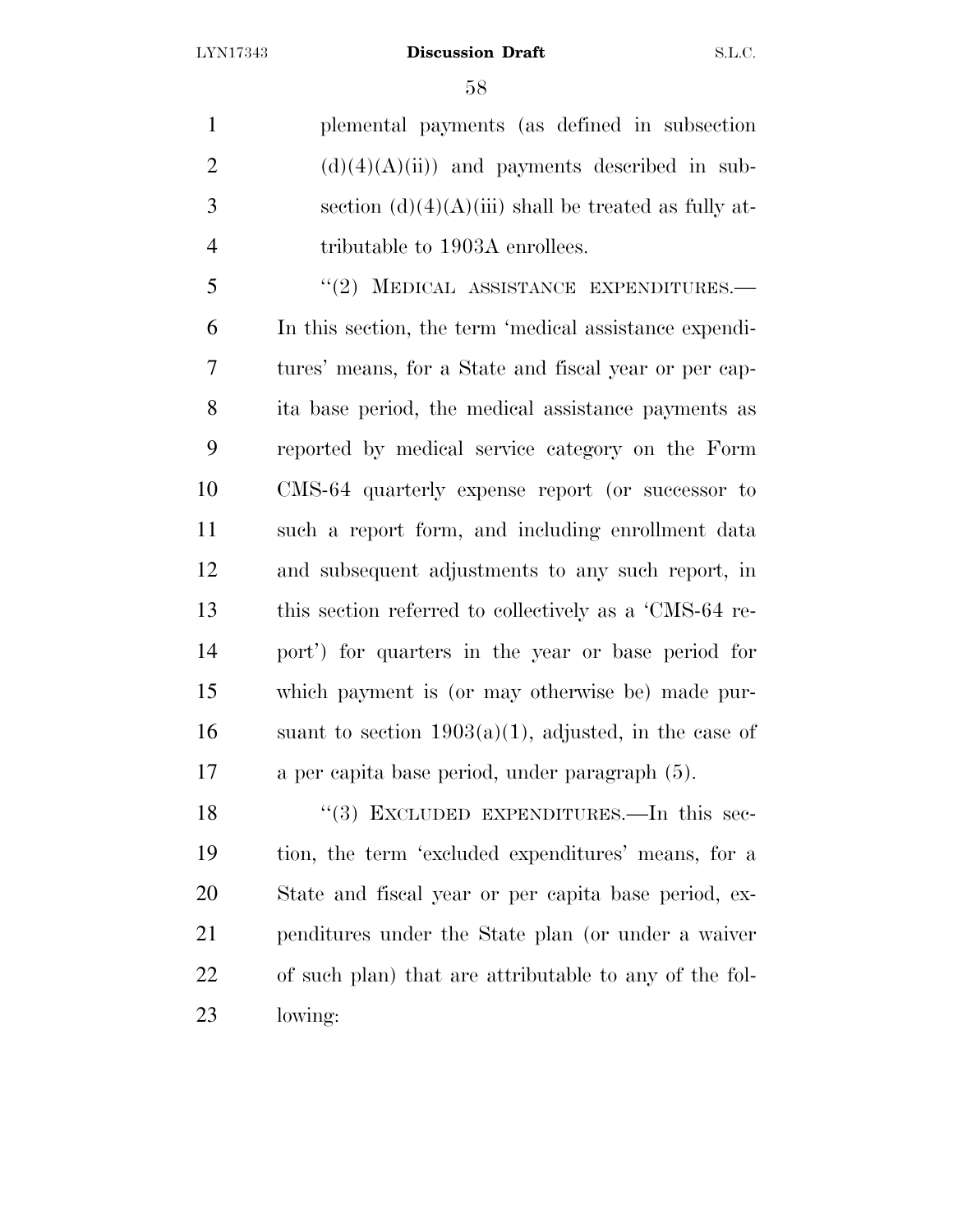| $\mathbf{1}$   | "(A) DSH.—Payment adjustments made                    |
|----------------|-------------------------------------------------------|
| $\overline{2}$ | for disproportionate share hospitals under sec-       |
| 3              | tion 1923.                                            |
| $\overline{4}$ | MEDICARE COST-SHARING.—Pay-<br>$\lq\lq (B)$           |
| 5              | ments made for medicare cost-sharing (as de-          |
| 6              | fined in section $1905(p)(3)$ ).                      |
| $\overline{7}$ | "(C) SAFETY NET PROVIDER PAYMENT AD-                  |
| 8              | JUSTMENTS IN NON-EXPANSION STATES.-Pay-               |
| 9              | ment adjustments under subsection (a) of sec-         |
| 10             | tion 1923A for which payment is permitted             |
| 11             | under subsection $(e)$ of such section.               |
| 12             | "(4) 1903A BASE PERIOD POPULATION PER-                |
| 13             | CENTAGE.—In this subsection, the term '1903A base     |
| 14             | period population percentage' means, for a State,     |
| 15             | the Secretary's calculation of the percentage of the  |
| 16             | actual medical assistance expenditures, as reported   |
| 17             | by the State on the CMS-64 reports for calendar       |
| 18             | quarters in the State's per capita base period, that  |
| 19             | are attributable to 1903A enrollees (as defined in    |
| 20             | subsection $(e)(1)$ .                                 |
| 21             | "(5) ADJUSTMENTS FOR PER CAPITA BASE PE-              |
| 22             | RIOD.—In calculating medical assistance expendi-      |
| 23             | tures under paragraph (2) and excluded expendi-       |
| 24             | tures under paragraph (3) for a State for the State's |
| 25             | per capita base period, the total amount of each type |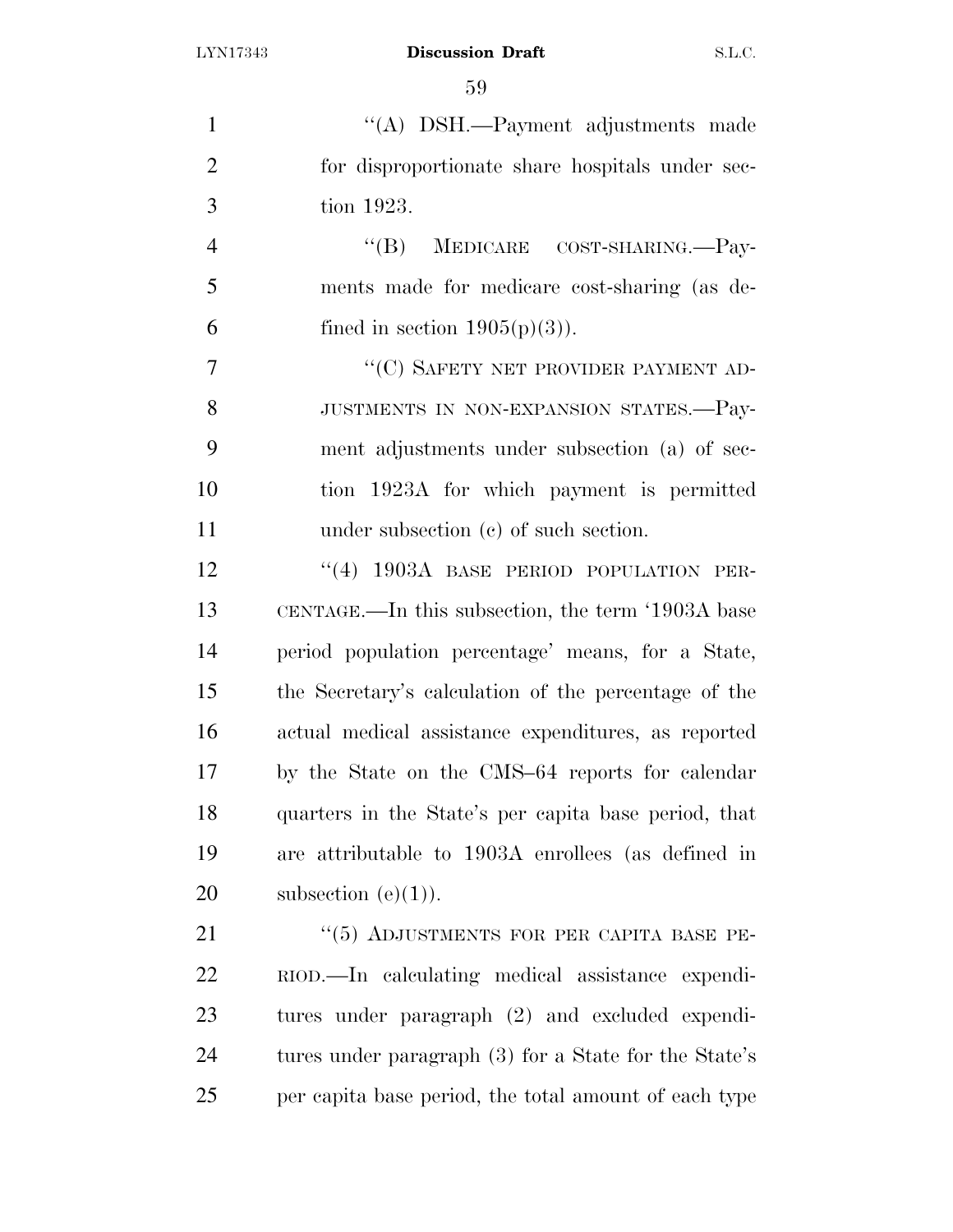| $\mathbf{1}$   | of expenditure for the State and base period shall be      |
|----------------|------------------------------------------------------------|
| $\overline{2}$ | divided by 2.                                              |
| 3              | "(c) TARGET TOTAL MEDICAL ASSISTANCE EXPEND-               |
| $\overline{4}$ | ITURES.-                                                   |
| 5              | "(1) CALCULATION.—In this section, the term                |
| 6              | 'target total medical assistance expenditures' means,      |
| 7              | for a State for a fiscal year and subject to para-         |
| 8              | graph (4), the sum of the products, for each of the        |
| 9              | 1903A enrollee categories (as defined in subsection        |
| 10             | $(e)(2)$ , of-                                             |
| 11             | $\lq\lq$ the target per capita medical assist-             |
| 12             | ance expenditures (as defined in paragraph $(2)$ )         |
| 13             | for the enrollee category, State, and fiscal year;         |
| 14             | and                                                        |
| 15             | $\cdot$ <sup>"</sup> (B) the number of 1903A enrollees for |
| 16             | such enrollee category, State, and fiscal year, as         |
| 17             | determined under subsection $(e)(4)$ .                     |
| 18             | $``(2)$ TARGET PER CAPITA MEDICAL ASSISTANCE               |
| 19             | EXPENDITURES.—In this subsection, the term 'tar-           |
| 20             | get per capita medical assistance expenditures'            |
| 21             | means, for a 1903A enrollee category and State—            |
| 22             | "(A) for fiscal year 2020, an amount equal                 |
| 23             | $to-$                                                      |
| 24             | "(i) the provisional FY19 target per                       |
| 25             | capita amount for such enrollee category                   |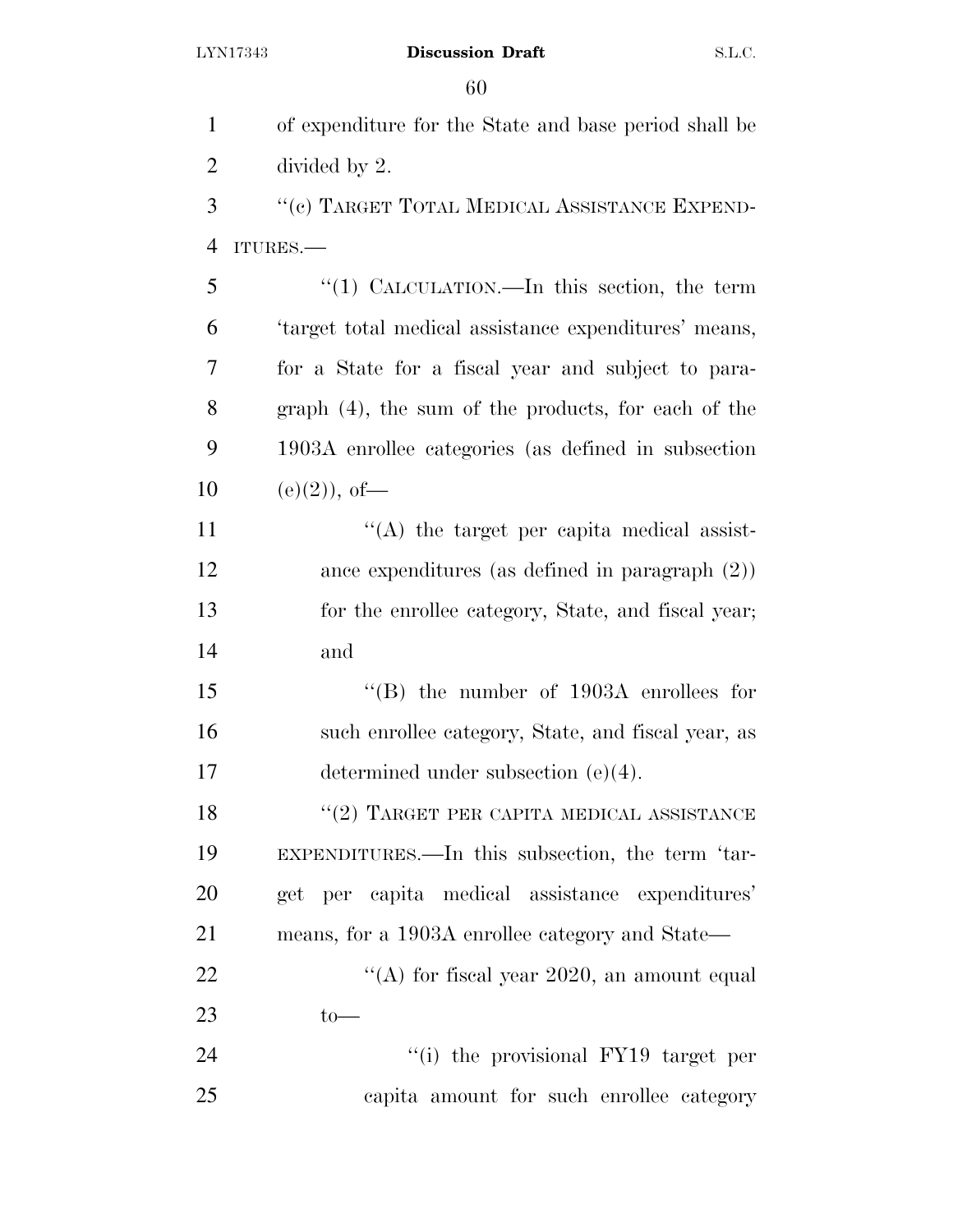| $\mathbf{1}$   | (as calculated under subsection $(d)(5)$ ) for        |
|----------------|-------------------------------------------------------|
| $\overline{2}$ | the State; increased by                               |
| 3              | "(ii) the applicable annual inflation                 |
| $\overline{4}$ | factor (as defined in paragraph $(3)$ ) for           |
| 5              | fiscal year 2020; and                                 |
| 6              | "(B) for each succeeding fiscal year, an              |
| $\overline{7}$ | amount equal to-                                      |
| 8              | "(i) the target per capita medical as-                |
| 9              | sistance expenditures (under subparagraph)            |
| 10             | $(A)$ or this subparagraph) for the 1903A             |
| 11             | enrollee category and State for the pre-              |
| 12             | eeding fiscal year; increased by                      |
| 13             | "(ii) the applicable annual inflation                 |
| 14             | factor for that succeeding fiscal year.               |
| 15             | "(3) APPLICABLE ANNUAL INFLATION FAC-                 |
| 16             | TOR.—In paragraph $(2)$ , the term 'applicable annual |
| 17             | inflation factor' means—                              |
| 18             | "(A) for fiscal years before $2025-$                  |
| 19             | $\lq\lq$ (i) for each of the 1903A enrollee           |
| 20             | categories described in subparagraphs $(C)$ ,         |
| 21             | $(D)$ , and $(E)$ of subsection $(e)(2)$ , the per-   |
| 22             | centage increase in the medical care com-             |
| 23             | ponent of the consumer price index for all            |
| 24             | urban consumers (U.S. city average) from              |
|                |                                                       |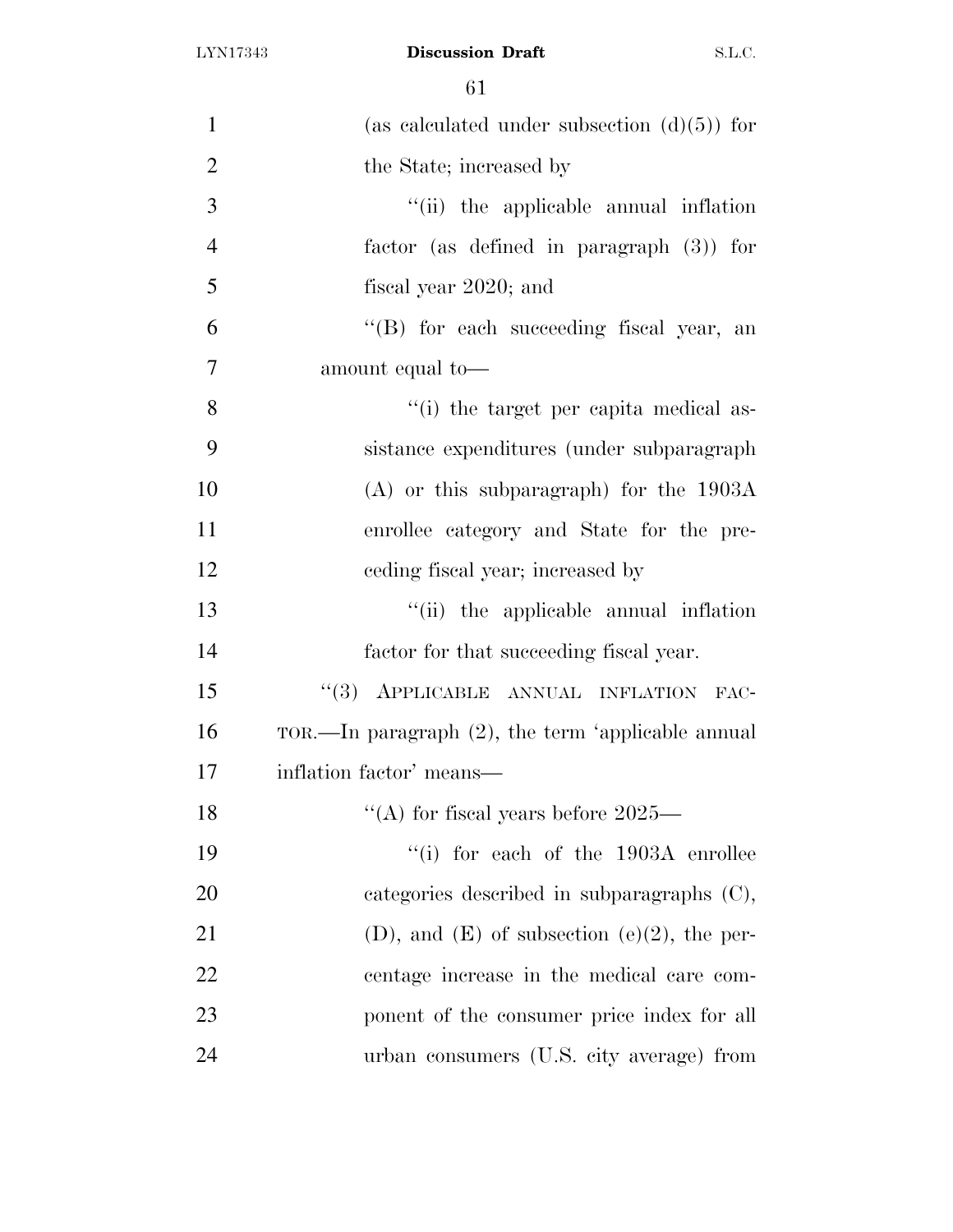| $\mathbf{1}$   | September of the previous fiscal year to          |
|----------------|---------------------------------------------------|
|                |                                                   |
| $\overline{2}$ | September of the fiscal year involved; and        |
| 3              | "(ii) for each of the $1903A$ enrollee            |
| $\overline{4}$ | categories described in subparagraphs (A)         |
| 5              | and $(B)$ of subsection $(e)(2)$ , the percent-   |
| 6              | age increase described in clause (i) plus 1       |
| 7              | percentage point; and                             |
| 8              | "(B) for fiscal years after $2024$ , for all      |
| 9              | 1903A enrollee categories, the percentage in-     |
| 10             | crease in the consumer price index for all urban  |
| 11             | consumers (U.S. city average) from September      |
| 12             | of the previous fiscal year to September of the   |
| 13             | fiscal year involved.                             |
| 14             | "(4) DECREASE IN TARGET EXPENDITURES              |
| 15             | FOR REQUIRED EXPENDITURES BY CERTAIN POLIT-       |
| 16             | ICAL SUBDIVISIONS.-                               |
| 17             | "(A) IN GENERAL.—In the case of a State           |
| 18             | had a DSH allotment under section<br>that         |
| 19             | $1923(f)$ for fiscal year 2016 that was more than |
| 20             | 6 times the national average of such allotments   |
| 21             | for all the States for such fiscal year and that  |
| 22             | requires political subdivisions within the State  |
| 23             | to contribute funds towards medical assistance    |
| 24             | or other expenditures under the State plan        |
| 25             | under this title (or under a waiver of such plan) |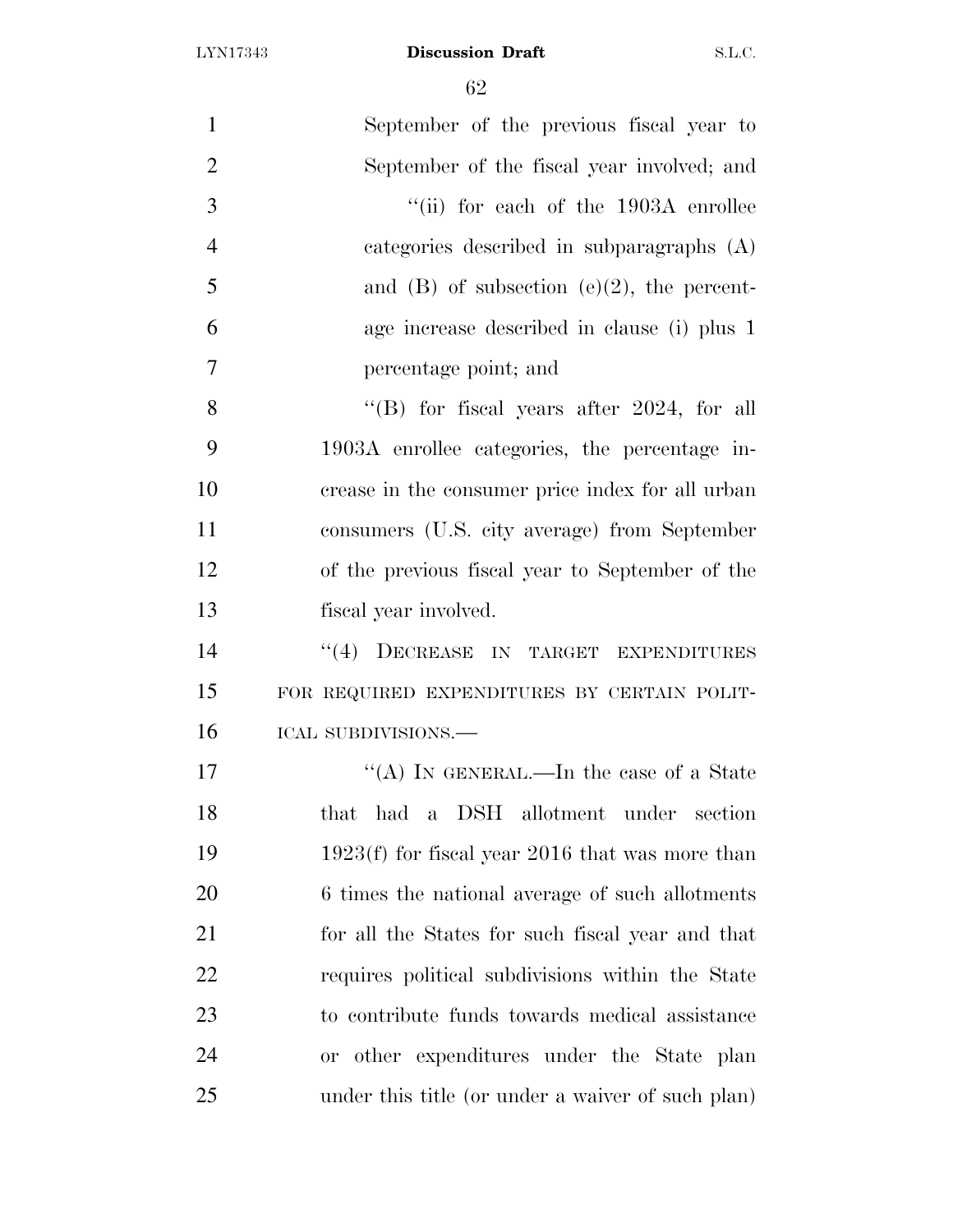| $\mathbf{1}$   | for a fiscal year (beginning with fiscal year     |
|----------------|---------------------------------------------------|
| $\overline{2}$ | 2020), the target total medical assistance ex-    |
| 3              | penditures for such State and fiscal year shall   |
| $\overline{4}$ | be decreased by the amount that political sub-    |
| 5              | divisions in the State are required to contribute |
| 6              | under the plan (or waiver) without reimburse-     |
| 7              | ment from the State for such fiscal year, other   |
| 8              | than contributions described in subparagraph      |
| 9              | (B).                                              |
| 10             | "(B) EXCEPTIONS.—The contributions de-            |
| 11             | scribed in this subparagraph are the following:   |
| 12             | "(i) Contributions required by a State            |
| 13             | from a political subdivision that, as of the      |
| 14             | first day of the calendar year in which the       |
| 15             | fiscal year involved begins—                      |
| 16             | $\lq\lq$ (I) has a population of more             |
| 17             | than $5,000,000$ , as estimated by the            |
| 18             | Bureau of the Census; and                         |
| 19             | "(II) imposes a local income tax                  |
| 20             | upon its residents.                               |
| 21             | Contributions required by a<br>``(ii)             |
| 22             | State from a political subdivision for ad-        |
| 23             | ministrative expenses if the State required       |
| 24             | such contributions from such subdivision          |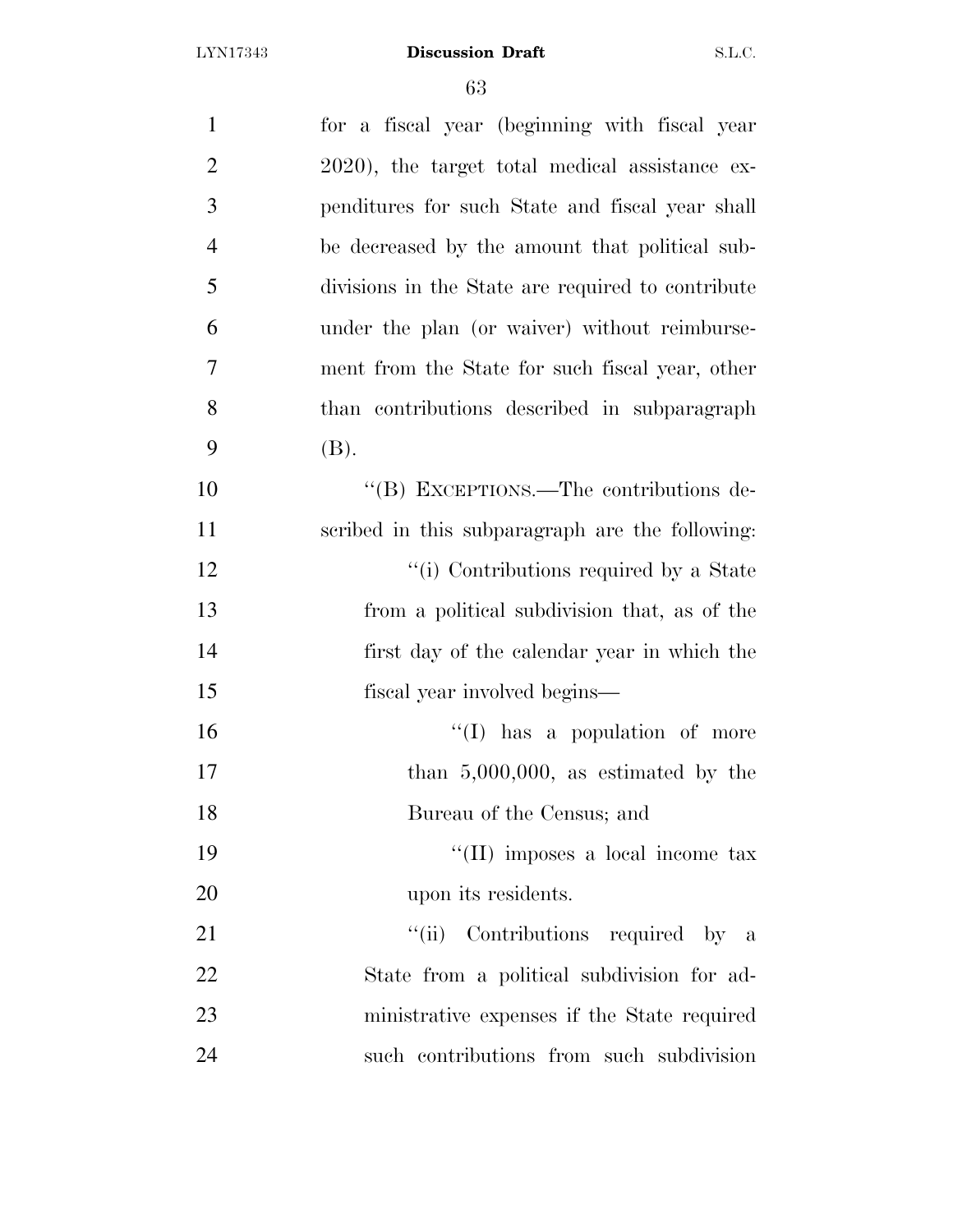| $\mathbf{1}$   | without reimbursement from the State as            |
|----------------|----------------------------------------------------|
| $\overline{2}$ | of January 1, 2017.                                |
| 3              | "(5) ADJUSTMENTS TO STATE EXPENDITURES             |
| $\overline{4}$ | TARGETS TO PROMOTE PROGRAM EQUITY ACROSS           |
| 5              | $STATES$ .                                         |
| 6              | "(A) IN GENERAL.—Beginning with fiscal             |
| 7              | year 2020, the target per capita medical assist-   |
| 8              | ance expenditures for a 1903A enrollee cat-        |
| 9              | egory, State, and fiscal year, as determined       |
| 10             | under paragraph $(2)$ , shall be adjusted (subject |
| 11             | to subparagraph $(C)(i)$ in accordance with this   |
| 12             | paragraph.                                         |
| 13             | "(B) ADJUSTMENT BASED ON LEVEL OF                  |
| 14             | PER CAPITA SPENDING FOR 1903A ENROLLEE             |
| 15             | CATEGORIES.—Subject to subparagraph (C),           |
| 16             | with respect to a State, fiscal year, and 1903A    |
| 17             | enrollee category, if the State's per capita cat-  |
| 18             | egorical medical assistance expenditures (as de-   |
| 19             | fined in subparagraph $(D)$ for the State and      |
| 20             | category in the preceding fiscal year—             |
| 21             | "(i) exceed the mean per capita cat-               |
| 22             | egorical medical assistance expenditures           |
| 23             | for the category for all States for such pre-      |
| 24             | ceding year by not less than 25 percent,           |
| 25             | the State's target per capita medical as-          |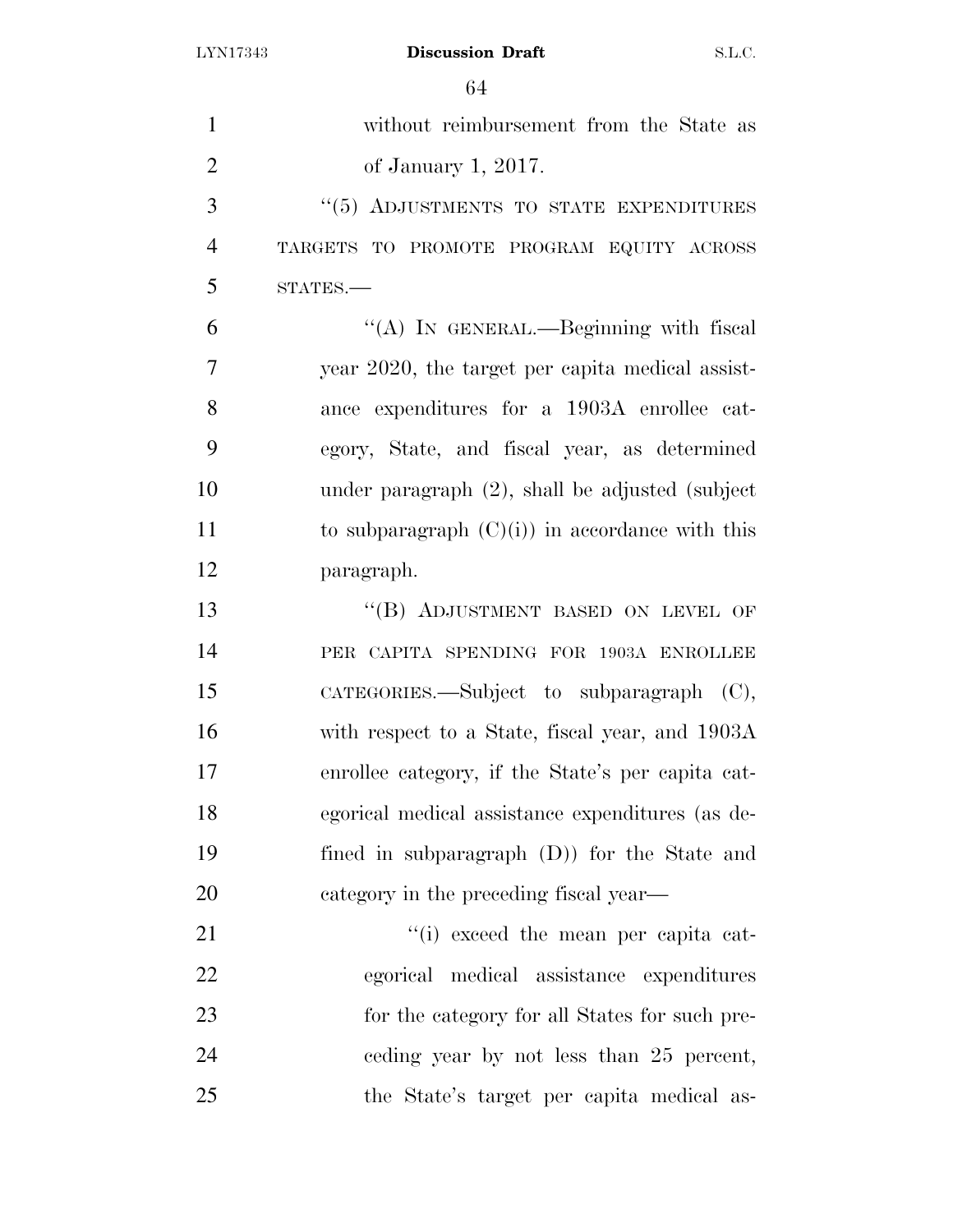| $\mathbf{1}$   | sistance expenditures for such category for   |
|----------------|-----------------------------------------------|
| $\overline{2}$ | the fiscal year involved shall be reduced by  |
| 3              | a percentage that shall be determined by      |
| $\overline{4}$ | the Secretary but which shall not be less     |
| 5              | than 0.5 percent or greater than 2 percent;   |
| 6              | <b>or</b>                                     |
| 7              | "(ii) are less than the mean per capita       |
| 8              | categorical medical assistance expenditures   |
| 9              | for the category for all States for such pre- |
| 10             | eeding year by not less than 25 percent,      |
| 11             | the State's target per capita medical as-     |
| 12             | sistance expenditures for such category for   |
| 13             | the fiscal year involved shall be increased   |
| 14             | by a percentage that shall be determined      |
| 15             | by the Secretary but which shall not be       |
| 16             | less than $0.5$ percent or greater than 2     |
| 17             | percent.                                      |
| 18             | $``(C)$ RULES OF APPLICATION.—                |
| 19             | "(i) BUDGET NEUTRALITY REQUIRE-               |
| 20             | MENT.—In determining the appropriate          |
| 21             | percentages by which to adjust States' tar-   |
| 22             | get per capita medical assistance expendi-    |
| 23             | tures for a category and fiscal year under    |
| 24             | this paragraph, the Secretary shall make      |
| 25             | such adjustments in a manner that does        |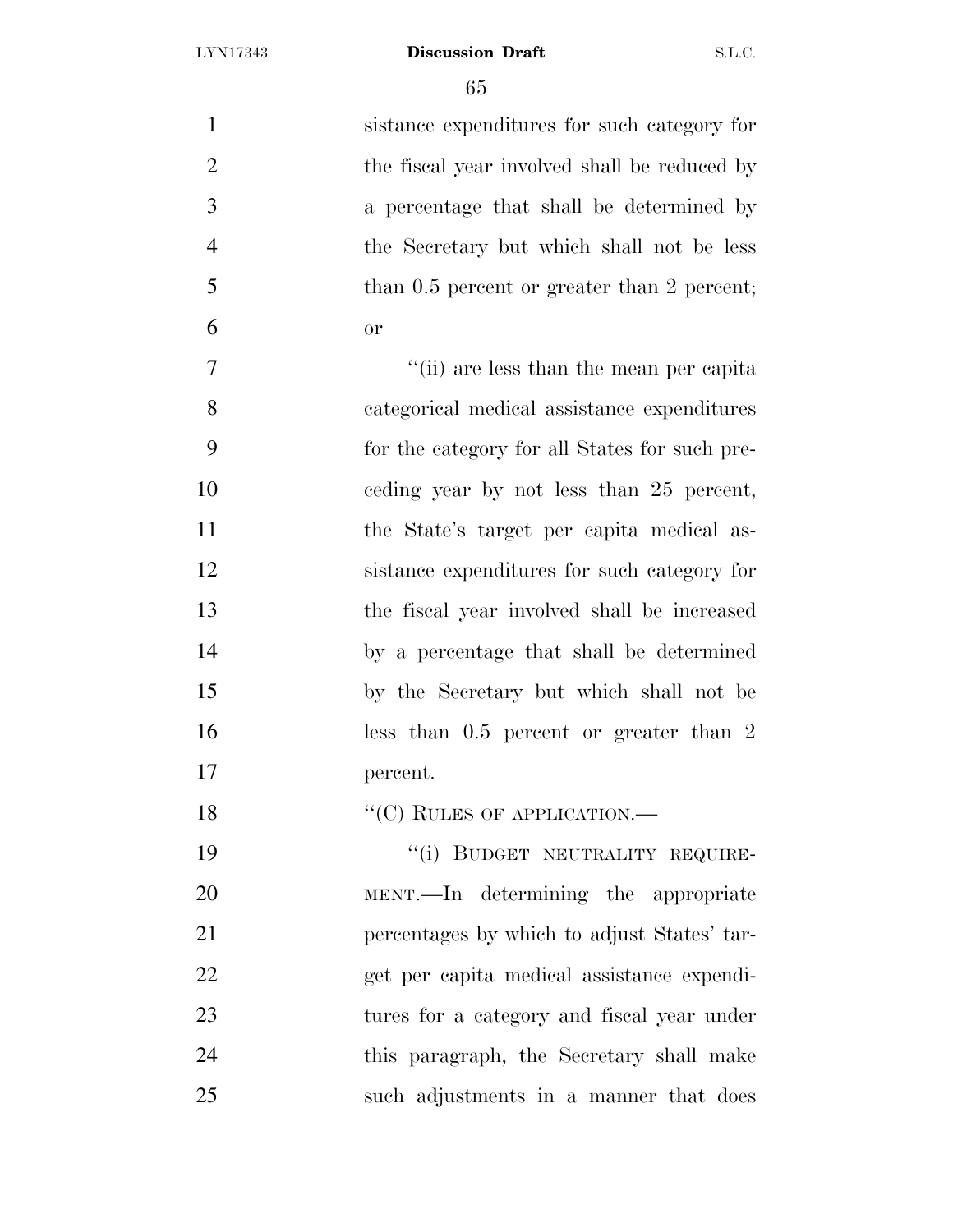not result in a net increase in Federal pay- ments under this section for such fiscal year, and if the Secretary cannot adjust such expenditures in such a manner there shall be no adjustment under this para- graph for such fiscal year. 7 "(ii) ASSUMPTION REGARDING STATE

 EXPENDITURES.—For purposes of clause (i), in the case of a State that has its tar- get per capita medical assistance expendi- tures for a 1903A enrollee category and fiscal year increased under this paragraph, the Secretary shall assume that the cat- egorical medical assistance expenditures (as defined in subparagraph (D)(ii)) for such State, category, and fiscal year will equal such increased target medical assist-ance expenditures.

19 "'(iii) NONAPPLICATION TO LOW-DEN- SITY STATES.—This paragraph shall not apply to any State that has a population density of less than 15 individuals per square mile, based on the most recent data available from the Bureau of the Census.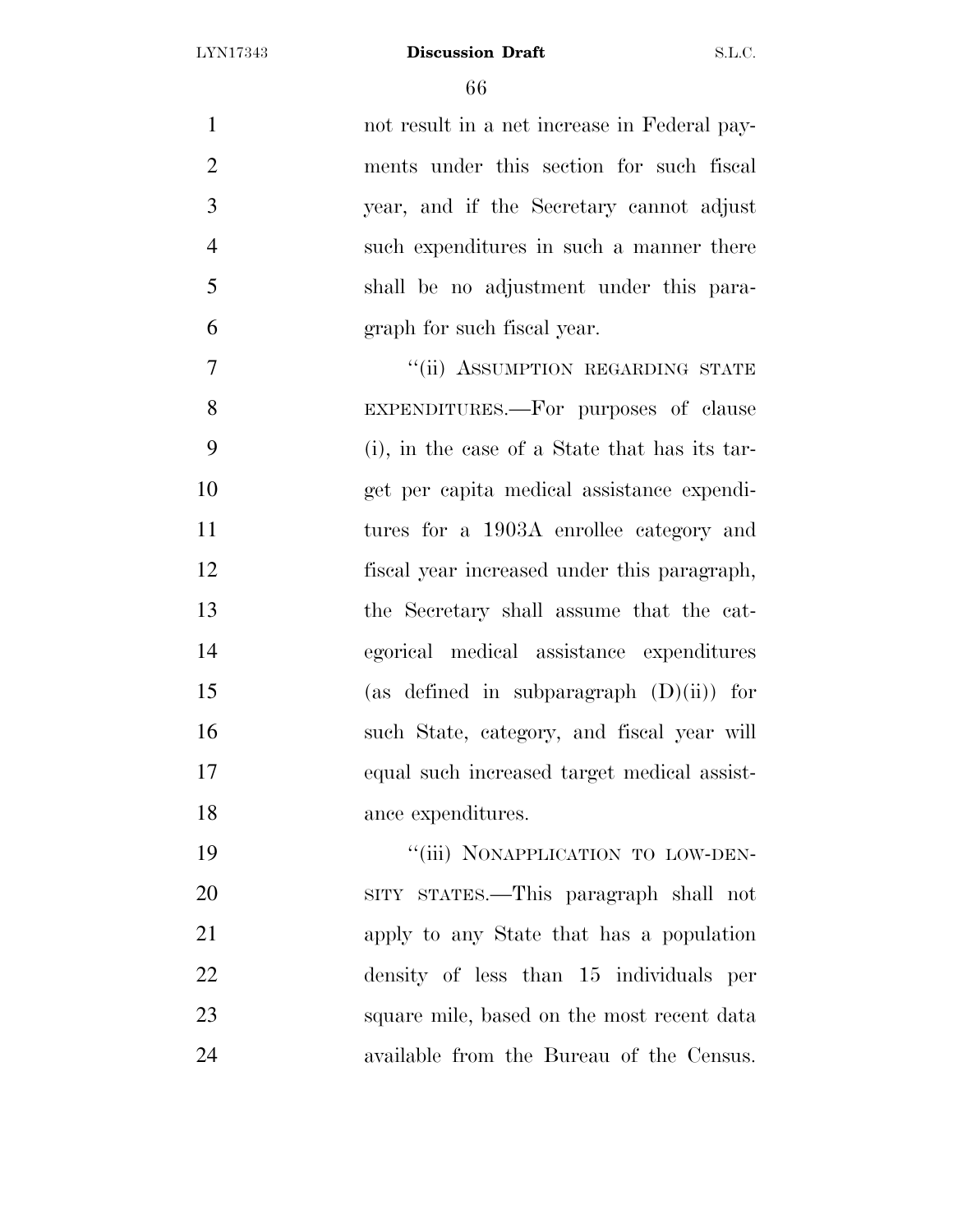| $\mathbf{1}$   | "(iv) DISREGARD OF ADJUSTMENT.—                |
|----------------|------------------------------------------------|
| $\overline{2}$ | Any adjustment under this paragraph to         |
| 3              | target medical assistance expenditures for     |
| $\overline{4}$ | a State, 1903A enrollee category, and fis-     |
| 5              | cal year shall be disregarded when deter-      |
| 6              | mining the target medical assistance ex-       |
| 7              | penditures for such State and category for     |
| 8              | a succeeding year under paragraph (2).         |
| 9              | "(v) APPLICATION FOR FISCAL YEARS              |
| 10             | $2020$ AND $2021$ .—In fiscal years $2020$ and |
| 11             | 2021, the Secretary shall apply this para-     |
| 12             | graph by deeming all categories of 1903A       |
| 13             | enrollees to be a single category.             |
| 14             | "(D) PER CAPITA CATEGORICAL MEDICAL            |
| 15             | ASSISTANCE EXPENDITURES.-                      |
| 16             | "(i) IN GENERAL.—In this paragraph,            |
| 17             | the term 'per capita categorical medical as-   |
| 18             | sistance expenditures' means, with respect     |
| 19             | to a State, 1903A enrollee category, and       |
| 20             | fiscal year, an amount equal to—               |
| 21             | "(I) the categorical medical ex-               |
| 22             | penditures (as defined in clause (ii))         |
| 23             | for the State, category, and year; di-         |
| 24             | vided by                                       |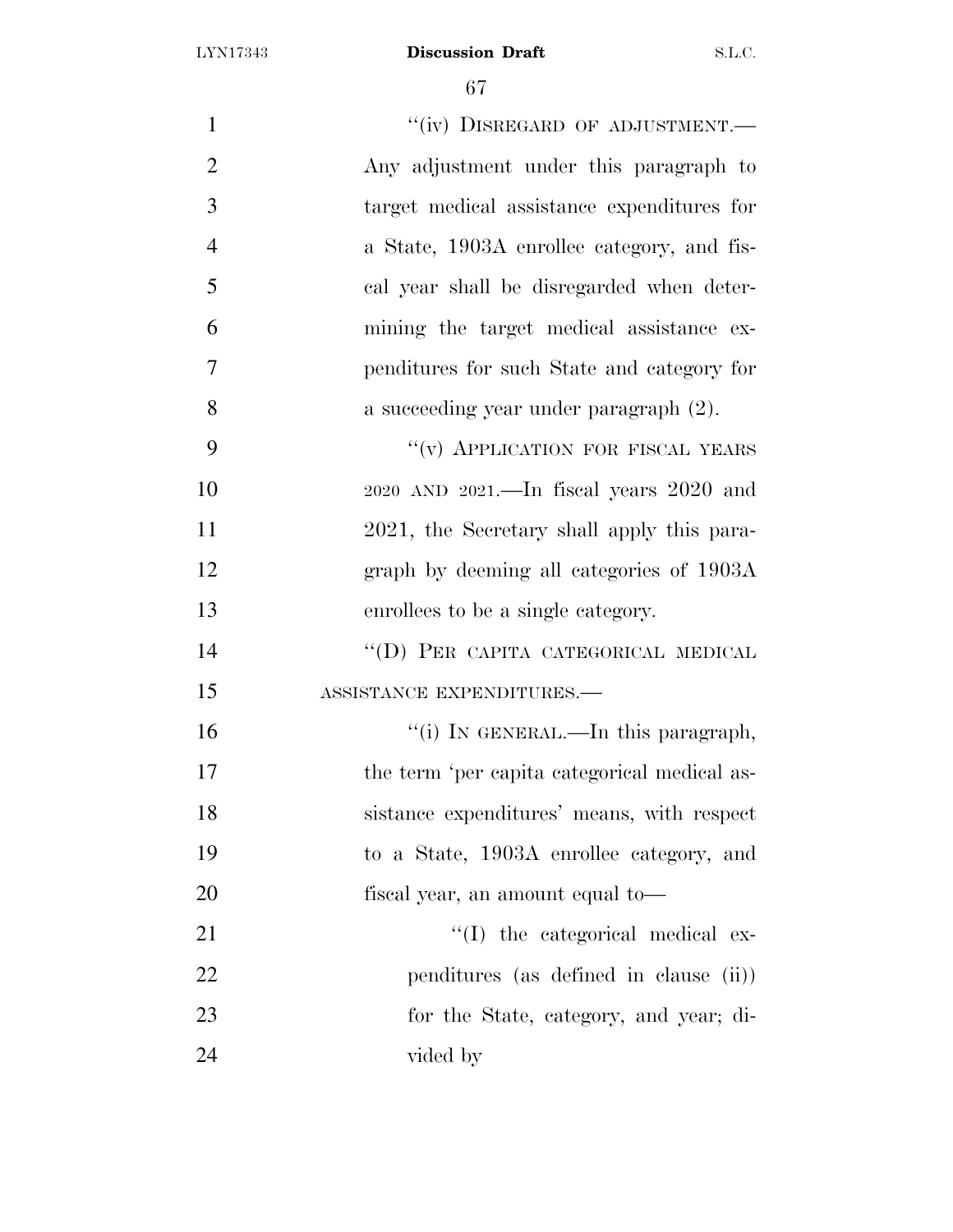1  $\text{``(II)}$  the number of 1903A en- rollees for the State, category, and year.

4 "(ii) CATEGORICAL MEDICAL ASSIST- ANCE EXPENDITURES.—The term 'categor- ical medical assistance expenditures' means, with respect to a State, 1903A en- rollee category, and fiscal year, an amount equal to the total medical assistance ex- penditures (as defined in paragraph (2)) for the State and fiscal year that are at- tributable to 1903A enrollees in the cat- egory, excluding any excluded expenditures (as defined in paragraph (3)) for the State and fiscal year that are attributable to 16 1903A enrollees in the category.

17 "(d) CALCULATION OF FY19 PROVISIONAL TARGET AMOUNT FOR EACH 1903A ENROLLEE CATEGORY.—Sub-ject to subsection (g), the following shall apply:

20 "(1) CALCULATION OF BASE AMOUNTS FOR PER CAPITA BASE PERIOD.—For each State the Sec- retary shall calculate (and provide notice to the State not later than April 1, 2018, of) the following: 24 "'(A) The amount of the adjusted total medical assistance expenditures (as defined in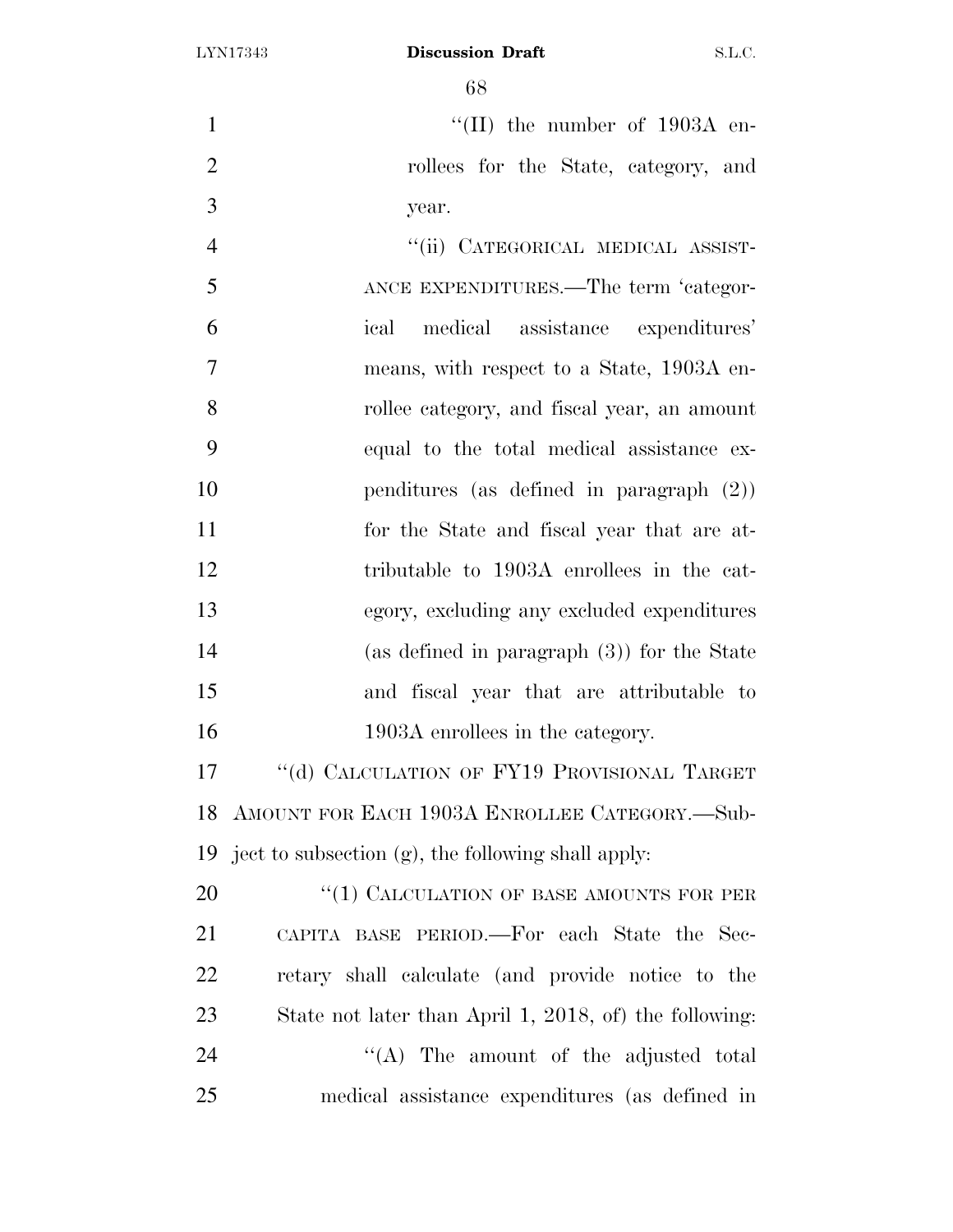| $\mathbf{1}$   | subsection (b)(1)) for the State for the State's   |
|----------------|----------------------------------------------------|
| $\overline{2}$ | per capita base period.                            |
| 3              | "(B) The number of $1903A$ enrollees for           |
| $\overline{4}$ | the State in the State's per capita base period    |
| 5              | (as determined under subsection $(e)(4)$ ).        |
| 6              | "(C) The average per capita medical as-            |
| $\overline{7}$ | sistance expenditures for the State for the        |
| 8              | State's per capita base period equal to—           |
| 9              | "(i) the amount calculated under sub-              |
| 10             | paragraph $(A)$ ; divided by                       |
| 11             | "(ii) the number calculated under sub-             |
| 12             | paragraph $(B)$ .                                  |
| 13             | "(2) FISCAL YEAR 2019 AVERAGE PER CAPITA           |
| 14             | AMOUNT BASED ON INFLATING THE PER CAPITA           |
| 15             | BASE PERIOD AMOUNT TO FISCAL YEAR 2019 BY CPI-     |
| 16             | MEDICAL.—The Secretary shall calculate a fiscal    |
| 17             | year 2019 average per capita amount for each State |
| 18             | equal to-                                          |
| 19             | $\lq\lq$ the average per capita medical assist-    |
| 20             | ance expenditures for the State for the State's    |
| 21             | per capita base period (calculated under para-     |
| 22             | graph $(1)(C)$ ; increased by                      |
| 23             | $\lq\lq (B)$ the percentage increase in the med-   |
| 24             | ical care component of the consumer price index    |
| 25             | for all urban consumers (U.S. city average)        |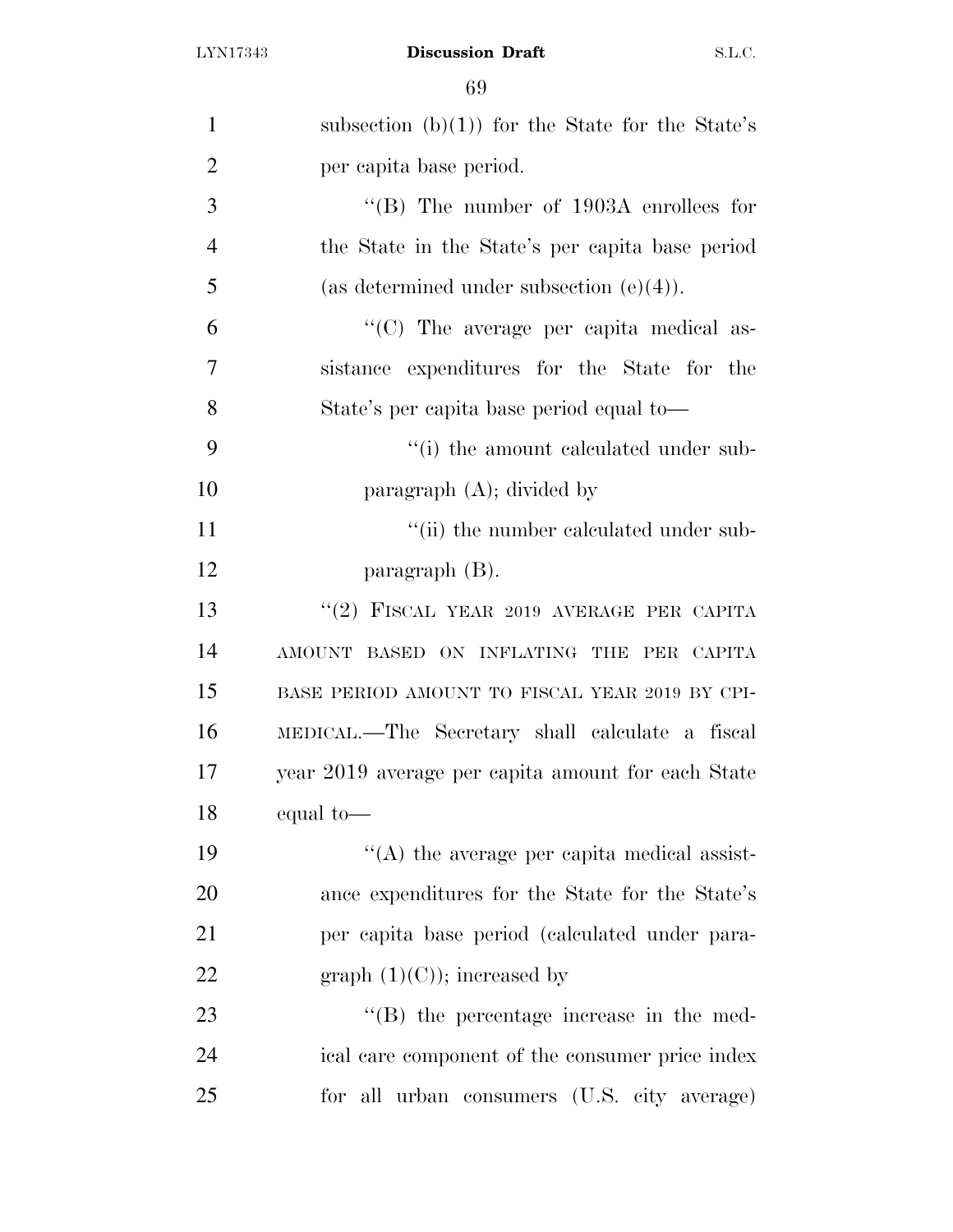| $\mathbf{1}$   | from the last month of the State's per capita        |
|----------------|------------------------------------------------------|
| $\overline{2}$ | base period to September of fiscal year 2019.        |
| 3              | (3)<br>AGGREGATE AND AVERAGE EXPENDI-                |
| $\overline{4}$ | TURES PER CAPITA FOR FISCAL YEAR 2019.—The           |
| 5              | Secretary shall calculate for each State the fol-    |
| 6              | lowing:                                              |
| 7              | "(A) The amount of the adjusted total                |
| 8              | medical assistance expenditures (as defined in       |
| 9              | subsection $(b)(1)$ for the State for fiscal year    |
| 10             | 2019.                                                |
| 11             | "(B) The number of $1903A$ enrollees for             |
| 12             | the State in fiscal year 2019 (as determined         |
| 13             | under subsection $(e)(4)$ ).                         |
| 14             | "(4) PER CAPITA EXPENDITURES FOR FISCAL              |
| 15             | YEAR 2019 FOR EACH 1903A ENROLLEE CATEGORY.-         |
| 16             | The Secretary shall calculate (and provide notice to |
| 17             | each State not later than January 1, 2020, of) the   |
| 18             | following:                                           |
| 19             | "(A)(i) For each 1903A enrollee category,            |
| 20             | the amount of the adjusted total medical assist-     |
| 21             | expenditures (as defined in subsection<br>ance       |
| 22             | $(b)(1)$ for the State for fiscal year 2019 for in-  |
| 23             | dividuals in the enrollee category, calculated by    |
| 24             | excluding from medical assistance expenditures       |
| 25             | those expenditures attributable to expenditures      |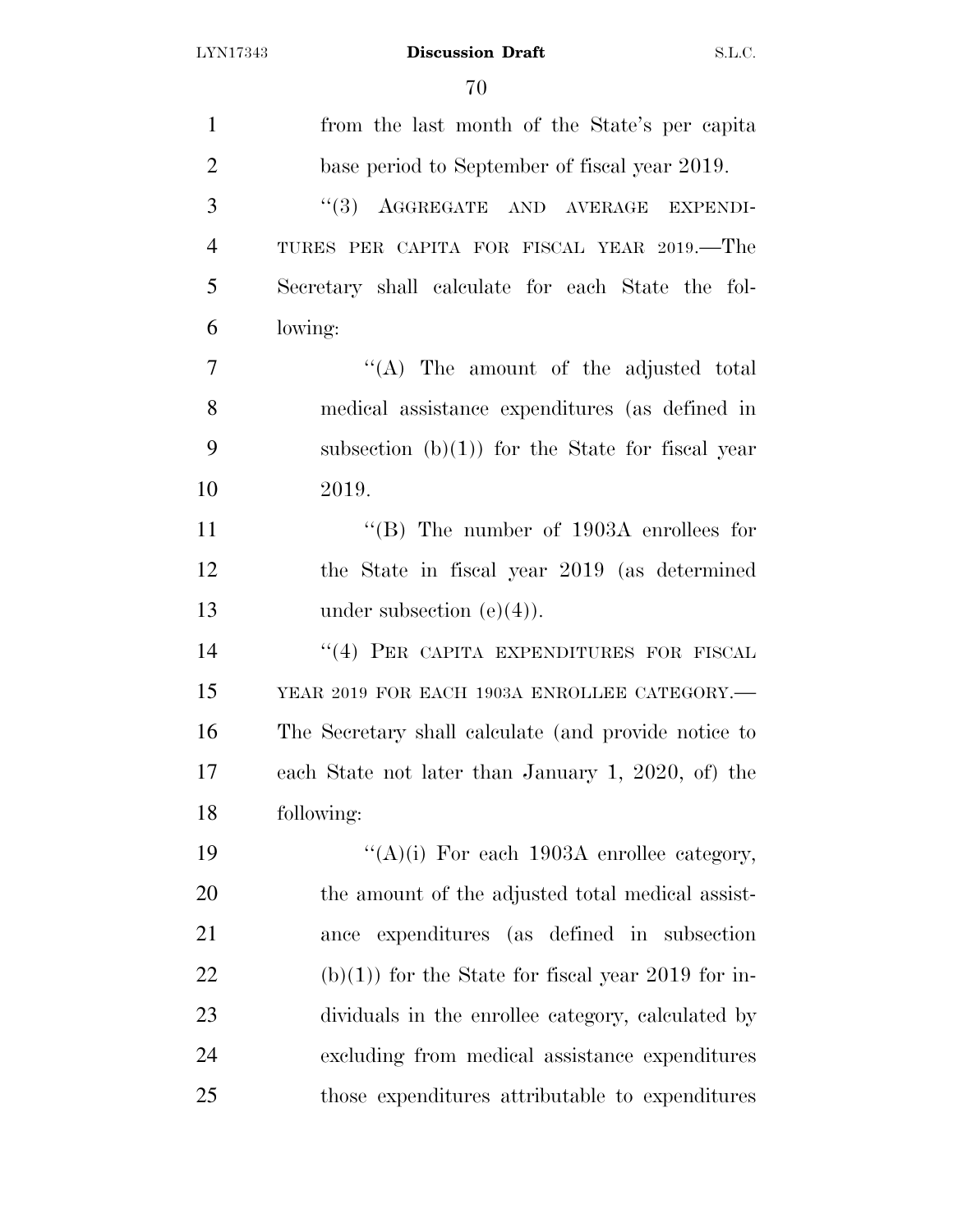| $\mathbf{1}$   | described in clause (iii) or non-DSH supple-            |
|----------------|---------------------------------------------------------|
| $\overline{2}$ | mental expenditures (as defined in clause (ii)).        |
| 3              | "(ii) In this paragraph, the term 'non-                 |
| $\overline{4}$ | DSH supplemental expenditure' means a pay-              |
| 5              | ment to a provider under the State plan (or             |
| 6              | under a waiver of the plan) that—                       |
| $\overline{7}$ | "(I) is not made under section 1923;                    |
| 8              | $\lq\lq$ (II) is not made with respect to a             |
| 9              | specific item or service for an individual;             |
| 10             | "(III) is in addition to any payments                   |
| 11             | made to the provider under the plan (or                 |
| 12             | waiver) for any such item or service; and               |
| 13             | $\lq\lq$ (IV) complies with the limits for ad-          |
| 14             | ditional payments to providers under the                |
| 15             | plan (or waiver) imposed pursuant to sec-               |
| 16             | tion $1902(a)(30)(A)$ , including the regula-           |
| 17             | tions specifying upper payment limits                   |
| 18             | under the State plan in part 447 of title               |
| 19             | 42, Code of Federal Regulations (or any                 |
| 20             | successor regulations).                                 |
| 21             | "(iii) An expenditure described in this                 |
| 22             | clause is an expenditure that meets the criteria        |
| 23             | specified in subclauses $(I)$ , $(II)$ , and $(III)$ of |
| 24             | clause (ii) and is authorized under section 1115        |
| 25             | for the purposes of funding a delivery system           |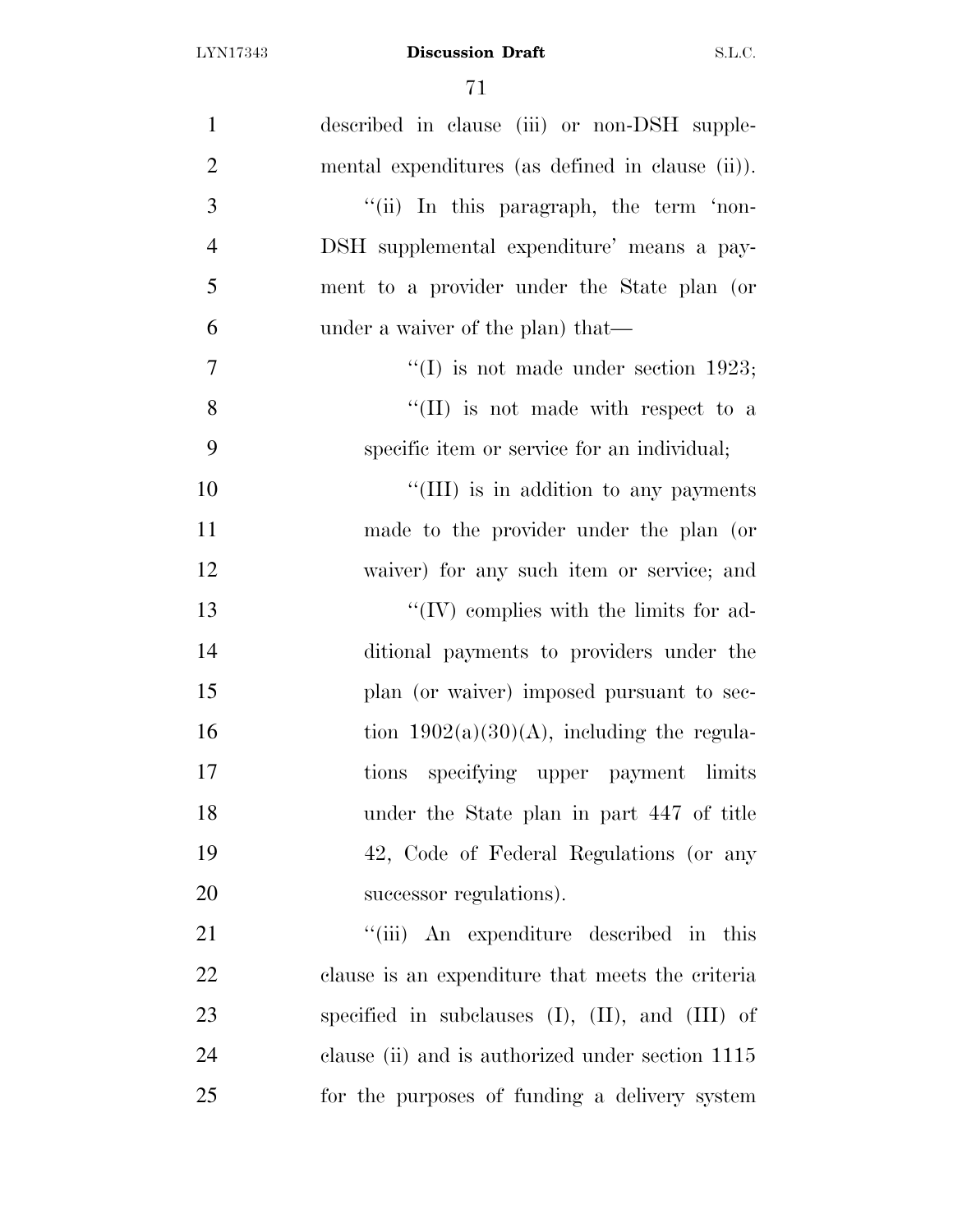| $\mathbf{1}$   | reform pool, uncompensated care pool, a des-                    |
|----------------|-----------------------------------------------------------------|
| $\overline{2}$ | ignated State health program, or any other                      |
| 3              | similar expenditure (as defined by the Sec-                     |
| $\overline{4}$ | retary).                                                        |
| 5              | "(B) For each 1903A enrollee category,                          |
| 6              | the number of 1903A enrollees for the State in                  |
| $\tau$         | fiscal year 2019 in the enrollee category (as de-               |
| 8              | termined under subsection $(e)(4)$ ).                           |
| 9              | "(C) For the State's per capita base pe-                        |
| 10             | riod, the State's non-DSH supplemental and                      |
| 11             | pool payment percentage is equal to the ratio                   |
| 12             | (expressed as a percentage) of-                                 |
| 13             | "(i) the total amount of non-DSH                                |
| 14             | supplemental expenditures (as defined in                        |
| 15             | subparagraph $(A)(ii)$ and adjusted under                       |
| 16             | subparagraph $(E)$ and payments described                       |
| 17             | subparagraph $(A)(iii)$ (and adjusted<br>$\overline{\text{in}}$ |
| 18             | under subparagraph $(E)$ for the State for                      |
| 19             | the period; to                                                  |
| 20             | "(ii) the amount described in sub-                              |
| 21             | section $(b)(1)(A)$ for the State for the                       |
| 22             | State's per capita base period.                                 |
| 23             | "(D) For each 1903A enrollee category an                        |
| 24             | average medical assistance expenditures per                     |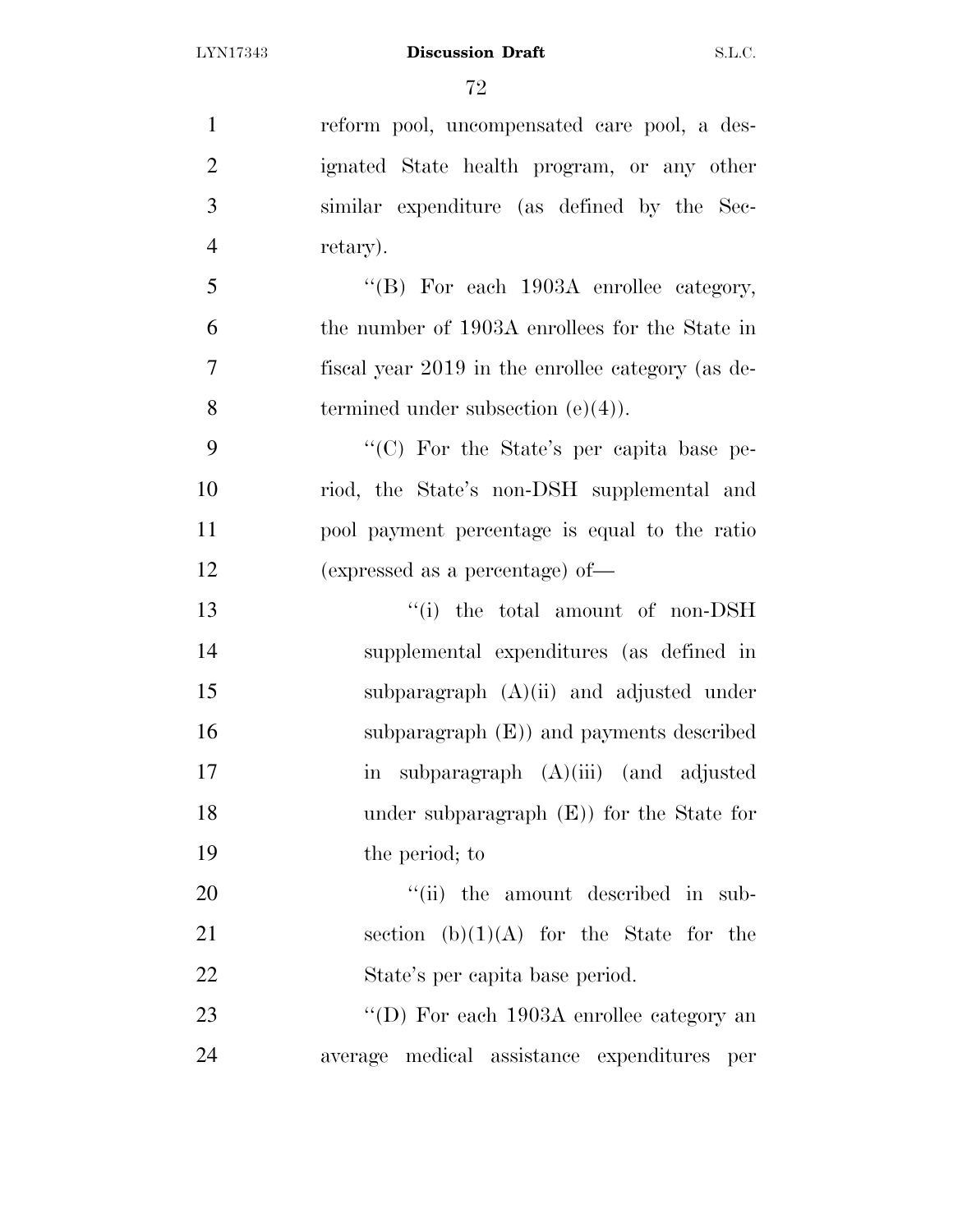| $\mathbf{1}$   | capita for the State for fiscal year 2019 for the         |
|----------------|-----------------------------------------------------------|
| $\overline{2}$ | enrollee category equal to—                               |
| 3              | "(i) the amount calculated under sub-                     |
| $\overline{4}$ | paragraph $(A)$ for the State, increased by               |
| 5              | the non-DSH supplemental and pool pay-                    |
| 6              | ment percentage for the State (as cal-                    |
| 7              | culated under subparagraph $(C)$ ; divided                |
| 8              | $_{\rm by}$                                               |
| 9              | "(ii) the number calculated under sub-                    |
| 10             | paragraph (B) for the State for the en-                   |
| 11             | rollee category.                                          |
| 12             | "(E) For purposes of subparagraph $(C)(i)$ ,              |
| 13             | in calculating the total amount of non-DSH                |
| 14             | supplemental expenditures and payments de-                |
| 15             | scribed in subparagraph $(A)(iii)$ for a State for        |
| 16             | the per capita base period, the total amount of           |
| 17             | such expenditures and the total amount of such            |
| 18             | payments for the State and base period shall              |
| 19             | each be divided by 2.                                     |
| 20             | "(5) PROVISIONAL FY19 PER CAPITA TARGET                   |
| 21             | AMOUNT FOR EACH 1903A ENROLLEE CATEGORY.-                 |
| 22             | Subject to subsection $(f)(2)$ , the Secretary shall cal- |
| 23             | culate for each State a provisional FY19 per capita       |
| 24             | target amount for each 1903A enrollee category            |
| 25             | equal to the average medical assistance expenditures      |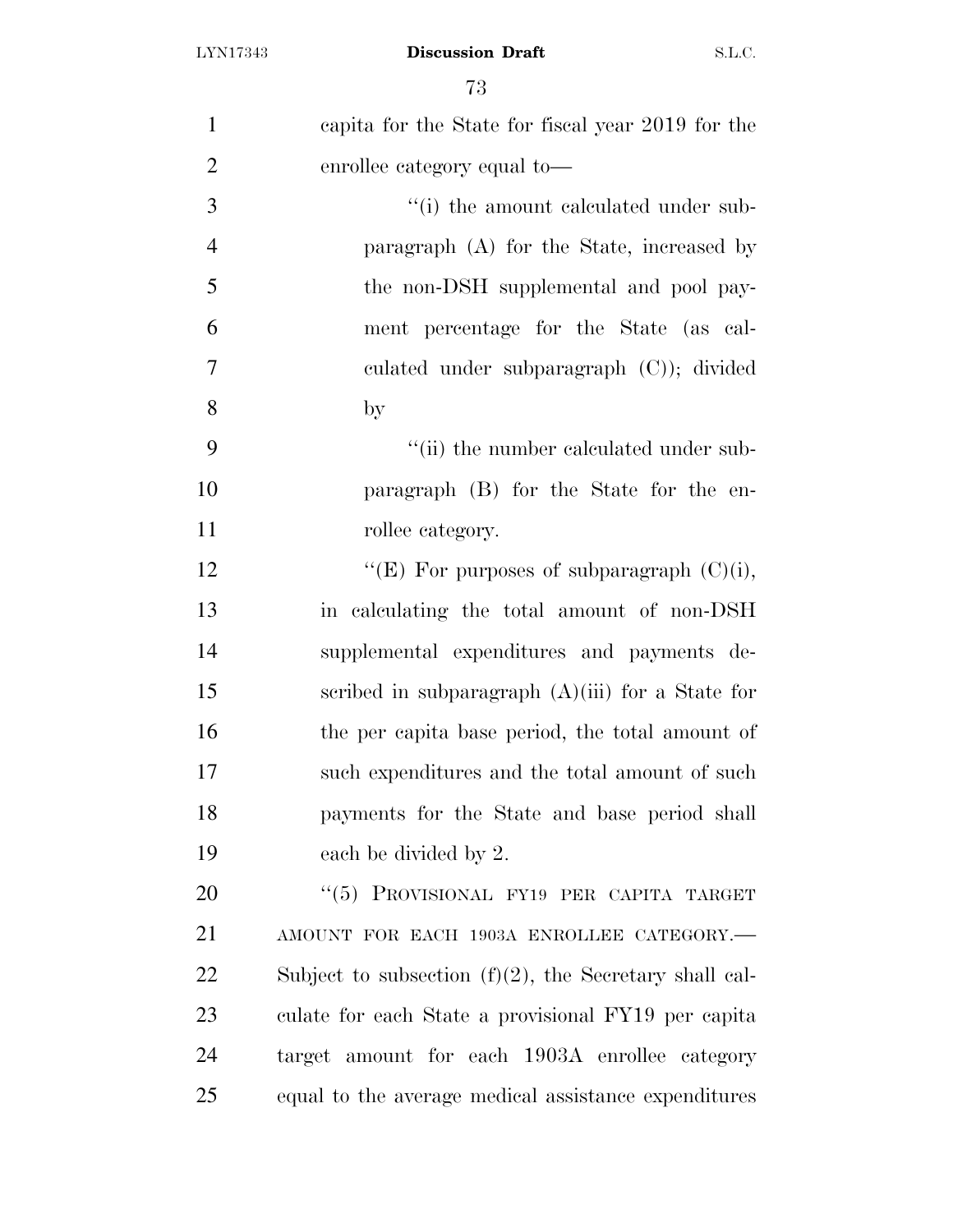| $\mathbf{1}$   | per capita for the State for fiscal year 2019 (as cal-    |
|----------------|-----------------------------------------------------------|
| $\overline{2}$ | culated under paragraph $(4)(D)$ for such enrollee        |
| 3              | category multiplied by the ratio of—                      |
| $\overline{4}$ | "(A) the product of-                                      |
| 5              | "(i) the fiscal year $2019$ average per                   |
| 6              | capita amount for the State, as calculated                |
| $\overline{7}$ | under paragraph $(2)$ ; and                               |
| 8              | "(ii) the number of $1903A$ enrollees                     |
| 9              | for the State in fiscal year 2019, as cal-                |
| 10             | culated under paragraph $(3)(B)$ ; to                     |
| 11             | "(B) the amount of the adjusted total                     |
| 12             | medical assistance expenditures for the State             |
| 13             | for fiscal year 2019, as calculated under para-           |
| 14             | graph $(3)(A)$ .                                          |
| 15             | "(e) 1903A ENROLLEE; 1903A ENROLLEE CAT-                  |
| 16             | $EGORY$ . Subject to subsection (g), for purposes of this |
| 17             | section, the following shall apply:                       |
| 18             | "(1) 1903A ENROLLEE.—The term '1903A en-                  |
| 19             | rollee' means, with respect to a State and a month        |
| 20             | and subject to subsection $(i)(1)(B)$ , any Medicaid      |
| 21             | enrollee (as defined in paragraph $(3)$ ) for the month,  |
| 22             | other than such an enrollee who for such month is         |
| 23             | in any of the following categories of excluded indi-      |
| 24             | viduals:                                                  |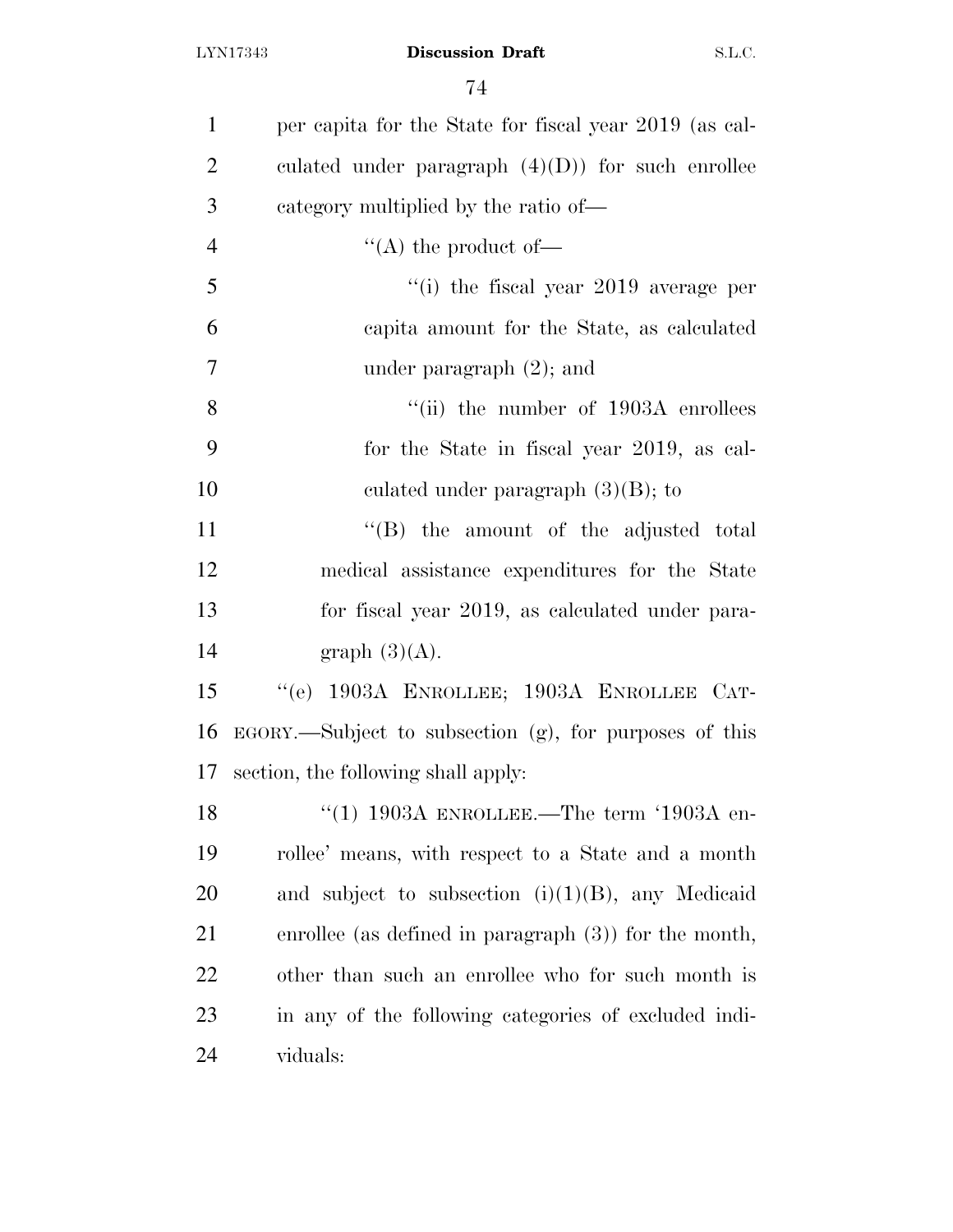$\frac{1}{(A)}$  CHIP.—An individual who is pro- vided, under this title in the manner described 3 in section  $2101(a)(2)$ , child health assistance under title XXI. ''(B) IHS.—An individual who receives any medical assistance under this title for serv- ices for which payment is made under the third sentence of section 1905(b). ''(C) BREAST AND CERVICAL CANCER SERVICES ELIGIBLE INDIVIDUAL.—An indi- vidual who is eligible for medical assistance under this title only on the basis of section  $1902(a)(10)(A)(ii)(XVIII)$ . ''(D) PARTIAL-BENEFIT ENROLLEES.—An individual who— ''(i) is an alien who is eligible for medical assistance under this title only on 18 the basis of section  $1903(v)(2)$ ; 19 ''(ii) is eligible for medical assistance under this title only on the basis of sub-21 clause (XII) or (XXI) of section  $1902(a)(10)(A)(ii)$  (or on the basis of a 23 waiver that provides only comparable bene-fits);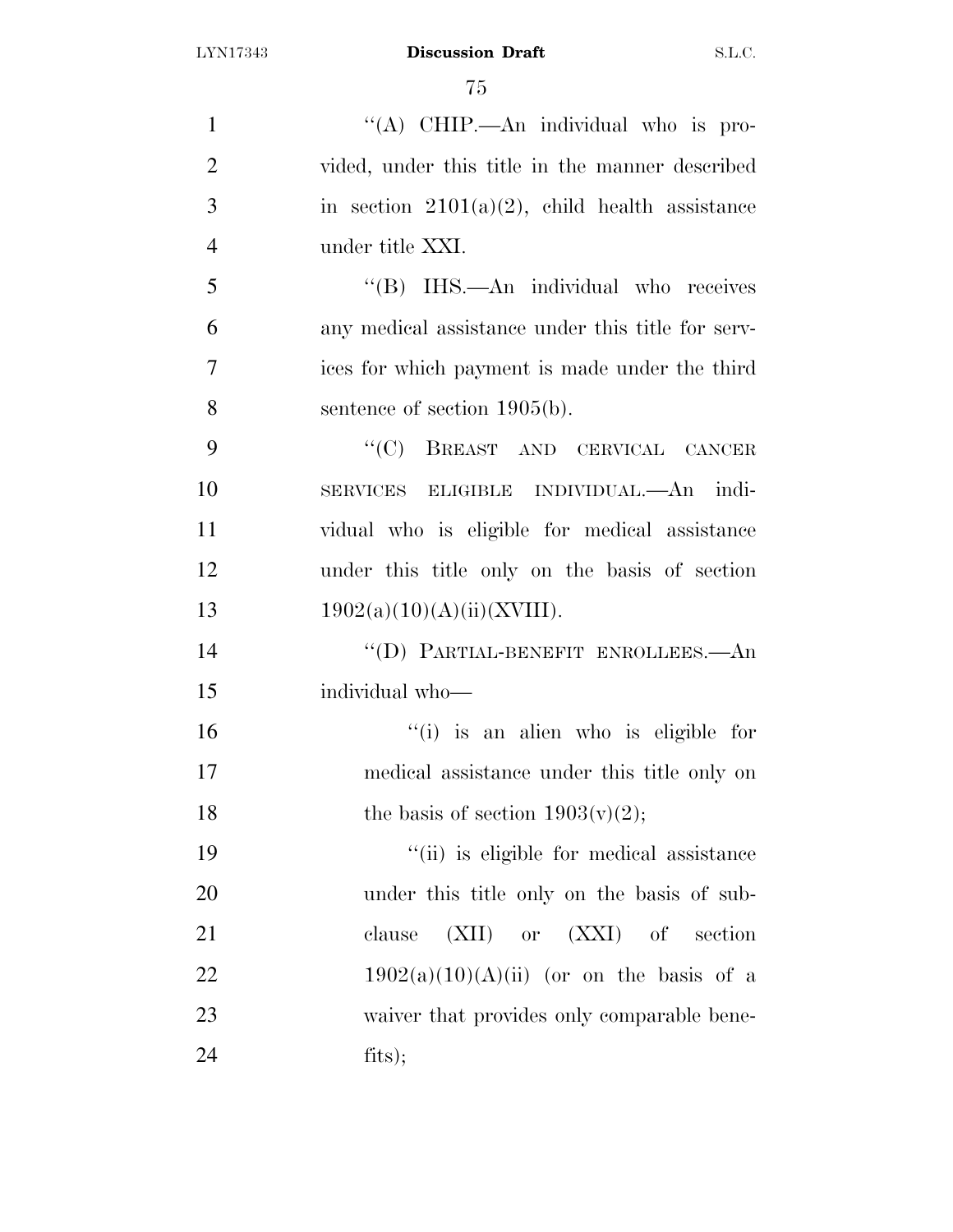| $\mathbf{1}$   | "(iii) is a dual eligible individual (as         |
|----------------|--------------------------------------------------|
| $\overline{2}$ | defined in section $1915(h)(2)(B)$ and is        |
| 3              | eligible for medical assistance under this       |
| $\overline{4}$ | title (or under a waiver) only for some or       |
| 5              | all of medicare cost-sharing (as defined in      |
| 6              | section $1905(p)(3)$ ; or                        |
| $\overline{7}$ | "(iv) is eligible for medical assistance         |
| 8              | under this title and for whom the State is       |
| 9              | providing a payment or subsidy to an em-         |
| 10             | ployer for coverage of the individual under      |
| 11             | a group health plan pursuant to section          |
| 12             | 1906 or section 1906A (or pursuant to a          |
| 13             | waiver that provides only comparable bene-       |
| 14             | fits).                                           |
| 15             | "(E) BLIND AND DISABLED CHILDREN.-               |
| 16             | An individual who-                               |
| 17             | "(i) is a child under $19$ years of age;         |
| 18             | and                                              |
| 19             | "(ii) is eligible for medical assistance         |
| 20             | under this title on the basis of being blind     |
| 21             | or disabled.                                     |
| 22             | "(2) 1903A ENROLLEE CATEGORY.—The term           |
| 23             | '1903A enrollee category' means each of the fol- |
| 24             | lowing:                                          |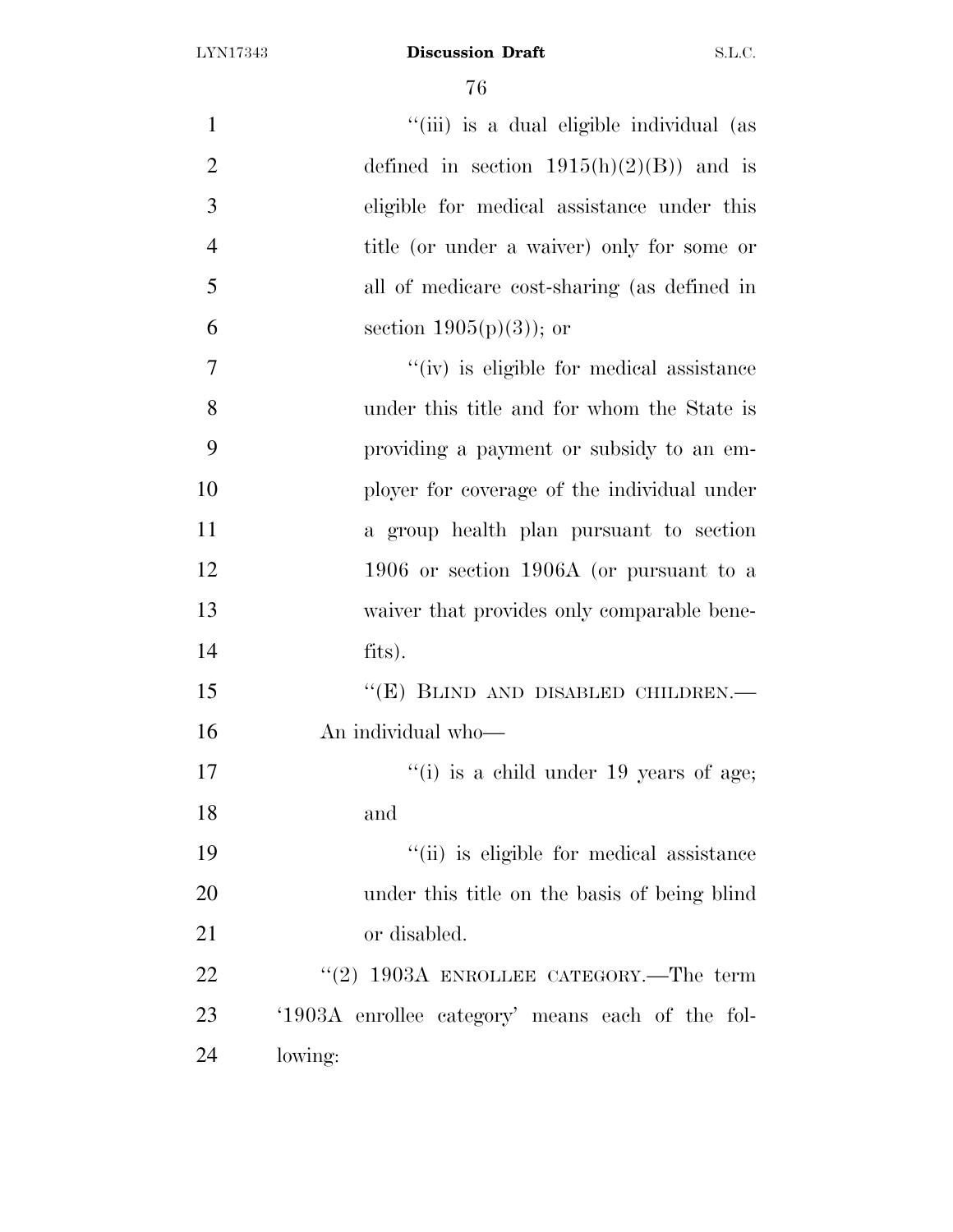| $\mathbf{1}$   | "(A) ELDERLY.—A category of $1903A$ en-              |
|----------------|------------------------------------------------------|
| $\overline{2}$ | rollees who are 65 years of age or older.            |
| 3              | "(B) BLIND AND DISABLED.—A category                  |
| $\overline{4}$ | of 1903A enrollees (not described in the pre-        |
| 5              | vious subparagraph) who-                             |
| 6              | "(i) are $19$ years of age or older; and             |
| 7              | "(ii) are eligible for medical assistance            |
| 8              | under this title on the basis of being blind         |
| 9              | or disabled.                                         |
| 10             | "(C) CHILDREN.—A category of 1903A                   |
| 11             | enrollees (not described in a previous subpara-      |
| 12             | graph) who are children under 19 years of age.       |
| 13             | "(D) EXPANSION ENROLLEES.—A cat-                     |
| 14             | egory of 1903A enrollees (not described in a         |
| 15             | previous subparagraph) who are eligible for          |
| 16             | medical assistance under this title only on the      |
| 17             | of clause (i)(VIII), (ii)(XX), or<br>basis           |
| 18             | (ii)(XXIII) of section $1902(a)(10)(A)$ .            |
| 19             | "(E) OTHER NONELDERLY, NONDISABLED,                  |
| 20             | ADULTS.—A category<br>NON-EXPANSION<br>οf            |
| 21             | 1903A enrollees who are not described in any         |
| 22             | previous subparagraph.                               |
| 23             | "(3) MEDICAID ENROLLEE.—The term 'Med-               |
| 24             | icaid enrollee' means, with respect to a State for a |
| 25             | month, an individual who is eligible for medical as- |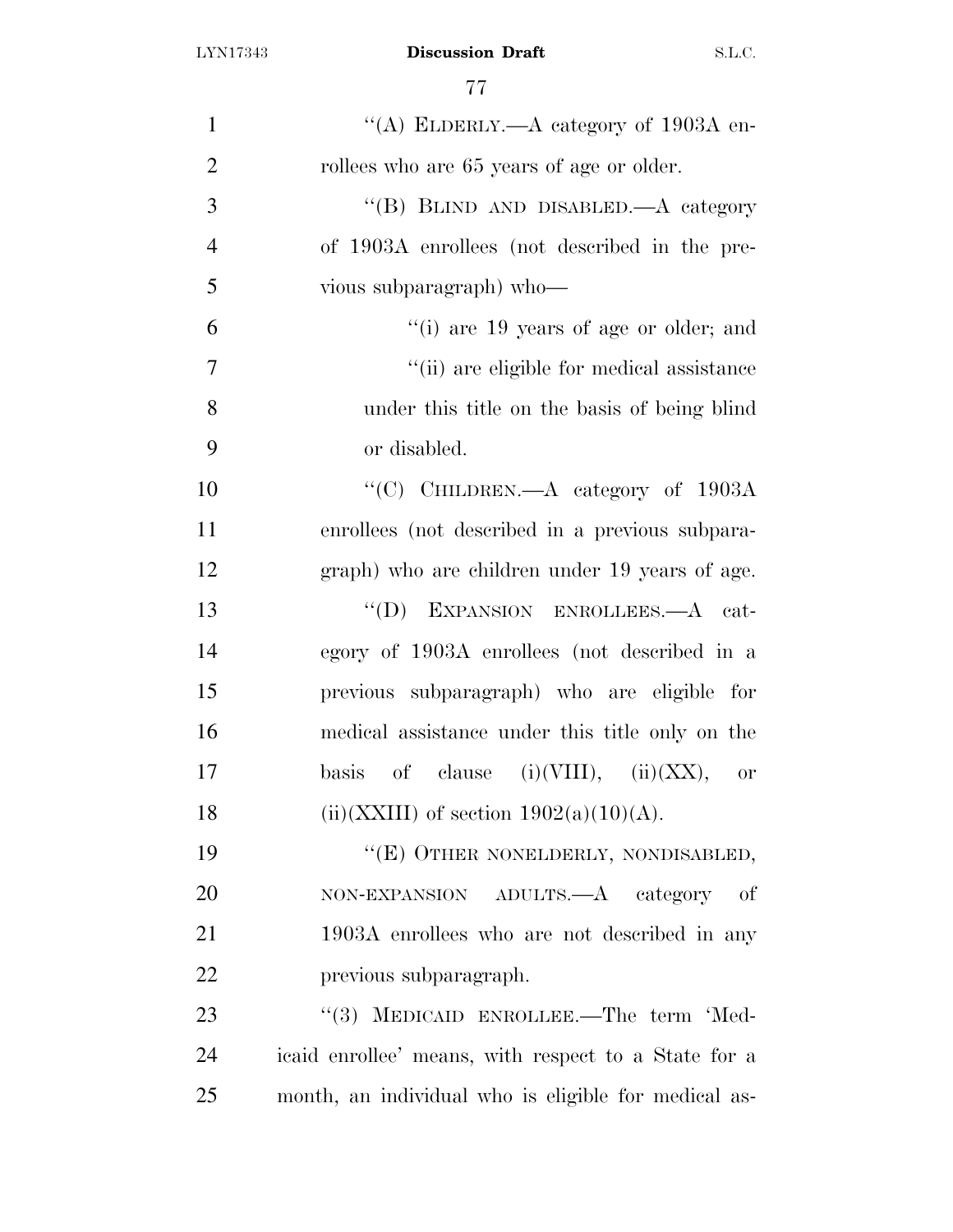sistance for items or services under this title and en- rolled under the State plan (or a waiver of such plan) under this title for the month.

4 "(4) DETERMINATION OF NUMBER OF 1903A ENROLLEES.—The number of 1903A enrollees for a State and fiscal year or the State's per capita base period, and, if applicable, for a 1903A enrollee cat- egory, is the average monthly number of Medicaid enrollees for such State and fiscal year or base pe- riod (and, if applicable, in such category) that are reported through the CMS–64 report under (and subject to audit under) subsection (h).

13 "(f) SPECIAL PAYMENT RULES.—

14 "(1) APPLICATION IN CASE OF RESEARCH AND DEMONSTRATION PROJECTS AND OTHER WAIVERS.— In the case of a State with a waiver of the State plan approved under section 1115, section 1915, or another provision of this title, this section shall apply to medical assistance expenditures and medical assistance payments under the waiver, in the same manner as if such expenditures and payments had been made under a State plan under this title and the limitations on expenditures under this section shall supersede any other payment limitations or provisions (including limitations based on a per cap-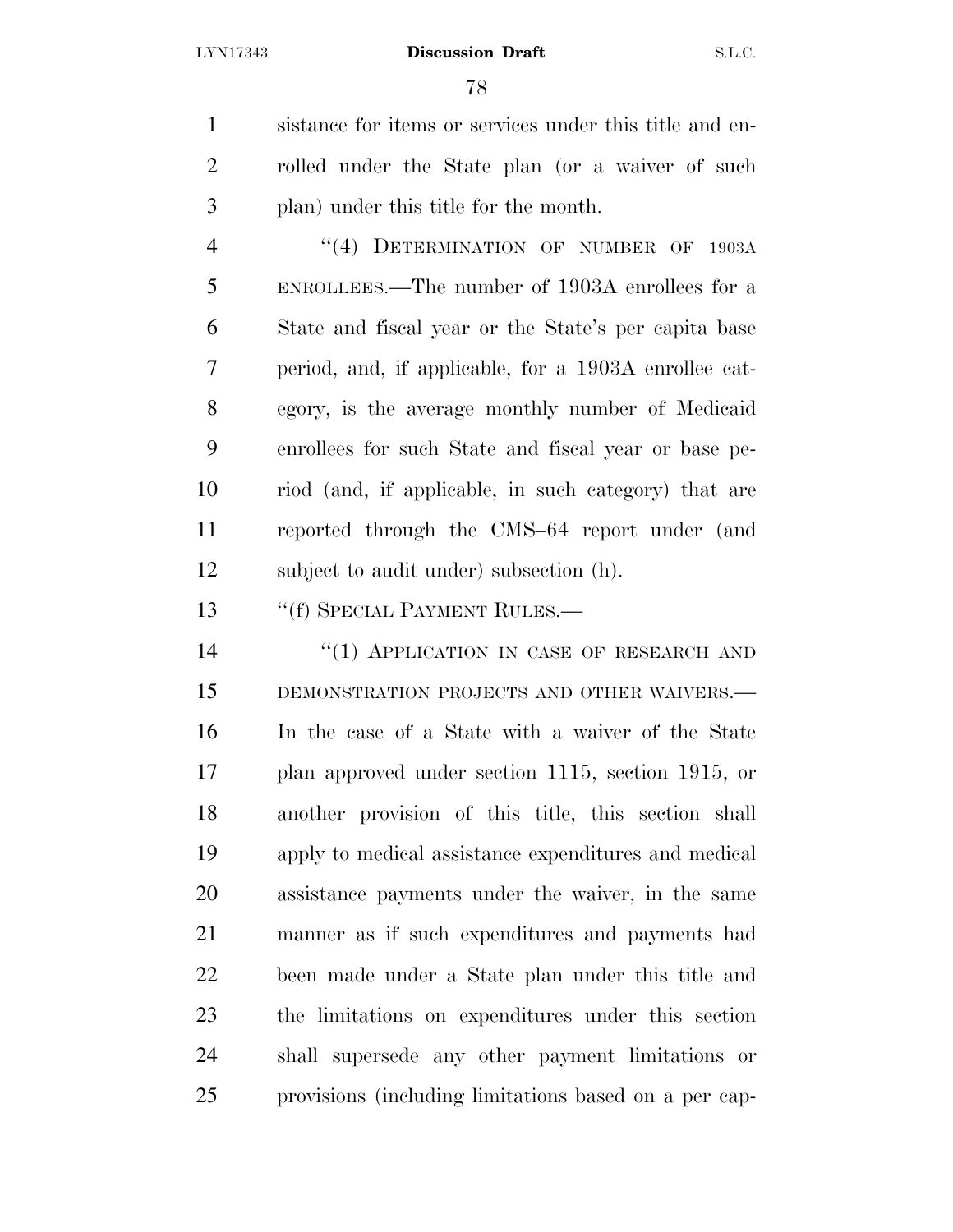ita limitation) otherwise applicable under such a waiver.

3 "(2) TREATMENT OF STATES EXPANDING COV- ERAGE AFTER FISCAL YEAR 2016.—In the case of a State that did not provide for medical assistance for the 1903A enrollee category described in subsection (e)(2)(D) during fiscal year 2016 but which provides for such assistance for such category in a subse- quent year, the provisional FY19 per capita target amount for such enrollee category under subsection (d)(5) shall be equal to the provisional FY19 per capita target amount for the 1903A enrollee cat-13 egory described in subsection  $(e)(2)(E)$ .

 $(3)$  In CASE OF STATE FAILURE TO REPORT NECESSARY DATA.—If a State for any quarter in a fiscal year (beginning with fiscal year 2019) fails to satisfactorily submit data on expenditures and en-18 rolles in accordance with subsection  $(h)(1)$ , for such fiscal year and any succeeding fiscal year for which such data are not satisfactorily submitted—

21 ''(A) the Secretary shall calculate and apply subsections (a) through (e) with respect to the State as if all 1903A enrollee categories for which such expenditure and enrollee data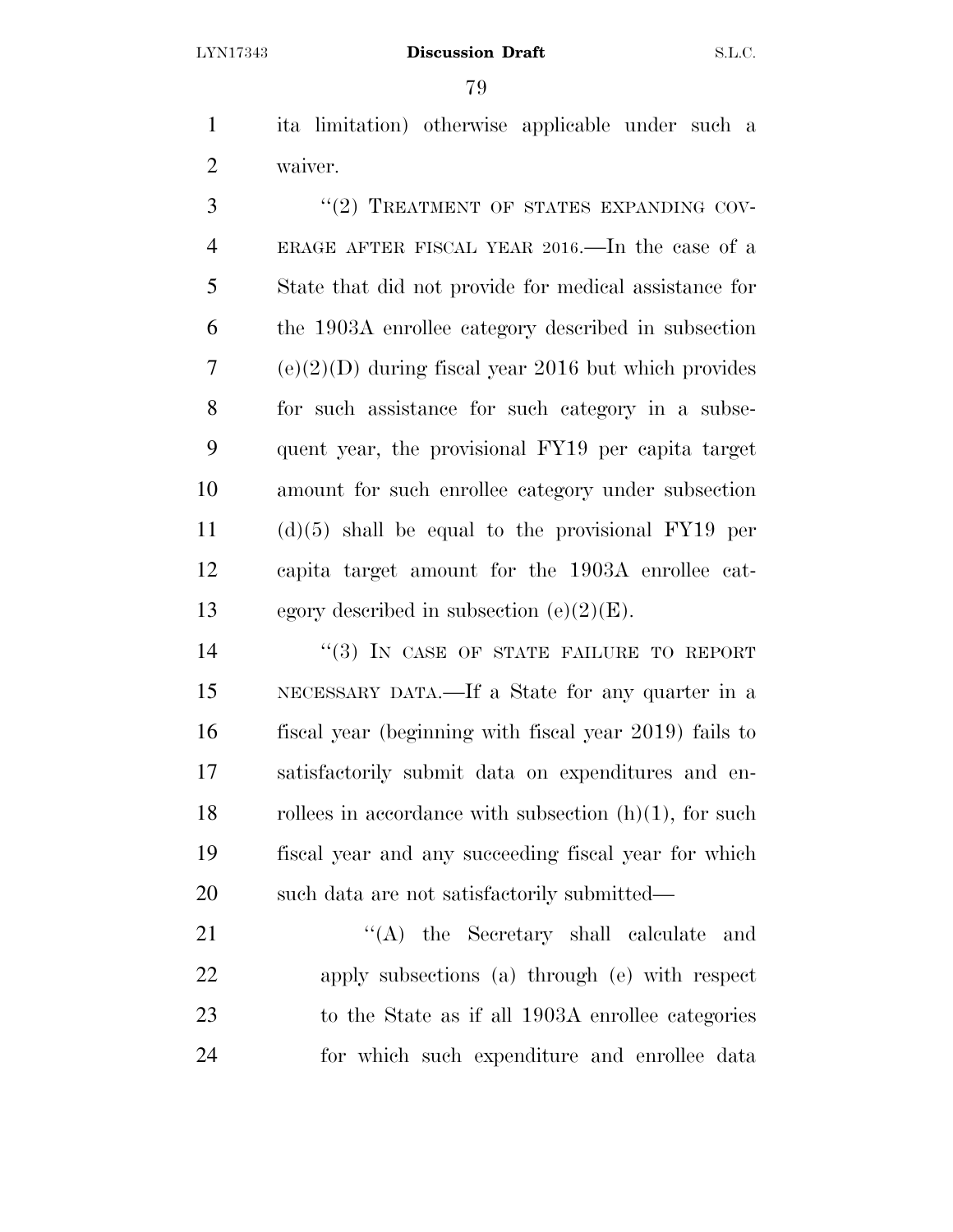were not satisfactorily submitted were a single 1903A enrollee category; and

 ''(B) the growth factor otherwise applied under subsection (c)(2)(B) shall be decreased by 1 percentage point.

 ''(g) RECALCULATION OF CERTAIN AMOUNTS FOR DATA ERRORS.—The amounts and percentage calculated 8 under paragraphs  $(1)$  and  $(4)(C)$  of subsection  $(d)$  for a State for the State's per capita base period, and the amounts of the adjusted total medical assistance expendi- tures calculated under subsection (b) and the number of Medicaid enrollees and 1903A enrollees determined under subsection (e)(4) for a State for the State's per capita base period, fiscal year 2019, and any subsequent fiscal year, may be adjusted by the Secretary based upon an ap- peal (filed by the State in such a form, manner, and time, and containing such information relating to data errors that support such appeal, as the Secretary specifies) that the Secretary determines to be valid, except that any ad- justment by the Secretary under this subsection for a State may not result in an increase of the target total medical assistance expenditures exceeding 2 percent.

23 "(h) REQUIRED REPORTING AND AUDITING; TRANSI- TIONAL INCREASE IN FEDERAL MATCHING PERCENTAGE FOR CERTAIN ADMINISTRATIVE EXPENSES.—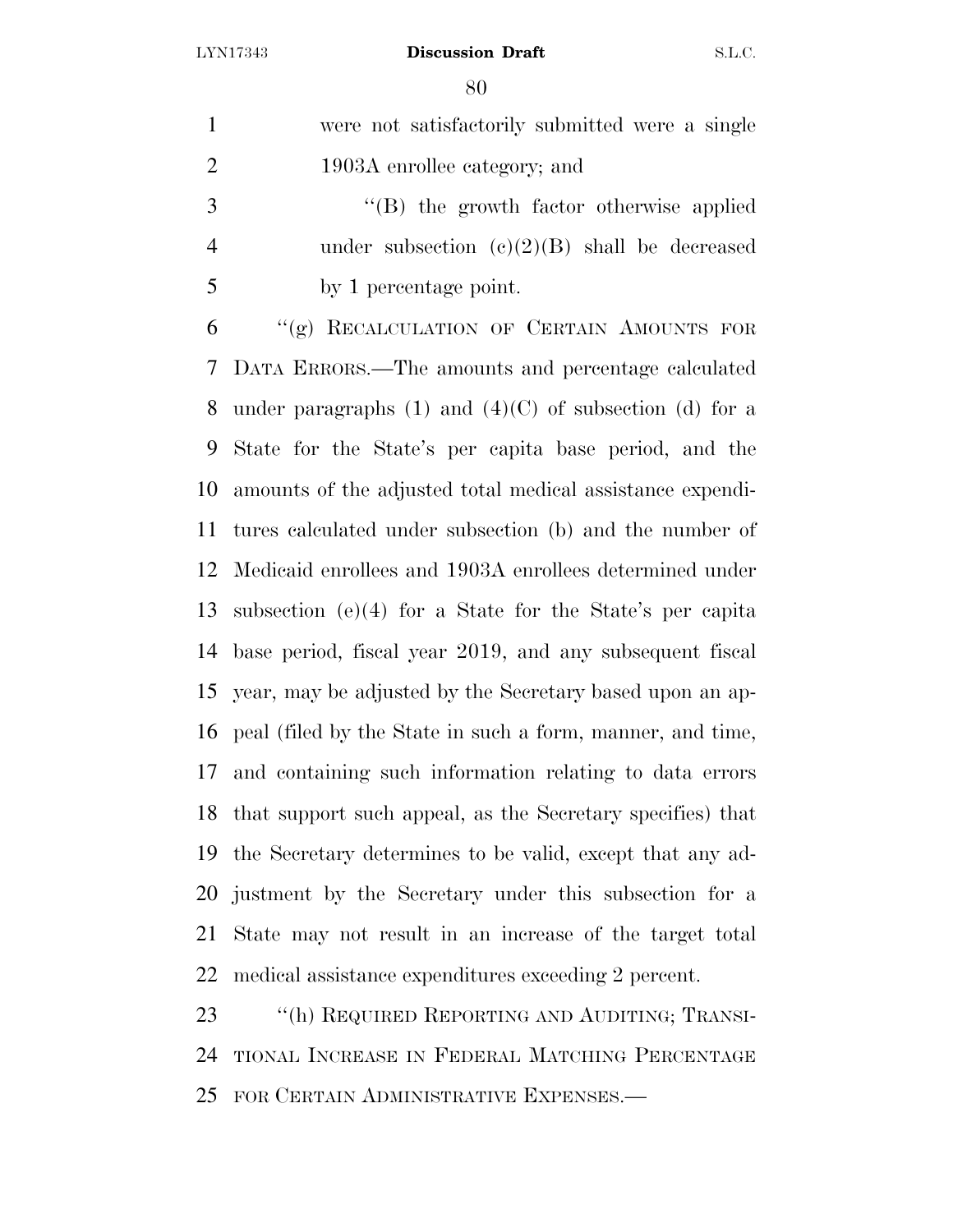$\frac{1}{1}$   $\frac{1}{1}$  REPORTING OF CMS-64 DATA.

2 "(A) IN GENERAL.—In addition to the data required on form Group VIII on the CMS– 64 report form as of January 1, 2017, in each CMS-64 report required to be submitted (for each quarter beginning on or after October 1, 2018), the State shall include data on medical assistance expenditures within such categories of services and categories of enrollees (including each 1903A enrollee category and each category 11 of excluded individuals under subsection  $(e)(1)$  and the numbers of enrollees within each of such enrollee categories, as the Secretary deter- mines are necessary (including timely guidance published as soon as possible after the date of 16 the enactment of this section) in order to imple- ment this section and to enable States to com- ply with the requirement of this paragraph on a timely basis.

20 "(B) REPORTING ON QUALIFIED INPA- TIENT PSYCHIATRIC HOSPITAL SERVICES.—Not 22 later than 60 days after the date of the enact- ment of this section, the Secretary shall modify 24 the CMS–64 report form to require that States submit data with respect to medical assistance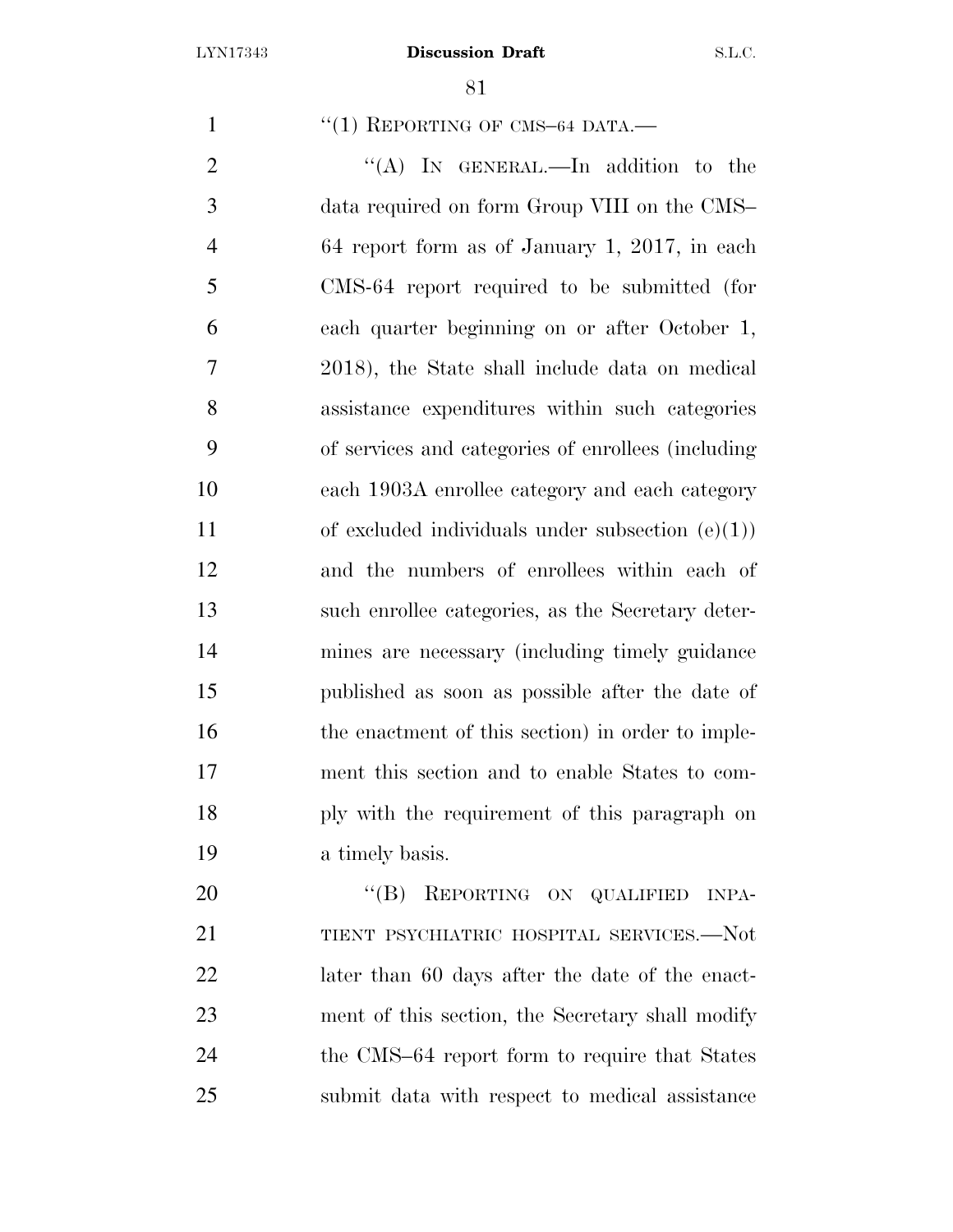| $\mathbf{1}$   | expenditures for qualified inpatient psychiatric |
|----------------|--------------------------------------------------|
| $\overline{2}$ | hospital services (as defined in section         |
| 3              | $1905(h)(3)$ ).                                  |
| $\overline{4}$ | "(C) REPORTING ON CHILDREN WITH                  |
| 5              | COMPLEX MEDICAL CONDITIONS.—Not later            |
| 6              | than January 1, 2020, the Secretary shall mod-   |
| 7              | ify the CMS-64 report form to require that       |
| 8              | States submit data with respect to individuals   |
| 9              | $who$ —                                          |
| 10             | "(i) are enrolled in a State plan under          |
| 11             | this title or title XXI or under a waiver of     |
| 12             | such plan;                                       |
| 13             | "(ii) are under 21 years of age; and             |
| 14             | "(iii) have a chronic medical condition          |
| 15             | or serious injury that—                          |
| 16             | $\lq\lq$ affects two or more body                |
| 17             | systems;                                         |
| 18             | "(II) affects cognitive or physical              |
| 19             | functioning (such as reducing the abil-          |
| 20             | ity to perform the activities of daily           |
| 21             | living, including the ability to engage          |
| 22             | in movement or mobility, eat, drink,             |
| 23             | communicate, or breathe independ-                |
| 24             | ently); and                                      |
| 25             | "(III) either—                                   |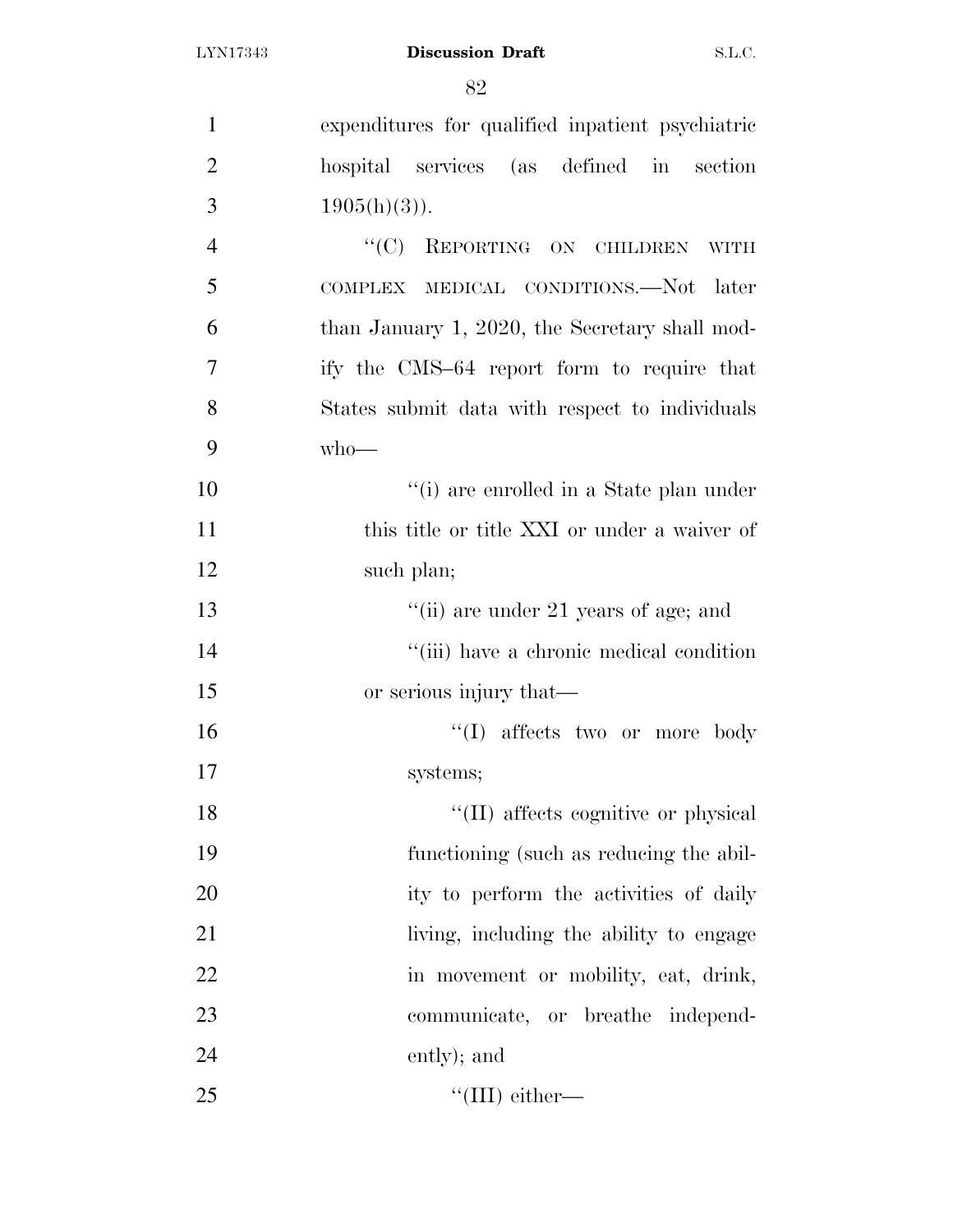| $\mathbf{1}$   | "(aa) requires intensive            |
|----------------|-------------------------------------|
| $\overline{2}$ | healthcare interventions (such as   |
| 3              | multiple medications, therapies,    |
| $\overline{4}$ | or durable medical equipment)       |
| 5              | and intensive care coordination to  |
| 6              | optimize health and avoid hos-      |
| $\overline{7}$ | pitalizations or emergency de-      |
| 8              | partment visits; or                 |
| 9              | "(bb) meets the criteria for        |
| 10             | medical complexity under existing   |
| 11             | risk adjustment methodologies       |
| 12             | using a recognized, publicly avail- |
| 13             | able pediatric grouping system      |
| 14             | (such as the pediatric complex      |
| 15             | conditions classification system    |
| 16             | or the Pediatric Medical Com-       |
| 17             | plexity Algorithm) selected by the  |
| 18             | Secretary in close collaboration    |
| 19             | with the State agencies respon-     |
| 20             | for administering State<br>sible    |
| 21             | plans under this title and a na-    |
| 22             | tional panel of pediatric, pedi-    |
| 23             | atric specialty, and pediatric sub- |
| 24             | specialty experts.                  |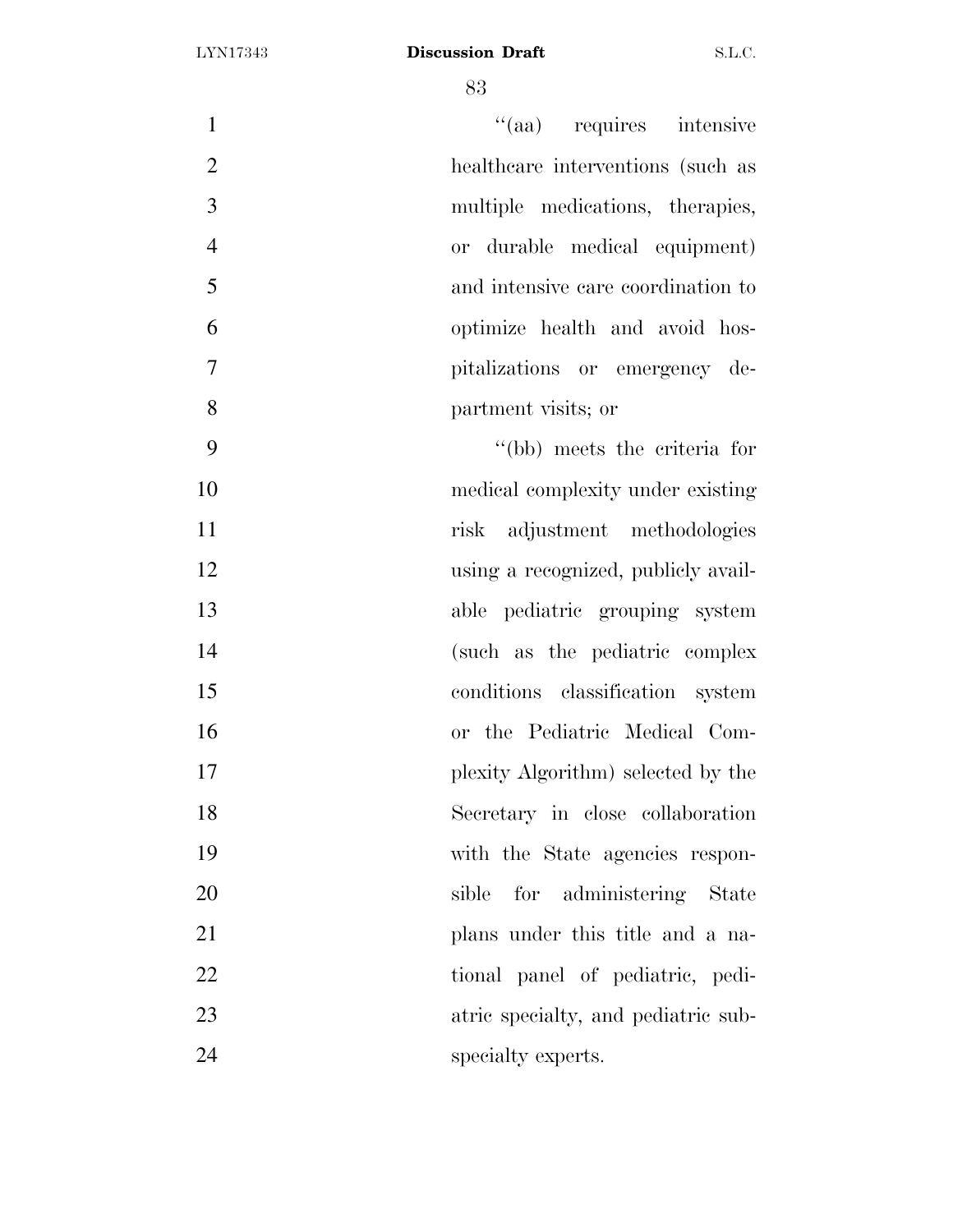1 "(2) AUDITING OF CMS-64 DATA.—The Sec- retary shall conduct for each State an audit of the number of individuals and expenditures reported through the CMS–64 report for the State's per cap- ita base period, fiscal year 2019, and each subse- quent fiscal year, which audit may be conducted on a representative sample (as determined by the Sec-retary).

9 "(3) AUDITING OF STATE SPENDING.—The In- spector General of the Department of Health and Human Services shall conduct an audit (which shall be conducted using random sampling, as determined by the Inspector General) of each State's spending under this section not less than once every 3 years. 15 "(4) TEMPORARY INCREASE IN FEDERAL MATCHING PERCENTAGE TO SUPPORT IMPROVED DATA REPORTING SYSTEMS FOR FISCAL YEARS 2018 AND 2019.—In the case of any State that selects as its per capita base period the most recent 8 consecu- tive quarter period for which the data necessary to make the determinations required under this section is available, for amounts expended during calendar quarters beginning on or after October 1, 2017, and before October 1, 2019—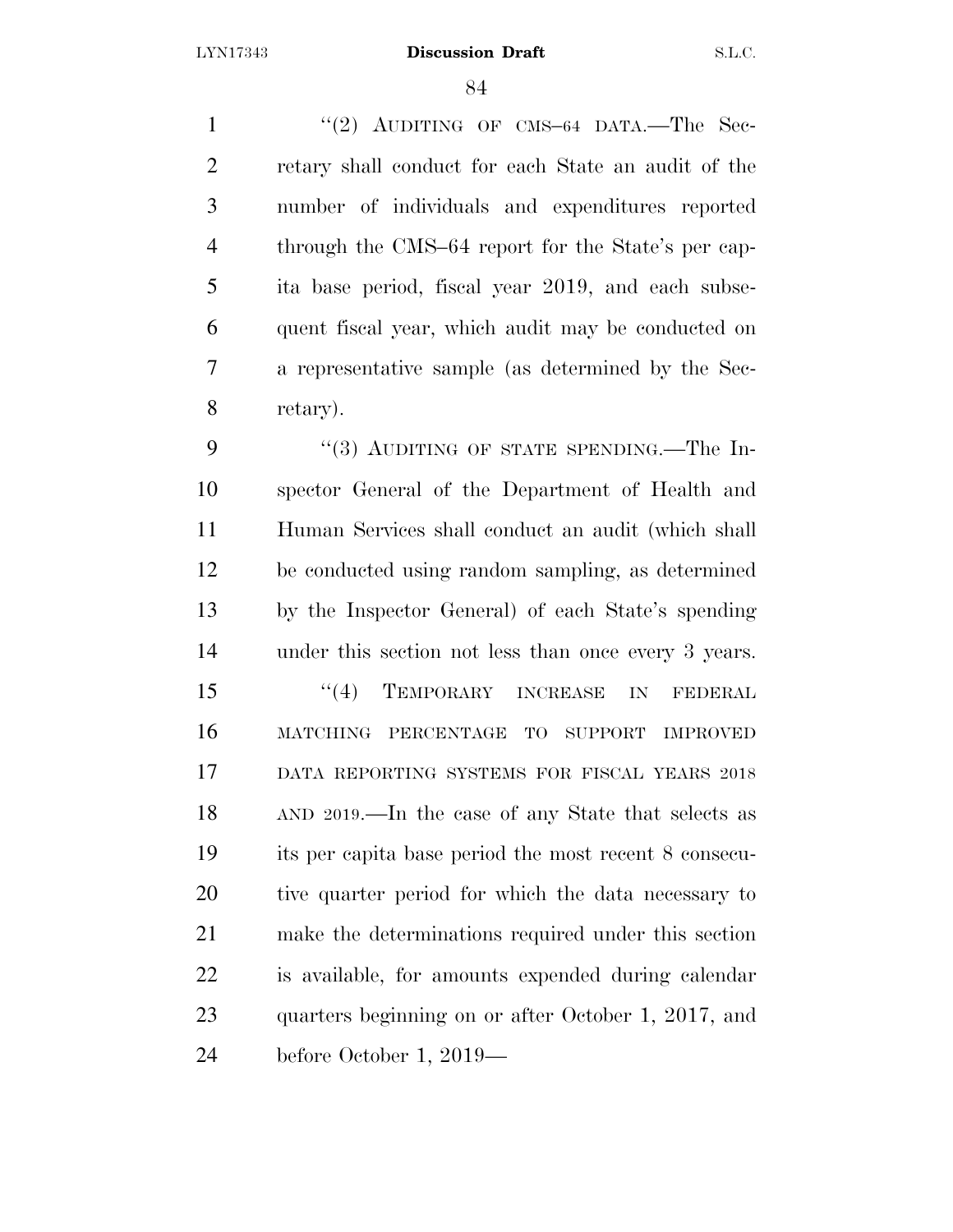$\langle (A) \rangle$  the Federal matching percentage ap-2 plied under section  $1903(a)(3)(A)(i)$  shall be in- creased by 10 percentage points to 100 percent;  $"$ (B) the Federal matching percentage ap-5 plied under section  $1903(a)(3)(B)$  shall be in- creased by 25 percentage points to 100 percent; and 8 ''(C) the Federal matching percentage ap- plied under section 1903(a)(7) shall be in- creased by 10 percentage points to 60 percent but only with respect to amounts expended that are attributable to a State's additional adminis- trative expenditures to implement the data re- quirements of paragraph (1). 15 "(5) HHS REPORT ON ADOPTION OF T-MSIS DATA.—Not later than January 1, 2025, the Sec- retary shall submit to Congress a report making rec- ommendations as to whether data from the Trans- formed Medicaid Statistical Information System would be preferable to CMS–64 report data for pur- poses of making the determinations necessary under this section.''.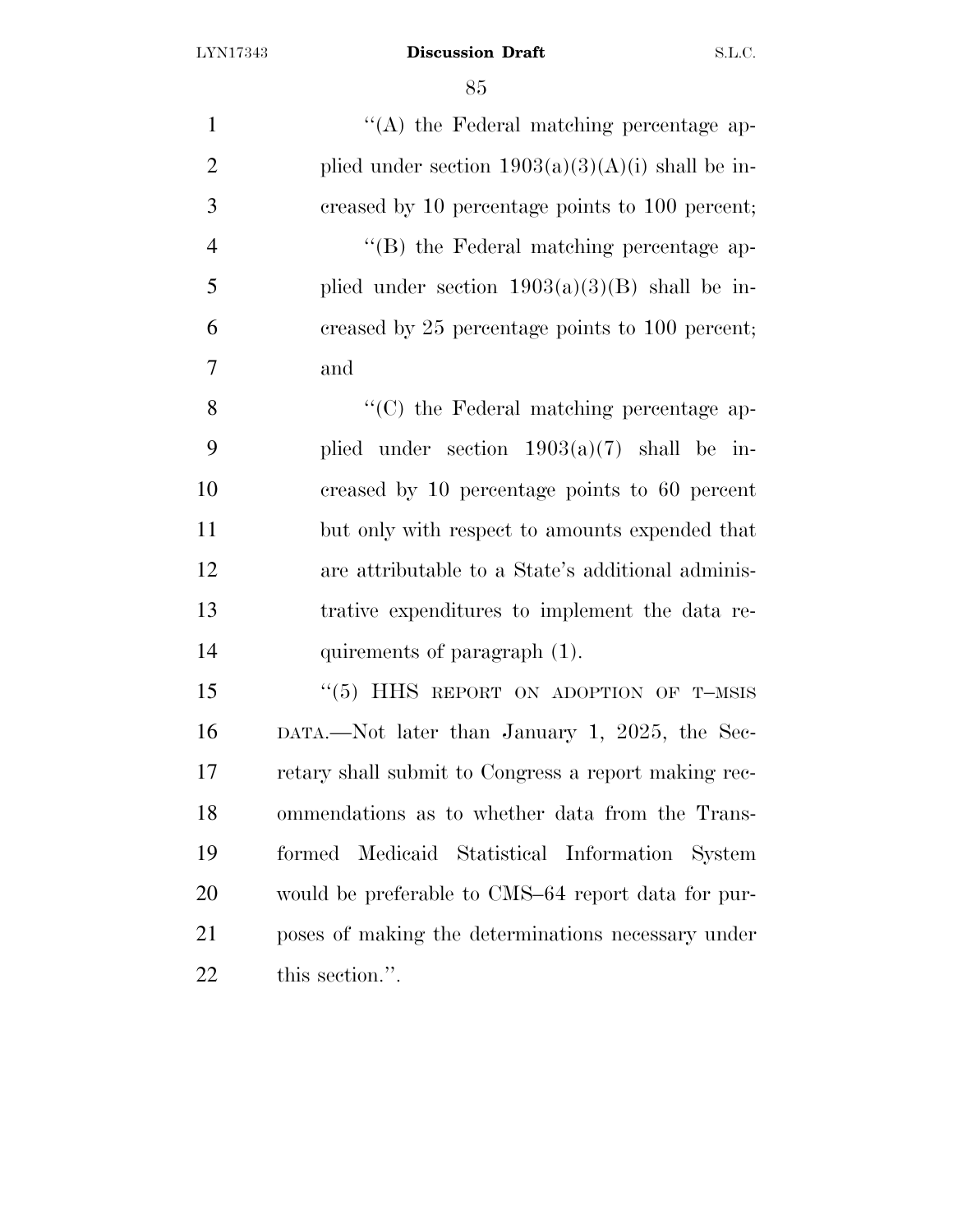# **SEC. 134. FLEXIBLE BLOCK GRANT OPTION FOR STATES.**

 Title XIX of the Social Security Act, as amended by section 133, is further amended by inserting after section 1903A the following new section:

# **''SEC. 1903B. MEDICAID FLEXIBILITY PROGRAM.**

 $\%$  (a) In GENERAL.—Beginning with fiscal year 2020, any State (as defined in subsection (e)) that has an appli- cation approved by the Secretary under subsection (b) may conduct a Medicaid Flexibility Program to provide targeted health assistance to program enrollees.

11 "(b) STATE APPLICATION.—

 $\frac{1}{2}$   $\frac{1}{2}$  IN GENERAL.—To be eligible to conduct a Medicaid Flexibility Program, a State shall submit an application to the Secretary that meets the re-quirements of this subsection.

16 "(2) CONTENTS OF APPLICATION.—An applica- tion under this subsection shall include the fol-lowing:

 $((A)$  A description of the proposed Med- icaid Flexibility Program and how the State will satisfy the requirements described in subsection (d).

23 "(B) The proposed conditions for eligibility of program enrollees.

25 "'(C) A description of the types, amount, duration, and scope of services which will be of-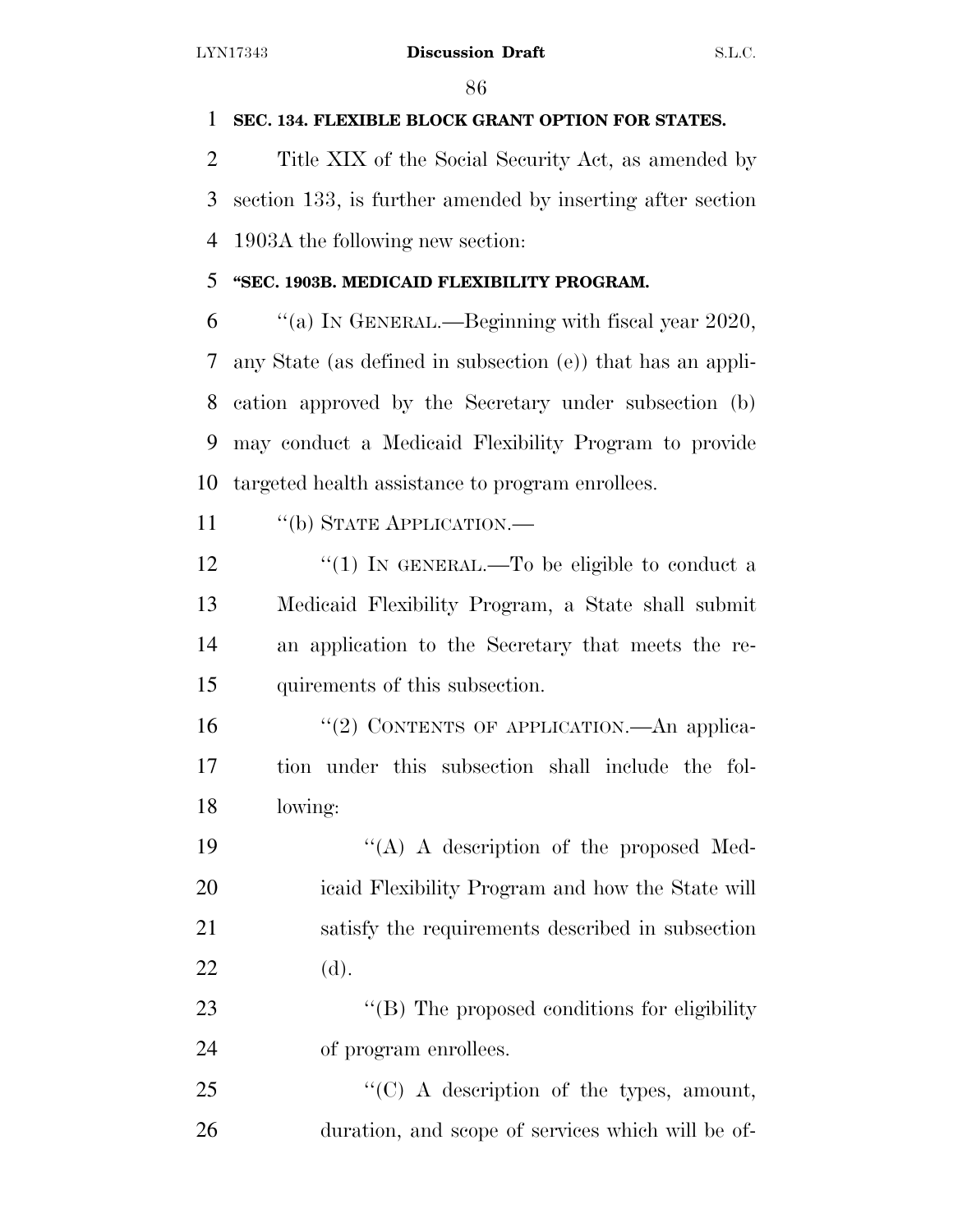| $\mathbf{1}$   | fered as targeted health assistance under the      |
|----------------|----------------------------------------------------|
| $\overline{2}$ | program, including a description of the pro-       |
| 3              | posed package of services which will be provided   |
| $\overline{4}$ | to program enrollees to whom the State would       |
| 5              | otherwise be required to make medical assist-      |
| 6              | ance available under section $1902(a)(10)(A)(i)$ . |
| 7              | "(D) A description of how the State will           |
| 8              | notify individuals currently enrolled in the State |
| 9              | plan for medical assistance under this title of    |
| 10             | the transition to such program.                    |
| 11             | "(E) Statements certifying that the State          |
| 12             | agrees to-                                         |
| 13             | "(i) submit regular enrollment data                |
| 14             | with respect to the program to the Centers         |
| 15             | for Medicare & Medicaid Services at such           |
| 16             | time and in such manner as the Secretary           |
| 17             | may require;                                       |
| 18             | "(ii) submit timely and accurate data              |
| 19             | to the Transformed Medicaid Statistical            |
| 20             | Information System (T-MSIS);                       |
| 21             | "(iii) report annually to the Secretary            |
| 22             | on adult health quality measures imple-            |
| 23             | mented under the program and informa-              |
| 24             | tion on the quality of health care furnished       |
| 25             | to program enrollees under the program as          |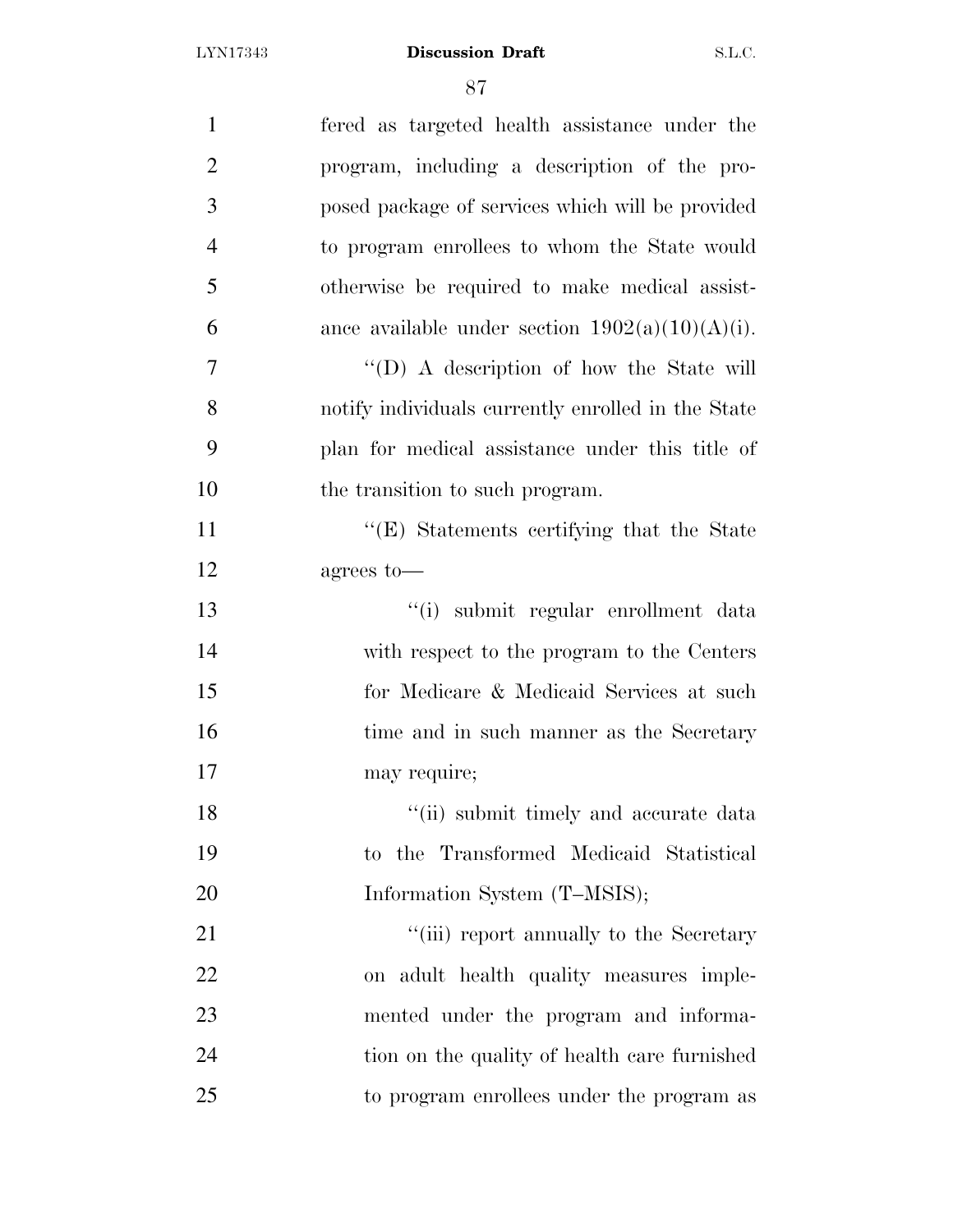| $\mathbf{1}$   | part of the annual report required under        |
|----------------|-------------------------------------------------|
| $\overline{2}$ | section $1139B(d)(1);$                          |
| 3              | "(iv) submit such additional informa-           |
| $\overline{4}$ | tion not described in any of the preceding      |
| 5              | clauses of this subparagraph but which the      |
| 6              | Secretary determines is necessary for mon-      |
| $\overline{7}$ | itoring, evaluation, or program integrity       |
| 8              | purposes, including—                            |
| 9              | $\lq\lq$ survey data, such as the               |
| 10             | data from Consumer Assessment of                |
| 11             | Healthcare Providers and Systems                |
| 12             | (CAHPS) surveys;                                |
| 13             | $\lq$ (II) birth certificate data; and          |
| 14             | "(III) clinical patient data for                |
| 15             | quality measurements which may not              |
| 16             | be present in a claim, such as labora-          |
| 17             | tory data, body mass index, and blood           |
| 18             | pressure; and                                   |
| 19             | $f'(v)$ on an annual basis, conduct a re-       |
| 20             | port evaluating the program and make            |
| 21             | such report available to the public.            |
| 22             | "(F) An information technology systems          |
| 23             | plan demonstrating that the State has the capa- |
| 24             | bility to support the technological administra- |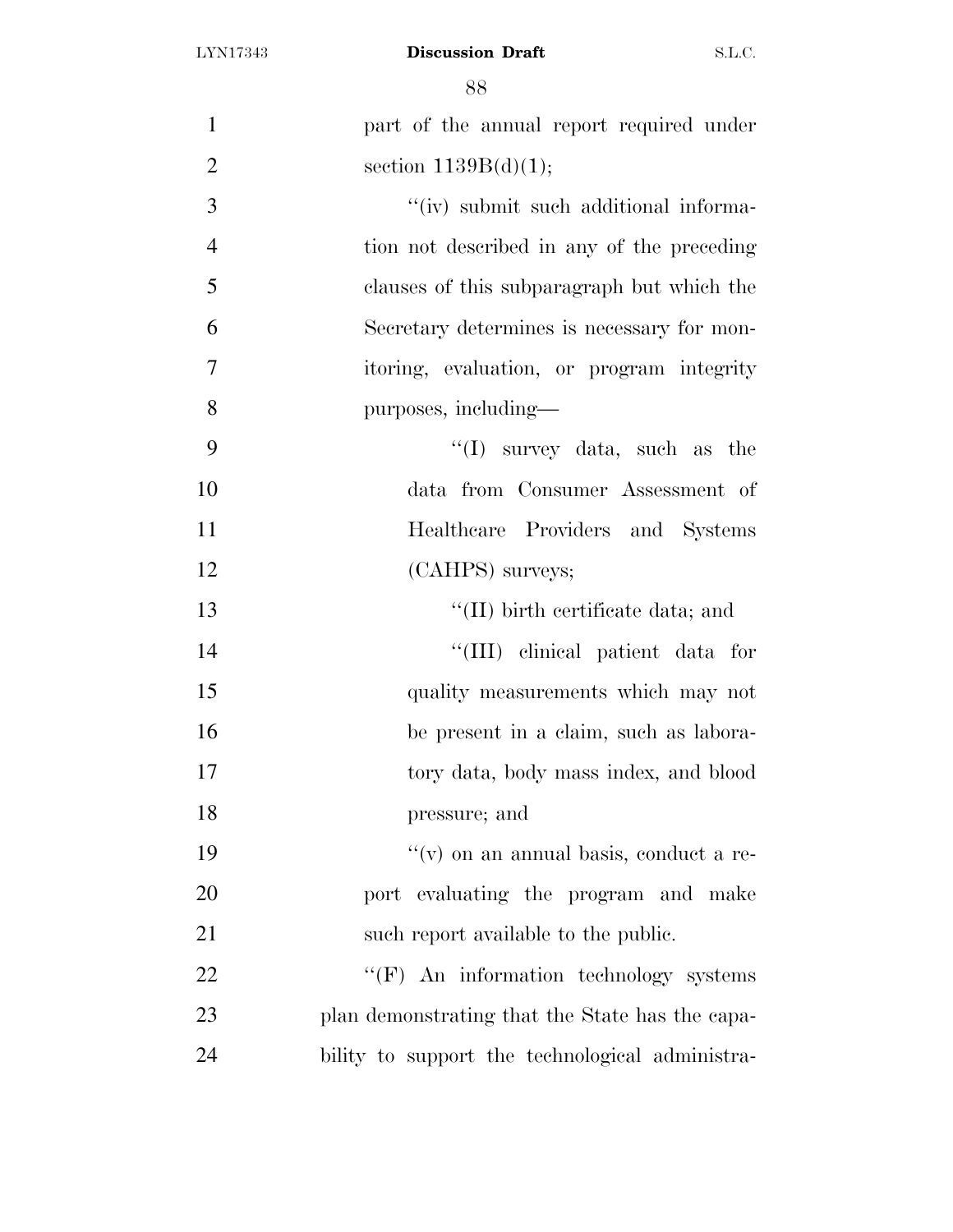| $\mathbf{1}$   | tion of the program and comply with reporting    |
|----------------|--------------------------------------------------|
| $\overline{2}$ | requirements under this section.                 |
| 3              | "(G) A statement of the goals of the pro-        |
| $\overline{4}$ | posed program, which shall include—              |
| 5              | "(i) goals related to quality, access,           |
| 6              | rate of growth targets, consumer satisfac-       |
| 7              | tion, and outcomes;                              |
| 8              | "(ii) a plan for monitoring and evalu-           |
| 9              | ating the program to determine whether           |
| 10             | such goals are being met; and                    |
| 11             | "(iii) a proposed process for the State,         |
| 12             | in consultation with the Centers for Medi-       |
| 13             | care & Medicaid Services, to take remedial       |
| 14             | action to make progress on unmet goals.          |
| 15             | $\rm{``(H)}$ Such other information as the Sec-  |
| 16             | retary may require.                              |
| 17             | "(3) STATE NOTICE AND COMMENT PERIOD.-           |
| 18             | "(A) IN GENERAL.—Before submitting an            |
| 19             | application under this subsection, a State shall |
| 20             | make the application publicly available for a 30 |
| 21             | day notice and comment period.                   |
| 22             | "(B) NOTICE AND COMMENT PROCESS.-                |
| 23             | During the notice and comment period de-         |
| 24             | scribed in subparagraph (A), the State shall     |
| 25             | provide opportunities for a meaningful level of  |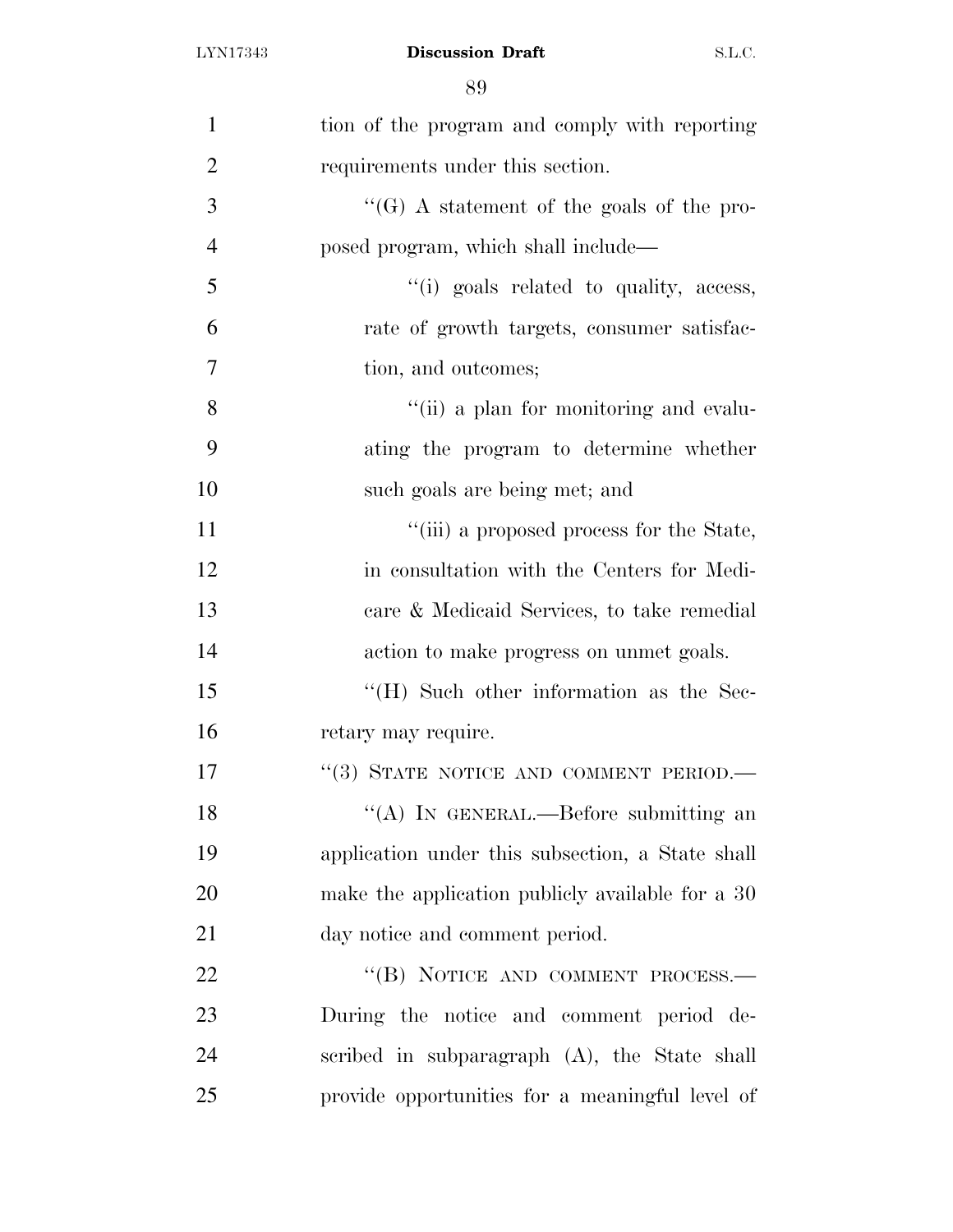| $\mathbf{1}$   | public input, which shall include public hearings       |
|----------------|---------------------------------------------------------|
| $\overline{2}$ | on the proposed Medicaid Flexibility Program.           |
| 3              | "(4) FEDERAL NOTICE AND COMMENT<br>PE-                  |
| $\overline{4}$ | RIOD.—The Secretary shall not approve of any ap-        |
| 5              | plication to conduct a Medicaid Flexibility Program     |
| 6              | without making such application publicly available      |
| $\overline{7}$ | for a 30 day notice and comment period.                 |
| 8              | $``(5)$ TIMELINE FOR SUBMISSION.—                       |
| 9              | "(A) IN GENERAL.—A State may submit                     |
| 10             | an application under this subsection to conduct         |
| 11             | Medicaid Flexibility Program that would<br>$\mathbf{a}$ |
| 12             | begin in the next fiscal year at any time, sub-         |
| 13             | ject to subparagraph $(B)$ .                            |
| 14             | "(B) DEADLINES.—Each year beginning                     |
| 15             | with 2019, the Secretary shall specify a dead-          |
| 16             | line for submitting an application under this           |
| 17             | subsection to conduct a Medicaid Flexibility            |
| 18             | Program that would begin in the next fiscal             |
| 19             | year, but such deadline shall not be earlier than       |
| 20             | 60 days after the date that the Secretary pub-          |
| 21             | lishes the amounts of State block grants as re-         |
| 22             | quired under subsection $(c)(4)$ .                      |
| 23             | $``(e)$ FINANCING.—                                     |
| 24             | "(1) IN GENERAL.—For each fiscal year during            |
| 25             | which a State is conducting a Medicaid Flexibility      |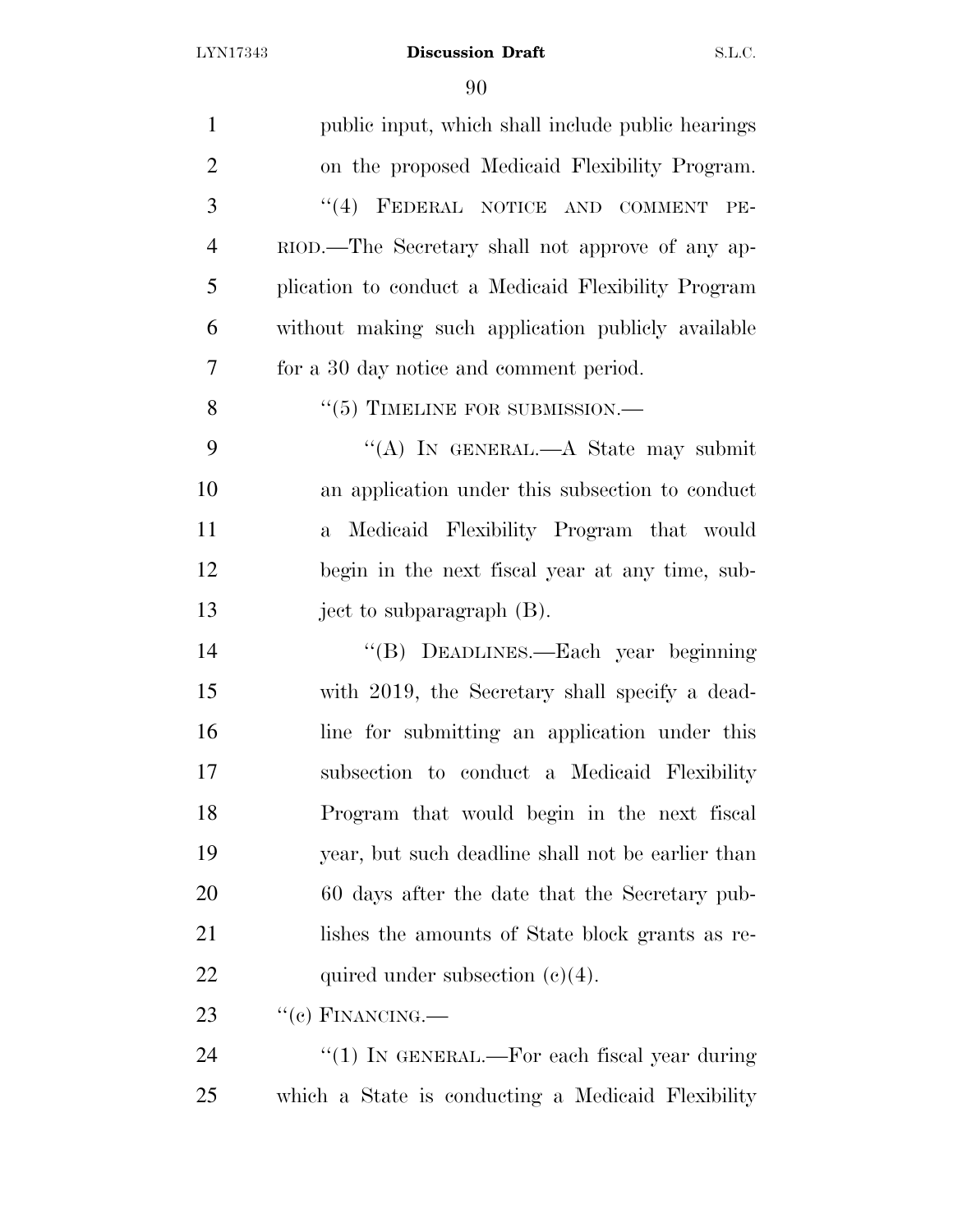Program, the State shall receive, instead of amounts otherwise payable to the State under this title for medical assistance for program enrollees, the 4 amount specified in paragraph  $(3)(A)$ .

"(2) AMOUNT OF BLOCK GRANT FUNDS.—

 ''(A) FOR INITIAL YEAR.—Subject to sub- paragraph (C), for the first fiscal year in which a State conducts a Medicaid Flexibility Pro- gram, the block grant amount under this para- graph for the State and year shall be equal to the Federal average medical assistance match- ing percentage (as defined in section 13 1903A(a)(4)) for the State and year multiplied by the product of—

 ''(i) the target per capita medical as- sistance expenditures (as defined in section 17 1903 $A(c)(2)$  for the State and year for the enrollee category described in section 1903A(e)(2)(E); and

 $\frac{1}{20}$  (ii) the number of 1903A enrollees in such category for the State for the second fiscal year preceding such first fiscal year, increased by the percentage increase in State population from such second pre-ceding fiscal year to such first fiscal year,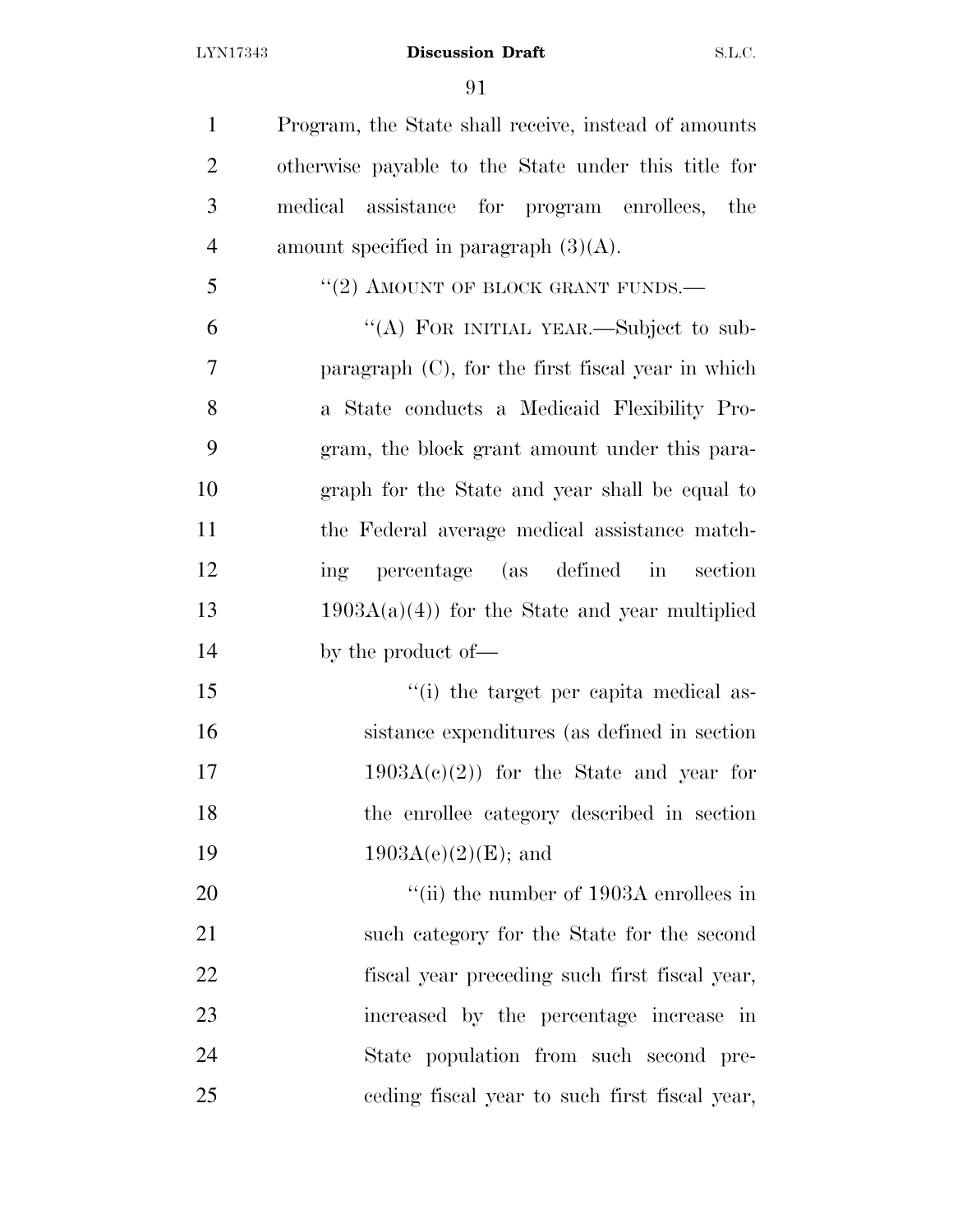| $\mathbf{1}$   | based on the best available estimates of the       |
|----------------|----------------------------------------------------|
| $\overline{2}$ | Bureau of the Census.                              |
| 3              | "(B) FOR ANY SUBSEQUENT YEAR.—For                  |
| $\overline{4}$ | any fiscal year that is not the first fiscal year  |
| 5              | in which a State conducts a Medicaid Flexibility   |
| 6              | Program, the block grant amount under this         |
| 7              | paragraph for the State and year shall be equal    |
| 8              | to the block grant amount determined for the       |
| 9              | State for the most recent previous fiscal year in  |
| 10             | which the State conducted a Medicaid Flexi-        |
| 11             | bility Program, except that such amount shall      |
| 12             | be increased by the percentage increase in the     |
| 13             | consumer price index for all urban consumers       |
| 14             | (U.S. city average) from April of the second fis-  |
| 15             | cal year preceding the fiscal year involved to     |
| 16             | April of the fiscal year preceding the fiscal year |
| 17             | involved.                                          |
| 18             | "(C) CAP ON TOTAL POPULATION OF 1903A              |
| 19             | ENROLLEES FOR PURPOSES OF BLOCK GRANT              |
| 20             | CALCULATION.-                                      |
| 21             | "(i) IN GENERAL.—In calculating the                |
| 22             | amount of a block grant for the first year         |
| 23             | in which a State conducts a Medicaid               |
| 24             | Flexibility Program under subparagraph             |
| 25             | $(A)$ , the total number of 1903A enrollees        |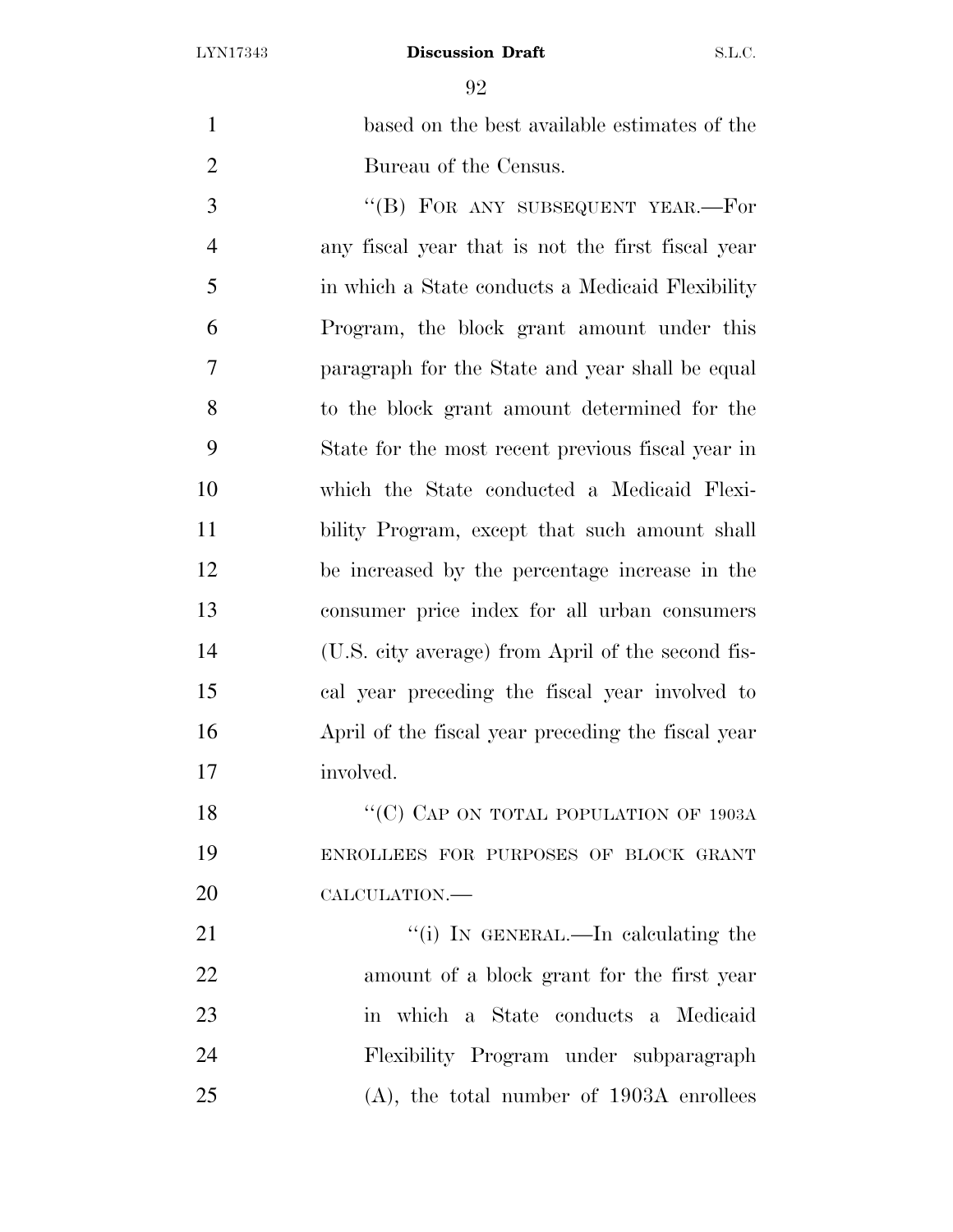| $\mathbf{1}$   | in the 1903A enrollee category described in    |
|----------------|------------------------------------------------|
| $\overline{2}$ | section $1903A(e)(2)(E)$ for the State and     |
| 3              | year shall not exceed the adjusted number      |
| $\overline{4}$ | of base period non-expansion enrollees for     |
| 5              | the State (as defined in clause (ii)).         |
| 6              | "(ii) ADJUSTED NUMBER OF<br>2016               |
| 7              | NON-EXPANSION ENROLLEES.—The term              |
| 8              | 'adjusted number of base period non-ex-        |
| 9              | pansion enrollees' means, with respect to a    |
| 10             | State, the number of 1903A enrollees in        |
| 11             | the enrollee category described in section     |
| 12             | $1903A(e)(2)(E)$ for the State for the         |
| 13             | State's per capita base period (as deter-      |
| 14             | mined under section $1903A(e)(4)$ , in-        |
| 15             | creased by the percentage increase, if any,    |
| 16             | in the total State population from the last    |
| 17             | April in the State's per capita base period    |
| 18             | to April of the fiscal year preceding the fis- |
| 19             | cal year involved (determined using the        |
| 20             | best available data from the Bureau of the     |
| 21             | Census) plus 3 percentage points.              |
| 22             | ``(D)<br>AVAILABILITY OF<br><b>ROLLOVER</b>    |
| 23             | FUNDS.                                         |
| 24             | "(i) IN GENERAL.—To the extent that            |
| 25             | the block grant amount available to a          |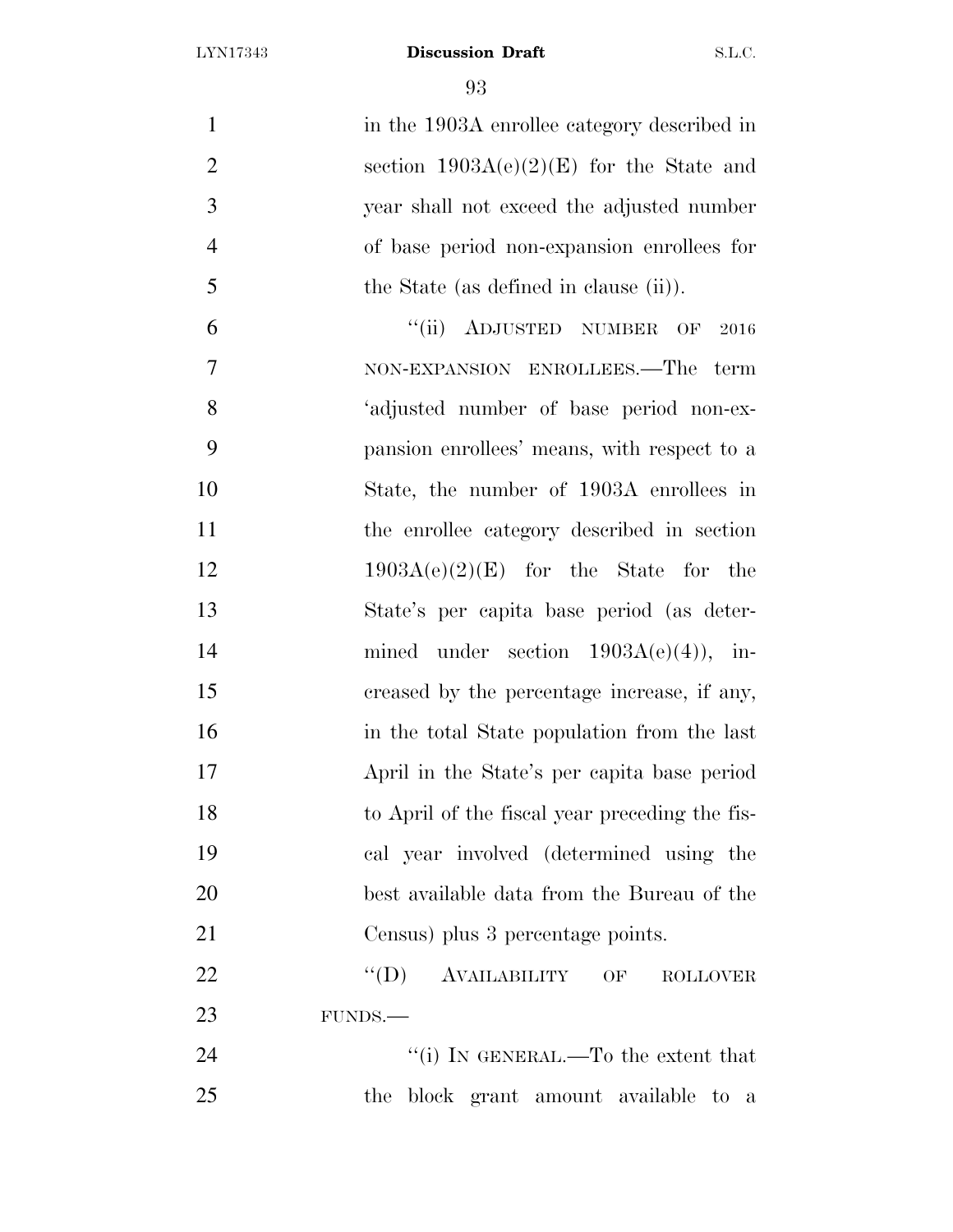| $\mathbf{1}$   | State for a fiscal year under this para-    |
|----------------|---------------------------------------------|
| $\overline{2}$ | graph exceeds the amount of Federal pay-    |
| 3              | ments made to the State for such fiscal     |
| $\overline{4}$ | year under paragraph $(3)(A)$ , the Sec-    |
| 5              | retary shall make such funds available to   |
| 6              | the State for the succeeding fiscal year if |
| $\overline{7}$ | the State—                                  |
| 8              | $\lq(1)$ satisfies the State mainte-        |
| 9              | nance of effort requirement under           |
| 10             | paragraph $(3)(B)$ ; and                    |
| 11             | "(II) is conducting a Medicaid              |
| 12             | Flexibility Program in such suc-            |
| 13             | ceeding fiscal year.                        |
| 14             | ``(ii)<br>USE OF FUNDS.—Section             |
| 15             | $1903(i)(17)$ shall not apply to funds made |
| 16             | available to a State under this subpara-    |
| 17             | graph and a State may use such funds for    |
| 18             | other State health programs (as defined or  |
| 19             | approved by the Secretary) or for any       |
| 20             | other purpose which is consistent with the  |
| 21             | quality standards established by the Sec-   |
| 22             | retary under clause (iii).                  |
| 23             | "(iii) QUALITY STANDARDS.—                  |
| 24             | "(I) IN GENERAL.—Not later                  |
| 25             | than January 1, 2020, the Secretary         |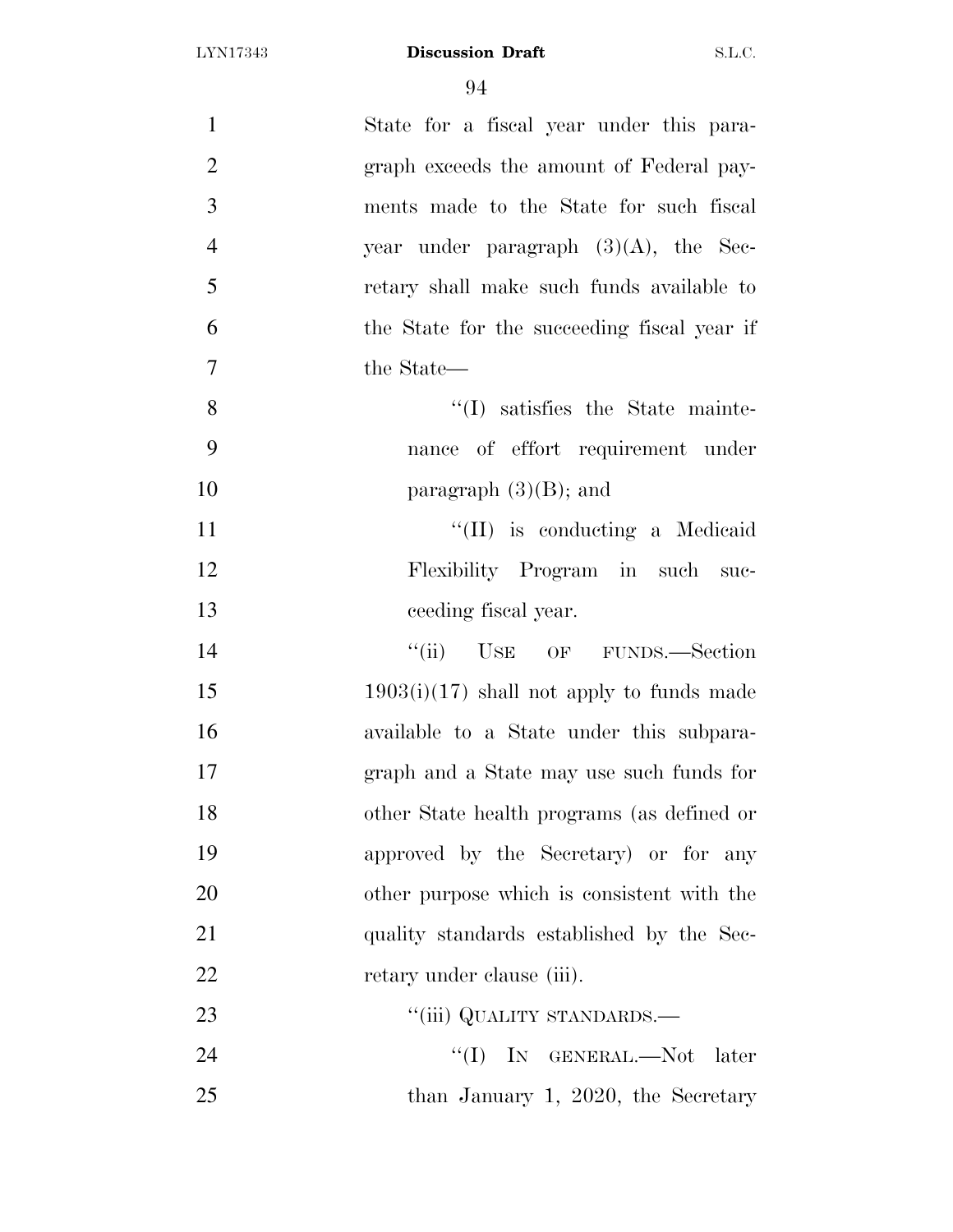shall establish quality standards appli- cable to a State's use of funds made available to the State under this sub-paragraph.

5 "(II) ALLOWABLE USES.—In es- tablishing quality standards under this clause, the Secretary shall not prohibit a State from using such funds for—

 $\frac{1}{2}$  a program that is not 11 related to health care, provided 12 that using the funds for such program is otherwise consistent with the standards; or  $\degree$  (bb) the State maintenance of effort expenditures required

17 under paragraph  $(3)(B)$ .

18 "(3) FEDERAL PAYMENT AND STATE MAINTE-19 NANCE OF EFFORT.

20 "(A) FEDERAL PAYMENT.—Subject to sub- paragraph (D), the Secretary shall pay to each State conducting a Medicaid Flexibility Pro- gram under this section for a fiscal year, from its block grant amount under paragraph (2) for such year, an amount for each quarter of such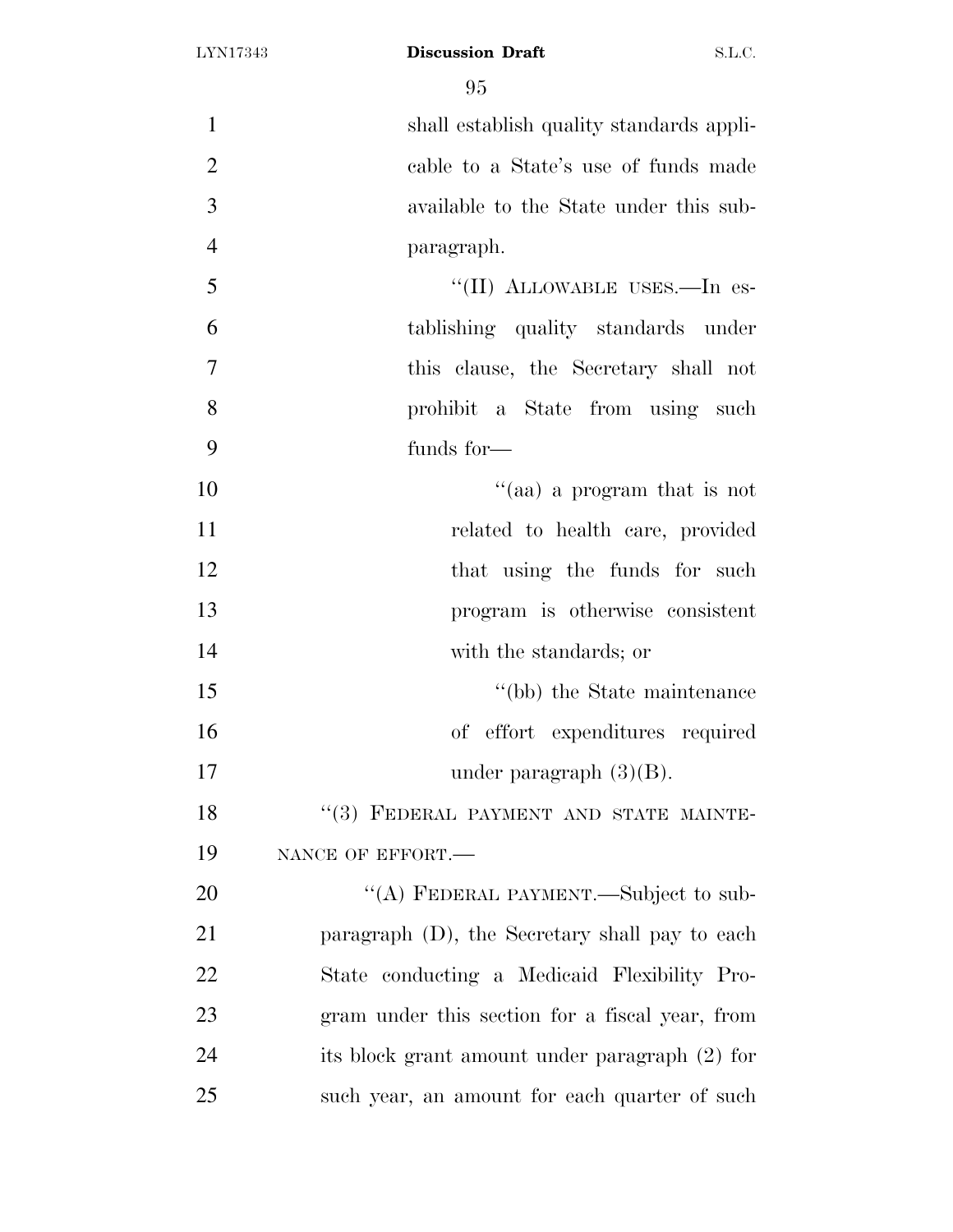| $\mathbf{1}$   | year equal to the Federal average medical as-   |
|----------------|-------------------------------------------------|
| $\overline{2}$ | sistance percentage (as defined in section      |
| 3              | $1903A(a)(4)$ of the total amount expended      |
| $\overline{4}$ | under the program during such quarter, and      |
| 5              | the State is responsible for the balance of the |
| 6              | funds to carry out such program.                |
| 7              | "(B) STATE MAINTENANCE OF EFFORT                |
| 8              | EXPENDITURES.—For each year during which a      |
| 9              | State is conducting a Medicaid Flexibility Pro- |
| 10             | gram, the State shall make expenditures for     |
| 11             | targeted health assistance under the program in |
| 12             | an amount equal to the product of—              |
| 13             | "(i) the block grant amount deter-              |
| 14             | mined for the State and year under para-        |
| 15             | graph(2); and                                   |
| 16             | "(ii) the enhanced FMAP described in            |
| 17             | the first sentence of section $2105(b)$ for     |
| 18             | the State and year.                             |
| 19             | REDUCTION IN BLOCK GRANT<br>``(C)               |
| 20             | AMOUNT FOR STATES FAILING TO MEET MOE           |
| 21             | REQUIREMENT.                                    |
| 22             | "(i) IN GENERAL.—In the case of a               |
| 23             | State conducting a Medicaid Flexibility         |
| 24             | Program that makes expenditures for tar-        |
| 25             | geted health assistance under the program       |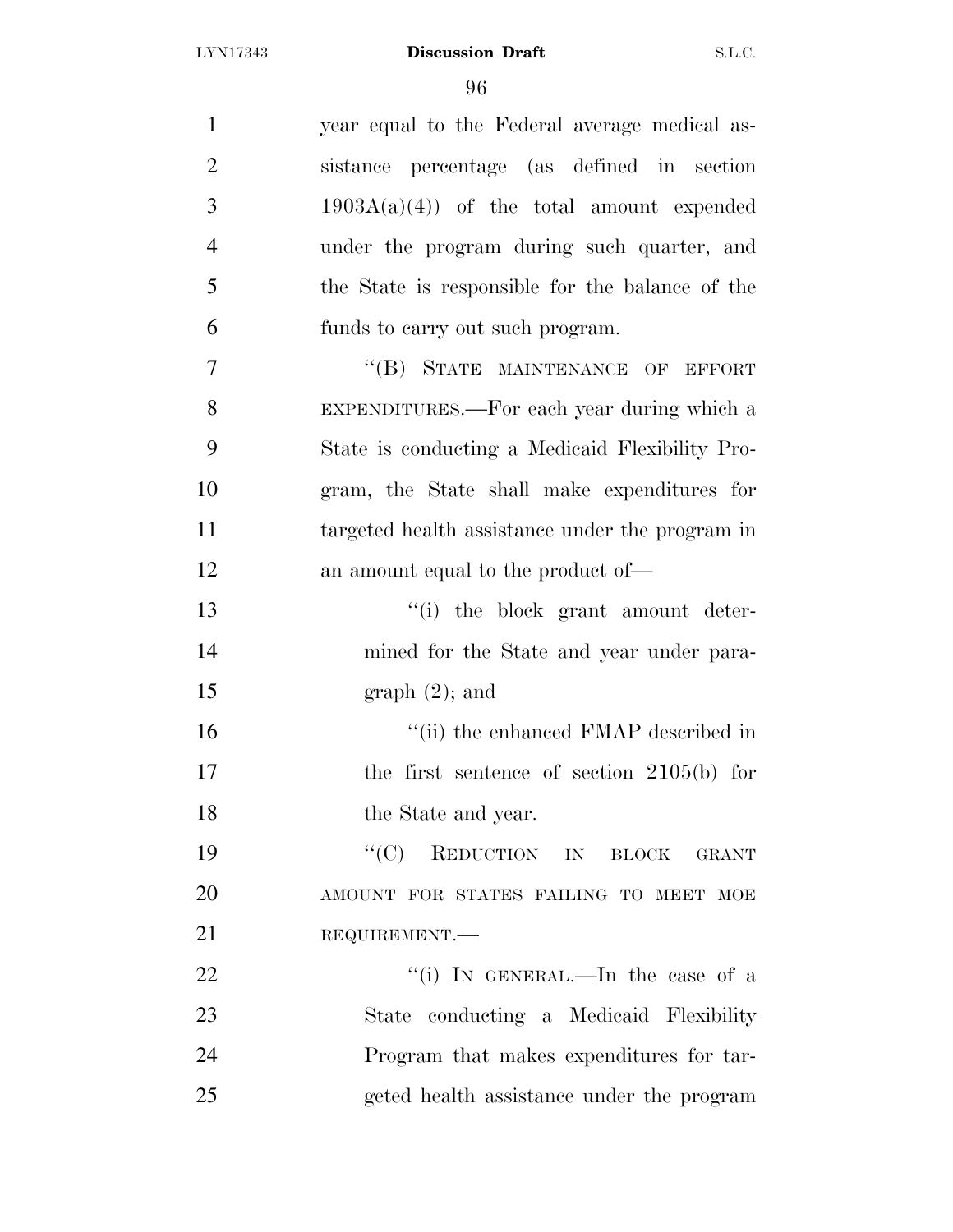| $\mathbf{1}$   | for a fiscal year in an amount that is less   |
|----------------|-----------------------------------------------|
| $\overline{2}$ | than the required amount for the fiscal       |
| 3              | year under subparagraph (B), the amount       |
| $\overline{4}$ | of the block grant determined for the State   |
| 5              | under paragraph $(2)$ for the succeeding fis- |
| 6              | cal year shall be reduced by the amount by    |
| $\overline{7}$ | which such expenditures are less than such    |
| 8              | required amount.                              |
| 9              | DISREGARD OF REDUCTION.-<br>``(ii)            |
| 10             | For purposes of determining the amount of     |
| 11             | a State block grant under paragraph (2),      |
| 12             | any reduction made under this subpara-        |
| 13             | graph to a State's block grant amount in      |
| 14             | a previous fiscal year shall be disregarded.  |
| 15             | "(iii) APPLICATION TO STATES THAT             |
| 16             | TERMINATE PROGRAM.—In the case of a           |
| 17             | State described in clause (i) that termi-     |
| 18             | nates the State Medicaid Flexibility Pro-     |
| 19             | gram under subsection $(d)(2)(B)$ and such    |
| 20             | termination is effective with the end of the  |
| 21             | fiscal year in which the State fails to make  |
| 22             | the required amount of expenditures under     |
| 23             | subparagraph (B), the reduction amount        |
| 24             | determined for the State and succeeding       |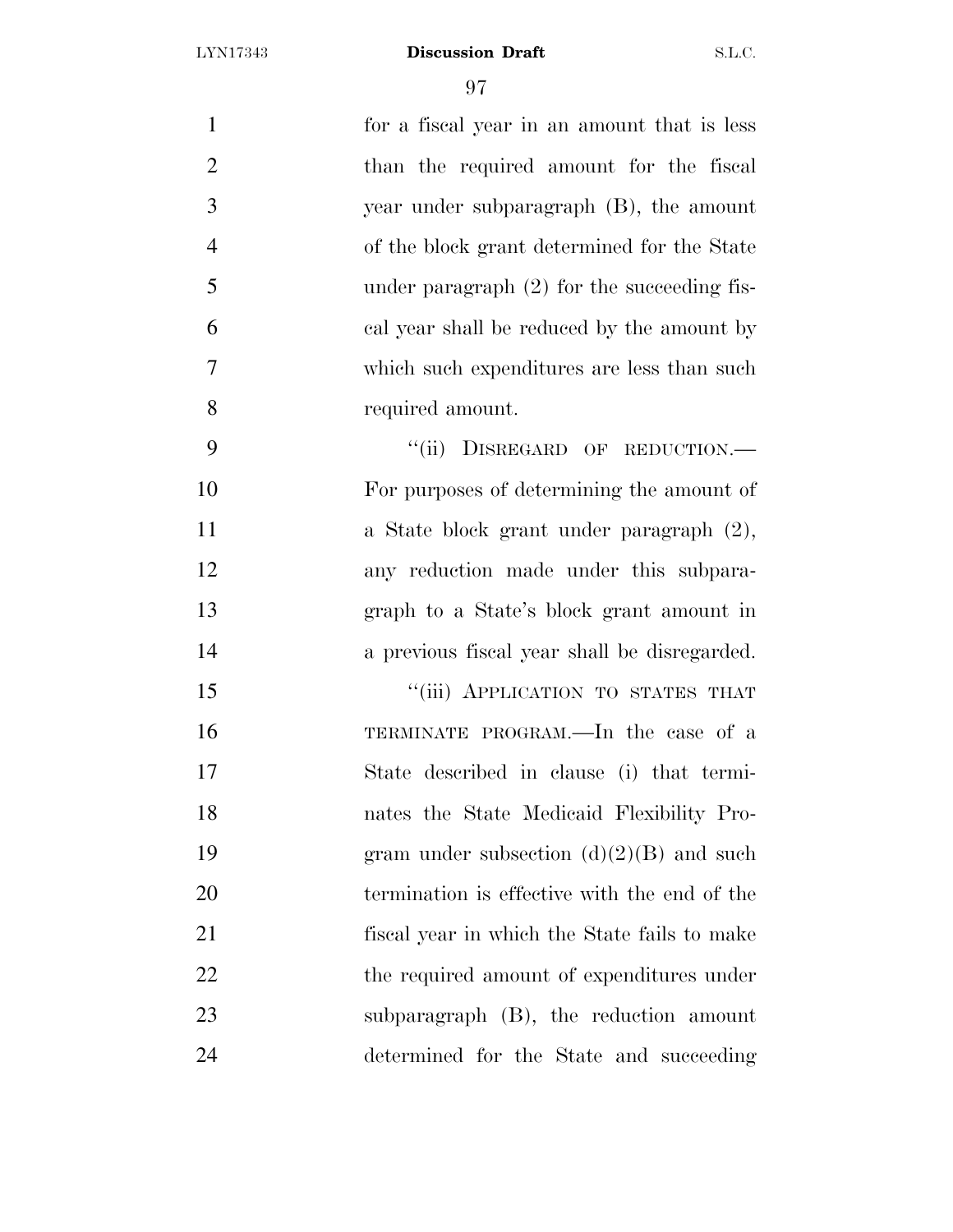| $\mathbf{1}$   | fiscal year under clause (i) shall be treated        |
|----------------|------------------------------------------------------|
| $\overline{2}$ | as an overpayment under this title.                  |
| 3              | "(D) REDUCTION FOR NONCOMPLIANCE.-                   |
| $\overline{4}$ | If the Secretary determines that a State con-        |
| 5              | ducting a Medicaid Flexibility Program is not        |
| 6              | complying with the requirements of this section,     |
| 7              | the Secretary may withhold payments, reduce          |
| 8              | payments, or recover previous payments to the        |
| 9              | State under this section as the Secretary deems      |
| 10             | appropriate.                                         |
| 11             | "(4) DETERMINATION AND PUBLICATION<br>OF             |
| 12             | BLOCK GRANT AMOUNT. - Beginning in 2019 and          |
| 13             | each year thereafter, the Secretary shall determine  |
| 14             | for each State, regardless of whether the State is   |
| 15             | conducting a Medicaid Flexibility Program or has     |
| 16             | submitted an application to conduct such a program,  |
| 17             | the amount of the block grant for the State under    |
| 18             | paragraph $(2)$ which would apply for the upcoming   |
| 19             | fiscal year if the State were to conduct such a pro- |
| 20             | gram in such fiscal year, and shall publish such de- |
| 21             | terminations not later than June 1 of each year.     |
| 22             | "(d) PROGRAM REQUIREMENTS.-                          |
| 23             | "(1) In GENERAL.—No payment shall be made            |
| 24             | under this section to a State conducting a Medicaid  |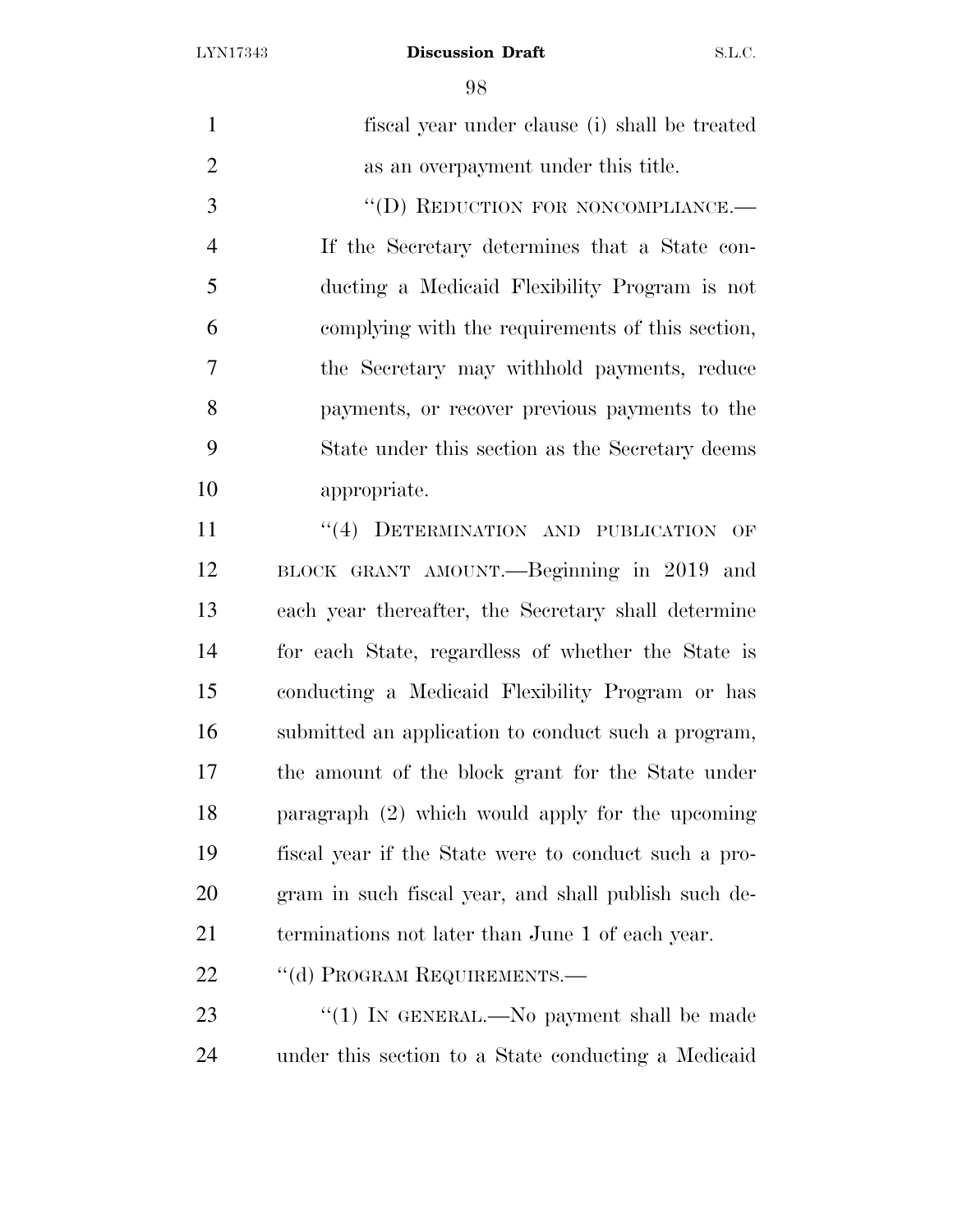| $\mathbf{1}$   | Flexibility Program unless such program meets the |
|----------------|---------------------------------------------------|
| $\overline{2}$ | requirements of this subsection.                  |
| 3              | $``(2)$ TERM OF PROGRAM.—                         |
| $\overline{4}$ | "(A) IN GENERAL.—A State Medicaid                 |
| 5              | Flexibility Program approved under subsection     |
| 6              | $(b)$ —                                           |
| 7              | "(i) shall be conducted for not less              |
| 8              | than 1 program period;                            |
| 9              | "(ii) at the option of the State, may             |
| 10             | be continued for succeeding program peri-         |
| 11             | ods without resubmitting an application           |
| 12             | under subsection (b), provided that—              |
| 13             | "(I) the State provides notice to                 |
| 14             | the Secretary of its decision to con-             |
| 15             | tinue the program; and                            |
| 16             | "(II) no significant changes are                  |
| 17             | made to the program; and                          |
| 18             | "(iii) shall be subject to termination            |
| 19             | only by the State, which may terminate the        |
| 20             | program by making an election under sub-          |
| 21             | paragraph $(B)$ .                                 |
| 22             | $\lq\lq (B)$<br>ELECTION TO TERMINATE<br>PRO-     |
| 23             | GRAM.                                             |
| 24             | "(i) IN GENERAL.—Subject to clause                |
| 25             | (ii), a State conducting a Medicaid Flexi-        |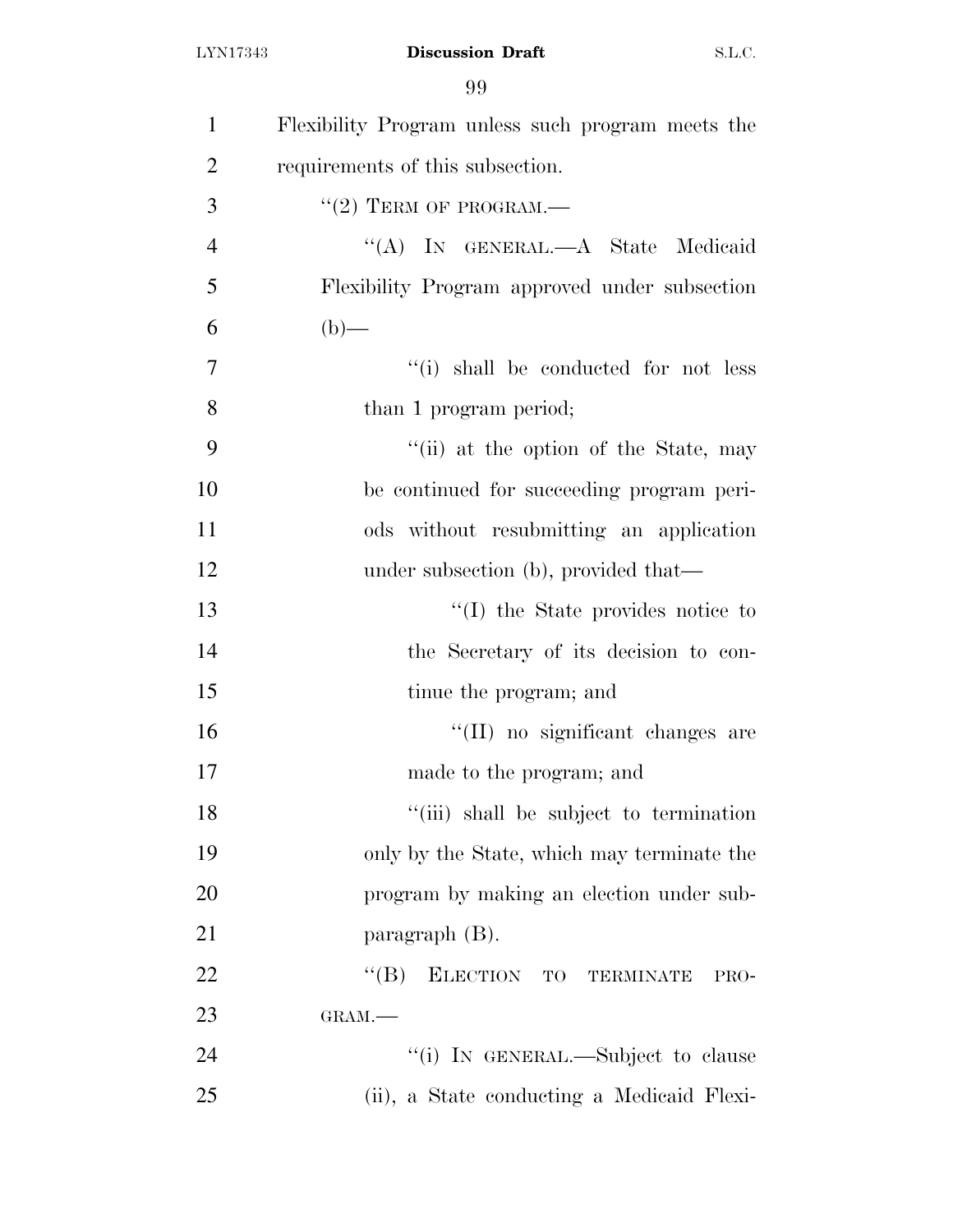| $\mathbf{1}$   | bility Program may elect to terminate the         |
|----------------|---------------------------------------------------|
| $\overline{2}$ | program effective with the first day after        |
| 3              | the end of the program period in which the        |
| $\overline{4}$ | State makes the election.                         |
| 5              | "(ii) TRANSITION PLAN REQUIRE-                    |
| 6              | MENT.—A State may not elect to termi-             |
| 7              | nate a Medicaid Flexibility Program unless        |
| 8              | the State has in place an appropriate tran-       |
| 9              | sition plan approved by the Secretary.            |
| 10             | "(iii) EFFECT OF TERMINATION.—If a                |
| 11             | State elects to terminate a Medicaid Flexi-       |
| 12             | bility Program, the per capita cap limita-        |
| 13             | tions under section 1903A shall apply ef-         |
| 14             | fective with the day described in clause (i),     |
| 15             | and such limitations shall be applied as if       |
| 16             | the State had never conducted a Medicaid          |
| 17             | Flexibility Program.                              |
| 18             | "(3) PROVISION OF TARGETED HEALTH ASSIST-         |
| 19             | $ANCE$ .                                          |
| 20             | "(A) IN GENERAL.—A State Medicaid                 |
| 21             | Flexibility Program shall provide targeted        |
| 22             | health assistance to program enrollees and such   |
| 23             | assistance shall be instead of medical assistance |
| 24             | which would otherwise be provided to the enroll-  |
| 25             | ees under this title.                             |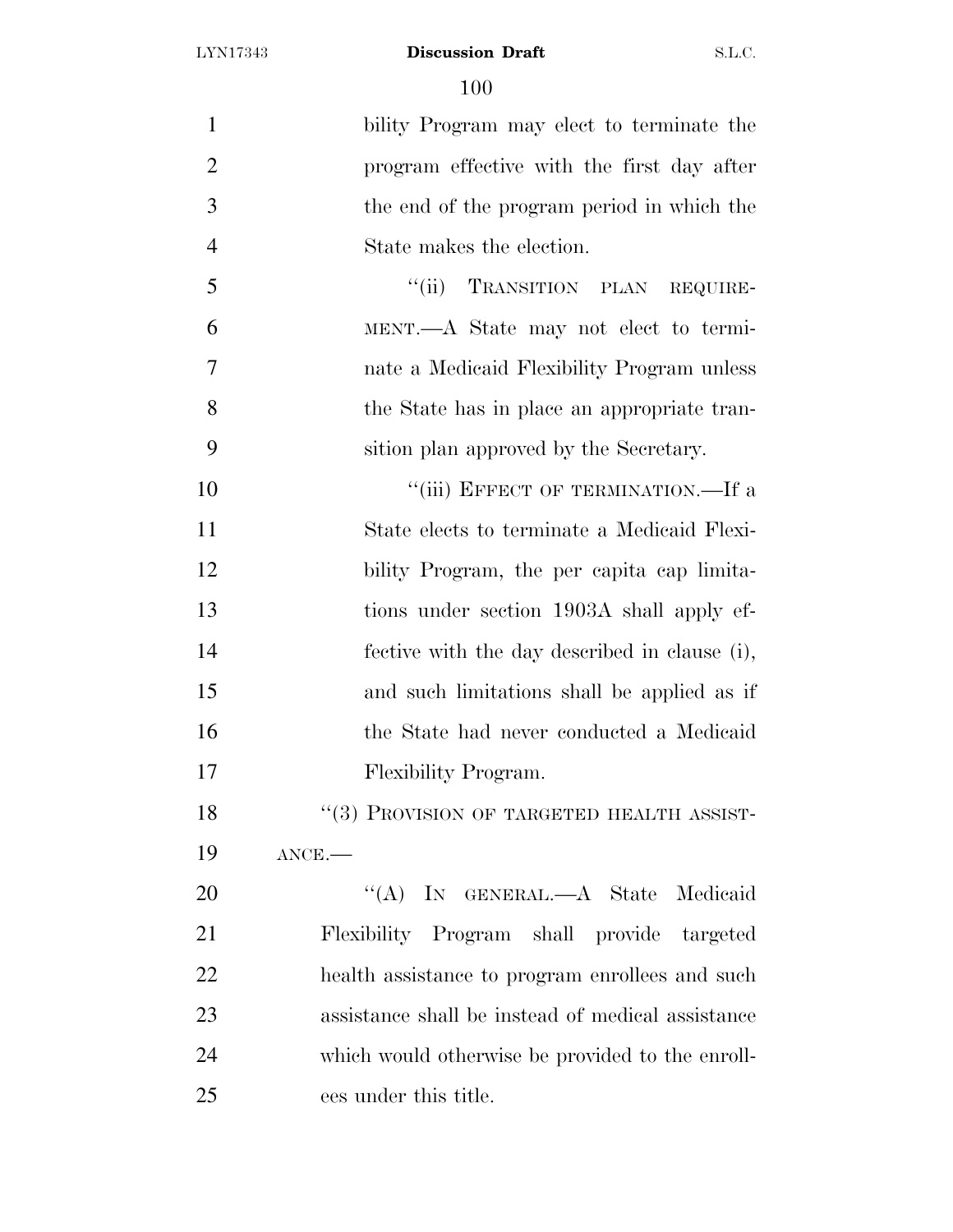| $\mathbf{1}$   | "(B) CONDITIONS FOR ELIGIBILITY.-                            |
|----------------|--------------------------------------------------------------|
| $\overline{2}$ | "(i) IN GENERAL.—A State<br>con-                             |
| 3              | ducting a Medicaid Flexibility Program                       |
| $\overline{4}$ | shall establish conditions for eligibility of                |
| 5              | program enrollees, which shall be instead                    |
| 6              | of other conditions for eligibility under this               |
| $\overline{7}$ | title, except that the program must provide                  |
| 8              | for eligibility for program enrollees to                     |
| 9              | whom the State would otherwise be re-                        |
| 10             | quired to make medical assistance available                  |
| 11             | under section $1902(a)(10)(A)(i)$ .                          |
| 12             | "(ii) MAGI.—Any determination of                             |
| 13             | income necessary to establish the eligibility                |
| 14             | of a program enrollee for purposes of a                      |
| 15             | State Medicaid Flexibility Program shall                     |
| 16             | be made using modified adjusted gross in-                    |
| 17             | accordance<br>with<br>section<br>$\operatorname{in}$<br>come |
| 18             | $1902(e)(14)$ .                                              |
| 19             | $``(4)$ BENEFITS AND SERVICES.—                              |
| 20             | "(A) REQUIRED SERVICES.—In the case of                       |
| 21             | program enrollees to whom the State would oth-               |
| 22             | erwise be required to make medical assistance                |
| 23             | under section $1902(a)(10)(A)(i)$ , a<br>available           |
| 24             | State conducting a Medicaid Flexibility Pro-                 |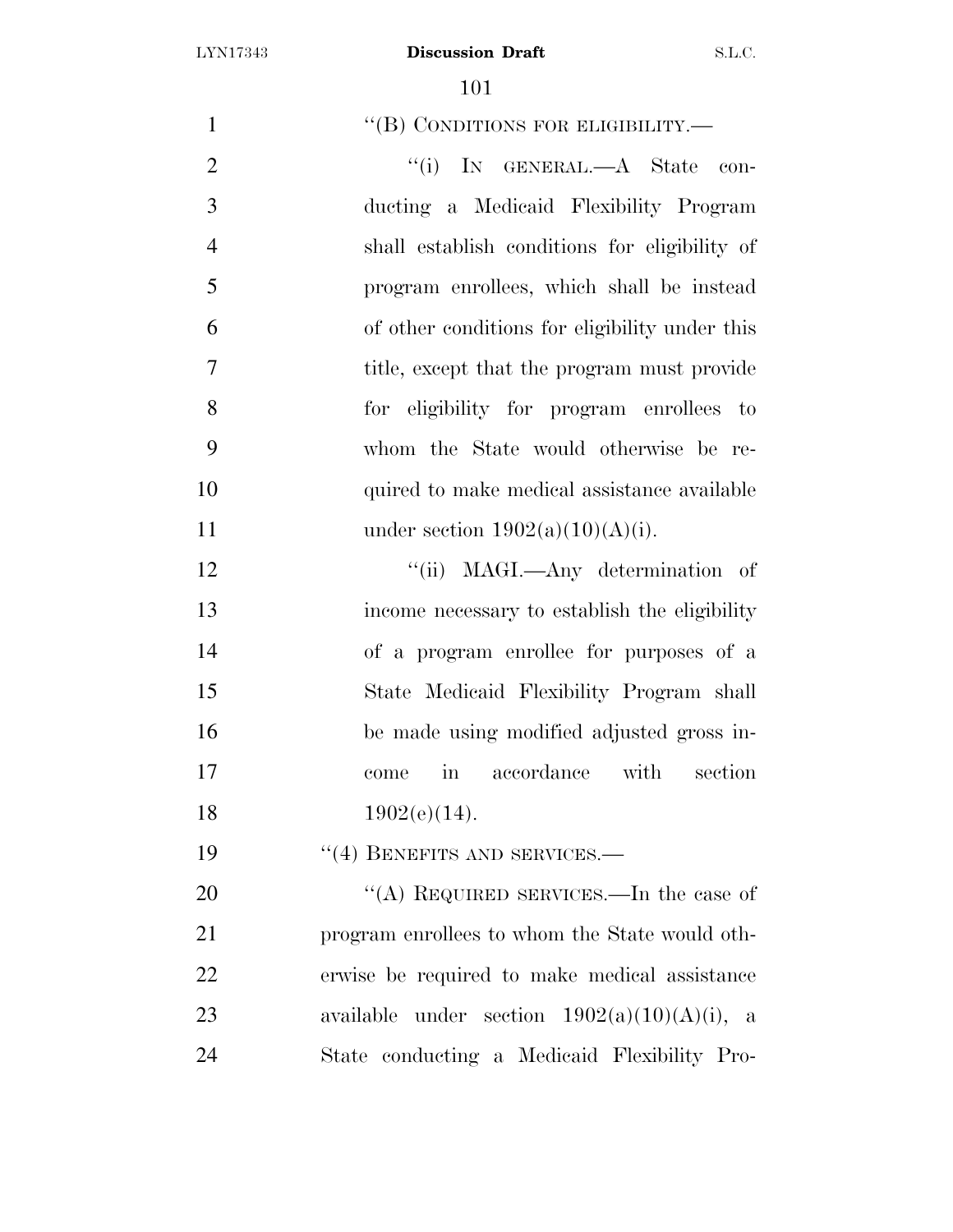| $\mathbf{1}$   | gram shall provide as targeted health assistance |
|----------------|--------------------------------------------------|
| $\overline{2}$ | the following types of services:                 |
| 3              | "(i) Inpatient and outpatient hospital           |
| $\overline{4}$ | services.                                        |
| 5              | "(ii) Laboratory and X-ray services.             |
| 6              | "(iii) Nursing facility services for indi-       |
| 7              | viduals aged 21 and older.                       |
| 8              | "(iv) Physician services.                        |
| 9              | "(v) Home health care services (in-              |
| 10             | cluding home nursing services, medical           |
| 11             | supplies, equipment, and appliances).            |
| 12             | "(vi) Rural health clinic services (as           |
| 13             | defined in section $1905(l)(1)$ .                |
| 14             | "(vii) Federally-qualified health center         |
| 15             | services (as defined in section $1905(l)(2)$ ).  |
| 16             | "(viii) Family planning services and             |
| 17             | supplies.                                        |
| 18             | "(ix) Nurse midwife services.                    |
| 19             | $f(x)$ Certified pediatric and family            |
| 20             | nurse practitioner services.                     |
| 21             | "(xi) Freestanding birth center serv-            |
| 22             | ices (as defined in section $1905(l)(3)$ ).      |
| 23             | "(xii) Emergency medical transpor-               |
| 24             | tation.                                          |
| 25             | "(xiii) Non-cosmetic dental services.            |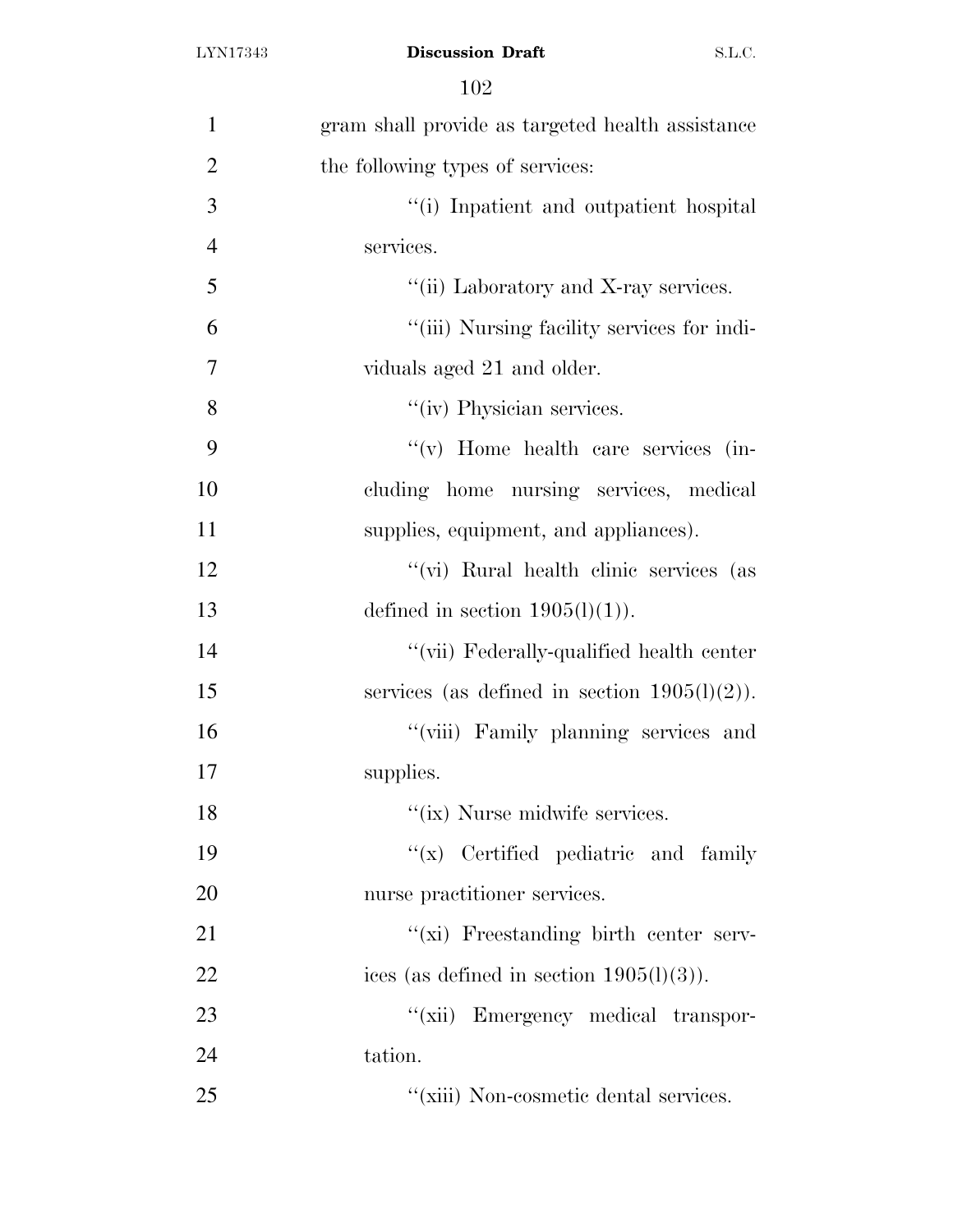| $\mathbf{1}$   | "(xiv) Pregnancy-related services, in-             |
|----------------|----------------------------------------------------|
| $\overline{2}$ | cluding postpartum services for the 12-            |
| 3              | week period beginning on the last day of a         |
| $\overline{4}$ | pregnancy.                                         |
| 5              | "(B) OPTIONAL BENEFITS.—A State may,               |
| 6              | at its option, provide services in addition to the |
| 7              | services described in subparagraph (A) as tar-     |
| 8              | geted health assistance under a Medicaid Flexi-    |
| 9              | bility Program.                                    |
| 10             | $``(C)$ BENEFIT PACKAGES.—                         |
| 11             | "(i) IN GENERAL.—The targeted                      |
| 12             | health assistance provided by a State to           |
| 13             | any group of program enrollees under a             |
| 14             | Medicaid Flexibility Program shall have an         |
| 15             | aggregate actuarial value that is equal to         |
| 16             | at least 95 percent of the aggregate actu-         |
| 17             | arial value of the benchmark coverage de-          |
| 18             | scribed in subsection $(b)(1)$ of section 1937     |
| 19             | benchmark-equivalent coverage<br>de-<br><b>or</b>  |
| 20             | scribed in subsection $(b)(2)$ of such sec-        |
| 21             | tion, as such subsections were in effect           |
| 22             | prior to the enactment of the Patient Pro-         |
| 23             | tection and Affordable Care Act.                   |
| 24             | "(ii) AMOUNT, DURATION, AND SCOPE                  |
| 25             | OF BENEFITS.—Subject to clause (i), the            |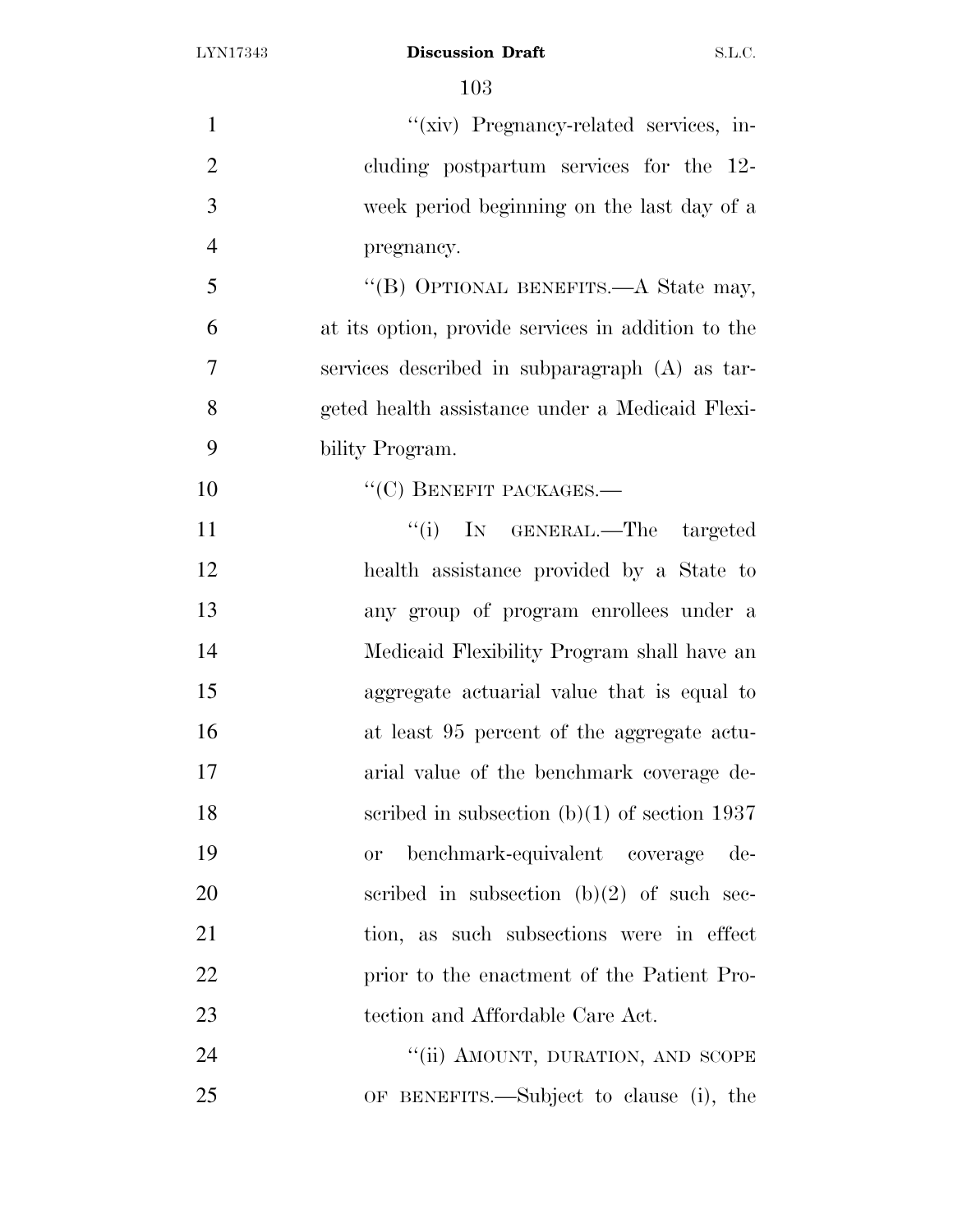State shall determine the amount, dura- tion, and scope with respect to services provided as targeted health assistance under a Medicaid Flexibility Program, in- cluding with respect to services that are re- quired to be provided to certain program enrollees under subparagraph (A) except as otherwise provided under such subpara-graph.

10 "(iii) MENTAL HEALTH AND SUB- STANCE USE DISORDER COVERAGE AND PARITY.—The targeted health assistance provided by a State to program enrollees under a Medicaid Flexibility Program shall include mental health services and sub- stance use disorder services and the finan- cial requirements and treatment limitations applicable to such services under the pro- gram shall comply with the requirements of section 2726 of the Public Health Serv- ice Act in the same manner as such re-22 quirements apply to a group health plan.

23 "(iv) PRESCRIPTION DRUGS.—If the targeted health assistance provided by a State to program enrollees under a Med-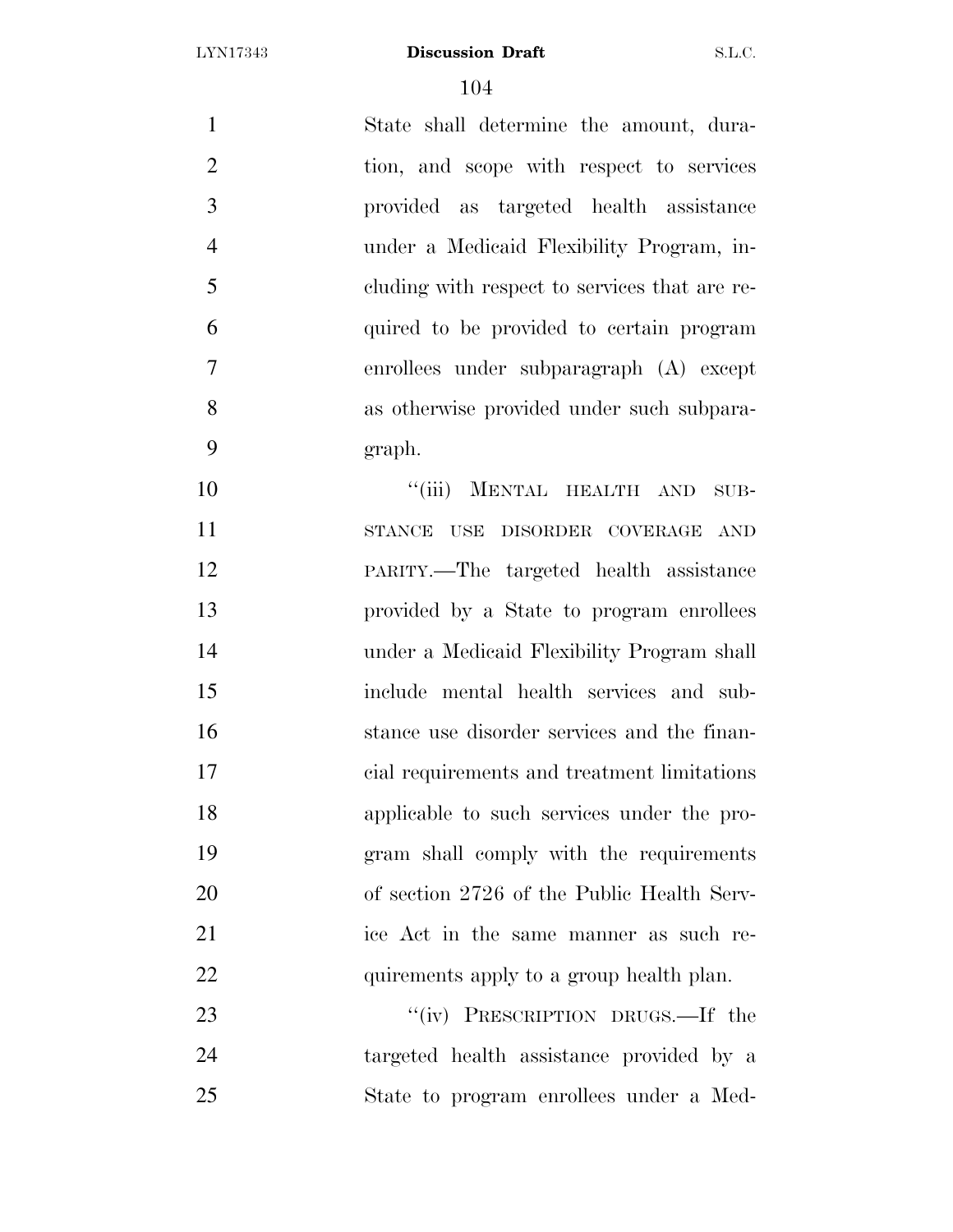icaid Flexibility Program includes assist- ance for covered outpatient drugs, such drugs shall be subject to a rebate agree- ment that complies with the requirements of section 1927, and any requirements ap- plicable to medical assistance for covered outpatient drugs under a State plan (in- cluding the requirement that the State pro- vide information to a manufacturer) shall apply in the same manner to targeted health assistance for covered outpatient drugs under a Medicaid Flexibility Pro- gram. ''(D) COST SHARING.—A State conducting

 a Medicaid Flexibility Program may impose premiums, deductibles, cost-sharing, or other similar charges, except that the total annual ag- gregate amount of all such charges imposed with respect to all program enrollees in a family shall not exceed 5 percent of the family's in-21 come for the year involved.

22 "(5) ADMINISTRATION OF PROGRAM.—Each State conducting a Medicaid Flexibility Program shall do the following: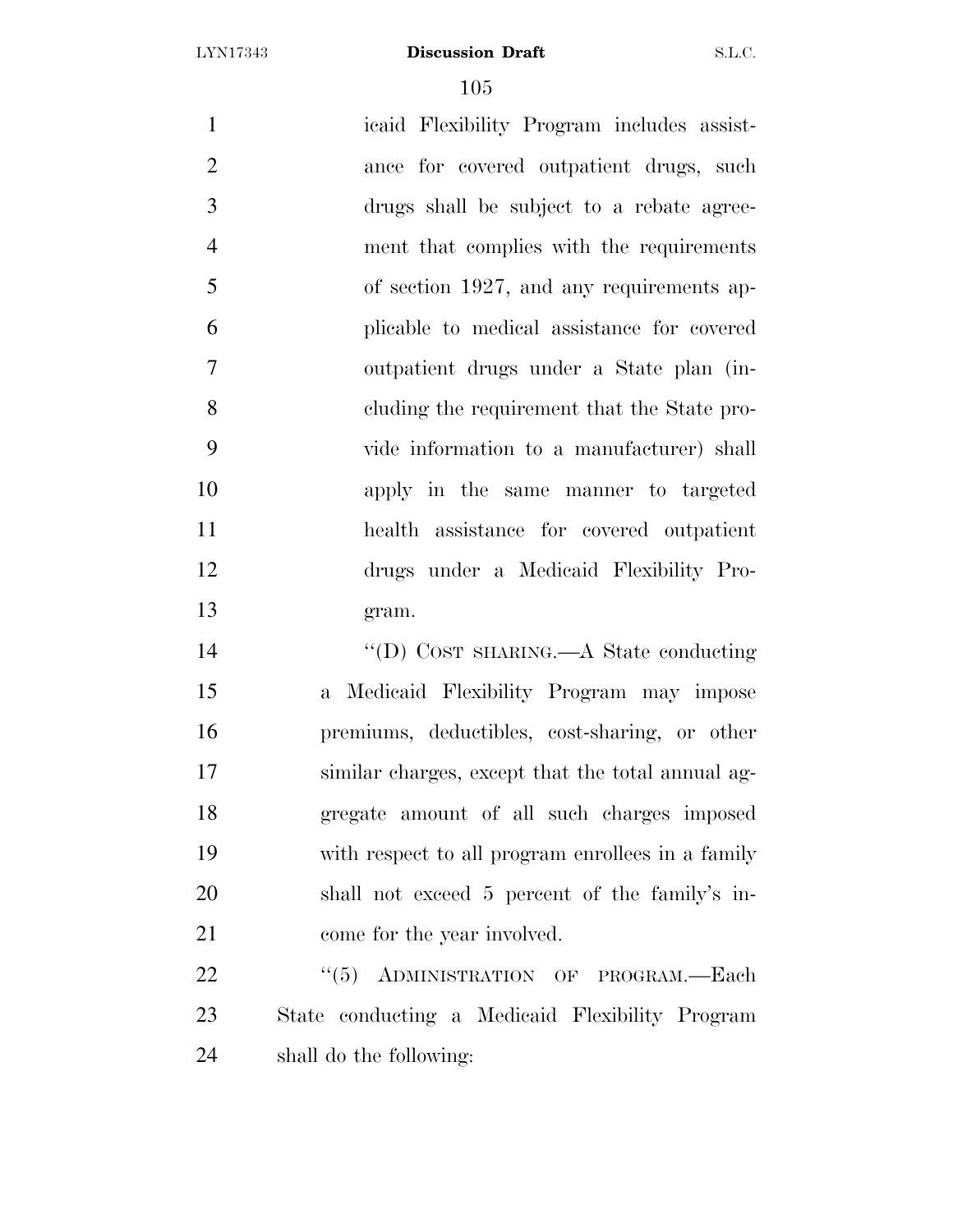1  $((A)$  SINGLE AGENCY.—Designate a single State agency responsible for administering the program.

4 "(B) ENROLLMENT SIMPLIFICATION AND COORDINATION WITH STATE HEALTH INSUR- ANCE EXCHANGES.—Provide for simplified en- rollment processes (such as online enrollment and reenrollment and electronic verification) and coordination with State health insurance exchanges.

11 "
(C) BENEFICIARY PROTECTIONS.—Estab- lish a fair process (which the State shall de- scribe in the application required under sub- section (b)) for individuals to appeal adverse eligibility determinations with respect to the program.

**''(6) APPLICATION OF REST OF TITLE XIX.** 

 $((A)$  In GENERAL.—To the extent that a provision of this section is inconsistent with an- other provision of this title, the provision of this 21 section shall apply.

22 "(B) APPLICATION OF SECTION 1903A. With respect to a State that is conducting a Medicaid Flexibility Program, section 1903A shall be applied as if program enrollees were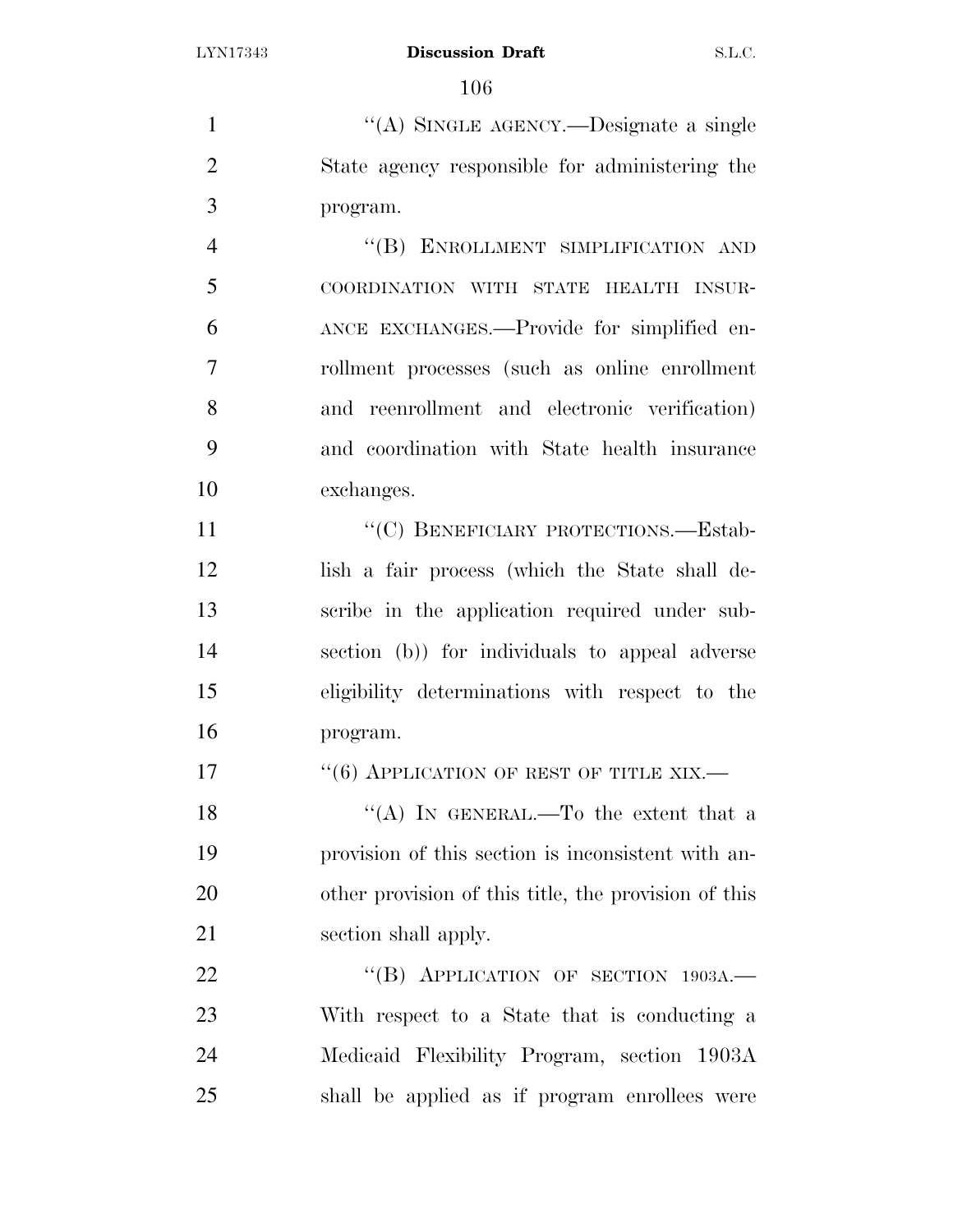| $\mathbf{1}$   | not 1903A enrollees for each program period  |
|----------------|----------------------------------------------|
| $\overline{2}$ | during which the State conducts the program. |
| 3              | "(C) WAIVERS AND STATE PLAN AMEND-           |
| $\overline{4}$ | MENTS.-                                      |
| 5              | "(i) IN GENERAL.—In the case of a            |
| 6              | State conducting a Medicaid Flexibility      |
| $\overline{7}$ | Program that has in effect a waiver or       |
| 8              | State plan amendment, such waiver or         |
| 9              | amendment shall not apply with respect to    |
| 10             | the program, targeted health assistance      |
| 11             | provided under the program, or program       |
| 12             | enrollees.                                   |
| 13             | "(ii) REPLICATION OF WAIVER OR               |
| 14             | AMENDMENT.—In designing a Medicaid           |
| 15             | Flexibility Program, a State may mirror      |
| 16             | provisions of a waiver or State plan         |
| 17             | amendment described in clause (i) in the     |
| 18             | program to the extent that such provisions   |
| 19             | are otherwise consistent with the require-   |
| 20             | ments of this section.                       |
| 21             | "(iii) EFFECT OF TERMINATION.-In             |
| 22             | the case of a State described in clause (i)  |
| 23             | that terminates its program under sub-       |
| 24             | section $(d)(2)(B)$ , any waiver or amend-   |
| 25             | ment which was limited pursuant to sub-      |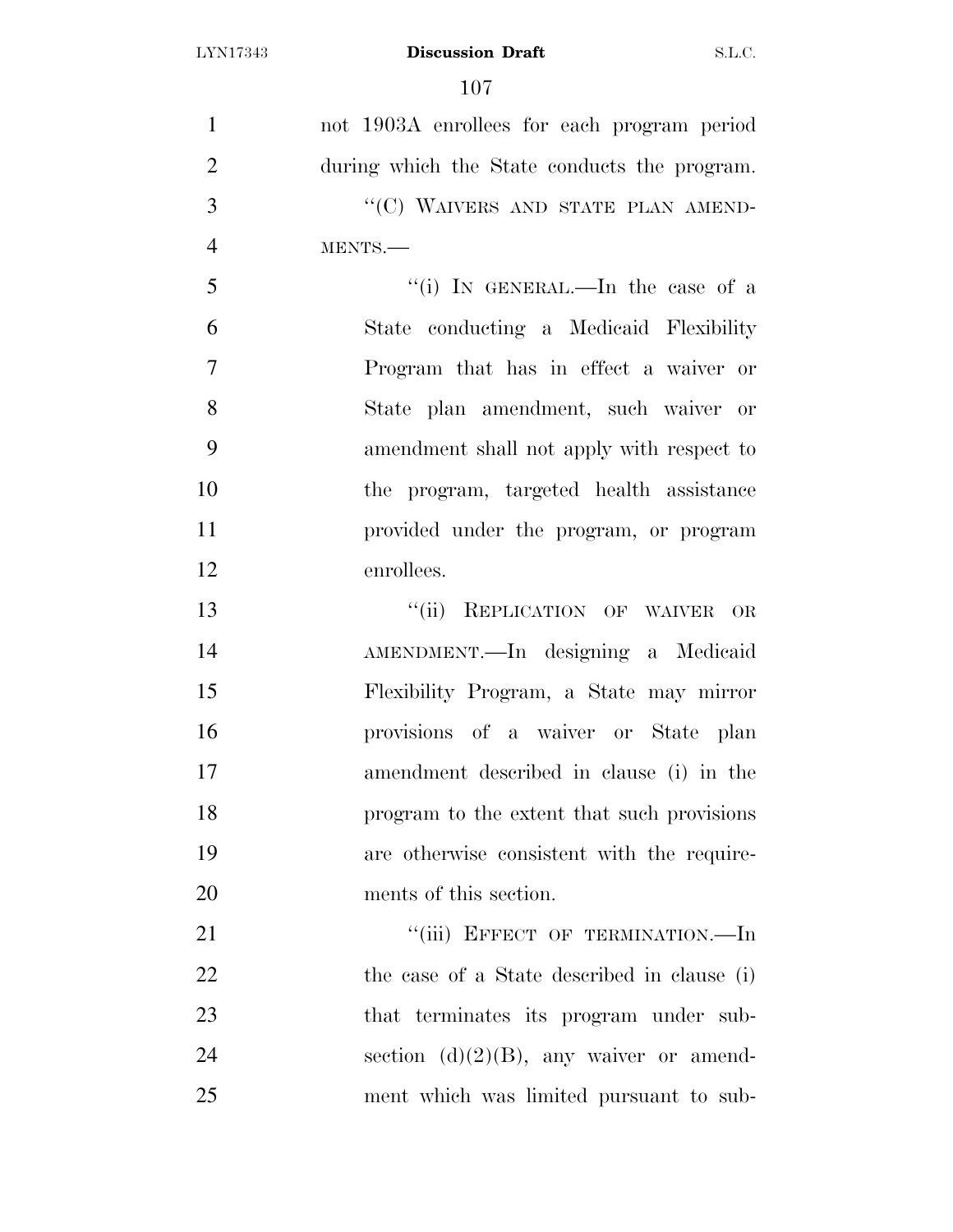paragraph (A) shall cease to be so limited effective with the effective date of such ter- mination. 4 "(D) NONAPPLICATION OF PROVISIONS.

 With respect to the design and implementation of Medicaid Flexibility Programs conducted under this section, paragraphs (1), (10)(B), 8 (17), and (23) of section 1902(a), as well as any other provision of this title (except for this section and as otherwise provided by this sec- tion) that the Secretary deems appropriate, shall not apply.

''(e) DEFINITIONS.—For purposes of this section:

14 "(1) MEDICAID FLEXIBILITY PROGRAM.—The term 'Medicaid Flexibility Program' means a State program for providing targeted health assistance to program enrollees funded by a block grant under this section.

19 "(2) PROGRAM ENROLLEE.

20 "(A) In GENERAL.—The term 'program enrollee' means, with respect to a State that is conducting a Medicaid Flexibility Program, an individual who is a 1903A enrollee (as defined 24 in section  $1903A(e)(1)$  who is in the  $1903A$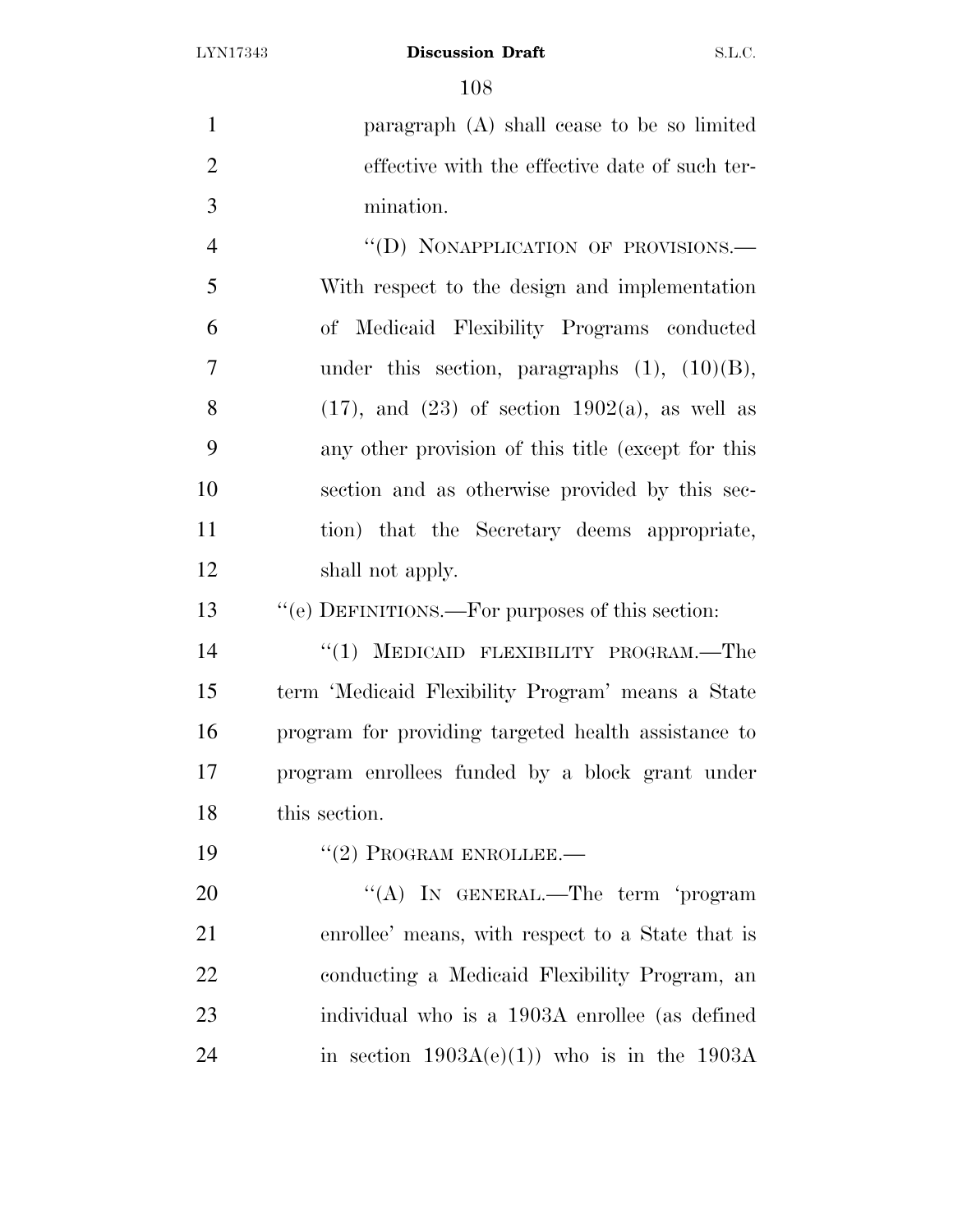| $\mathbf{1}$   | enrollee category described in<br>section              |
|----------------|--------------------------------------------------------|
| $\overline{2}$ | $1903A(e)(2)(E)$ .                                     |
| 3              | "(B) RULE OF CONSTRUCTION.—For pur-                    |
| $\overline{4}$ | poses of section $1903A(e)(3)$ , eligibility and en-   |
| 5              | rollment of an individual under a Medicaid             |
| 6              | Flexibility Program shall be deemed to be eligi-       |
| 7              | bility and enrollment under a State plan (or           |
| 8              | waiver of such plan) under this title.                 |
| 9              | "(3) PROGRAM PERIOD.—The term 'program                 |
| 10             | period' means, with respect to a State Medicaid        |
| 11             | Flexibility Program, a period of 5 consecutive fiscal  |
| 12             | years that begins with either—                         |
| 13             | $\lq\lq$ the first fiscal year in which the State      |
| 14             | conducts the program; or                               |
| 15             | $\lq\lq$ (B) the next fiscal year in which the         |
| 16             | State conducts such a program that begins              |
| 17             | after the end of a previous program period.            |
| 18             | "(4) STATE.—The term 'State' means one of              |
| 19             | the 50 States or the District of Columbia.             |
| 20             | $\cdot\cdot$ (5) TARGETED HEALTH ASSISTANCE.—The       |
| 21             | term 'targeted health assistance' means assistance     |
| 22             | for health-care-related items and medical services for |
| 23             | program enrollees.".                                   |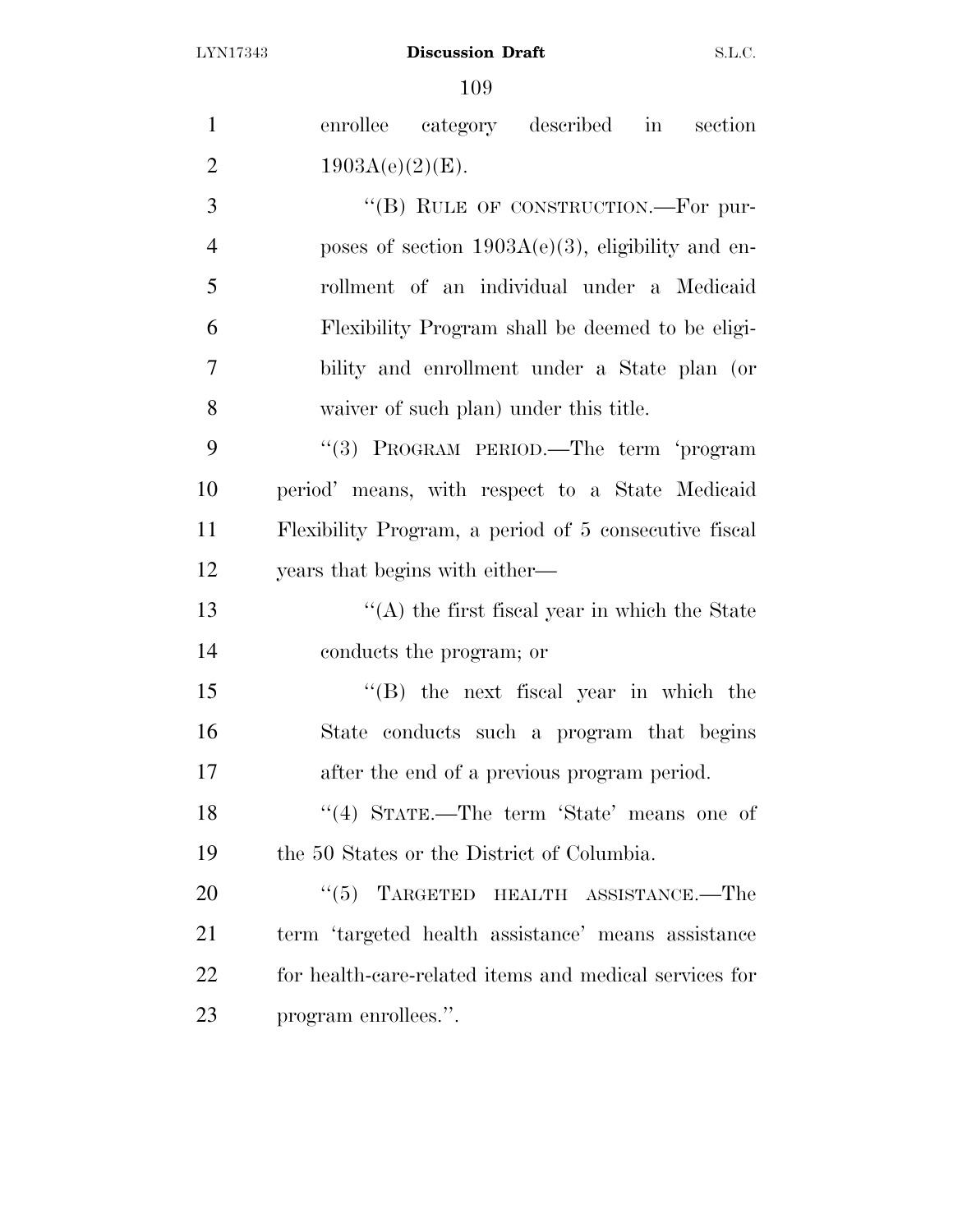| $\mathbf{1}$   | SEC. 135. MEDICAID AND CHIP QUALITY PERFORMANCE          |
|----------------|----------------------------------------------------------|
| $\overline{2}$ | <b>BONUS PAYMENTS.</b>                                   |
| 3              | Section 1903 of the Social Security Act (42 U.S.C.)      |
| $\overline{4}$ | 1396b) is amended by adding at the end the following new |
| 5              | subsection:                                              |
| 6              | "(aa) QUALITY PERFORMANCE BONUS PAYMENTS.—               |
| 7              | "(1) INCREASED FEDERAL SHARE.—With re-                   |
| 8              | spect to each of fiscal years 2023 through 2026, in      |
| 9              | the case of one of the 50 States or the District of      |
| 10             | Columbia (each referred to in this subsection as a       |
| 11             | 'State') that—                                           |
| 12             | $\lq\lq$ (A) equals or exceeds the qualifying            |
| 13             | amount (as established by the Secretary) of              |
| 14             | lower than expected aggregate medical assist-            |
| 15             | ance expenditures (as defined in paragraph $(4)$ )       |
| 16             | for that fiscal year; and                                |
| 17             | "(B) submits to the Secretary, in accord-                |
| 18             | ance with such manner and format as specified            |
| 19             | by the Secretary and for the performance pe-             |
| 20             | riod (as defined by the Secretary) for such fis-         |
| 21             | cal year—                                                |
| 22             | "(i) information on the applicable                       |
| 23             | quality measures identified under para-                  |
| 24             | $graph(3)$ with respect to each category of              |
| 25             | Medicaid eligible individuals under the                  |
| 26             | State plan or a waiver of such plan; and                 |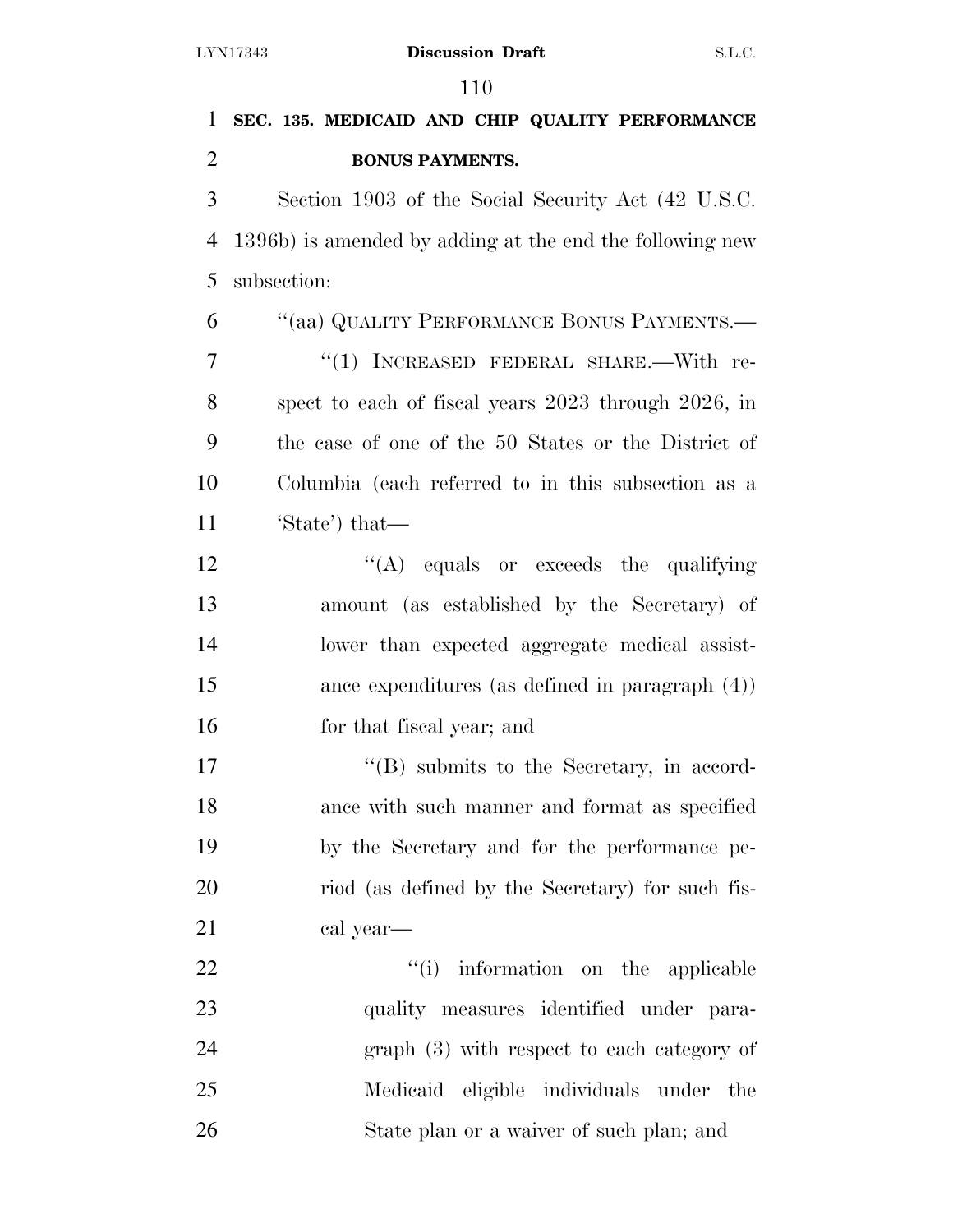1 ''(ii) a plan for spending a portion of additional funds resulting from application of this subsection on quality improvement within the State plan under this title or under a waiver of such plan, the Federal matching percentage otherwise ap- plied under subsection (a)(7) for such fiscal year shall be increased by such percentage (as determined by the Secretary) so that the aggre- gate amount of the resulting increase pursuant to this subsection for the State and fiscal year does not exceed the State allotment established under paragraph (2) for the State and fiscal year. 15 "(2) ALLOTMENT DETERMINATION.—The Sec- retary shall establish a formula for computing State allotments under this paragraph for each fiscal year described in paragraph (1) such that— 19 ''(A) such an allotment to a State is deter-

 mined based on the performance, including im- provement, of such State under this title and 22 title XXI with respect to the quality measures submitted under paragraph (3) by such State for the performance period (as defined by the Secretary) for such fiscal year; and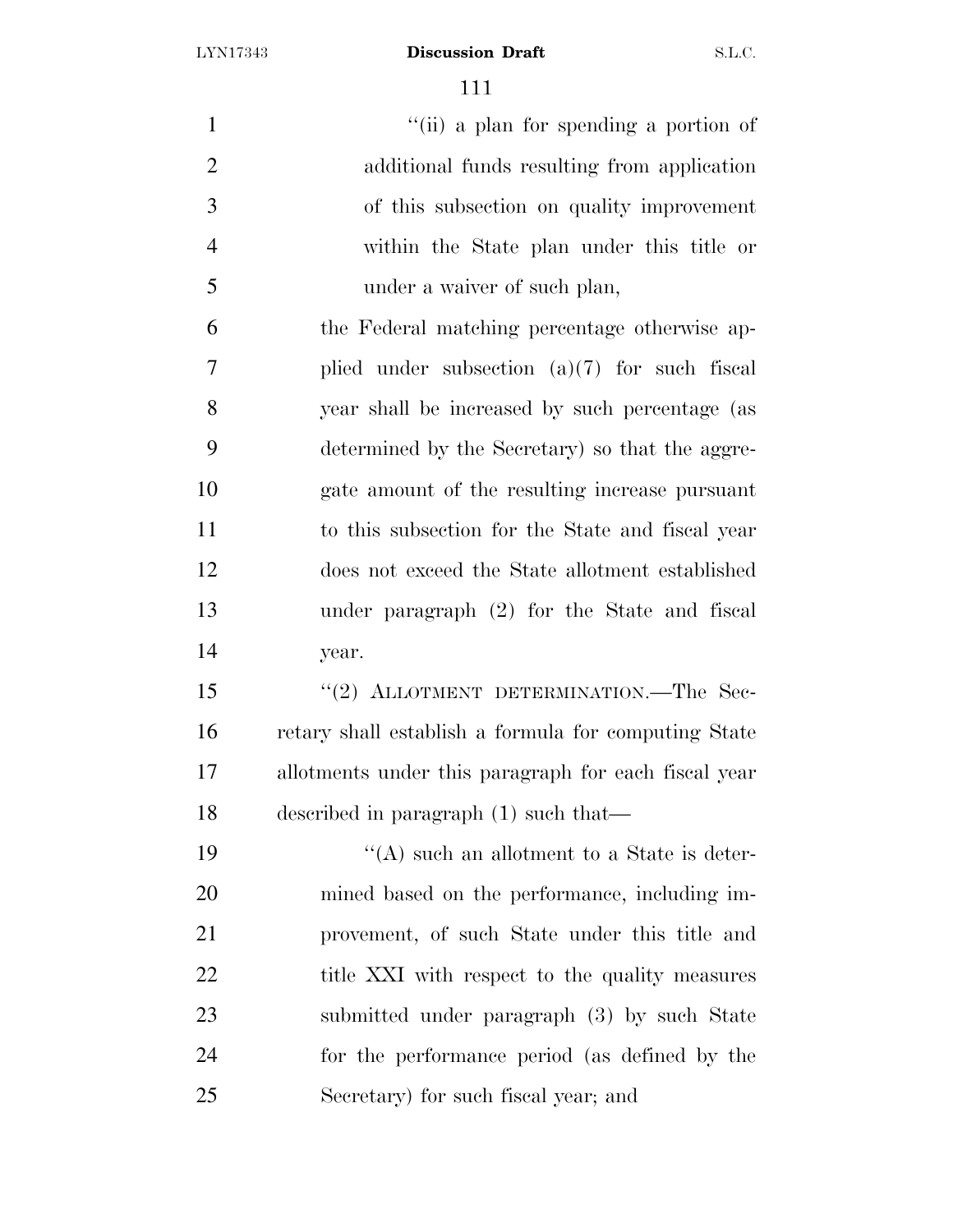''(B) the total of the allotments under this paragraph for all States for the period of the fiscal years described in paragraph (1) is equal to \$8,000,000,000.

5 "(3) QUALITY MEASURES REQUIRED FOR BONUS PAYMENTS.—For purposes of this subsection, the Secretary shall, pursuant to rulemaking and after consultation with State agencies administering State plans under this title, identify and publish (and update as necessary) peer-reviewed quality measures (which shall include health care and long- term care outcome measures and may include the quality measures that are overseen or developed by the National Committee for Quality Assurance or the Agency for Healthcare Research and Quality or that are identified under section 1139A or 1139B) that are quantifiable, objective measures that take into account the clinically appropriate measures of quality for different types of patient populations re- ceiving benefits or services under this title or title XXI.

22 "(4) LOWER THAN EXPECTED AGGREGATE MEDICAL ASSISTANCE EXPENDITURES.—In this sub-section, the term 'lower than expected aggregate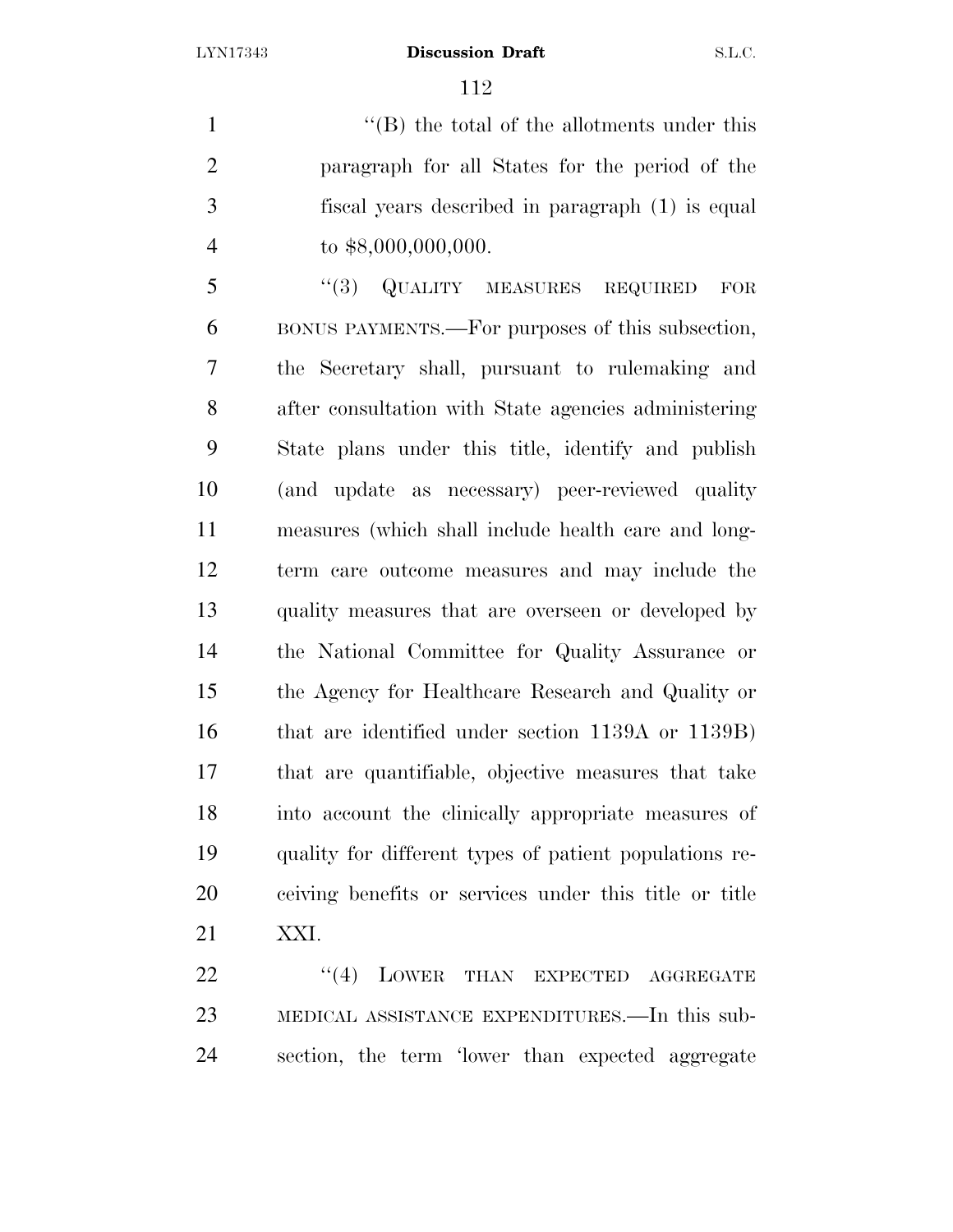| $\mathbf{1}$   | medical assistance expenditures' means, with respect |
|----------------|------------------------------------------------------|
| $\overline{2}$ | to a State the amount (if any) by which—             |
| 3              | $\lq\lq$ the amount of the adjusted total med-       |
| $\overline{4}$ | ical assistance expenditures for the State and       |
| 5              | fiscal year determined in section $1903A(b)(1)$      |
| 6              | without regard to the 1903A enrollee category        |
| $\overline{7}$ | described in section $1903A(e)(2)(E)$ ; is less      |
| 8              | than                                                 |
| 9              | $\lq\lq$ the amount of the target total med-         |
| 10             | ical assistance expenditures for the State and       |
| 11             | fiscal year determined in section $1903A(c)$ with-   |
| 12             | out regard to the 1903A enrollee category de-        |
| 13             | scribed in section $1903A(e)(2)(E)$ .".              |
|                |                                                      |
| 14             | SEC. 136. GRANDFATHERING CERTAIN MEDICAID WAIVERS;   |
| 15             | PRIORITIZATION OF HCBS WAIVERS.                      |
| 16             | (a) MANAGED CARE WAIVERS.—                           |
| 17             | (1) IN GENERAL.—In the case of a State with          |
| 18             | a grandfathered managed care waiver, the State       |
| 19             | may, at its option through a State plan amendment,   |
| <b>20</b>      | continue to implement the managed care delivery      |
| 21             | system that is the subject of such waiver in per-    |
| 22             | petuity under the State plan under title XIX of the  |
| 23             | Social Security Act (or a waiver of such plan) with- |
| 24             | out submitting an application to the Secretary for a |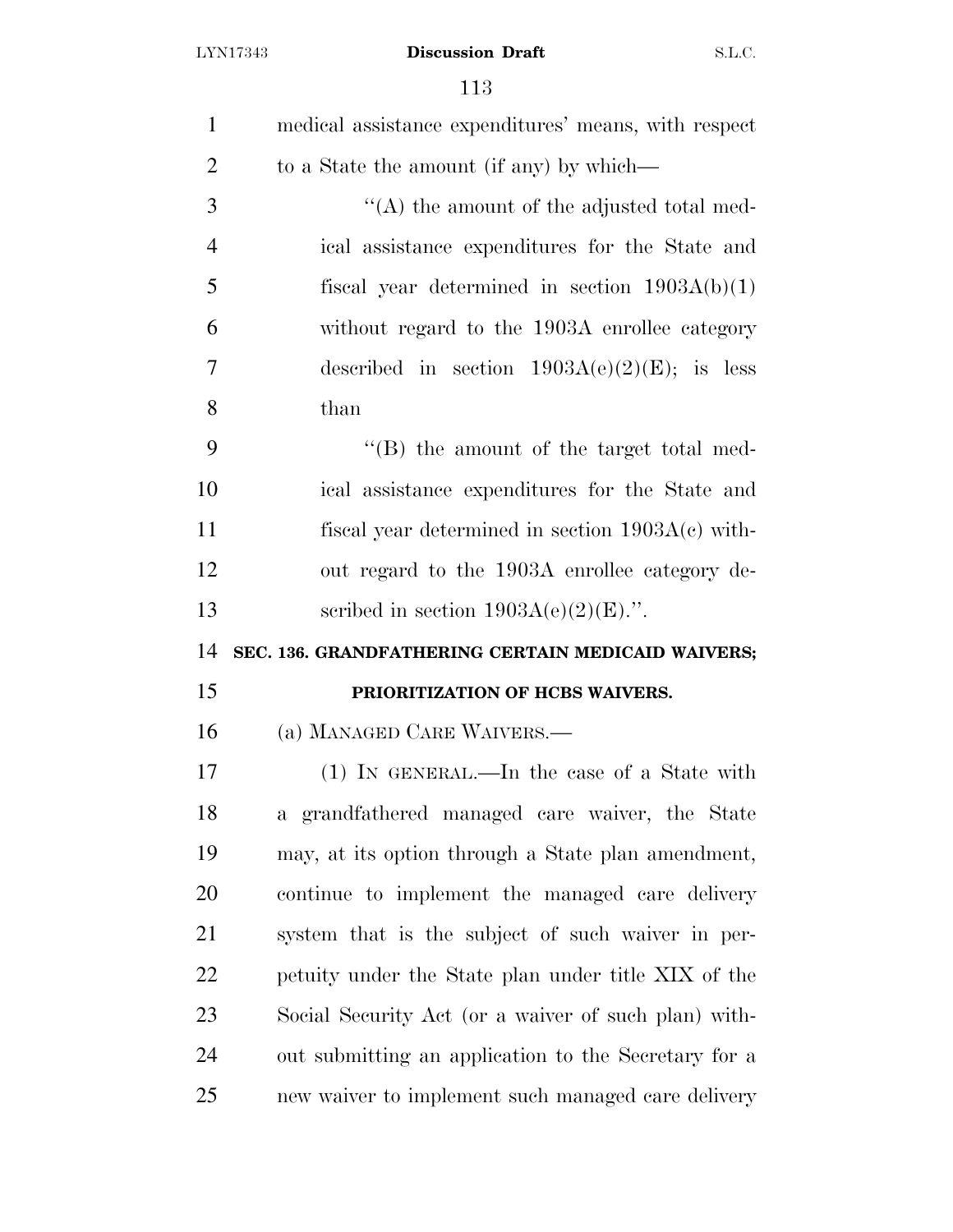| $\mathbf{1}$   | system, so long as the terms and conditions of the    |
|----------------|-------------------------------------------------------|
| $\overline{2}$ | waiver involved (other than such terms and condi-     |
| 3              | tions that relate to budget neutrality as modified    |
| $\overline{4}$ | pursuant to section $1903A(f)(1)$ of the Social Secu- |
| 5              | rity Act) are not modified.                           |
| 6              | (2) MODIFICATIONS.—                                   |
| 7              | (A) IN GENERAL.—If a State with a                     |
| 8              | grandfathered managed care waiver seeks to            |
| 9              | modify the terms or conditions of such a waiv-        |
| 10             | er, the State shall submit to the Secretary an        |
| 11             | application for approval of a new waiver under        |
| 12             | such modified terms and conditions.                   |
| 13             | (B) APPROVAL OF MODIFICATION.—                        |
| 14             | (i) IN GENERAL.—An application de-                    |
| 15             | scribed in subparagraph $(A)$ is deemed ap-           |
| 16             | proved unless the Secretary, not later than           |
| 17             | 90 days after the date on which the appli-            |
| 18             | cation is submitted, submits to the State—            |
| 19             | $(I)$ a denial; or                                    |
| 20             | (II) a request for more informa-                      |
| 21             | tion regarding the application.                       |
| 22             | ADDITIONAL INFORMATION.-If<br>(ii)                    |
| 23             | the Secretary requests additional informa-            |
| 24             | tion, the Secretary has 30 days after a               |
| 25             | State submission in response to the Sec-              |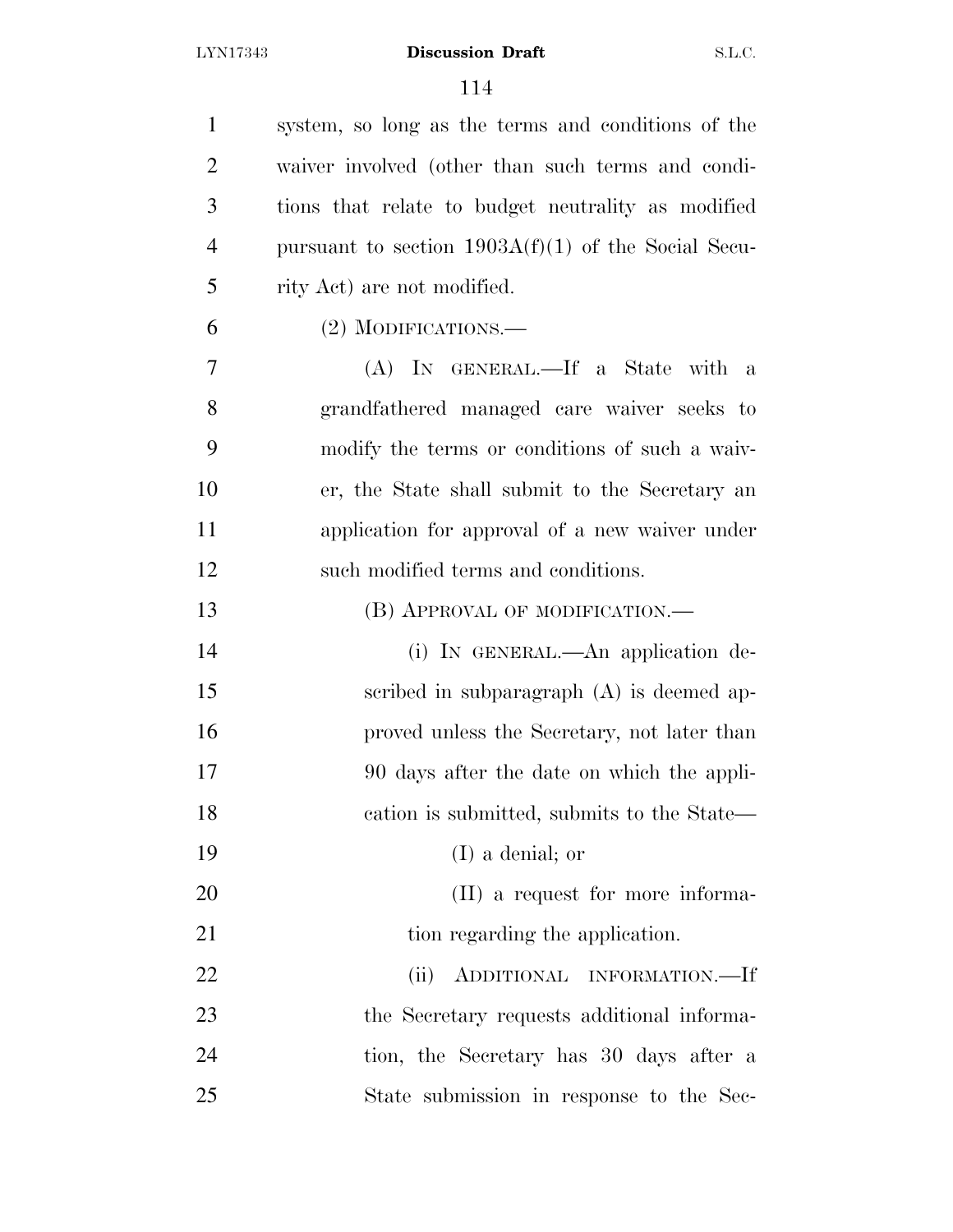retary's request to deny the application or request more information. (3) GRANDFATHERED MANAGED CARE WAIVER DEFINED.—In this subsection, the term ''grand- fathered managed care waiver'' means the provisions of a waiver or an experimental, pilot, or demonstra-

 tion project that relate to the authority of a State to implement a managed care delivery system under the State plan under title XIX of such Act (or under a waiver of such plan under section 1115 of such Act) that—

 (A) is approved by the Secretary of Health and Human Services under section 1915(b), 14 1932, or  $1115(a)(1)$  of the Social Security Act 15 (42 U.S.C. 1396n(b), 1396u–2, 1315(a)(1)) as of January 1, 2017; and

 (B) has been renewed by the Secretary not less than 1 time.

 (b) HCBS WAIVERS.—The Secretary of Health and Human Services shall implement procedures encouraging States to adopt or extend waivers related to the authority of a State to make medical assistance available for home and community-based services under the State plan under title XIX of the Social Security Act if the State determines that such waivers would improve patient access to services.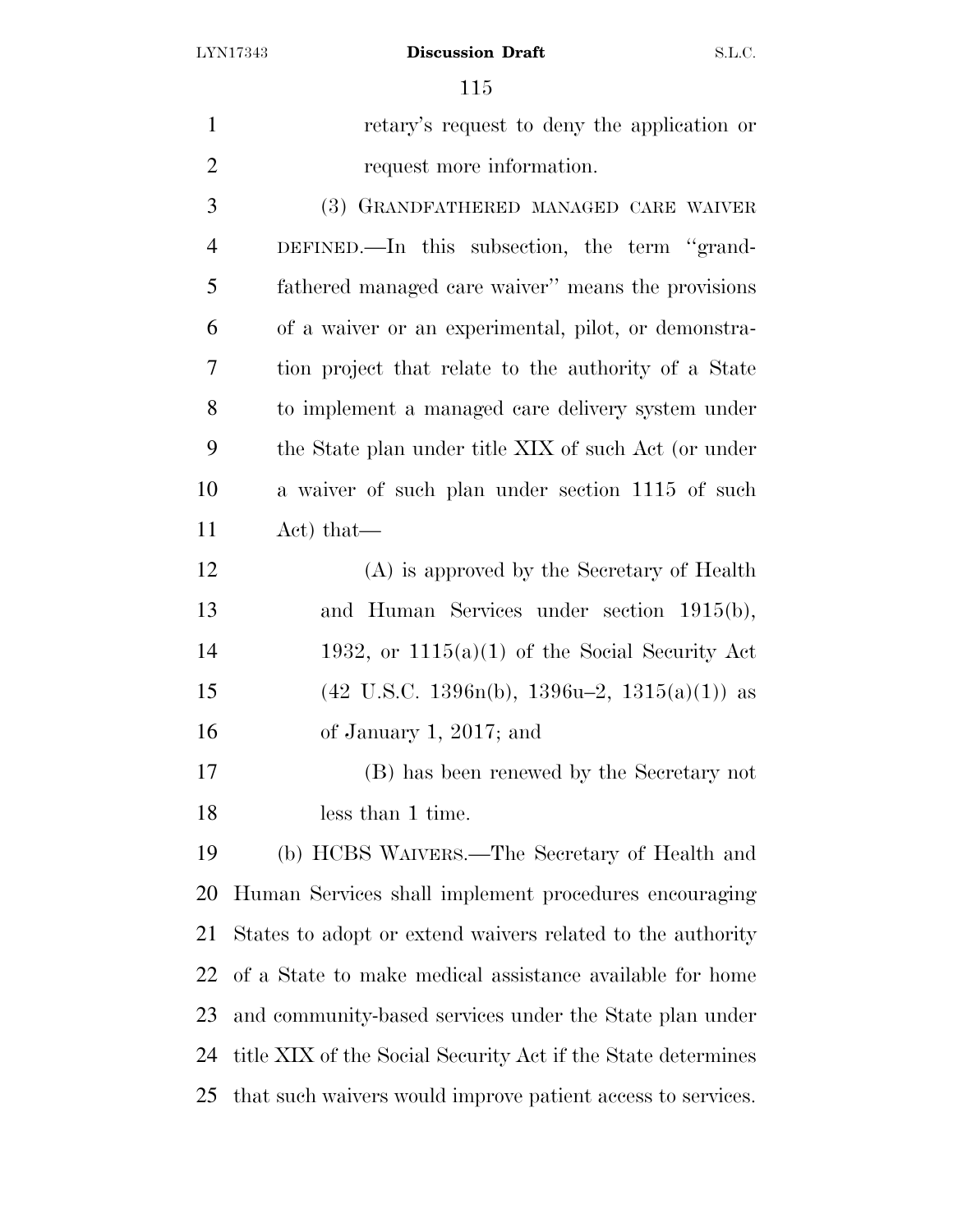# **SEC. 137. COORDINATION WITH STATES.**

 Title XIX of the Social Security Act is amended by inserting after section 1904 (42 U.S.C. 1396d) the fol-lowing:

''COORDINATION WITH STATES

 ''SEC. 1904A. No proposed rule (as defined in section 551(4) of title 5, United States Code) implementing or interpreting any provision of this title shall be finalized on or after January 1, 2018, unless the Secretary—

 $\frac{1}{10}$   $\frac{1}{10}$  provides for a process under which the Secretary or the Secretary's designee solicits advice from each State's State agency responsible for ad- ministering the State plan under this title (or a waiver of such plan) and State Medicaid Director—

 $\langle (A)$  on a regular, ongoing basis on mat- ters relating to the application of this title that are likely to have a direct effect on the oper- ation or financing of State plans under this title (or waivers of such plans); and

 $\langle (B)$  prior to submission of any final pro- posed rule, plan amendment, waiver request, or proposal for a project that is likely to have a di- rect effect on the operation or financing of State plans under this title (or waivers of such plans);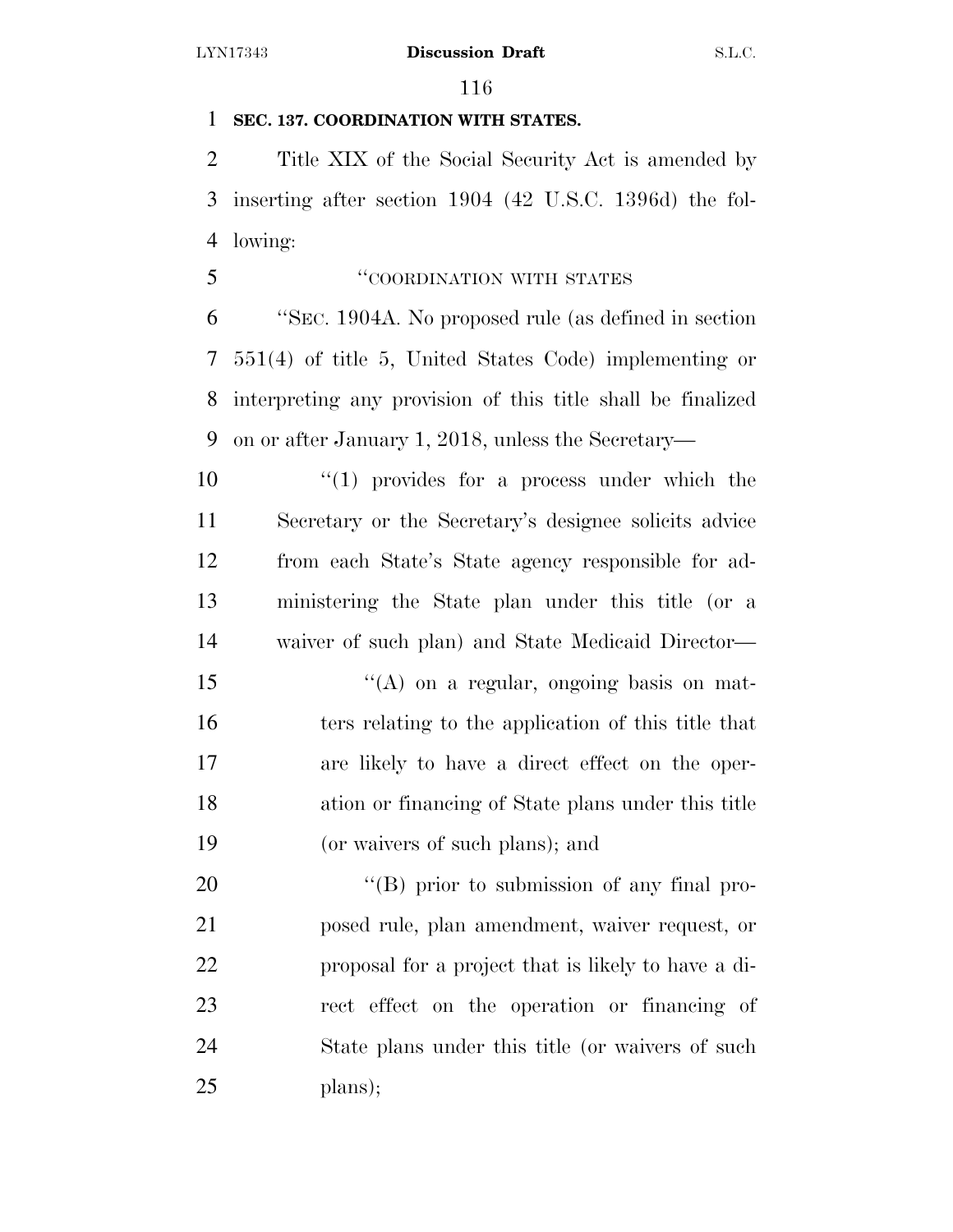| 1              | $\lq(2)$ accepts and considers written and oral      |
|----------------|------------------------------------------------------|
| $\overline{2}$ | comments from a bipartisan, nonprofit, professional  |
| 3              | organization that represents State Medicaid Direc-   |
| $\overline{4}$ | tors, and from any State agency administering the    |
| 5              | plan under this title, regarding such proposed rule; |
| 6              | and                                                  |
| 7              | $(3)$ incorporates in the preamble to the pro-       |
| 8              | posed rule a summary of comments referred to in      |
| 9              | paragraph $(2)$ and the Secretary's response to such |
| 10             | comments.".                                          |
| 11             | SEC. 138. OPTIONAL ASSISTANCE FOR CERTAIN INPATIENT  |
| 12             | PSYCHIATRIC SERVICES.                                |
| 13             | (a) STATE OPTION.—Section 1905 of the Social Se-     |
| 14             | curity Act (42 U.S.C. 1396d) is amended—             |
| 15             | $(1)$ in subsection $(a)$ —                          |
| 16             | $(A)$ in paragraph $(16)$ —                          |
| 17             | (i) by striking "and, $(B)$ " and insert-            |
| 18             | ing " $(B)$ "; and                                   |
| 19             | (ii) by inserting before the semicolon               |
| 20             | at the end the following: ", and $(C)$ subject       |
| 21             | subsection $(h)(4)$ , qualified inpatient<br>to      |
| 22             | psychiatric hospital services (as defined in         |
| 23             | subsection $(h)(3)$ for individuals who are          |
| 24             | over 21 years of age and under 65 years              |
| 25             | of age"; and                                         |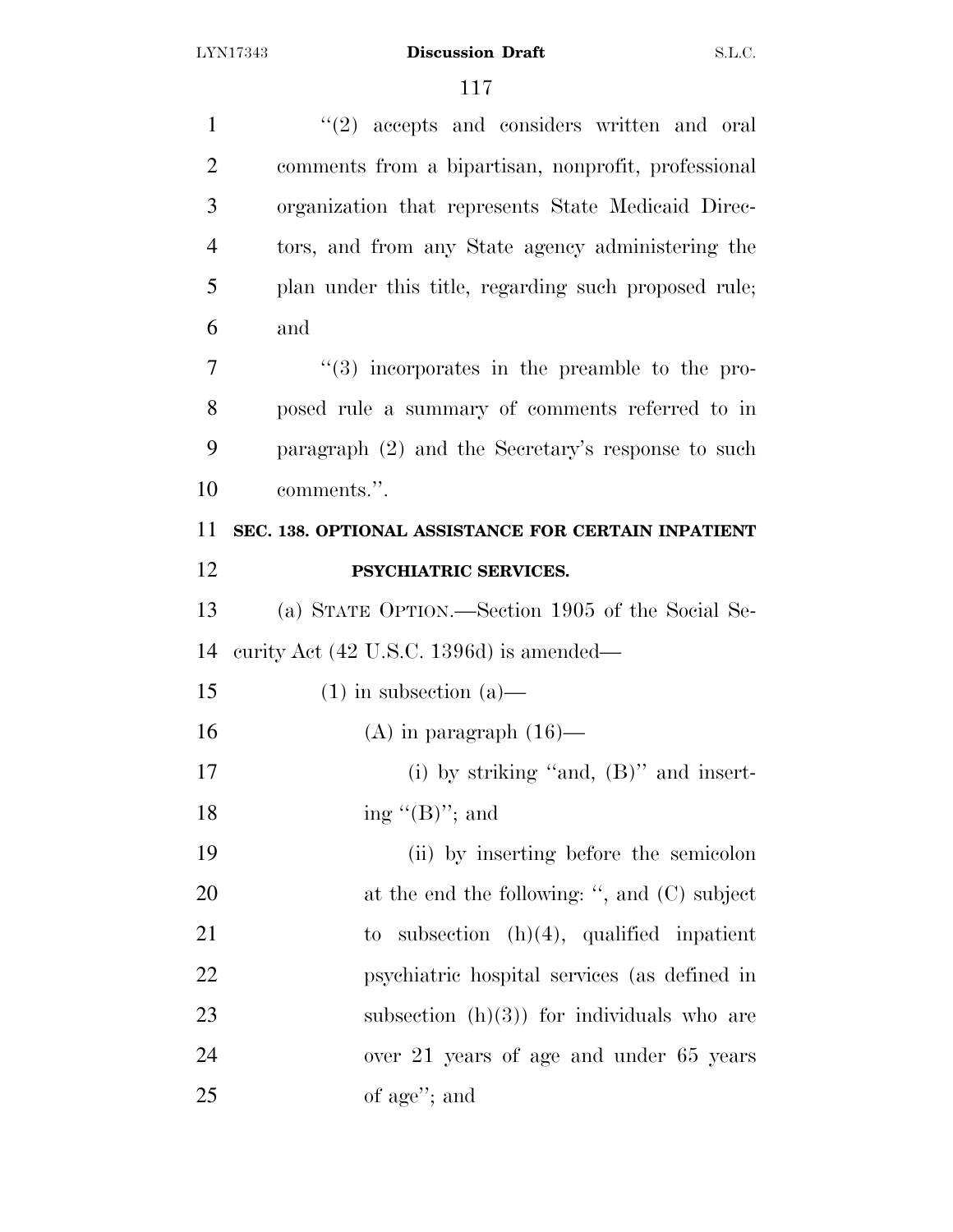| $\mathbf{1}$   | (B) in the subdivision (B) that follows                     |
|----------------|-------------------------------------------------------------|
| $\overline{2}$ | paragraph $(29)$ , by inserting "(other than serv-          |
| 3              | ices described in subparagraph (C) of para-                 |
| $\overline{4}$ | graph (16) for individuals described in such                |
| 5              | subparagraph)" after "patient in an institution             |
| 6              | for mental diseases"; and                                   |
| 7              | $(2)$ in subsection (h), by adding at the end the           |
| 8              | following new paragraphs:                                   |
| 9              | "(3) For purposes of subsection $(a)(16)(C)$ , the term     |
| 10             | 'qualified inpatient psychiatric hospital services' means,  |
| 11             | with respect to individuals described in such subsection,   |
| 12             | services described in subparagraph $(B)$ of paragraph $(1)$ |
| 13             | not otherwise covered under subsection<br>that<br>are       |
| 14             | $(a)(16)(A)$ and are furnished—                             |
| 15             | $\lq\lq$ in an institution (or distinct part thereof)       |
| 16             | which is a psychiatric hospital (as defined in section      |
| 17             | $1861(f)$ ; and                                             |
| 18             | $\lq$ (B) with respect to such an individual, for a         |
| 19             | period not to exceed 30 consecutive days in any             |
| 20             | month and not to exceed 90 days in any calendar             |
| 21             | year.                                                       |
| 22             | $\cdot$ (4) As a condition for a State including qualified  |
| 23             | inpatient psychiatric hospital services as medical assist-  |
| 24             | ance under subsection $(a)(16)(C)$ , the State must (during |
| 25             | the period in which it furnishes medical assistance under   |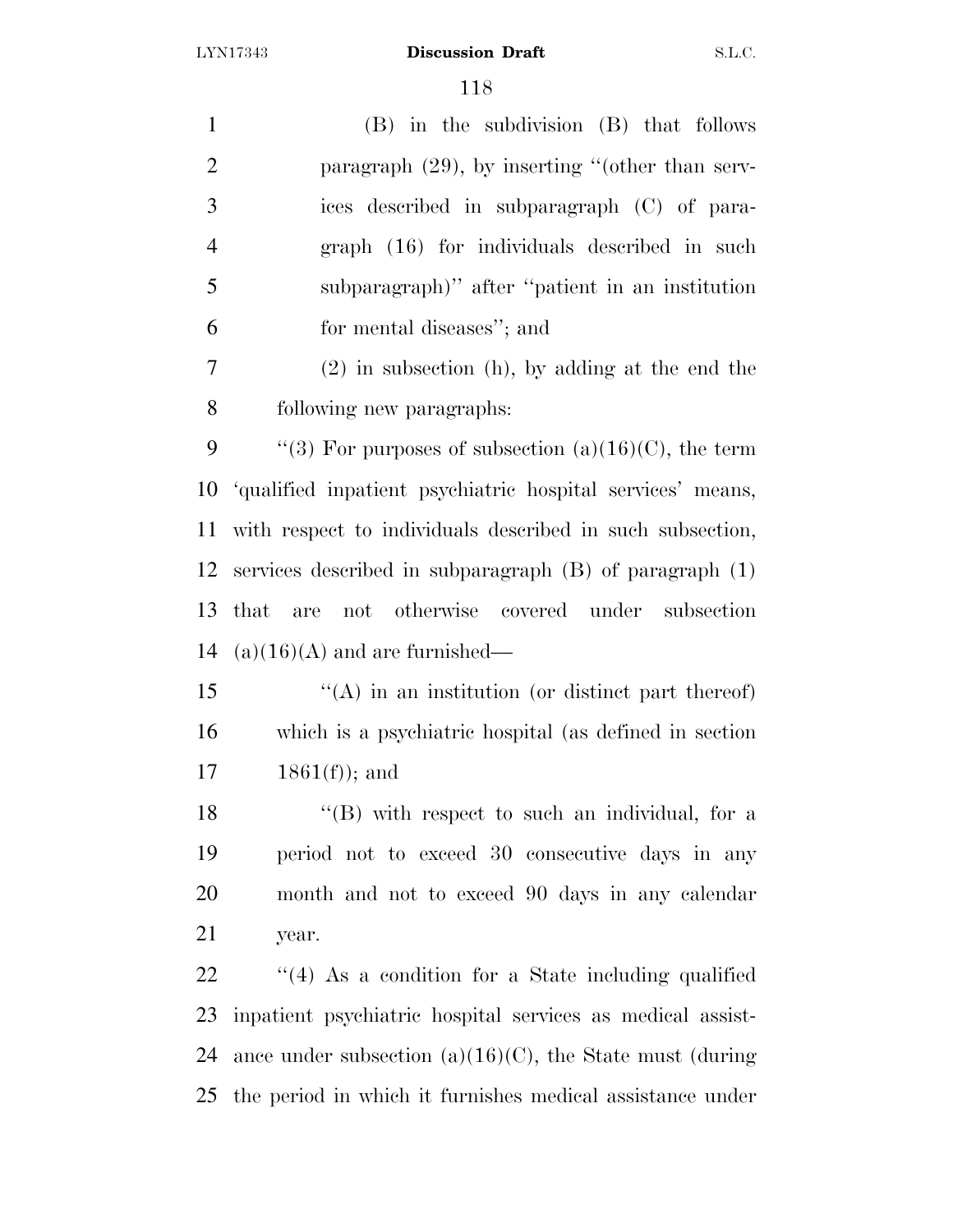this title for services and individuals described in such subsection)—

 ''(A) maintain at least the number of licensed beds at psychiatric hospitals owned, operated, or contracted for by the State that were being main- tained as of the date of the enactment of this para- graph or, if higher, as of the date the State applies to the Secretary to include medical assistance under such subsection; and

 ''(B) maintain on an annual basis a level of funding expended by the State (and political subdivi- sions thereof) other than under this title from non- Federal funds for inpatient services in an institution described in paragraph (3)(A), and for active psy- chiatric care and treatment provided on an out- patient basis, that is not less than the level of such funding for such services and care as of the date of the enactment of this paragraph or, if higher, as of the date the State applies to the Secretary to include medical assistance under such subsection.''.

 (b) SPECIAL MATCHING RATE.—Section 1905(b) of the Social Security Act (42 U.S.C. 1395d(b)) is amended by adding at the end the following: ''Notwithstanding the previous provisions of this subsection, the Federal medical assistance percentage shall be 50 percent with respect to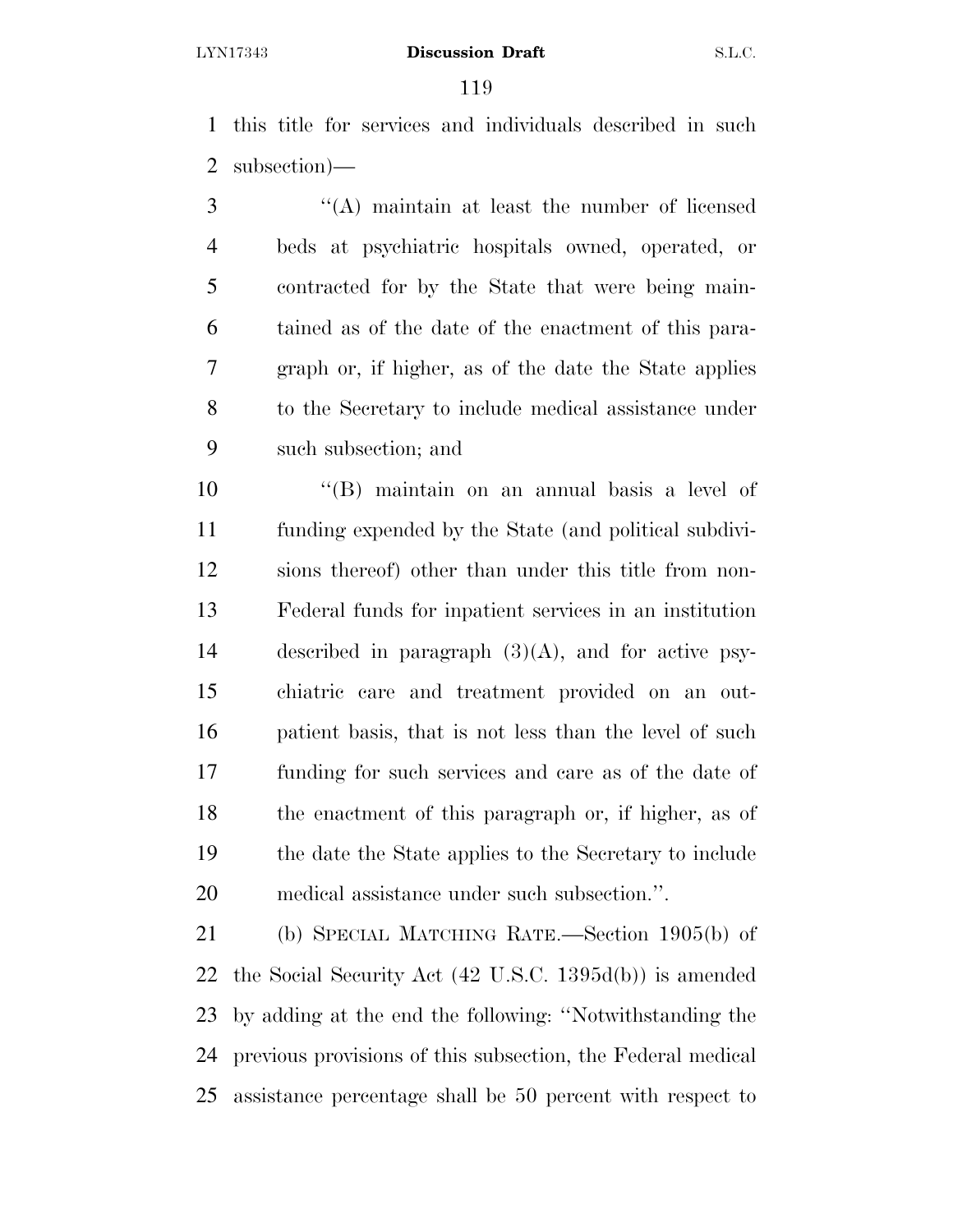medical assistance for services and individuals described 2 in subsection  $(a)(16)(C)$ .".

 (c) EFFECTIVE DATE.—The amendments made by this section shall apply to qualified inpatient psychiatric hospital services furnished on or after October 1, 2018.

### **SEC. 139. SMALL BUSINESS HEALTH PLANS.**

 (a) TAX TREATMENT OF SMALL BUSINESS HEALTH PLANS.—For purposes of applying subchapter B of chap- ter 100 of the Internal Revenue Code of 1986, title XXVII of the Public Health Service Act (42 U.S.C. 300gg et seq.), and part 7 of title I of the Employee Retirement Income Security Act of 1974 (29 U.S.C. 1181 et seq.), a small business health plan as defined in section 801(a) of the Employee Retirement Income Security Act of 1974 that is offered to employees shall be treated as a group health plan, as defined in section 2791 of the Public Health Service Act (42 U.S.C. 300gg–91).

 (b) IN GENERAL.—Subtitle B of title I of the Em- ployee Retirement Income Security Act of 1974 (29 U.S.C. 1021 et seq.) is amended by adding at the end the following new part: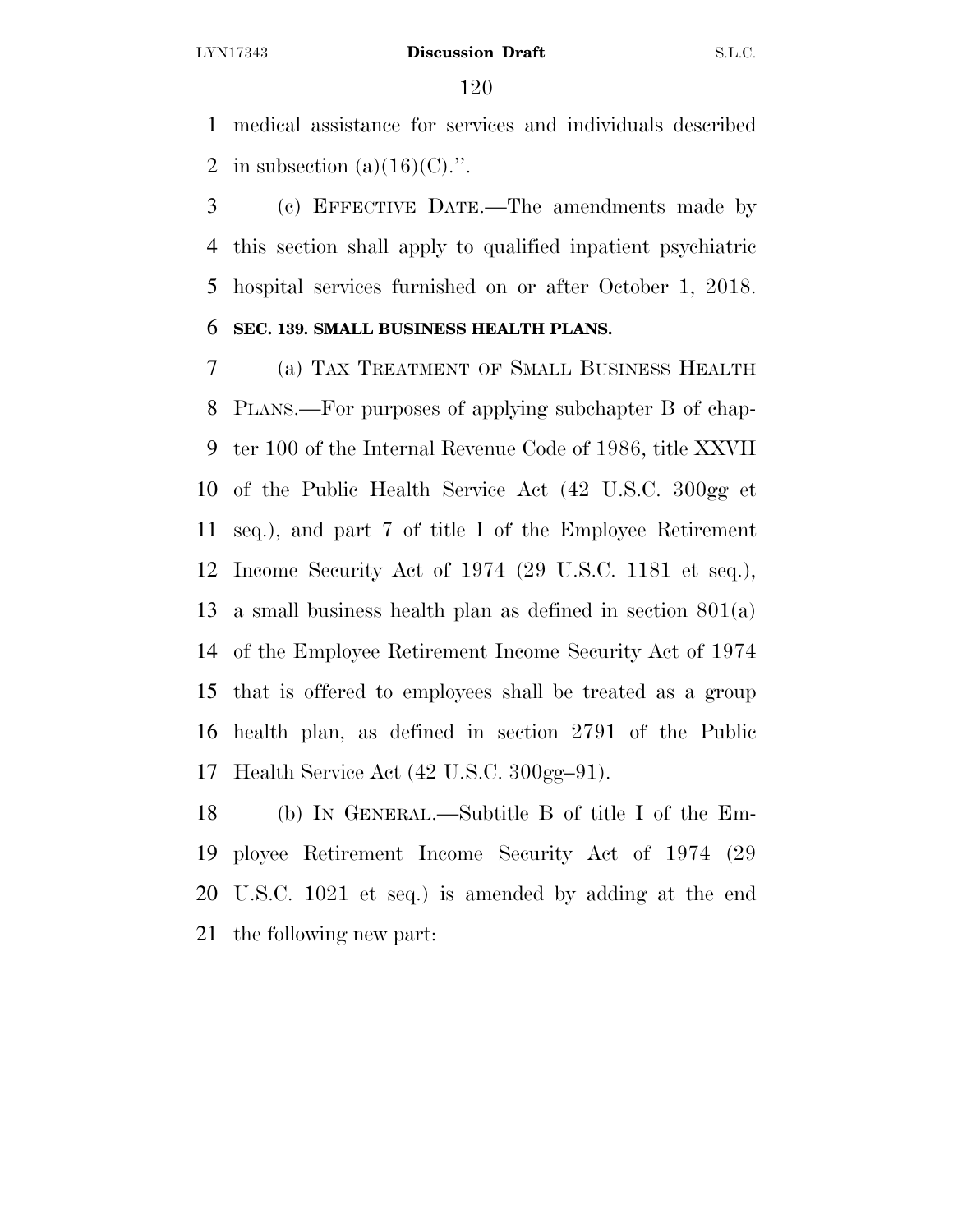# **''PART 8—RULES GOVERNING SMALL BUSINESS RISK SHARING POOLS**

# **''SEC. 801. SMALL BUSINESS HEALTH PLANS.**

 ''(a) IN GENERAL.—For purposes of this part, the term 'small business health plan' means a fully insured group health plan, offered by a health insurance issuer in the large group market, whose sponsor is described in sub-section (b).

 ''(b) SPONSOR.—The sponsor of a group health plan is described in this subsection if—

 $\binom{11}{1}$  such sponsor is a qualified sponsor and re-ceives certification by the Secretary;

 $\frac{13}{2}$  is organized and maintained in good faith, with a constitution and bylaws specifically stating its purpose and providing for periodic meetings on at least an annual basis;

17  $(3)$  is established as a permanent entity;

 $\frac{1}{2}$  (4) is established for a purpose other than providing health benefits to its members, such as an organization established as a bona fide trade asso-ciation; and

22 ''(5) does not condition membership on the basis of a minimum group size.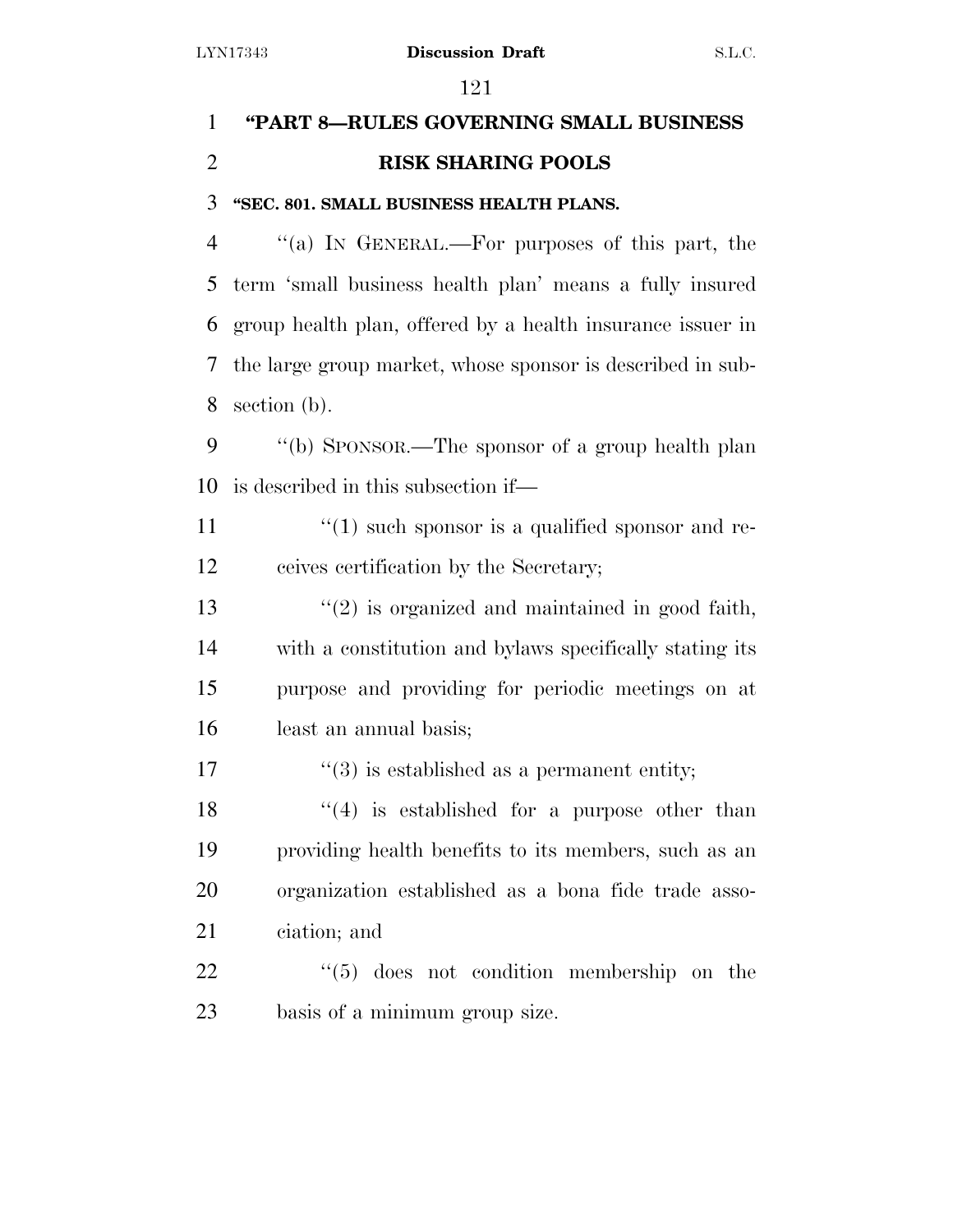# **''SEC. 802. FILING FEE AND CERTIFICATION OF SMALL BUSINESS HEALTH PLANS.**

 ''(a) FILING FEE.—A small business health plan shall pay to the Secretary at the time of filing an applica- tion for certification under subsection (b) a filing fee in the amount of \$5,000, which shall be available to the Sec- retary for the sole purpose of administering the certifi- cation procedures applicable with respect to small business health plans.

10 "(b) CERTIFICATION.—

11 ''(1) In GENERAL.—Not later than 6 months after the date of enactment of this part, the Sec- retary shall prescribe by interim final rule a proce-dure under which the Secretary—

 ''(A) will certify a qualified sponsor of a small business health plan, upon receipt of an application that includes the information de-18 scribed in paragraph  $(2)$ ;

 ''(B) may provide for continued certifi- cation of small business health plans under this part; and

 $\cdot$  (C) shall provide for the revocation of a certification if the applicable authority finds that the small business health plan involved fails to comply with the requirements of this part.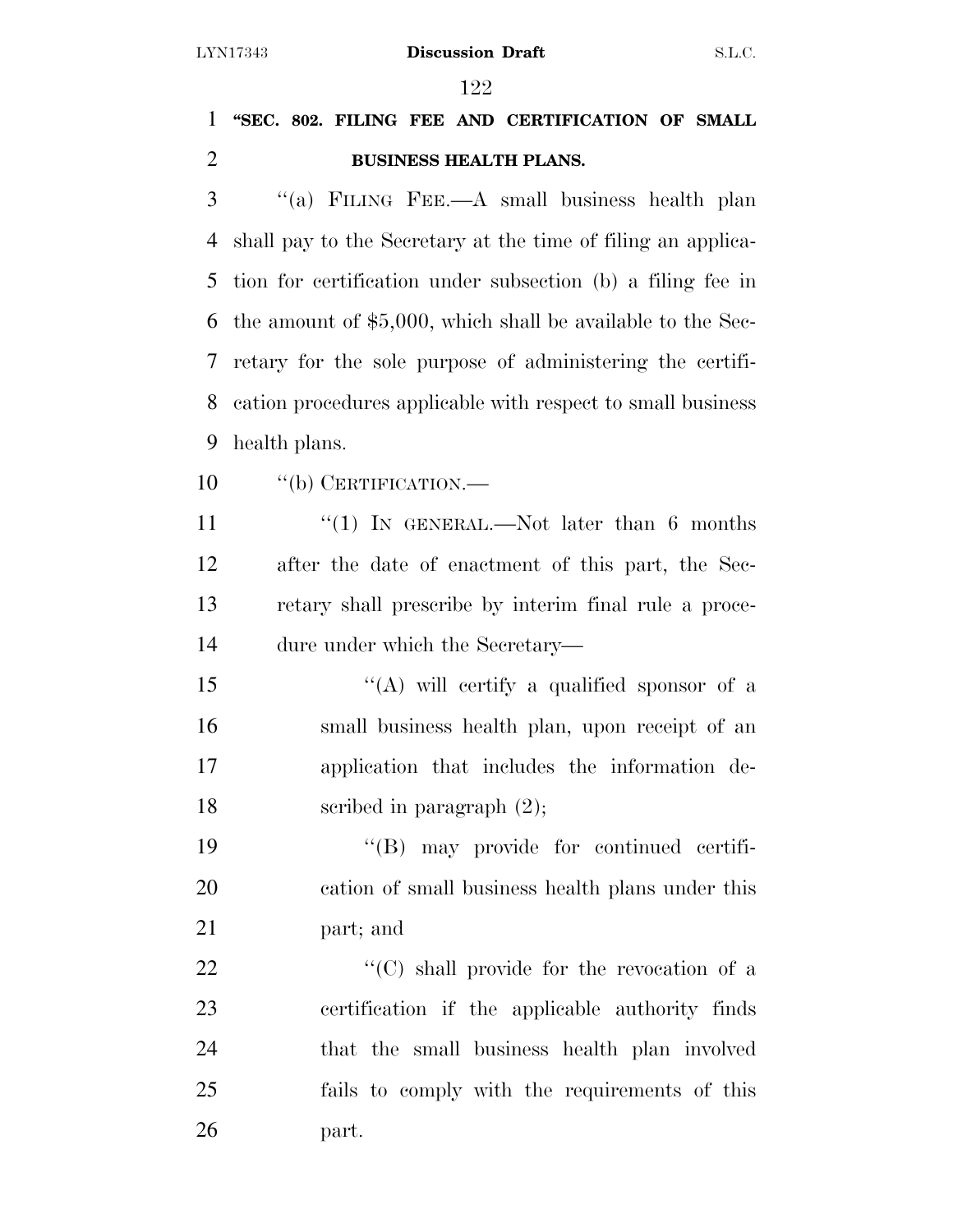| $\mathbf{1}$   | $"(2)$ INFORMATION TO BE INCLUDED IN APPLI-                   |
|----------------|---------------------------------------------------------------|
| $\overline{2}$ | CATION FOR CERTIFICATION. An application for                  |
| 3              | certification under this part meets the requirements          |
| $\overline{4}$ | of this section only if it includes, in a manner and          |
| 5              | form which shall be prescribed by the applicable au-          |
| 6              | thority by regulation, at least the following informa-        |
| 7              | tion:                                                         |
| 8              | $\lq\lq$ (A) Identifying information.                         |
| 9              | $\lq\lq$ . States in which the plan intends to                |
| 10             | do business.                                                  |
| 11             | $\lq\lq$ (C) Bonding requirements.                            |
| 12             | $\lq\lq$ (D) Plan documents.                                  |
| 13             | $\lq\lq(E)$ Agreements with service providers.                |
| 14             | FILING NOTICE OF CERTIFICATION WITH<br>``(e)                  |
| 15             | STATES.—A certification granted under this part to a          |
| 16             | small business health plan shall not be effective unless      |
| 17             | written notice of such certification is filed with the appli- |
|                | 18 cable State authority of each State in which the small     |
| 19             | business health plans operate.                                |
| 20             | "(d) NOTICE OF MATERIAL CHANGES.—In the case                  |
| 21             | of any small business health plan certified under this part,  |
| 22             | descriptions of material changes in any information which     |
| 23             | was required to be submitted with the application for the     |
| 24             | certification under this part shall be filed in such form     |
| 25             | and manner as shall be prescribed by the applicable au-       |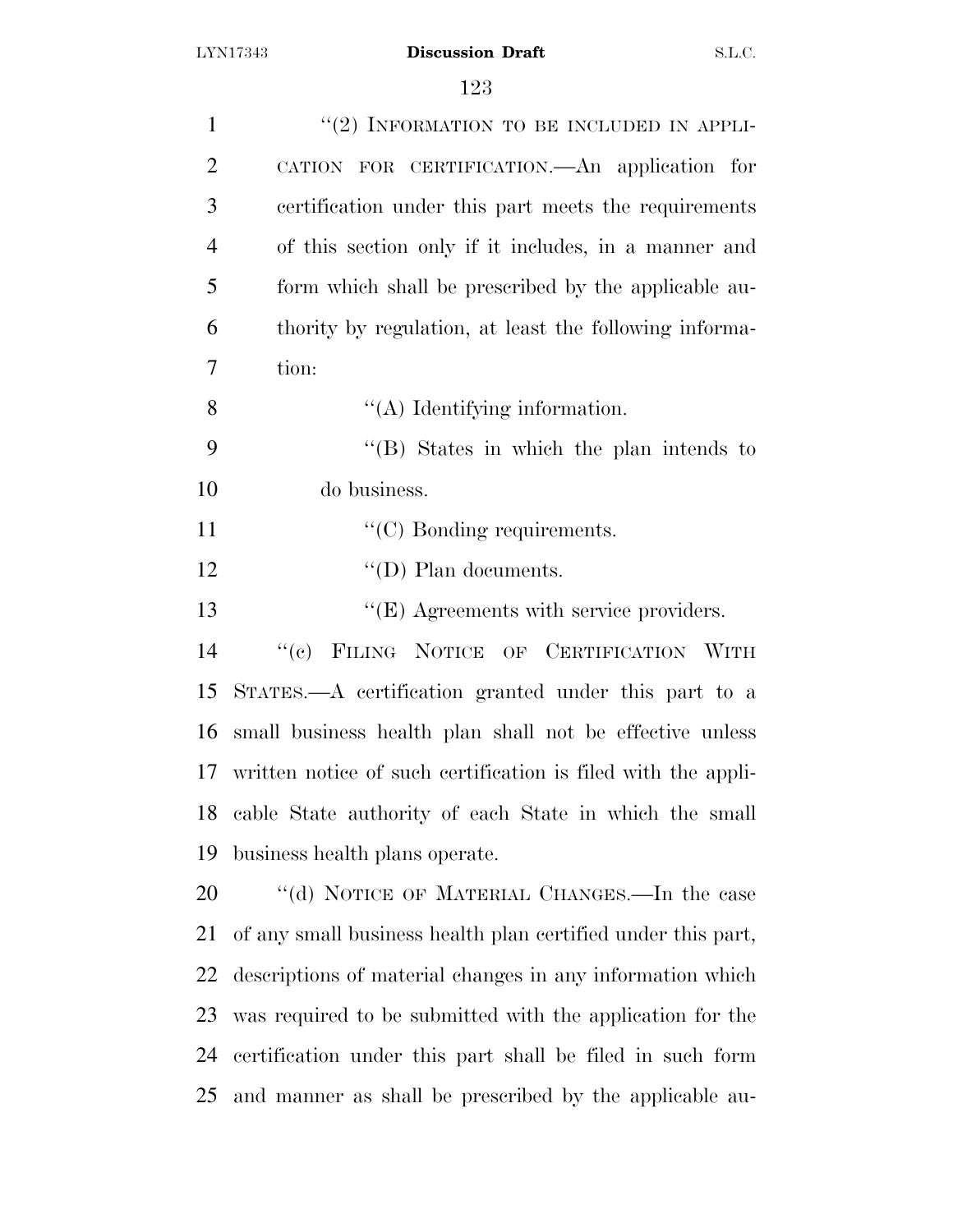thority by regulation. The applicable authority may re- quire by regulation prior notice of material changes with respect to specified matters which might serve as the basis for suspension or revocation of the certification.

 ''(e) NOTICE REQUIREMENTS FOR VOLUNTARY TER- MINATION.—A small business health plan which is or has been certified under this part may terminate (upon or at any time after cessation of accruals in benefit liabilities) only if the board of trustees, not less than 60 days before the proposed termination date—

 $\frac{11}{11}$  ''(1) provides to the participants and bene- ficiaries a written notice of intent to terminate stat- ing that such termination is intended and the pro-posed termination date;

15 ''(2) develops a plan for winding up the affairs of the plan in connection with such termination in a manner which will result in timely payment of all benefits for which the plan is obligated; and

19  $\frac{1}{3}$  submits such plan in writing to the appli-cable authority.

21 ""(f) OVERSIGHT OF CERTIFIED PLAN SPONSORS.— The Secretary has the discretion to determine whether any person has violated or is about to violate any provision of this part, and may conduct periodic review of certified small business health plan sponsors, consistent with sec-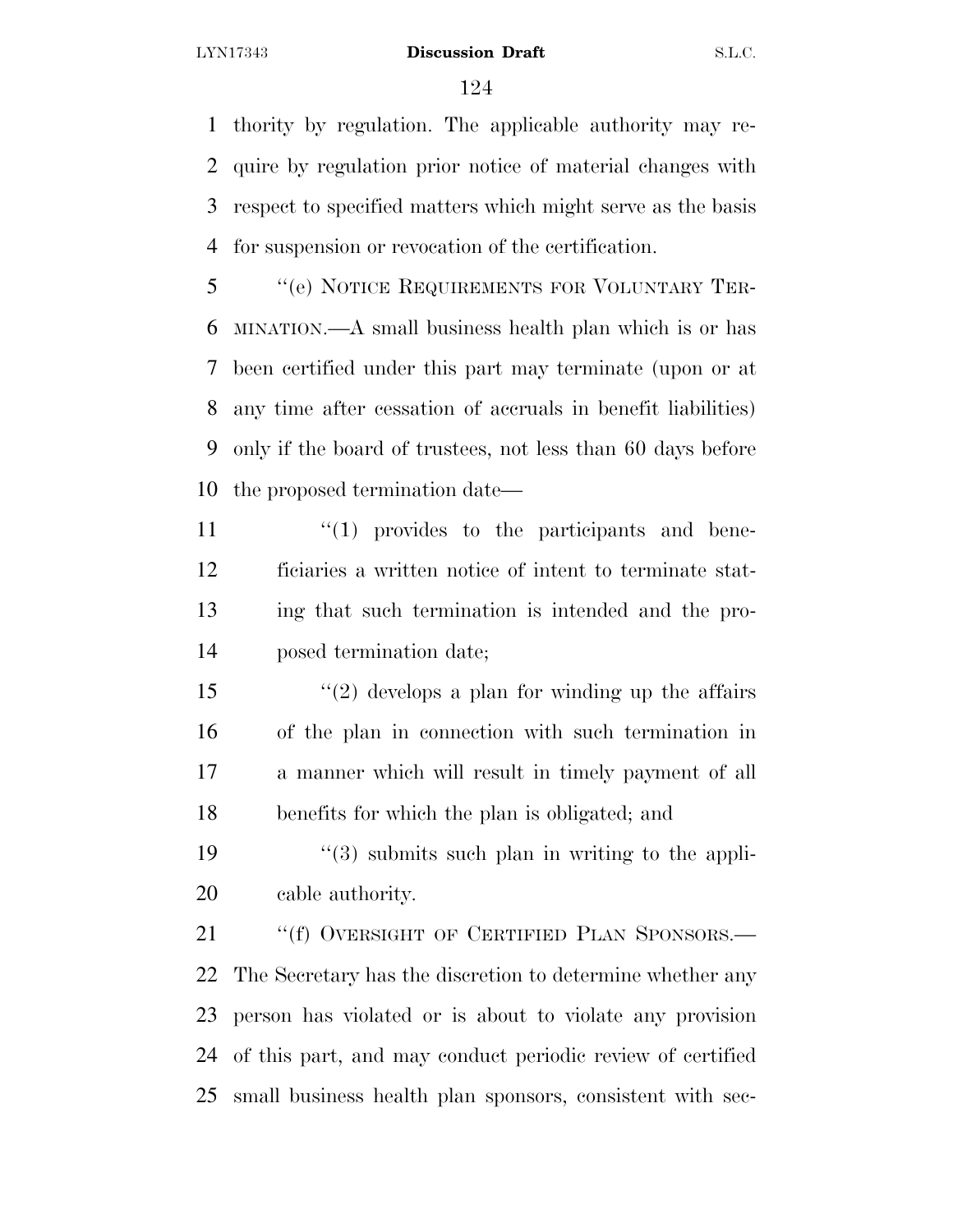tion 504, and apply the requirements of sections 518, 519, and 520.

''(g) EXPEDITED AND DEEMED CERTIFICATION.—

4 "(1) IN GENERAL.—If the Secretary fails to act on a complete application for certification under this section within 90 days of receipt of such complete application, the applying small business health plan sponsor shall be deemed certified until such time as the Secretary may deny for cause the application for certification.

11 ''(2) PENALTY.—The Secretary may assess a penalty against the board of trustees and plan spon- sor (jointly and severally) of a small business health plan sponsor that is deemed certified under para- graph (1) of up to \$500,000 in the event the Sec- retary determines that the application for certifi- cation of such small business health plan sponsor was willfully or with gross negligence incomplete or inaccurate.

 ''(h) MODIFICATIONS.—The Secretary shall, through promulgation and implementation of such regulations as the Secretary may reasonably determine necessary or ap- propriate, and in consultation with a balanced spectrum of effected entities and persons, modify the implementa-tion and application of this part to accommodate with min-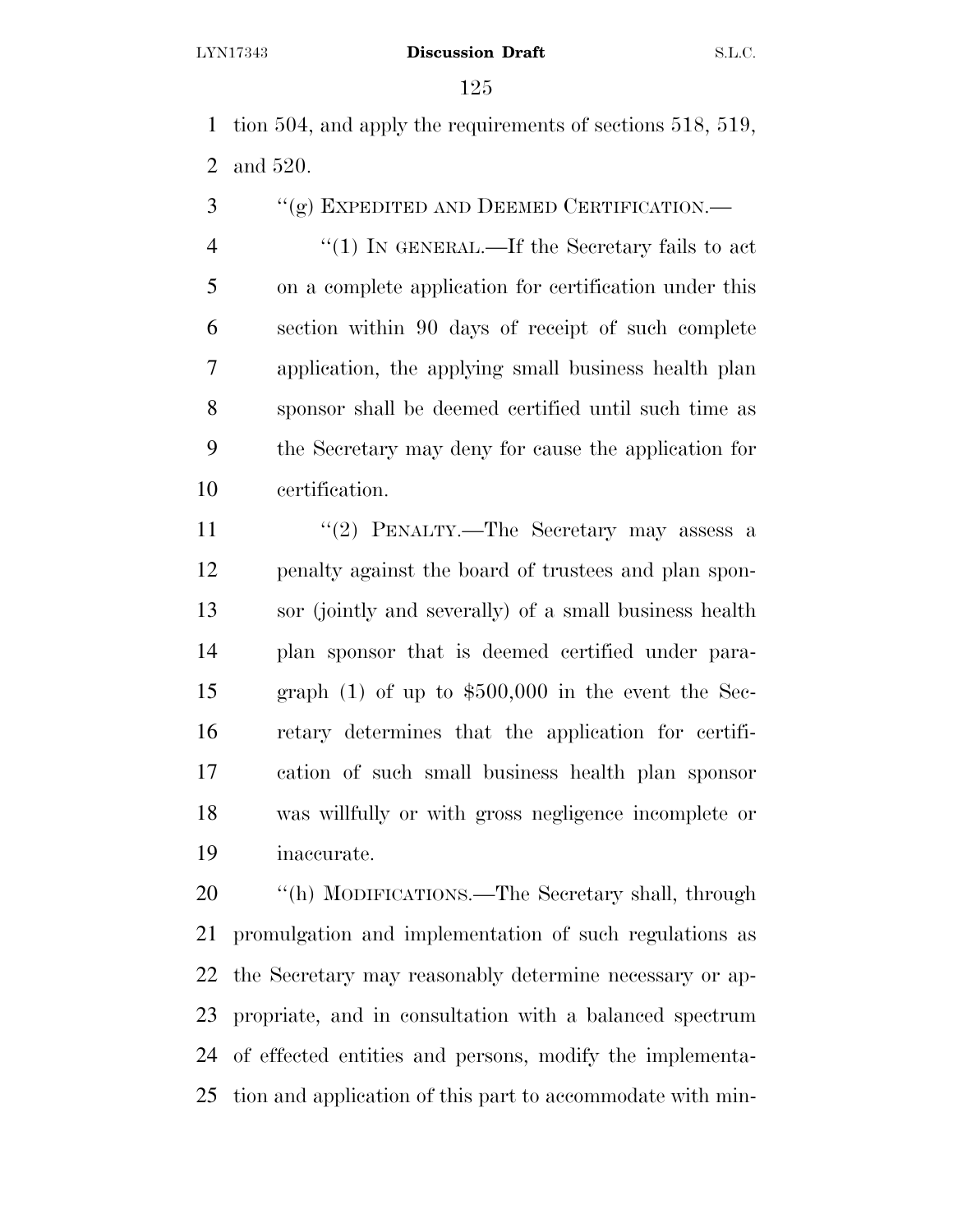imum disruption such changes to State or Federal law provided in this part and the (and the amendments made by such Act) or in regulations issued thereto.

# **''SEC. 803. REQUIREMENTS RELATING TO SPONSORS AND**

# **BOARDS OF TRUSTEES.**

 ''(a) BOARD OF TRUSTEES.—The Secretary shall en- sure that Board of Trustees of a small business health plan certified under this part complies with the require- ments such Secretary sets forth with respect to fiscal con-trol and rules of operation and financial controls.

 ''(b) TREATMENT OF FRANCHISES.—In the case of a group health plan that is established and maintained by a franchisor for a franchisor or for its franchisees—  $\frac{1}{2}$  (1) the requirements of subsection (a) and sec- tion 801(a) shall be deemed met if such require- ments would otherwise be met if the franchisor were deemed to be the sponsor referred to in section 801(b) and each franchisee were deemed to be a member (of the sponsor) referred to in section 801(b); and

21  $\frac{1}{2}$  the requirements of section 804(a)(1) shall be deemed met.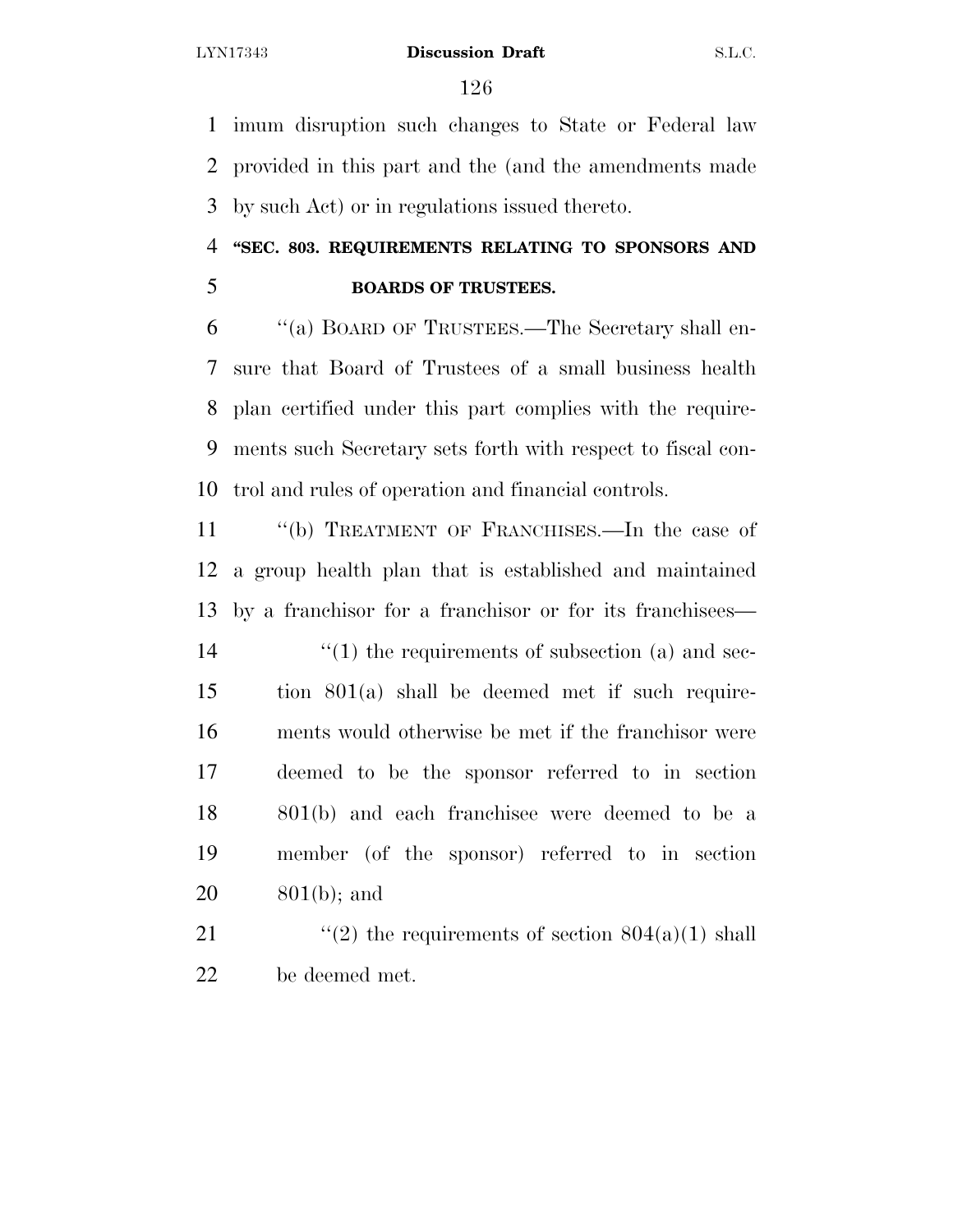| $\mathbf{1}$   | "SEC. 804. PARTICIPATION AND COVERAGE REQUIRE-            |
|----------------|-----------------------------------------------------------|
| $\overline{2}$ | <b>MENTS.</b>                                             |
| 3              | "(a) COVERED EMPLOYERS AND INDIVIDUALS.—The               |
| 4              | requirements of this subsection are met with respect to   |
| 5              | a small business health plan if, under the terms of the   |
| 6              | $plan$ —                                                  |
| $\overline{7}$ | $\cdot\cdot\cdot(1)$ each participating employer must be— |
| 8              | $\lq\lq$ (A) a member of the sponsor;                     |
| 9              | "(B) the sponsor; or                                      |
| 10             | "(C) an affiliated member of the sponsor,                 |
| 11             | except that, in the case of a sponsor which is            |
| 12             | a professional association or other individual-           |
| 13             | based association, if at least one of the officers,       |
| 14             | directors, or employees of an employer, or at             |
| 15             | least one of the individuals who are partners in          |
| 16             | an employer and who actively participates in              |
| 17             | the business, is a member or such an affiliated           |
| 18             | member of the sponsor, participating employers            |
| 19             | may also include such employer; and                       |
| 20             | $\lq(2)$ all individuals commencing coverage under        |
| 21             | the plan after certification under this part must         |
| 22             | $be$ —                                                    |
| 23             | $\lq\lq$ active or retired owners (including              |
| 24             | self-employed individuals), officers, directors, or       |
| 25             | employees of, or partners in, participating em-           |

ployers; or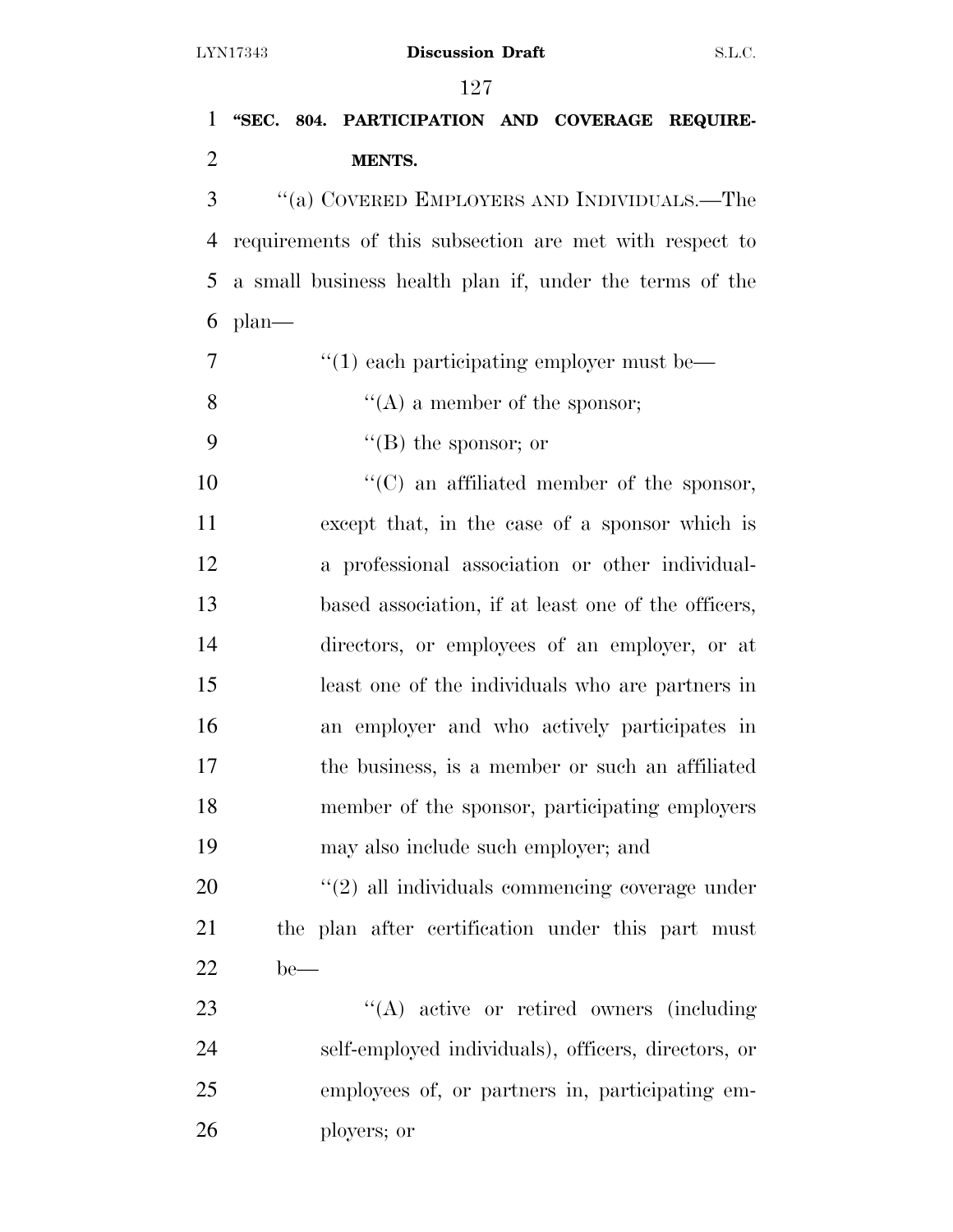1 ''(B) the dependents of individuals de-scribed in subparagraph (A).

 ''(b) INDIVIDUAL MARKET UNAFFECTED.—The re- quirements of this subsection are met with respect to a small business health plan if, under the terms of the plan, no participating employer may provide health insurance coverage in the individual market for any employee not covered under the plan, if such exclusion of the employee from coverage under the plan is based on a health status- related factor with respect to the employee and such em- ployee would, but for such exclusion on such basis, be eligi-ble for coverage under the plan.

13 "C) PROHIBITION OF DISCRIMINATION AGAINST EM- PLOYERS AND EMPLOYEES ELIGIBLE TO PARTICIPATE.— The requirements of this subsection are met with respect to a small business health plan if information regarding all coverage options available under the plan is made read-ily available to any employer eligible to participate.

# **''SEC. 805. DEFINITIONS; RENEWAL.**

20  $\frac{1}{20}$   $\frac{1}{20}$  DEFINITIONS.—For purposes of this part:

21 "(1) AFFILIATED MEMBER.—The term 'affili-ated member' means, in connection with a sponsor—

23 ''(A) a person who is otherwise eligible to be a member of the sponsor but who elects an affiliated status with the sponsor, or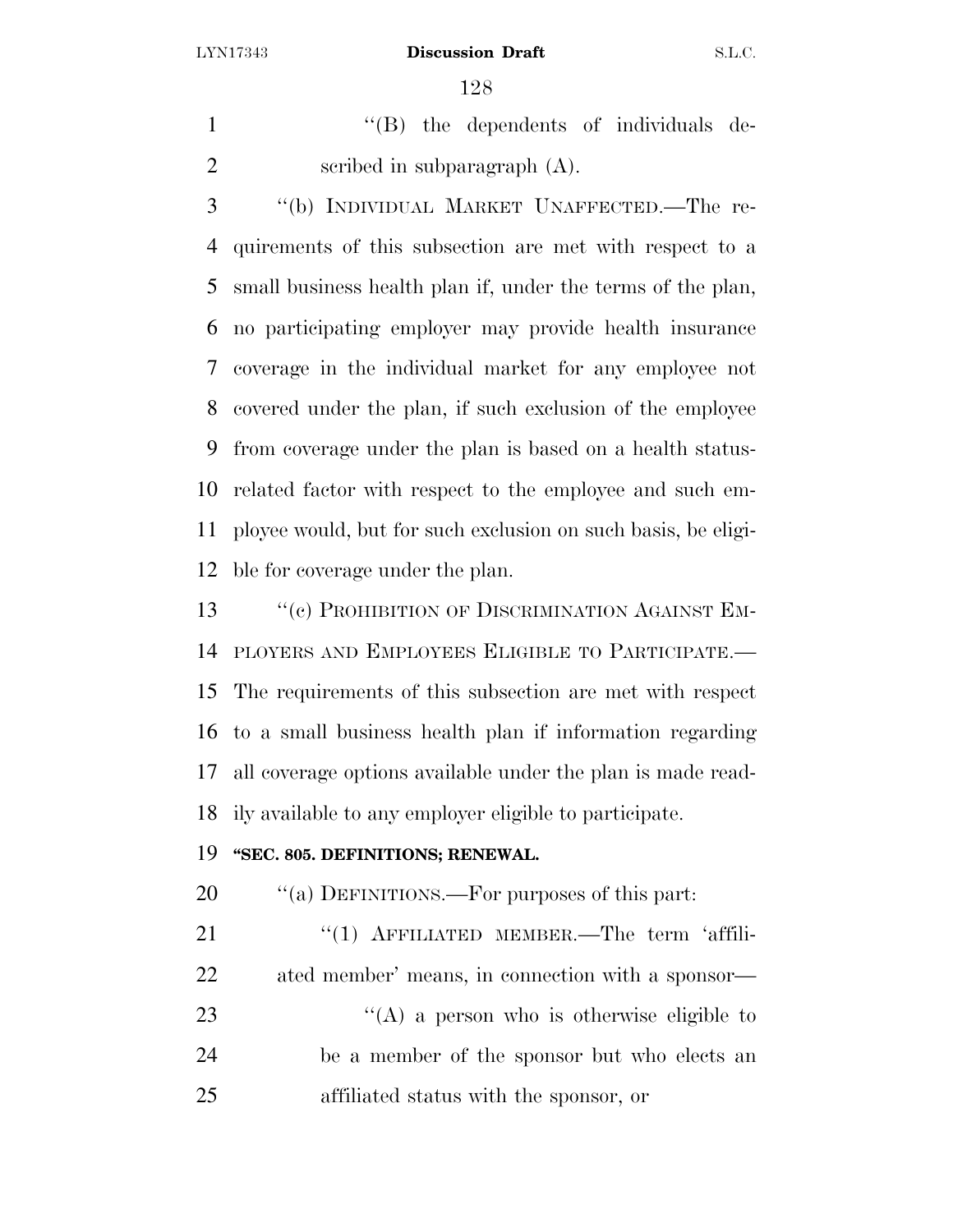1 ''(B) in the case of a sponsor with mem- bers which consist of associations, a person who is a member or employee of any such associa- tion and elects an affiliated status with the sponsor.

 ''(2) APPLICABLE STATE AUTHORITY.—The term 'applicable State authority' means, with respect to a health insurance issuer in a State, the State in- surance commissioner or official or officials des- ignated by the State to enforce the requirements of title XXVII of the Public Health Service Act for the State involved with respect to such issuer.

 ''(3) FRANCHISOR; FRANCHISEE.—The terms 'franchisor' and 'franchisee' have the meanings given such terms for purposes of sections 436.2(a) through 436.2(c) of title 16, Code of Federal Regu- lations (including any such amendments to such reg-ulation after the date of enactment of this part).

19 "(4) HEALTH PLAN TERMS.—The terms 'group health plan', 'health insurance coverage', and 'health insurance issuer' have the meanings provided in sec-tion 733.

23  $\frac{1}{2}$   $\frac{1}{5}$  INDIVIDUAL MARKET.

24 "(A) In GENERAL.—The term 'individual market' means the market for health insurance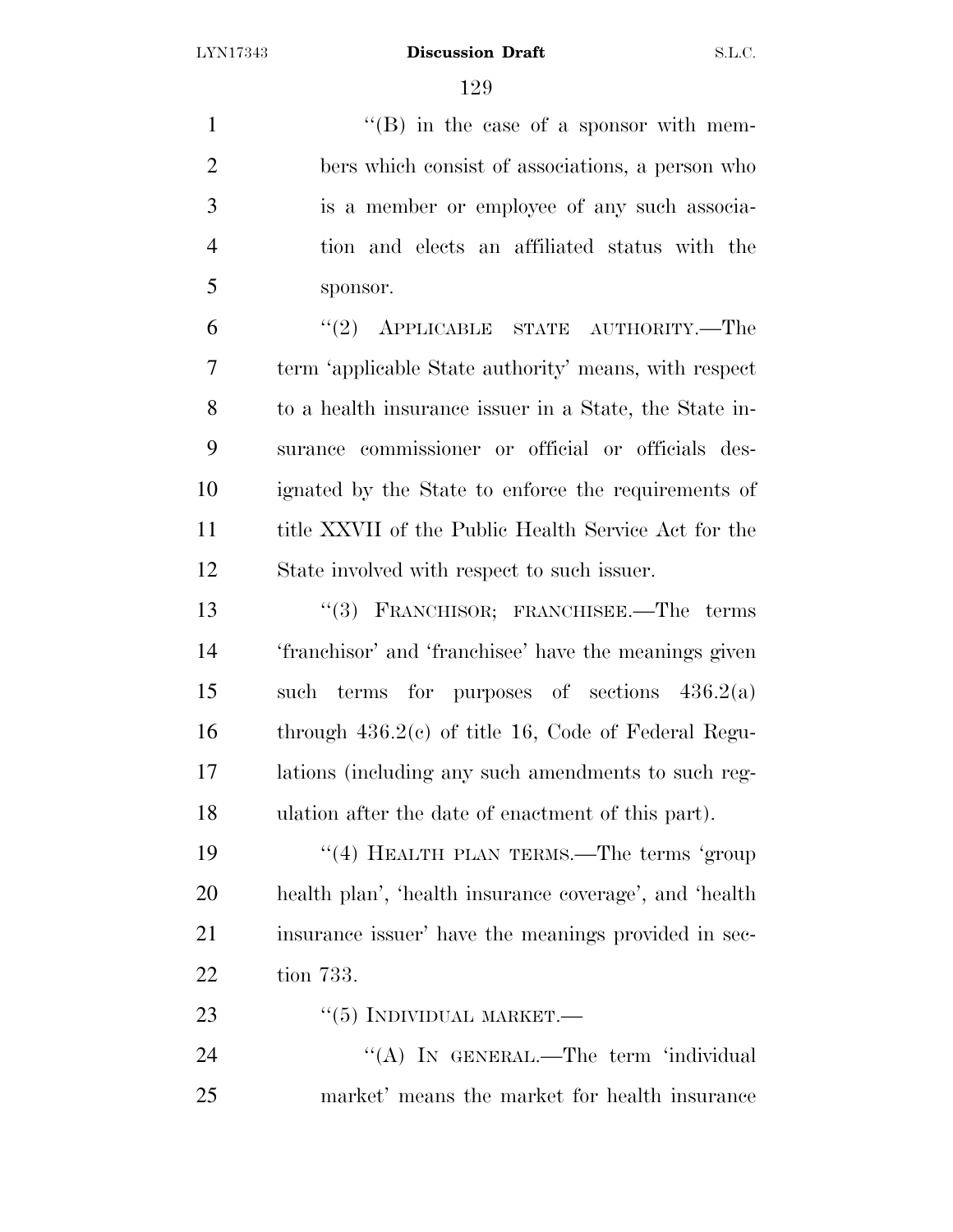| $\mathbf{1}$   | coverage offered to individuals other than in        |
|----------------|------------------------------------------------------|
| $\overline{2}$ | connection with a group health plan.                 |
| 3              | $\lq\lq (B)$<br>TREATMENT OF VERY<br><b>SMALL</b>    |
| $\overline{4}$ | GROUPS.                                              |
| 5              | "(i) IN GENERAL.—Subject to clause                   |
| 6              | (ii), such term includes coverage offered in         |
| $\overline{7}$ | connection with a group health plan that             |
| 8              | has fewer than 2 participants as current             |
| 9              | employees or participants described in sec-          |
| 10             | tion $732(d)(3)$ on the first day of the plan        |
| 11             | year.                                                |
| 12             | "(ii) STATE EXCEPTION.—Clause (i)                    |
| 13             | shall not apply in the case of health insur-         |
| 14             | ance coverage offered in a State if such             |
| 15             | State regulates the coverage described in            |
| 16             | such clause in the same manner and to the            |
| 17             | same extent as coverage in the small group           |
| 18             | market (as defined in section $2791(e)(5)$ of        |
| 19             | the Public Health Service Act) is regulated          |
| 20             | by such State.                                       |
| 21             | PARTICIPATING EMPLOYER.-The<br>``(6)<br>term         |
| 22             | 'participating employer' means, in connection with a |
| 23             | small business health plan, any employer, if any in- |
| 24             | dividual who is an employee of such employer, a      |
| 25             | partner in such employer, or a self-employed indi-   |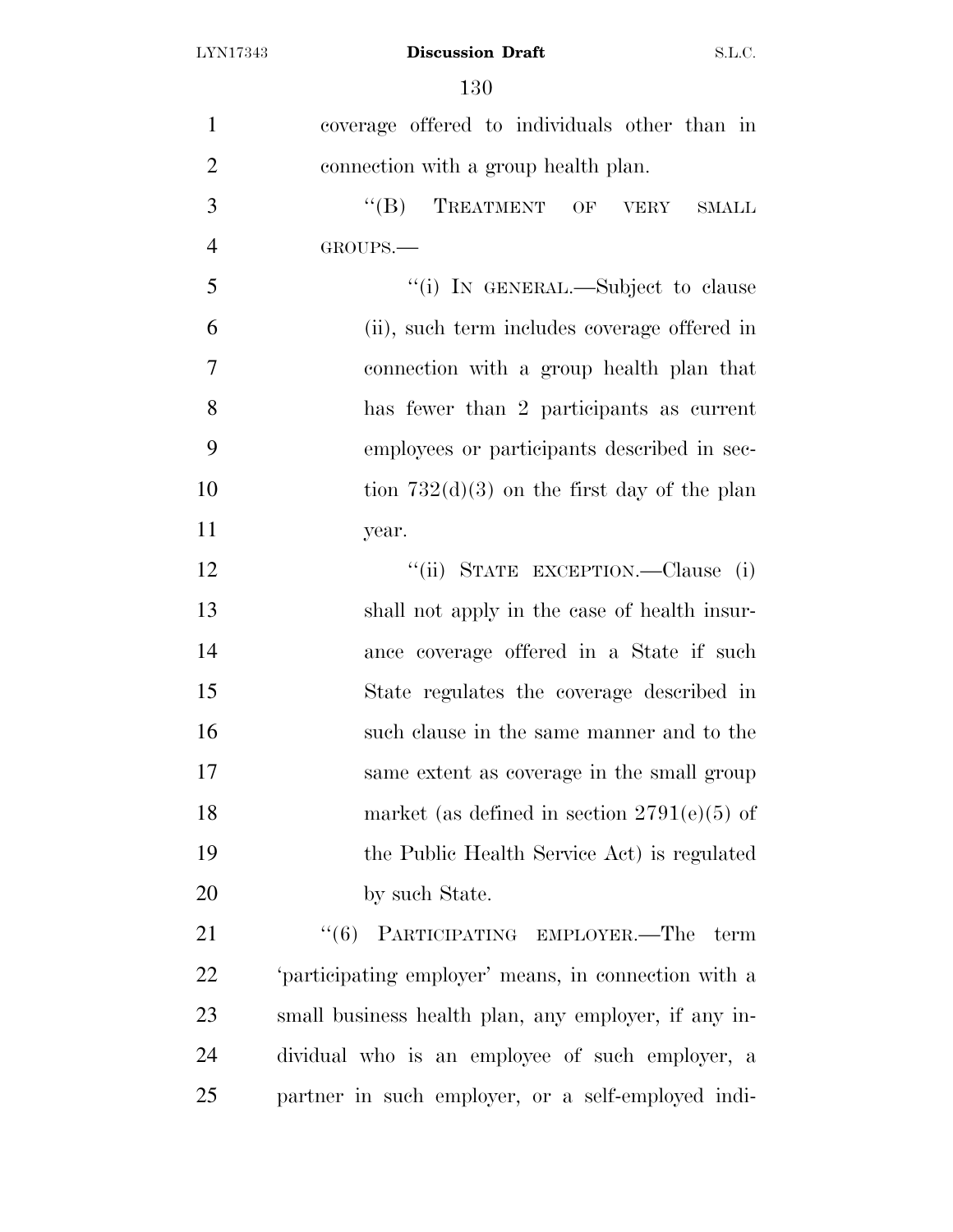vidual who is such employer (or any dependent, as defined under the terms of the plan, of such indi- vidual) is or was covered under such plan in connec- tion with the status of such individual as such an employee, partner, or self-employed individual in re-lation to the plan.

 ''(b) RENEWAL.—A participating employer in a small business health plan shall not be deemed to be a plan sponsor in applying requirements relating to coverage re-newal.''.

 (c) PREEMPTION RULES.—Section 514 of the Em- ployee Retirement Income Security Act of 1974 (29 U.S.C. 1144) is amended by adding at the end the fol-lowing:

 ''(e) Except as provided in subsection (b)(4), the pro- visions of this title shall supersede any and all State laws insofar as they may now or hereafter preclude a health insurance issuer from offering health insurance coverage in connection with a small business health plan which is certified under part 8.''.

 (d) PLAN SPONSOR.—Section 3(16)(B) of such Act 22 (29 U.S.C.  $102(16)(B)$ ) is amended by adding at the end the following new sentence: ''Such term also includes a person serving as the sponsor of a small business health plan under part 8.''.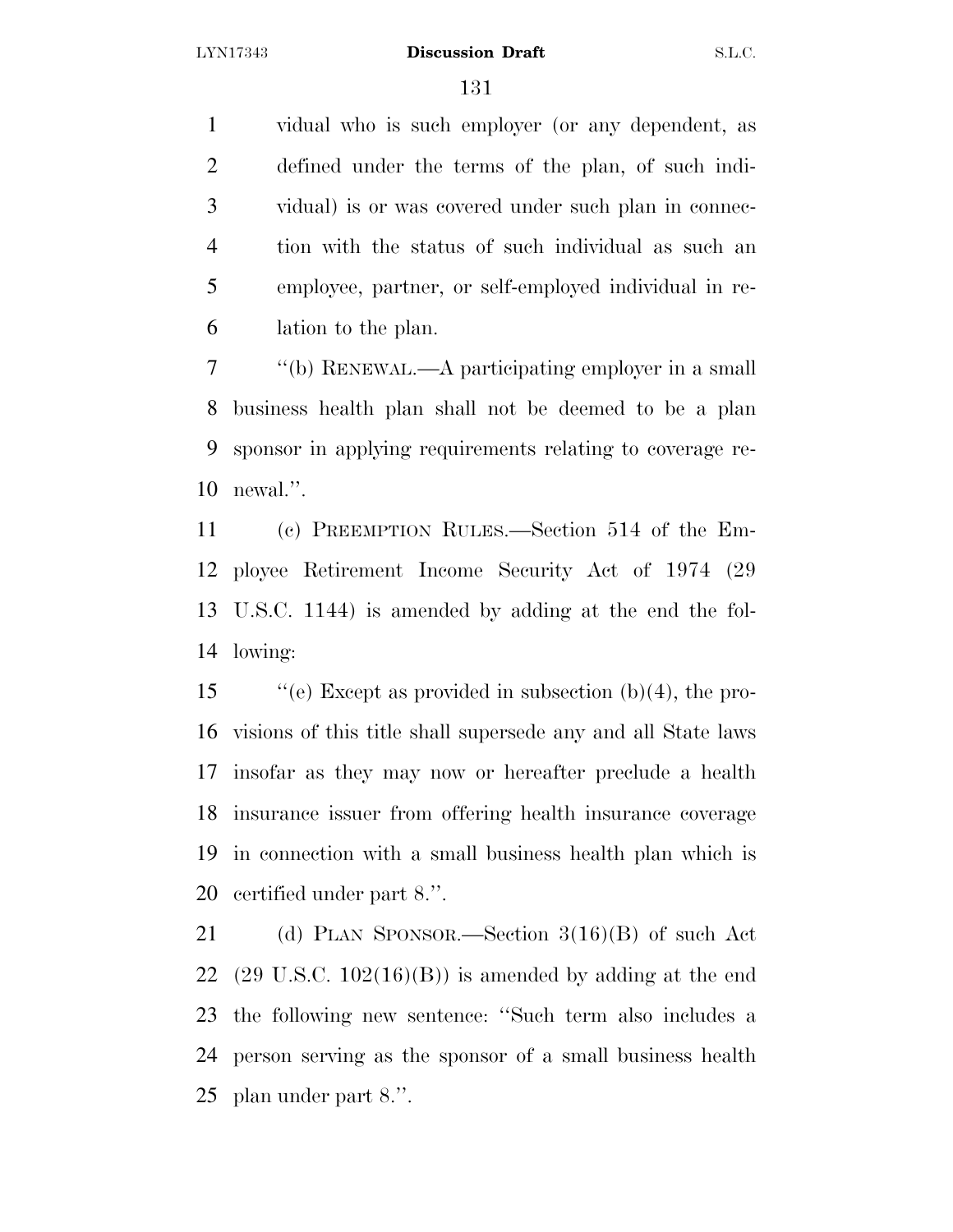(e) SAVINGS CLAUSE.—Section 731(c) of such Act is amended by inserting ''or part 8'' after ''this part''. (f) COOPERATION BETWEEN FEDERAL AND STATE AUTHORITIES.—Section 506 of the Employee Retirement Income Security Act of 1974 (29 U.S.C. 1136) is amended by adding at the end the following new subsection: ''(d) CONSULTATION WITH STATES WITH RESPECT TO SMALL BUSINESS HEALTH PLANS.— 9 "(1) AGREEMENTS WITH STATES.—The Sec- retary shall consult with the State recognized under paragraph (2) with respect to a small business health plan regarding the exercise of— 13 "(A) the Secretary's authority under sec-14 tions 502 and 504 to enforce the requirements for certification under part 8; and 16 "(B) the Secretary's authority to certify small business health plans under part 8 in ac- cordance with regulations of the Secretary ap- plicable to certification under part 8. 20 "(2) RECOGNITION OF DOMICILE STATE.—In carrying out paragraph (1), the Secretary shall en- sure that only one State will be recognized, with re- spect to any particular small business health plan, as the State with which consultation is required.''.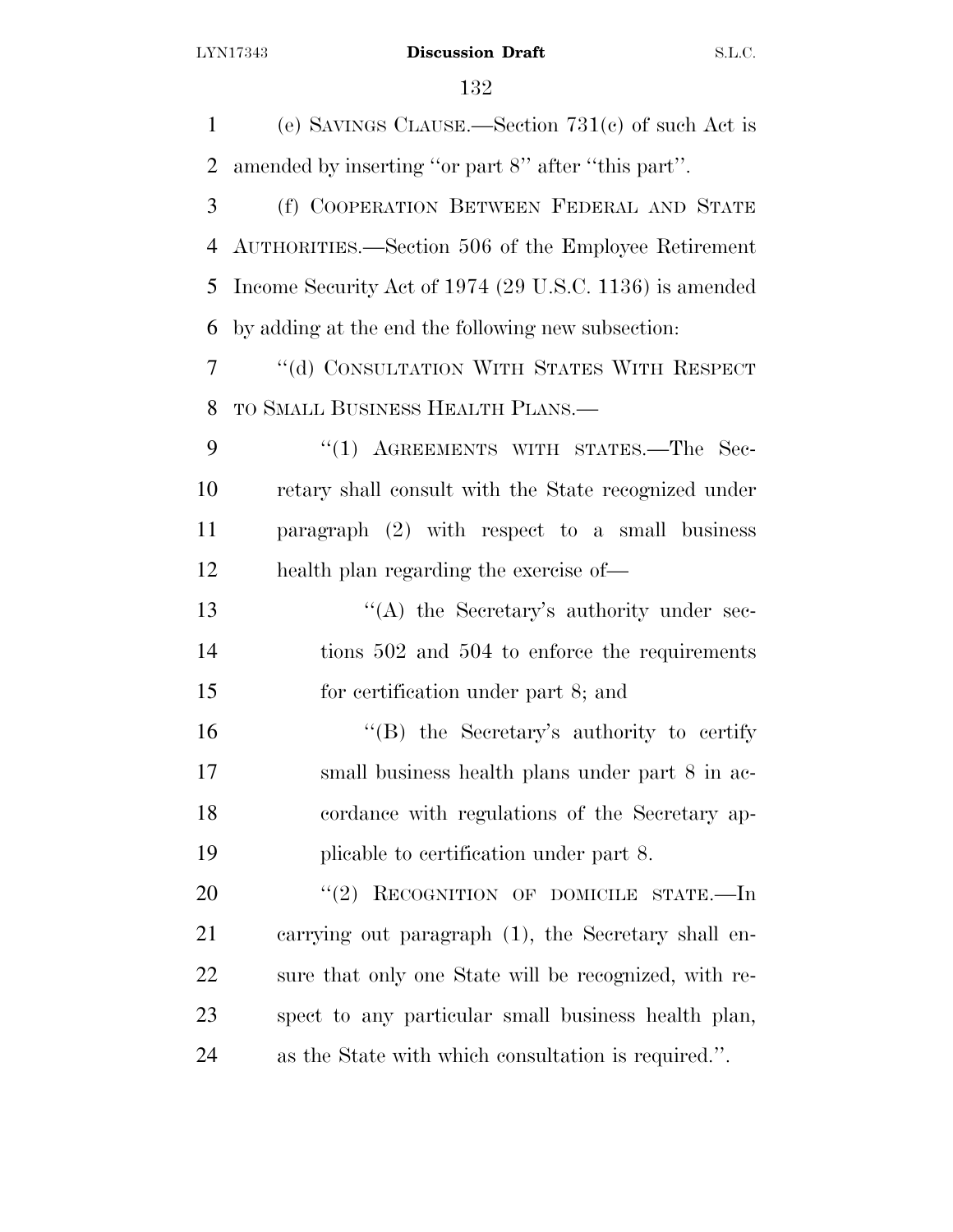(g) EFFECTIVE DATE.—The amendments made by this section shall take effect 1 year after the date of the enactment of this Act. The Secretary of Labor shall first issue all regulations necessary to carry out the amend- ments made by this section within 6 months after the date of the enactment of this Act.

# **TITLE II**

## **SEC. 201. THE PREVENTION AND PUBLIC HEALTH FUND.**

 Subsection (b) of section 4002 of the Patient Protec- tion and Affordable Care Act (42 U.S.C. 300u–11) is amended by striking paragraphs (3) through (8).

# **SEC. 202. SUPPORT FOR STATE RESPONSE TO OPIOID CRI-SIS.**

 There is authorized to be appropriated, and is appro- priated, out of monies in the Treasury not otherwise obli- gated, \$2,000,000,000 for fiscal year 2018, to the Sec- retary of Health and Human Services to provide grants to States to support substance use disorder treatment and recovery support services for individuals with mental or substance use disorders. Funds appropriated under this section shall remain available until expended.

# **SEC. 203. COMMUNITY HEALTH CENTER PROGRAM.**

 Effective as if included in the enactment of the Medi- care Access and CHIP Reauthorization Act of 2015 (Pub-lic Law 114–10, 129 Stat. 87), paragraph (1) of section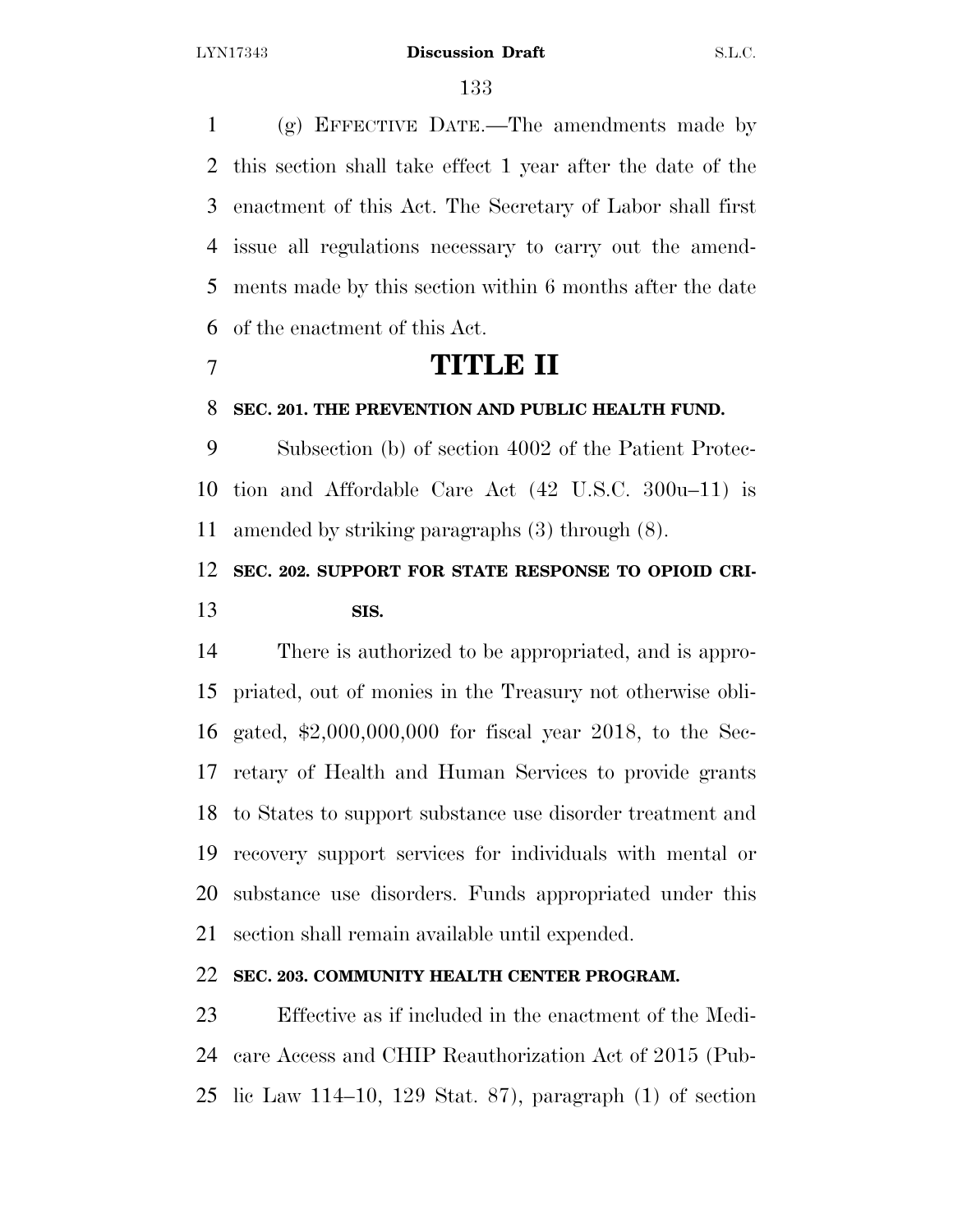221(a) of such Act is amended by inserting '', and an ad- ditional \$422,000,000 for fiscal year 2017'' after ''2017''. **SEC. 204. CHANGE IN PERMISSIBLE AGE VARIATION IN HEALTH INSURANCE PREMIUM RATES.** 

5 Section  $2701(a)(1)(A)(iii)$  of the Public Health Serv-6 ice Act (42 U.S.C.  $300gg(a)(1)(A)(iii)$ ) is amended by in-7 serting after "(consistent with section  $2707(c)$ )" the fol- lowing: ''or, for plan years beginning on or after January 9 1, 2019, 5 to 1 for adults (consistent with section  $2707(c)$ ) or such other ratio for adults (consistent with section 2707(c)) as the State may determine''.

# **SEC. 205. MEDICAL LOSS RATIO DETERMINED BY THE STATE.**

 Section 2718(b) of the Public Health Service Act (42 U.S.C. 300gg–18(b)) is amended by adding at the end the following:

17 "(4) SUNSET.—Paragraphs (1) through (3) shall not apply for plan years beginning on or after January 1, 2019, and after such date any reference in law to such paragraphs shall have no force or ef-fect.

22 "(5) MEDICAL LOSS RATIO DETERMINED BY THE STATE.—For plan years beginning on or after January 1, 2019, each State shall—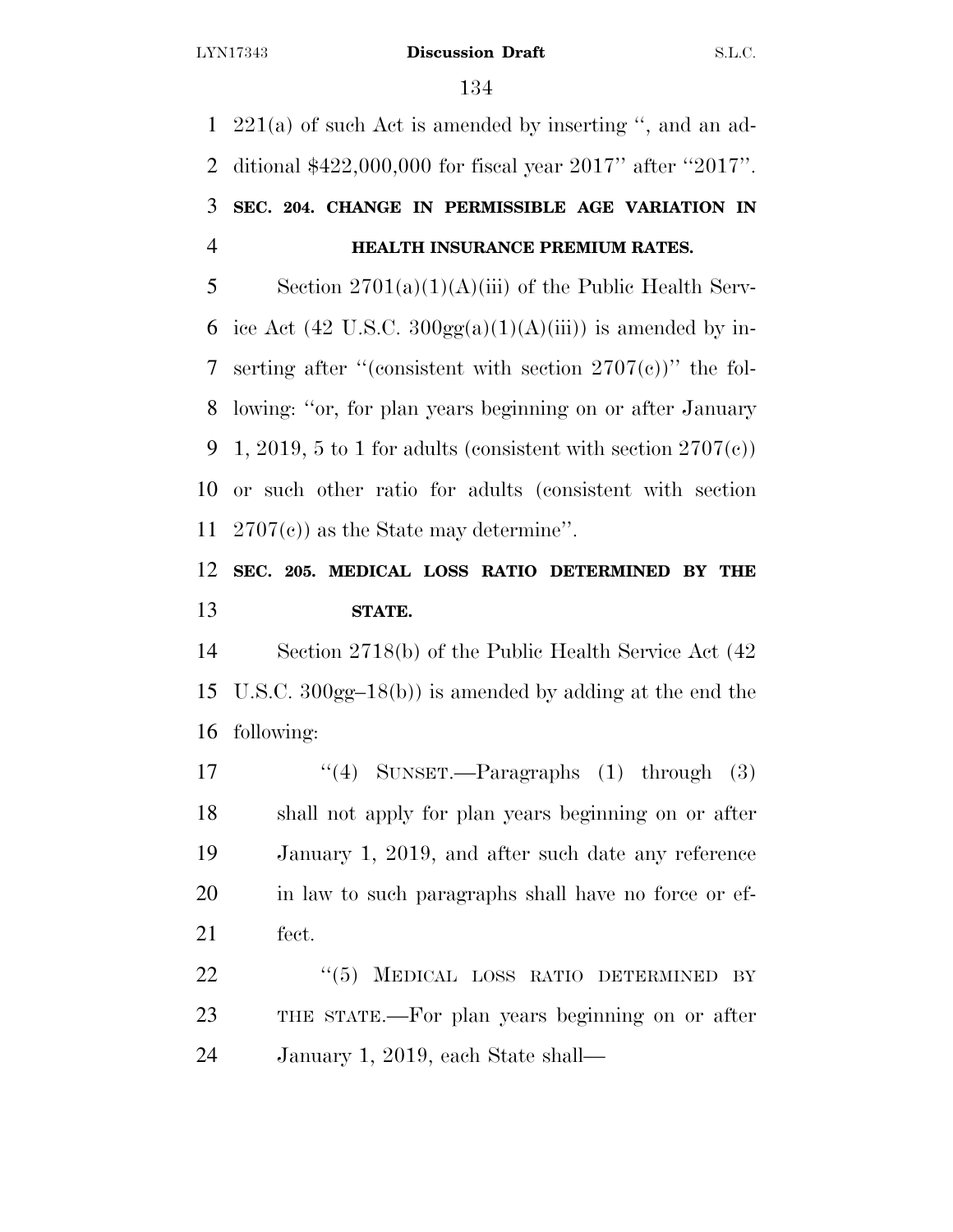1 ''(A) set the ratio of the amount of pre- mium revenue a health insurance issuer offering group or individual health insurance coverage may expend on non-claims costs to the total amount of premium revenue; and ''(B) determine the amount of any annual rebate required to be paid to enrollees under such coverage if the ratio of the amount of pre- mium revenue expended by the issuer on non- claims costs to the total amount of premium revenue exceeds the ratio set by the State under 12 subparagraph  $(A)$ .". **SEC. 206. STABILIZING THE INDIVIDUAL INSURANCE MAR- KETS.**  (a) ENROLLMENT WAITING PERIODS.—Section 2702(b)(1) of the Public Health Services Act (42 U.S.C. 17 300gg-1(b)(1)) is amended by inserting ", and as de- scribed in paragraph (3)'' before the period. (b) CREDITABLE COVERAGE REQUIREMENT.—Sec- tion 2702(b)(2) of the Public Health Services Act (42 21 U.S.C.  $300gg-1(b)(2)$  is amended by striking "paragraph"  $(3)$ " and inserting "paragraph  $(5)$ ". (c) APPLICATION OF WAITING PERIODS.—Section 2702(b) of the Public Health Services Act (42 U.S.C.

25  $300gg-1(b)$  is amended—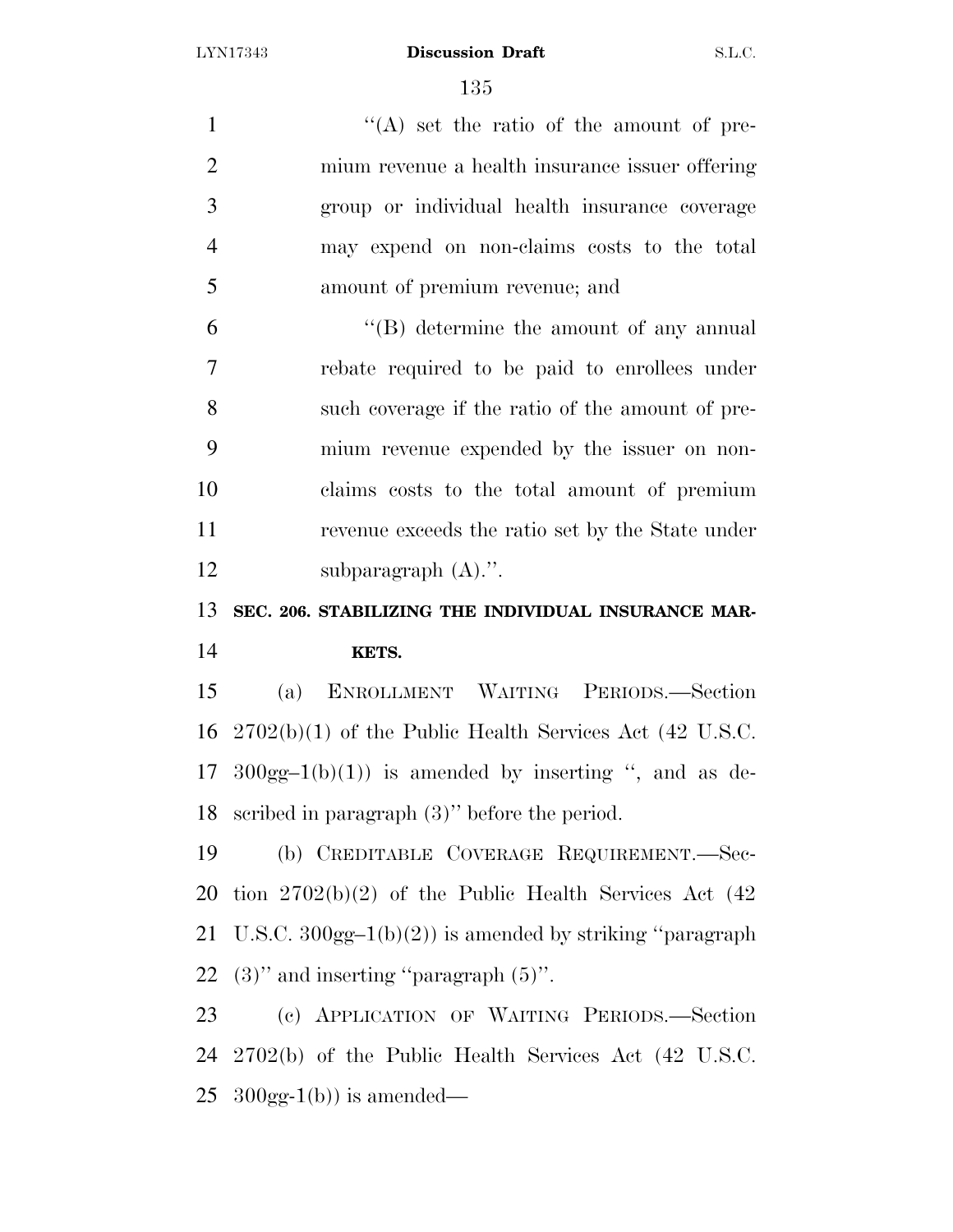| $\mathbf{1}$   | $(1)$ in paragraph $(3)$ —                          |
|----------------|-----------------------------------------------------|
| $\overline{2}$ | (A) by striking "with respect to enrollment         |
| 3              | periods under paragraphs $(1)$ and $(2)$ ", insert- |
| $\overline{4}$ | ing "in accordance with this subsection"; and       |
| 5              | (B) by redesignating such paragraph as              |
| 6              | paragraph $(5)$ ; and                               |
| 7              | $(2)$ by inserting after paragraph $(2)$ , the fol- |
| 8              | lowing:                                             |
| 9              | $``(3)$ WAITING PERIODS.—                           |
| 10             | "(A) IN GENERAL.—With respect to health             |
| 11             | insurance coverage that is effective on or after    |
| 12             | January 1, 2019, a health insurance issuer de-      |
| 13             | scribed in subsection (a) that offers such cov-     |
| 14             | erage in the individual market shall impose a 6     |
| 15             | month waiting period (as defined in the same        |
| 16             | manner as such term is defined in section           |
| 17             | $2704(b)(4)$ for group health plans) on any indi-   |
| 18             | vidual who enrolls in such coverage and who         |
| 19             | cannot demonstrate 12 months of continuous          |
| 20             | creditable coverage (as defined for purposes of     |
| 21             | section $2704(c)(1)$ without experiencing a sig-    |
| 22             | nificant break in such coverage as described in     |
| 23             | subparagraphs $(A)$ and $(B)$ of section            |
| 24             | $2704(e)(2)$ . Such a waiting period shall not      |
| 25             | apply to an individual who is enrolled in health    |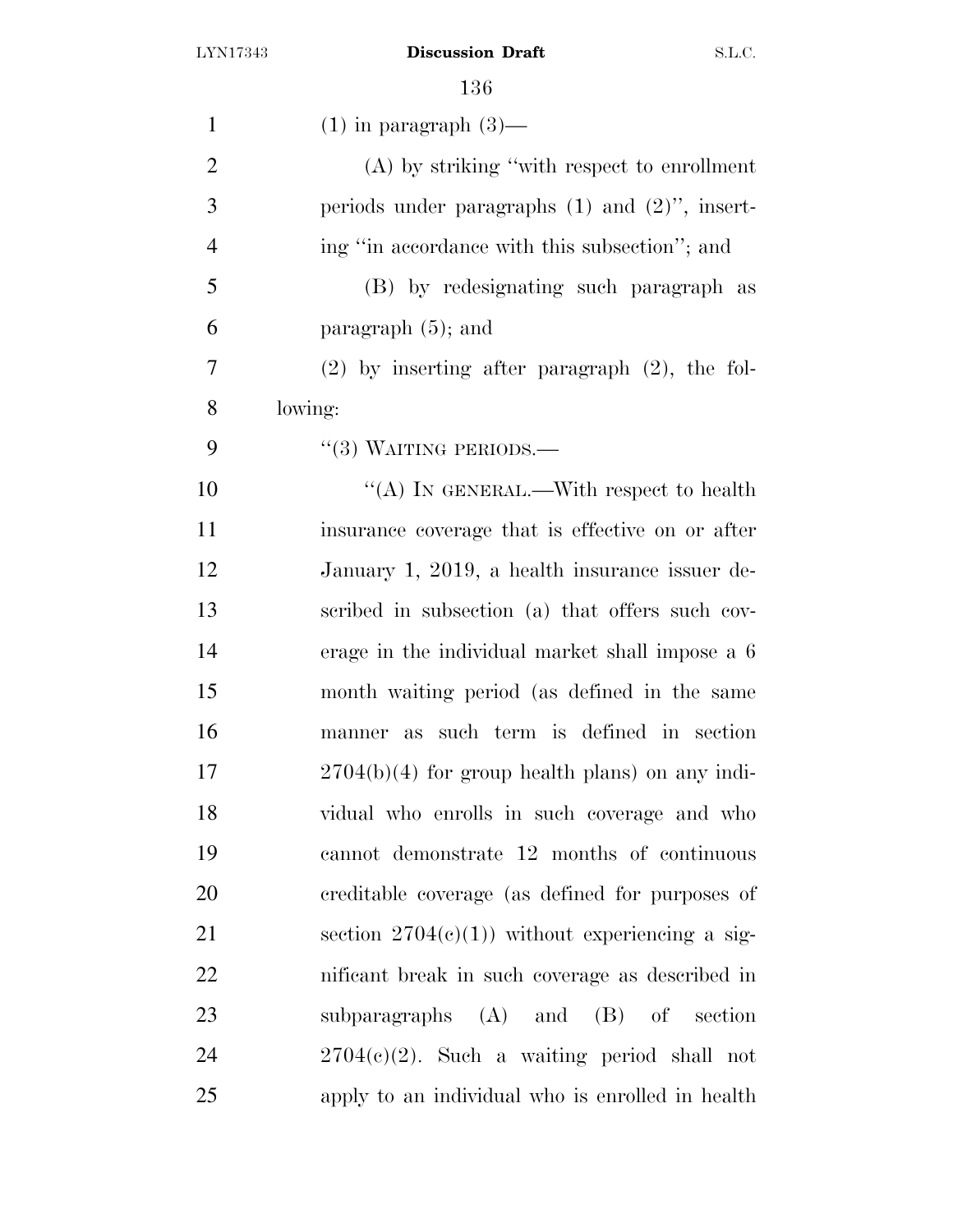| $\mathbf{1}$   | insurance coverage in the individual market on    |
|----------------|---------------------------------------------------|
| $\overline{2}$ | the day before the effective date of the coverage |
| 3              | in which the individual is newly enrolling.       |
| $\overline{4}$ | "(B) WAITING PERIOD DESCRIBED.—For                |
| 5              | purposes of subparagraph $(A)$ —                  |
| 6              | "(i) in the case of an individual that            |
| 7              | submits an application during an open en-         |
| 8              | rollment period or under a special enroll-        |
| 9              | ment period for which the individual quali-       |
| 10             | fies, coverage under the plan begins on the       |
| 11             | day that is 6 months after the date on            |
| 12             | which the individual submits an application       |
| 13             | for health insurance coverage; and                |
| 14             | "(ii) in the case of an individual that           |
| 15             | submits an application outside of an open         |
| 16             | enrollment period and does not qualify for        |
| 17             | enrollment under a special enrollment pe-         |
| 18             | riod, coverage under the plan begins on the       |
| 19             | later of-                                         |
| 20             | $\lq\lq$ (I) the date that is 6 months            |
| 21             | after the day on which the individual             |
| 22             | submits an application for health in-             |
| 23             | surance coverage; or                              |
| 24             | $\lq\lq$ (II) the first day of the next           |
| 25             | plan year.                                        |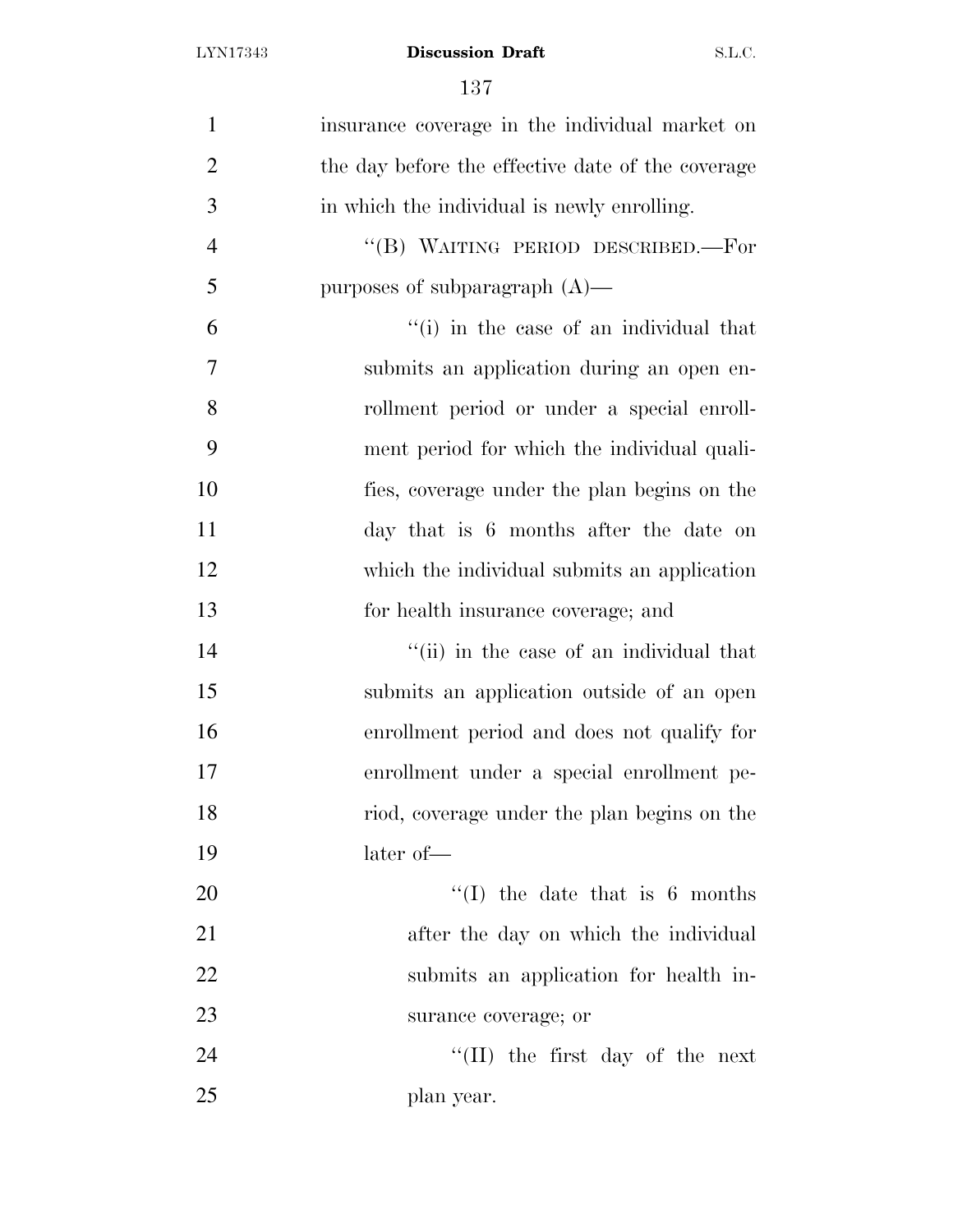| $\mathbf{1}$   | "(C) CERTIFICATES OF CREDITABLE COV-                  |
|----------------|-------------------------------------------------------|
| $\overline{2}$ | ERAGE.—The Secretary may require health in-           |
| 3              | surance issuers to provide written certification      |
| $\overline{4}$ | of periods of creditable coverage and waiting         |
| 5              | periods, in a manner prescribed by the Sec-           |
| 6              | retary, for purposes of verifying that the contin-    |
| 7              | uous coverage requirements of subparagraph            |
| 8              | $(A)$ are met.                                        |
| 9              | "(4) EXCEPTIONS.—Notwithstanding para-                |
| 10             | $graph(3)$ , a health insurance issuer may not impose |
| 11             | a waiting period with respect to the following indi-  |
| 12             | viduals:                                              |
| 13             | "(A) A newborn who is enrolled in such                |
| 14             | coverage within 30 days of the date of birth.         |
| 15             | "(B) A child who is adopted or placed for             |
| 16             | adoption before attaining 18 years of age and         |
| 17             | who is enrolled in such coverage within 30 days       |
| 18             | of the date of the adoption.".                        |
| 19             | SEC. 207. WAIVERS FOR STATE INNOVATION.               |
| 20             | (a) IN GENERAL.—Section 1332 of the Patient Pro-      |
| 21             | tection and Affordable Care Act (42 U.S.C. 18052) is  |
| 22             | amended—                                              |
| 23             | $(1)$ in subsection $(a)$ —                           |
| 24             | $(A)$ in paragraph $(1)$ —                            |
| 25             | (i) in subparagraph $(B)$ —                           |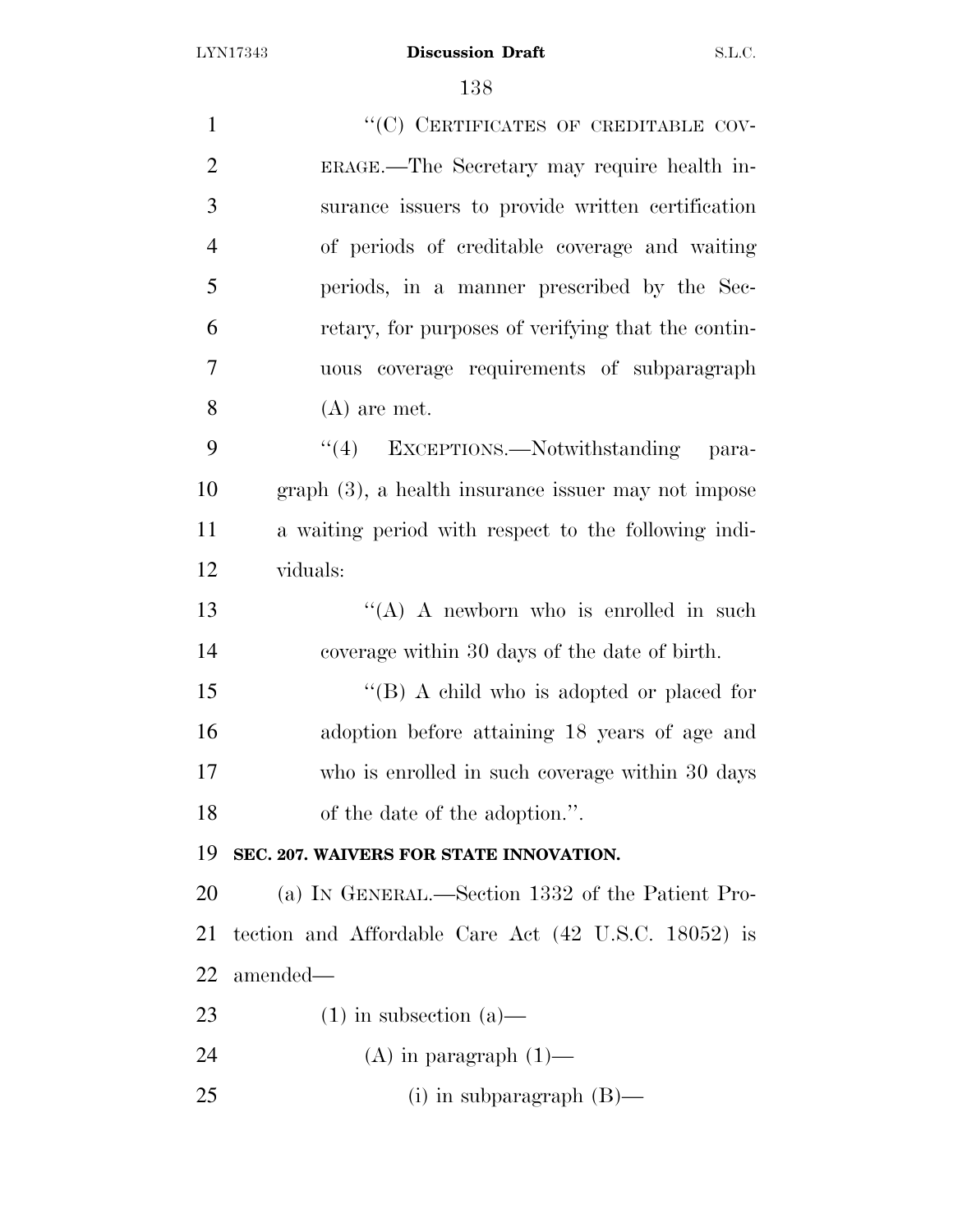| $\mathbf{1}$   | (I) by amending clause (i) to               |
|----------------|---------------------------------------------|
| $\overline{2}$ | read as follows:                            |
| 3              | "(i) a description of how the State         |
| $\overline{4}$ | plan meeting the requirements of a waiver   |
| 5              | under this section would, with respect to   |
| 6              | health insurance coverage within the        |
| 7              | State—                                      |
| 8              | $\lq\lq$ (I) take the place of the require- |
| 9              | ments described in paragraph $(2)$ that     |
| 10             | are waived; and                             |
| 11             | $\lq\lq$ (II) provide for alternative       |
| 12             | means of, and requirements for, in-         |
| 13             | creasing access to comprehensive cov-       |
| 14             | erage, reducing average premiums,           |
| 15             | and increasing enrollment; and"; and        |
| 16             | (II) in clause (ii), by striking            |
| 17             | "that is budget neutral for the Fed-        |
| 18             | eral Government" and inserting ",           |
| 19             | demonstrating that the State plan           |
| 20             | does not increase the Federal deficit";     |
| 21             | and                                         |
| 22             | (ii) in subparagraph $(C)$ , by striking    |
| 23             | "the law" and inserting "a law or has in    |
| 24             | effect a certification";                    |
| 25             | $(B)$ in paragraph $(3)$ —                  |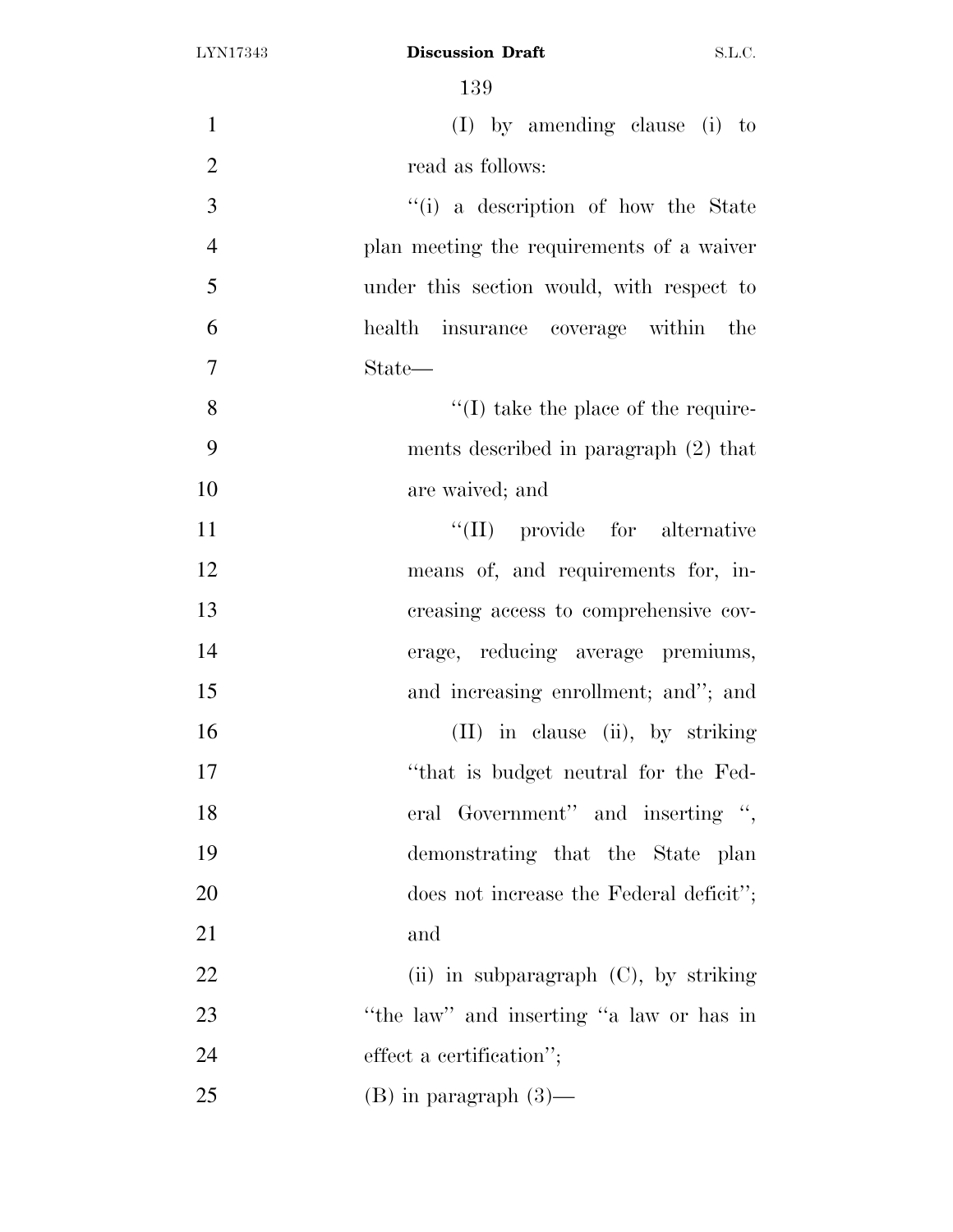| $\mathbf{1}$   | (i) by adding after the second sen-                |
|----------------|----------------------------------------------------|
| $\overline{2}$ | tence the following: "A State may request          |
| 3              | that all of, or any portion of, such aggre-        |
| $\overline{4}$ | gate amount of such credits or reductions          |
| 5              | be paid to the State as described in the           |
| 6              | first sentence.";                                  |
| 7              | (ii) in the paragraph heading, by                  |
| 8              | striking "PASS THROUGH OF FUNDING"                 |
| 9              | and inserting "FUNDING";                           |
| 10             | (iii) by striking "With respect" and               |
| 11             | inserting the following:                           |
| 12             | "(A) PASS THROUGH OF FUNDING.—With                 |
| 13             | respect"; and                                      |
| 14             | (iv) by adding at the end the fol-                 |
| 15             | lowing:                                            |
| 16             | "(B) ADDITIONAL FUNDING.—There is au-              |
| 17             | thorized to be appropriated, and is appro-         |
| 18             | priated, to the Secretary of Health and Human      |
| 19             | Services, out of monies in the Treasury not oth-   |
| 20             | erwise obligated, $$2,000,000,000$ for fiscal year |
| 21             | 2017, to remain available until the end of fiscal  |
| 22             | year 2019, to provide grants to States for pur-    |
| 23             | poses of submitting an application for a waiver    |
| 24             | granted under this section and implementing        |
| 25             | the State plan under such waiver.                  |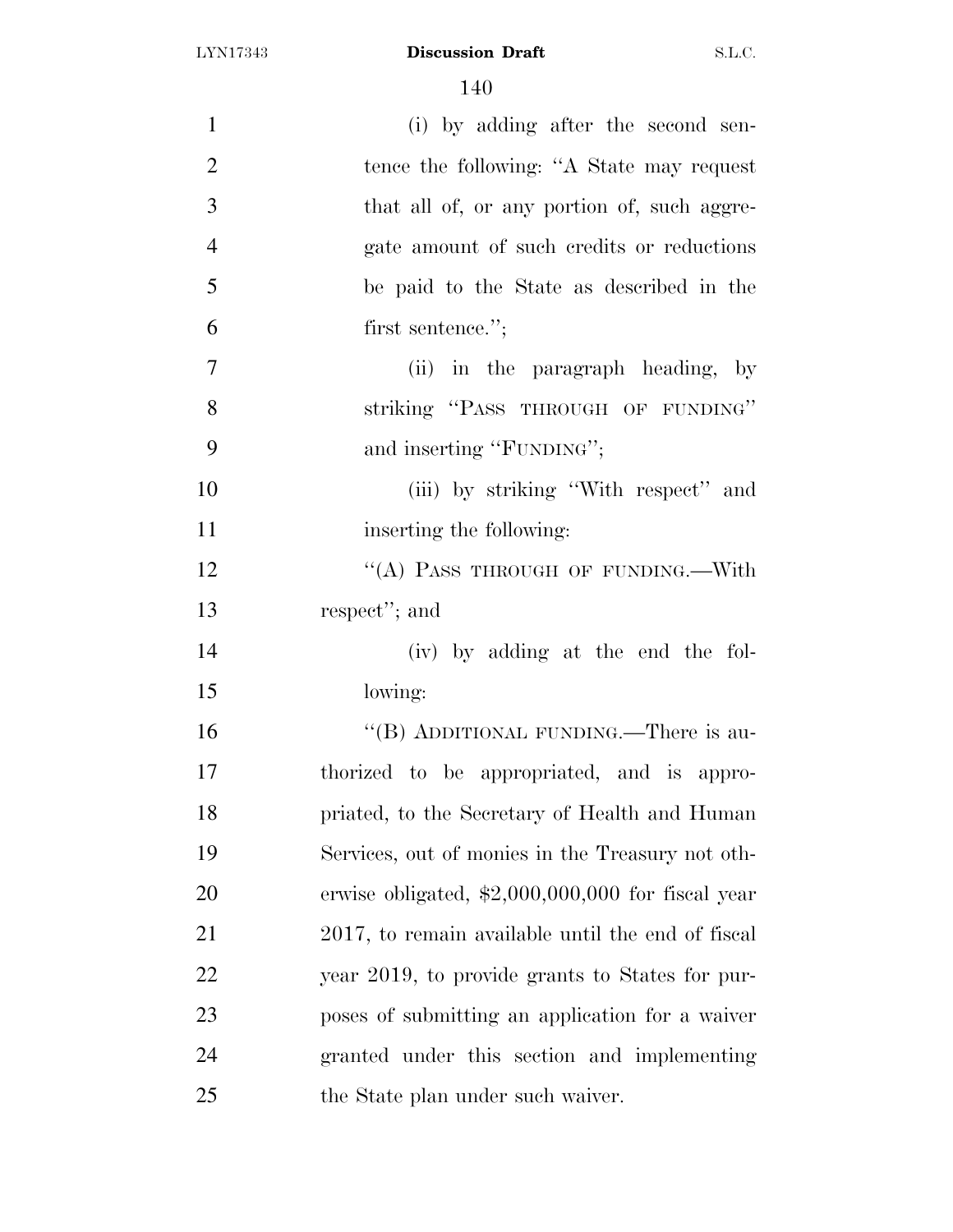1 "'(C) AUTHORITY TO USE LONG-TERM STATE INNOVATION AND STABILITY ALLOT- MENT.—If the State has an application for an allotment under section 2105(i) of the Social Security Act for the plan year, the State may use the funds available under the State's allot- ment for the plan year to carry out the State plan under this section, so long as such use is consistent with the requirements of paragraphs 10 (1) and (7) of section  $2105(i)$  of such Act (other than paragraph (1)(B) of such section). Any funds used to carry out a State plan under this subparagraph shall not be considered in de- termining whether the State plan increases the Federal deficit.''; and (C) in paragraph (4), by adding at the end the following: 18 "(D) EXPEDITED PROCESS.—The Sec- retary shall establish an expedited application and approval process that may be used if the Secretary determines that such expedited proc- ess is necessary to respond to an urgent or emergency situation with respect to health in-surance coverage within a State.'';

25 (2) in subsection (b)—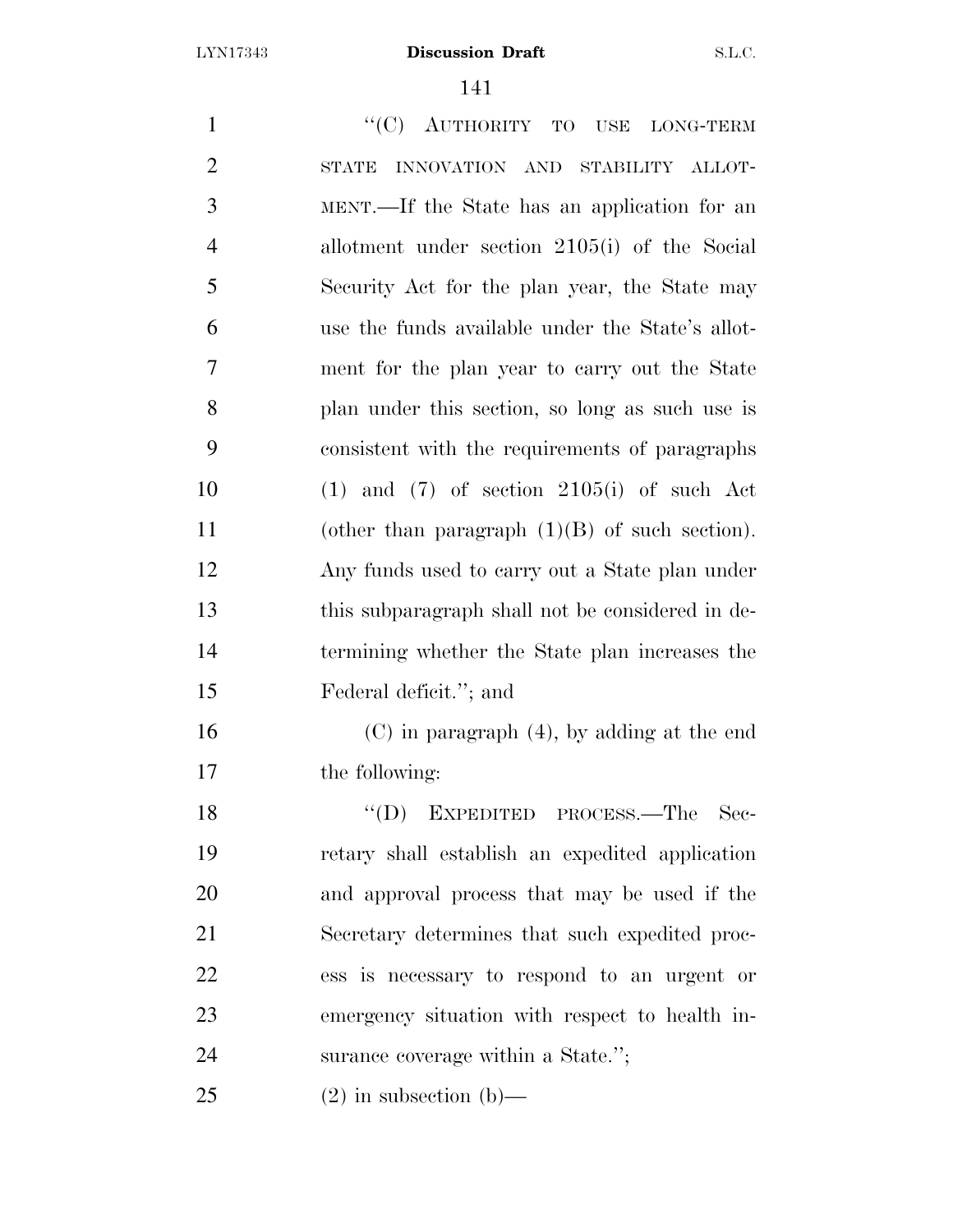| $\mathbf{1}$   | $(A)$ in paragraph $(1)$ —                   |
|----------------|----------------------------------------------|
| $\overline{2}$ | (i) in the matter preceding subpara-         |
| 3              | $graph(A)$ —                                 |
| $\overline{4}$ | $(I)$ by striking "may" and insert-          |
| 5              | ing "shall"; and                             |
| 6              | (II) by striking "only if" and in-           |
| $\overline{7}$ | serting "unless"; and                        |
| 8              | (ii) by striking "plan—" and all that        |
| 9              | follows through the period at the end of     |
| 10             | subparagraph (D) and inserting "plan will    |
| 11             | increase the Federal deficit, not taking     |
| 12             | into account any amounts received through    |
| 13             | a grant under subsection $(a)(3)(B)$ .";     |
| 14             | $(B)$ in paragraph $(2)$ —                   |
| 15             | (i) in the paragraph heading, by in-         |
| 16             | serting "OR CERTIFY" after "LAW";            |
| 17             | (ii) in subparagraph $(A)$ , by inserting    |
| 18             | before the period ", and a certification de- |
| 19             | scribed in this paragraph is a document,     |
| 20             | signed by the Governor, and the State in-    |
| 21             | surance commissioner, of the State, that     |
| 22             | provides authority for State actions under   |
| 23             | a waiver under this section, including the   |
| 24             | implementation of the State plan under       |
| 25             | subsection $(a)(1)(B)$ "; and                |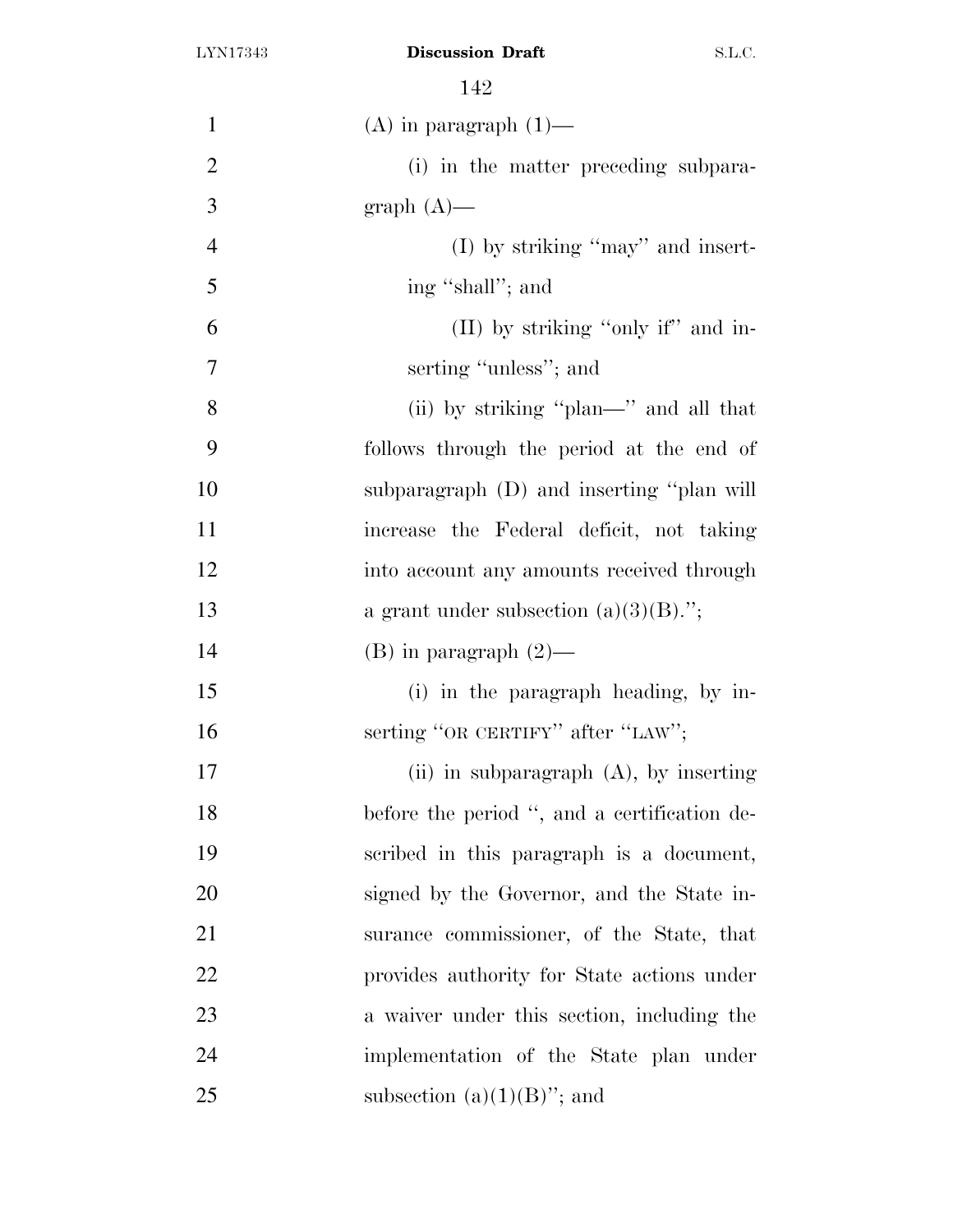| $\mathbf{1}$   | (iii) in subparagraph $(B)$ —                      |
|----------------|----------------------------------------------------|
| $\overline{2}$ | (I) in the subparagraph heading,                   |
| 3              | by striking "OF OPT OUT"; and                      |
| $\overline{4}$ | (II) by striking " may repeal a                    |
| 5              | law" and all that follows through the              |
| 6              | period at the end and inserting the                |
| $\tau$         | following: "may terminate the author-              |
| 8              | ity provided under the waiver with re-             |
| 9              | spect to the State by—                             |
| 10             | "(i) repealing a law described in sub-             |
| 11             | paragraph $(A)$ ; or                               |
| 12             | "(ii) terminating a certification de-              |
| 13             | scribed in subparagraph (A), through a             |
| 14             | certification for such termination signed by       |
| 15             | the Governor, and the State insurance              |
| 16             | commissioner, of the State.";                      |
| 17             | (3) in subsection (d) $(2)(B)$ , by striking "and  |
| 18             | the reasons therefore" and inserting "and the rea- |
| 19             | sons therefore, and provide the data on which such |
| 20             | determination was made"; and                       |
| 21             | (4) in subsection (e), by striking "No waiver"     |
| 22             | and all that follows through the period at the end |
| 23             | and inserting the following: "A waiver under this  |
| 24             | section-                                           |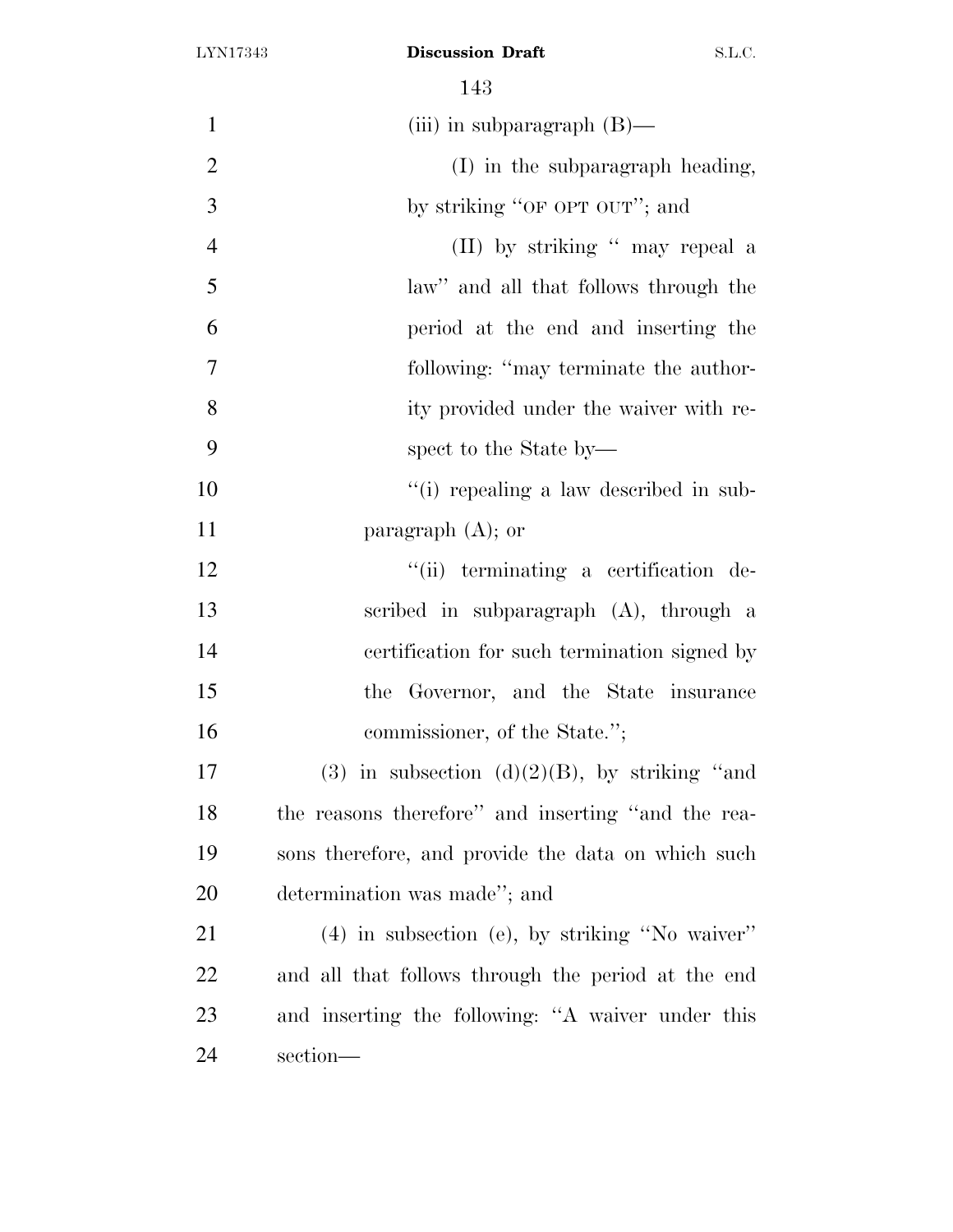| $\mathbf{1}$   | "(1) shall be in effect for a period of $8$ years          |
|----------------|------------------------------------------------------------|
| $\overline{2}$ | unless the State requests a shorter duration;              |
| 3              | $\lq(2)$ may be renewed for unlimited additional 8-        |
| $\overline{4}$ | year periods upon application by the State; and            |
| 5              | $\cdot\cdot$ (3) may not be cancelled by the Secretary be- |
| 6              | fore the expiration of the 8-year period (including        |
| 7              | any renewal period under paragraph $(2)$ .".               |
| 8              | (b) APPLICABILITY.—Section 1332 of the Patient             |
| 9              | Protection and Affordable Care Act (42 U.S.C. 18052)       |
| 10             | shall apply as follows:                                    |
| 11             | $(1)$ In the case of a State for which a waiver            |
| 12             | under such section was granted prior to the date of        |
| 13             | enactment of this Act, such section 1332, as in ef-        |
| 14             | fect on the day before the date of enactment of this       |
| 15             | Act shall apply to the waiver and State plan.              |
| 16             | $(2)$ In the case of a State that submitted an ap-         |
| 17             | plication for a waiver under such section prior to the     |
| 18             | date of enactment of this Act, and which application       |
| 19             | the Secretary of Health and Human Services has             |
| 20             | not approved prior to such date, the State may elect       |
| 21             | to have such section 1332, as in effect on the day         |
| 22             | before the date of enactment of this Act, or such          |
| 23             | section 1332, as amended by subsection (a), apply to       |
| 24             | such application and State plan.                           |